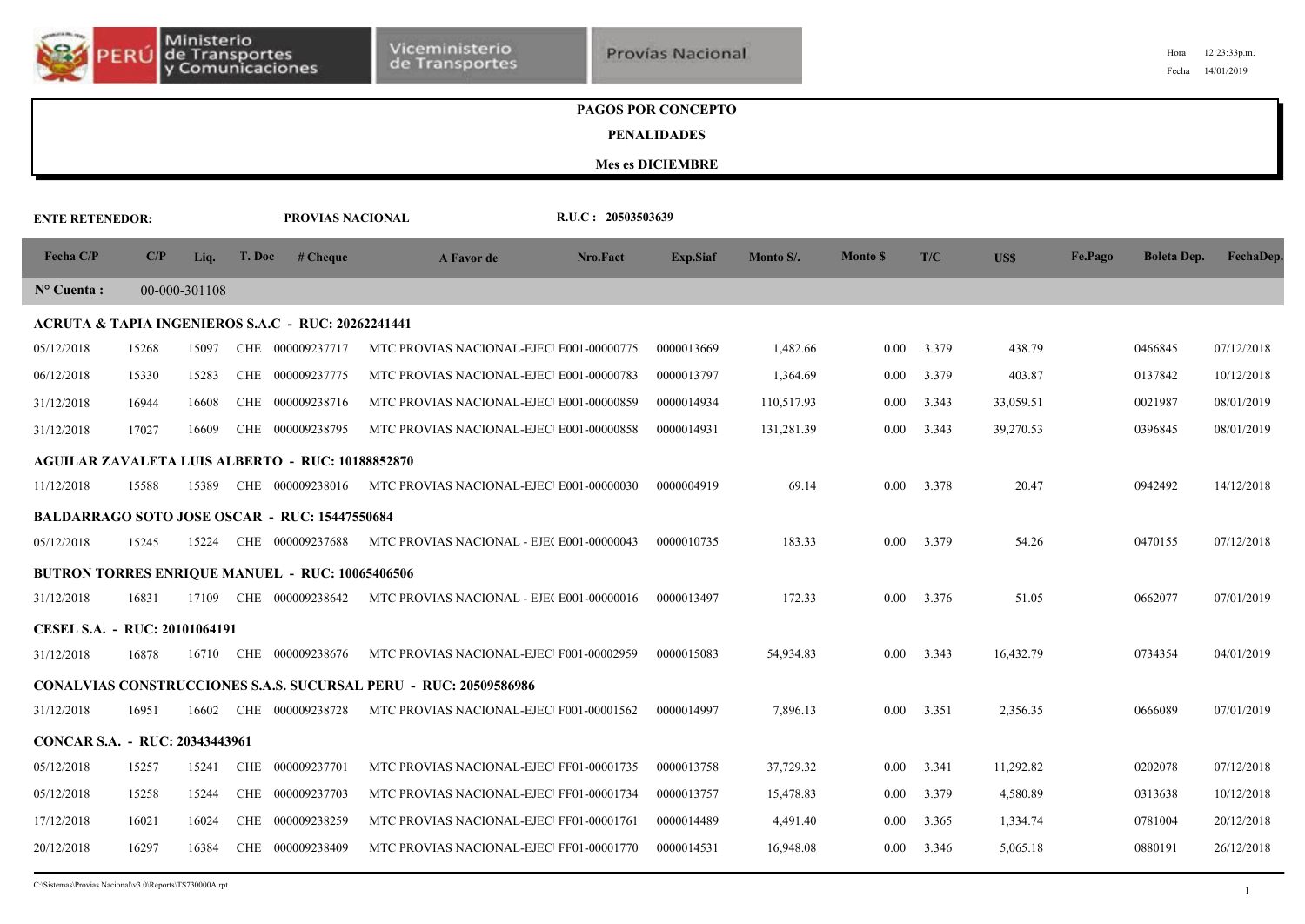#### **PENALIDADES**

| <b>ENTE RETENEDOR:</b>                         |          |       |        | PROVIAS NACIONAL                                   |                                                                            | R.U.C: 20503503639 |                 |              |                 |       |            |         |                    |            |
|------------------------------------------------|----------|-------|--------|----------------------------------------------------|----------------------------------------------------------------------------|--------------------|-----------------|--------------|-----------------|-------|------------|---------|--------------------|------------|
| Fecha C/P                                      | C/P      | Liq.  | T. Doc | # Cheque                                           | A Favor de                                                                 | Nro.Fact           | <b>Exp.Siaf</b> | Monto S/.    | <b>Monto \$</b> | T/C   | US\$       | Fe.Pago | <b>Boleta Dep.</b> | FechaDep.  |
| 26/12/2018                                     | 16532    | 16187 |        | CHE 000009238481                                   | MTC PROVIAS NACIONAL- EJEC FF01-00001767                                   |                    | 0000014684      | 21,708.20    | 0.00            | 3.347 | 6,485.87   |         | 0669792            | 28/12/2018 |
|                                                |          |       |        | <b>CONSORCIO ABRA TOCCTO - RUC: 20549321039</b>    |                                                                            |                    |                 |              |                 |       |            |         |                    |            |
| 19/12/2018                                     | 16179    | 16202 |        | CHE 000009238376                                   | MTC PROVIAS NACIONAL-EJEC E001-00000026                                    |                    | 0000014665      | 12,030.08    | 0.00            | 3.347 | 3,594.29   |         | 0051747            | 22/12/2018 |
|                                                |          |       |        | <b>CONSORCIO ALVAC - JOHESA - RUC: 20552395507</b> |                                                                            |                    |                 |              |                 |       |            |         |                    |            |
| 27/12/2018                                     | 16617    | 16292 |        | CHE 000009238539                                   | MTC PROVIAS NACIONAL-EJEC F001-00000244                                    |                    | 0000014778      | 33,618.60    | 0.00            | 3.346 | 10,047.40  |         | 0571638            | 28/12/2018 |
| <b>CONSORCIO CASA - RUC: 20109565017</b>       |          |       |        |                                                    |                                                                            |                    |                 |              |                 |       |            |         |                    |            |
| 12/12/2018                                     | 12200108 | 15096 |        | ORD 18006508                                       | <b>BANCO DE LA NACION</b>                                                  | F001-00002285      | 0000013459      | 1,880,257.78 | 0.00            | 3.370 | 557,939.99 |         | 87006508           | 13/12/2018 |
|                                                |          |       |        |                                                    | <b>CONSORCIO CONSERVACIÓN ANDAHUAYLAS - RUC: 20601377587</b>               |                    |                 |              |                 |       |            |         |                    |            |
| 31/12/2018                                     | 16947    | 16188 |        | CHE 000009238722                                   | MTC PROVIAS NACIONAL-EJEC E001-00000009                                    |                    | 0000014687      | 394,737.28   | 0.00            | 3.347 | 117,937.64 |         | 0399798            | 08/01/2019 |
| <b>CONSORCIO CUTERVO - RUC: 20600872134</b>    |          |       |        |                                                    |                                                                            |                    |                 |              |                 |       |            |         |                    |            |
| 06/12/2018                                     | 15336    | 15305 |        | CHE 000009237785                                   | MTC PROVIAS NACIONAL-EJEC E001-00000005                                    |                    | 0000013792      | 72,200.16    | 0.00            | 3.379 | 21,367.32  |         | 0994942            | 11/12/2018 |
| 31/12/2018                                     | 16938    | 16905 |        | CHE 000009238709                                   | MTC PROVIAS NACIONAL-EJEC E001-00000007                                    |                    | 0000015151      | 62,804.24    | 0.00            | 3.369 | 18,641.80  |         | 0020579            | 08/01/2019 |
|                                                |          |       |        |                                                    | CONSORCIO DAVID EMENEGILDO QUIROGA RIOS Y CORPORACION MUNDYCONS SAC - RUC: |                    |                 |              |                 |       |            |         |                    |            |
| 20/12/2018                                     | 16288    | 15089 |        | CHE 000009238407                                   | MTC PROVIAS NACIONAL-EJEC E001-00000002                                    |                    | 0000013713      | 3,406.04     | 0.00            | 3.379 | 1,008.00   |         | 0973065            | 26/12/2018 |
| <b>CONSORCIO DEL NORTE - RUC: 20109565017</b>  |          |       |        |                                                    |                                                                            |                    |                 |              |                 |       |            |         |                    |            |
| 06/12/2018                                     | 15331    | 15306 |        | CHE 000009237777                                   | MTC PROVIAS NACIONAL-EJEC F001-00002320                                    |                    | 0000013834      | 94,498.04    | 0.00            | 3.379 | 27,966.27  |         | 0659380            | 18/12/2018 |
| 26/12/2018                                     | 16590    | 16617 |        | CHE 000009238509                                   | MTC PROVIAS NACIONAL-EJEC F001-00002345                                    |                    | 0000015076      | 76,183.10    | 0.00            | 3.343 | 22,788.84  |         | 0663671            | 28/12/2018 |
| <b>CONSORCIO EJE VIAL - RUC: 20109565017</b>   |          |       |        |                                                    |                                                                            |                    |                 |              |                 |       |            |         |                    |            |
| 06/12/2018                                     | 15327    | 15291 |        | CHE 000009237769                                   | MTC PROVIAS NACIONAL-EJEC F001-00002317                                    |                    | 0000013813      | 151,847.67   | 0.00            | 3.379 | 44,938.64  |         | 0001545            | 11/12/2018 |
| 06/12/2018                                     | 15328    | 15298 |        | CHE 000009237771                                   | MTC PROVIAS NACIONAL-EJEC F001-00002319                                    |                    | 0000013800      | 22,266.95    | 0.00            | 3.379 | 6,589.80   |         | 0311401            | 10/12/2018 |
| 06/12/2018                                     | 15329    | 15301 | CHE    | 000009237773                                       | MTC PROVIAS NACIONAL-EJEC F001-00002318                                    |                    | 0000013810      | 1,858.25     | 0.00            | 3.382 | 549.45     |         | 0879241            | 18/12/2018 |
| 31/12/2018                                     | 17057    | 17068 |        | CHE 000009238824                                   | MTC PROVIAS NACIONAL-EJEC F001-00002387                                    |                    | 0000015252      | 33,999.28    | 0.00            | 3.376 | 10,070.88  |         |                    |            |
| <b>CONSORCIO IMERCO SAC - RUC: 20516826887</b> |          |       |        |                                                    |                                                                            |                    |                 |              |                 |       |            |         |                    |            |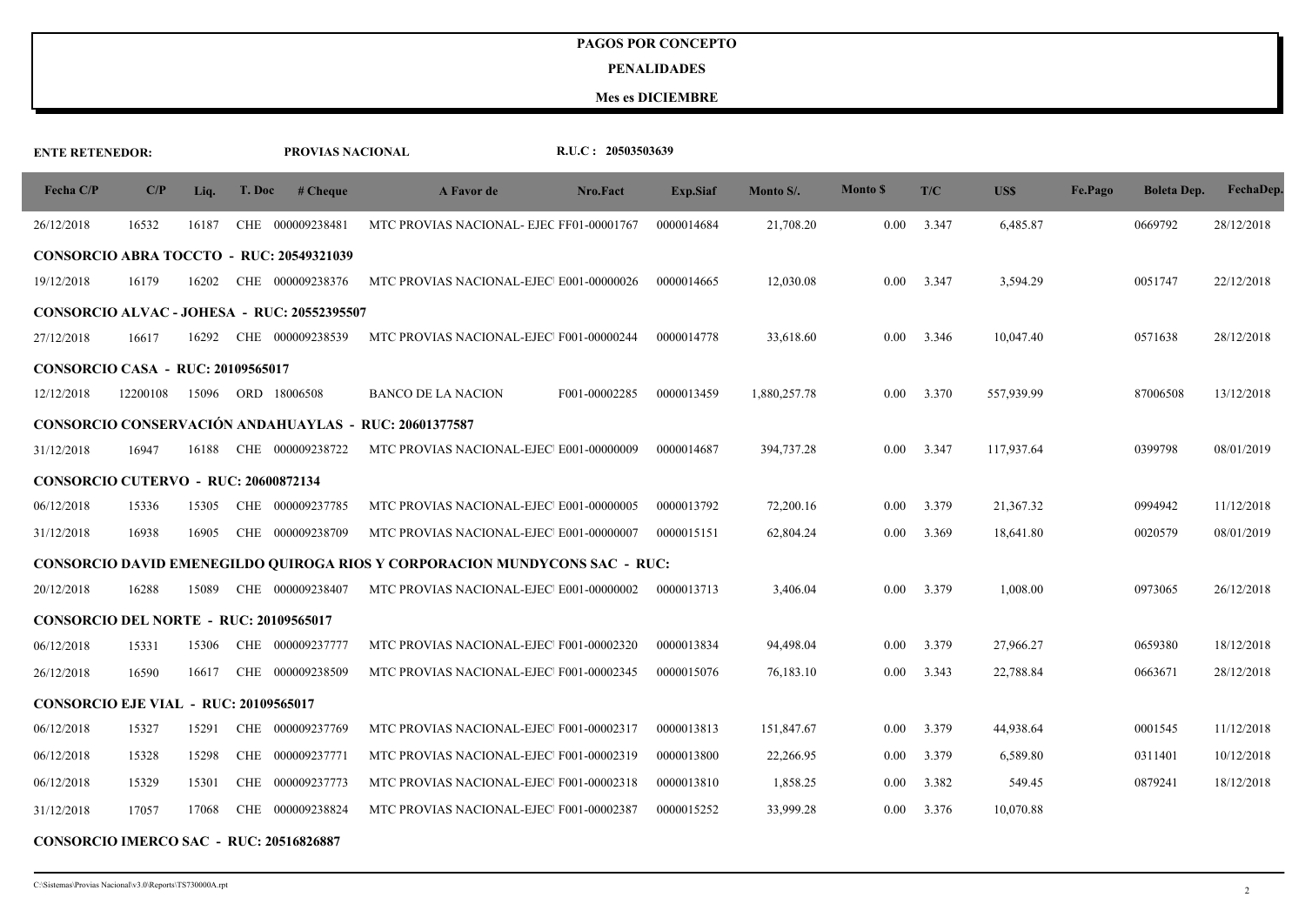#### **PENALIDADES**

| <b>ENTE RETENEDOR:</b>                         |       |       |        | PROVIAS NACIONAL                                        |                                                                                                  | R.U.C: 20503503639 |                 |            |                 |       |            |         |                    |            |
|------------------------------------------------|-------|-------|--------|---------------------------------------------------------|--------------------------------------------------------------------------------------------------|--------------------|-----------------|------------|-----------------|-------|------------|---------|--------------------|------------|
| Fecha C/P                                      | C/P   | Liq.  | T. Doc | # <b>Change</b>                                         | A Favor de                                                                                       | Nro.Fact           | <b>Exp.Siaf</b> | Monto S/.  | <b>Monto</b> \$ | T/C   | US\$       | Fe.Pago | <b>Boleta Dep.</b> | FechaDep.  |
| 31/12/2018                                     | 17044 | 16829 |        | CHE 000009238798                                        | MTC PROVIAS NACIONAL- EJEC E001-00000055                                                         |                    | 0000012651      | 691.70     | 0.00            | 3.358 | 205.99     |         | 0344571            | 09/01/2019 |
|                                                |       |       |        | <b>CONSORCIO INTEGRACION VIAL - RUC: 20602069631</b>    |                                                                                                  |                    |                 |            |                 |       |            |         |                    |            |
| 27/12/2018                                     | 16716 | 16875 |        | ORD 18007155                                            | MTC PROVIAS NACIONAL-EJEC F001-00000008                                                          |                    | 0000015016      | 616,364.05 | 0.00            | 3.358 | 183,550.94 |         |                    |            |
| <b>CONSORCIO JJC - MAYO - RUC: 20600861892</b> |       |       |        |                                                         |                                                                                                  |                    |                 |            |                 |       |            |         |                    |            |
| 26/12/2018                                     | 16528 | 16130 |        | CHE 000009238476                                        | MTC PROVIAS NACIONAL-EJEC F001-00000012                                                          |                    | 0000014536      | 6,708.26   | 0.00            | 3.355 | 1,999.48   |         | 0568548            | 28/12/2018 |
| <b>CONSORCIO LA UNION - RUC: 20600983157</b>   |       |       |        |                                                         |                                                                                                  |                    |                 |            |                 |       |            |         |                    |            |
| 19/12/2018                                     | 16164 | 16025 |        | CHE 000009238363                                        | MTC PROVIAS NACIONAL - EJE(E001-00000005                                                         |                    | 0000014608      | 4,723.09   | 0.00            | 3.365 | 1,403.59   |         | 0960244            | 26/12/2018 |
| 19/12/2018                                     | 16165 | 16099 |        | CHE 000009238365                                        | MTC PROVIAS NACIONAL-EJEC E001-00000006                                                          |                    | 0000014528      | 5,229.03   | 0.00            | 3.355 | 1,558.58   |         | 0963408            | 26/12/2018 |
|                                                |       |       |        | <b>CONSORCIO LOS ANGELES - RUC: 20601830052</b>         |                                                                                                  |                    |                 |            |                 |       |            |         |                    |            |
| 05/12/2018                                     | 15260 | 15091 |        | CHE 000009237706                                        | MTC PROVIAS NACIONAL-EJEC 0001-00000019                                                          |                    | 0000013671      | 88,304.39  | $0.00\,$        | 3.379 | 26, 133.29 |         | 0199536            | 07/12/2018 |
| CONSORCIO NARANJILLO - RUC: 20109565017        |       |       |        |                                                         |                                                                                                  |                    |                 |            |                 |       |            |         |                    |            |
| 27/12/2018                                     | 16717 | 16827 |        | CHE 000009238589                                        | MTC PROVIAS NACIONAL-EJEC F001-00002359                                                          |                    | 0000014981      | 232,782.69 | 0.00            | 3.358 | 69,321.83  |         | 0537083            | 31/12/2018 |
|                                                |       |       |        | <b>CONSORCIO PUENTES DEL ORIENTE - RUC: 20602763162</b> |                                                                                                  |                    |                 |            |                 |       |            |         |                    |            |
| 05/12/2018                                     | 15267 | 15088 |        | CHE 000009237715                                        | MTC PROVIAS NACIONAL-EJEC E001-00000007                                                          |                    | 0000013673      | 32,426.82  | 0.00            | 3.379 | 9,596.57   |         | 0478242            | 07/12/2018 |
|                                                |       |       |        | <b>CONSORCIO PUENTES REGIONALES - RUC: 20501439020</b>  |                                                                                                  |                    |                 |            |                 |       |            |         |                    |            |
| 06/12/2018                                     | 15325 | 15304 |        | CHE 000009237765                                        | MTC PROVIAS NACIONAL-EJEC E001-00000009                                                          |                    | 0000013811      | 103,359.48 | $0.00\,$        | 3.379 | 30,588.78  |         | 0624937            | 11/12/2018 |
| 06/12/2018                                     | 15326 | 15308 | CHE    | 000009237767                                            | MTC PROVIAS NACIONAL-EJEC E001-00000010                                                          |                    | 0000013821      | 103,359.48 | 0.00            | 3.379 | 30,588.78  |         | 0622814            | 11/12/2018 |
| 31/12/2018                                     | 17024 | 16907 |        | CHE 000009238790                                        | MTC PROVIAS NACIONAL-EJEC E001-00000013                                                          |                    | 0000015148      | 125,680.88 | 0.00            | 3.369 | 37,305.10  |         | 0398272            | 08/01/2019 |
|                                                |       |       |        | <b>CONSORCIO RICARDO PALMA - RUC: 20601658322</b>       |                                                                                                  |                    |                 |            |                 |       |            |         |                    |            |
| 31/12/2018                                     | 16934 | 17052 |        | CHE 000009238704                                        | MTC PROVIAS NACIONAL-EJEC 0001-00000014                                                          |                    | 0000015271      | 39,536.03  | 0.00            | 3.376 | 11,710.91  |         | 0019539            | 08/01/2019 |
|                                                |       |       |        |                                                         | <b>CONSORCIO SUPERVISOR CIUDAD CONSTITUCION - RUC: 20600388941</b>                               |                    |                 |            |                 |       |            |         |                    |            |
| 17/12/2018                                     | 16086 | 16038 |        | CHE 000009238271                                        | MTC PROVIAS NACIONAL-EJEC 0001-00000171                                                          |                    | 0000013839      | 33,645.79  | 0.00            | 3.365 | 9,998.75   |         | 0586562            | 28/12/2018 |
|                                                |       |       |        |                                                         | CONSORCIO SUPERVISOR OYON (DIALL S.A.C. Y LAGESA INGENIEROS CONSULTORES S.A.) - RUC: 20602834850 |                    |                 |            |                 |       |            |         |                    |            |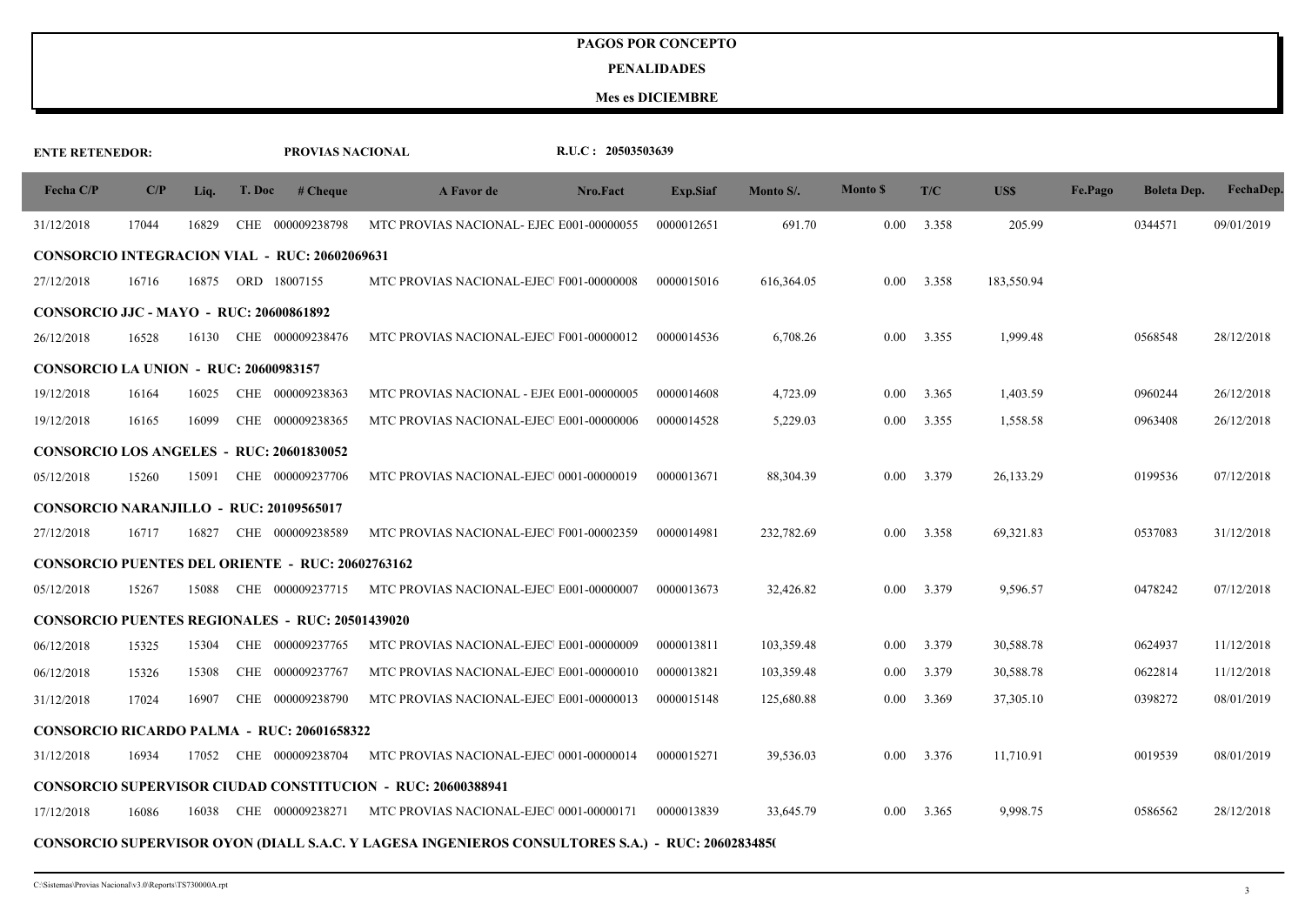#### **PENALIDADES**

| <b>ENTE RETENEDOR:</b>                           |       |       |            | PROVIAS NACIONAL                                         |                                                                     | R.U.C: 20503503639 |                 |            |                 |       |            |         |                    |            |
|--------------------------------------------------|-------|-------|------------|----------------------------------------------------------|---------------------------------------------------------------------|--------------------|-----------------|------------|-----------------|-------|------------|---------|--------------------|------------|
| Fecha $C/P$                                      | C/P   | Liq.  | T. Doc     | # Cheque                                                 | A Favor de                                                          | Nro.Fact           | <b>Exp.Siaf</b> | Monto S/.  | <b>Monto</b> \$ | T/C   | <b>USS</b> | Fe.Pago | <b>Boleta Dep.</b> | FechaDep.  |
| 31/12/2018                                       | 17048 | 17090 |            | CHE 000009238807                                         | MTC PROVIAS NACIONAL-EJEC E001-00000004                             |                    | 0000014782      | 87,212.46  | 0.00            | 3.376 | 25,833.07  |         | 0387253            | 08/01/2019 |
| 31/12/2018                                       | 17049 | 17093 |            | CHE 000009238809                                         | MTC PROVIAS NACIONAL-EJEC E001-00000006                             |                    | 0000014851      | 269,749.25 | 0.00            | 3.376 | 79,902.03  |         | 0406488            | 08/01/2019 |
| 31/12/2018                                       | 17050 | 17094 |            | CHE 000009238811                                         | MTC PROVIAS NACIONAL-EJEC E001-00000007                             |                    | 0000014852      | 412,937.08 | 0.00            | 3.376 | 122,315.49 |         | 0404875            | 08/01/2019 |
| 31/12/2018                                       | 17051 | 17092 |            | CHE 000009238813                                         | MTC PROVIAS NACIONAL-EJEC E001-00000005                             |                    | 0000014785      | 168,757.08 | 0.00            | 3.376 | 49,987.29  |         | 0403108            | 08/01/2019 |
| 31/12/2018                                       | 17055 | 17095 | <b>CHE</b> | 000009238820                                             | MTC PROVIAS NACIONAL-EJEC E001-00000008                             |                    | 0000014853      | 176,828.74 | 0.00            | 3.376 | 52,378.18  |         | 0408668            | 08/01/2019 |
|                                                  |       |       |            | <b>CONSORCIO SUPERVISOR PATAHUASI - RUC: 20602603343</b> |                                                                     |                    |                 |            |                 |       |            |         |                    |            |
| 10/12/2018                                       | 15524 | 15538 |            | CHE 000009238009                                         | MTC PROVIAS NACIONAL-EJEC 0001-00000023                             |                    | 0000013976      | 126,349.44 | 0.00            | 3.381 | 37,370.43  |         | 0404423            | 12/12/2018 |
| 31/12/2018                                       | 17020 | 16831 |            | CHE 000009238785                                         | MTC PROVIAS NACIONAL-EJEC 0001-00000028                             |                    | 0000015015      | 56,334.25  | 0.00            | 3.358 | 16,776.13  |         | 0401561            | 08/01/2019 |
|                                                  |       |       |            |                                                          | <b>CONSORCIO SUPERVISOR PUENTES ANCASH/JUNIN - RUC: 20602165958</b> |                    |                 |            |                 |       |            |         |                    |            |
| 31/12/2018                                       | 17053 | 17059 |            | CHE 000009238817                                         | MTC PROVIAS NACIONAL-EJEC 0001-00000030                             |                    | 0000015267      | 25,166.82  | 0.00            | 3.376 | 7,454.63   |         | 0395206            | 08/01/2019 |
| 31/12/2018                                       | 17056 | 17076 |            | CHE 000009238822                                         | MTC PROVIAS NACIONAL-EJEC 0001-00000027                             |                    | 0000015258      | 28,665.79  | 0.00            | 3.376 | 8,491.05   |         |                    |            |
|                                                  |       |       |            |                                                          | <b>CONSORCIO SUPERVISOR SANTO TOMAS - YAURI - RUC: 20602753558</b>  |                    |                 |            |                 |       |            |         |                    |            |
| 19/12/2018                                       | 16172 | 16014 |            | CHE 000009238373                                         | MTC PROVIAS NACIONAL-EJEC E001-00000018                             |                    | 0000014499      | 51,019.28  | 0.00            | 3.365 | 15,161.75  |         | 0482332            | 22/12/2018 |
|                                                  |       |       |            |                                                          | <b>CONSORCIO SUPERVISOR VIAL CARRASOUILLO - RUC: 20603156049</b>    |                    |                 |            |                 |       |            |         |                    |            |
| 19/12/2018                                       | 16166 | 16010 |            | CHE 000009238367                                         | MTC PROVIAS NACIONAL-EJEC E001-00000013                             |                    | 0000014500      | 1,290.61   | 0.00            | 3.365 | 383.54     |         | 0871193            | 21/12/2018 |
| 19/12/2018                                       | 16167 | 16011 |            | CHE 000009238369                                         | MTC PROVIAS NACIONAL-EJEC E001-00000014                             |                    | 0000014497      | 838.31     | 0.00            | 3.365 | 249.13     |         | 0873903            | 21/12/2018 |
|                                                  |       |       |            |                                                          | <b>CONSORCIO SUPERVISOR VIAL CHINCHAYPUJIO - RUC: 20603214162</b>   |                    |                 |            |                 |       |            |         |                    |            |
| 26/12/2018                                       | 16526 | 16302 |            | CHE 000009238473                                         | MTC PROVIAS NACIONAL-EJEC E001-00000011                             |                    | 0000014730      | 51,294.38  | 0.00            | 3.346 | 15,330.06  |         | 0673056            | 28/12/2018 |
| <b>CONSORCIO VIAL AMBO</b>                       |       |       |            |                                                          |                                                                     |                    |                 |            |                 |       |            |         |                    |            |
| 31/12/2018                                       | 17019 | 16835 |            | CHE 000009238782                                         | MTC PROVIAS NACIONAL-EJEC E001-00000019                             |                    | 0000015045      | 192,283.33 | 0.00            | 3.358 | 57,261.27  |         | 0018379            | 09/01/2019 |
| <b>CONSORCIO VIAL CUSCO - RUC: 20603252579</b>   |       |       |            |                                                          |                                                                     |                    |                 |            |                 |       |            |         |                    |            |
| 31/12/2018                                       | 17061 | 17082 |            | CHE 000009238829                                         | MTC PROVIAS NACIONAL-EJEC E001-00000002                             |                    | 0000015260      | 21,750.70  | 0.00            | 3.376 | 6,442.74   |         |                    |            |
| <b>CONSORCIO VIAL PALPA V - RUC: 20603160801</b> |       |       |            |                                                          |                                                                     |                    |                 |            |                 |       |            |         |                    |            |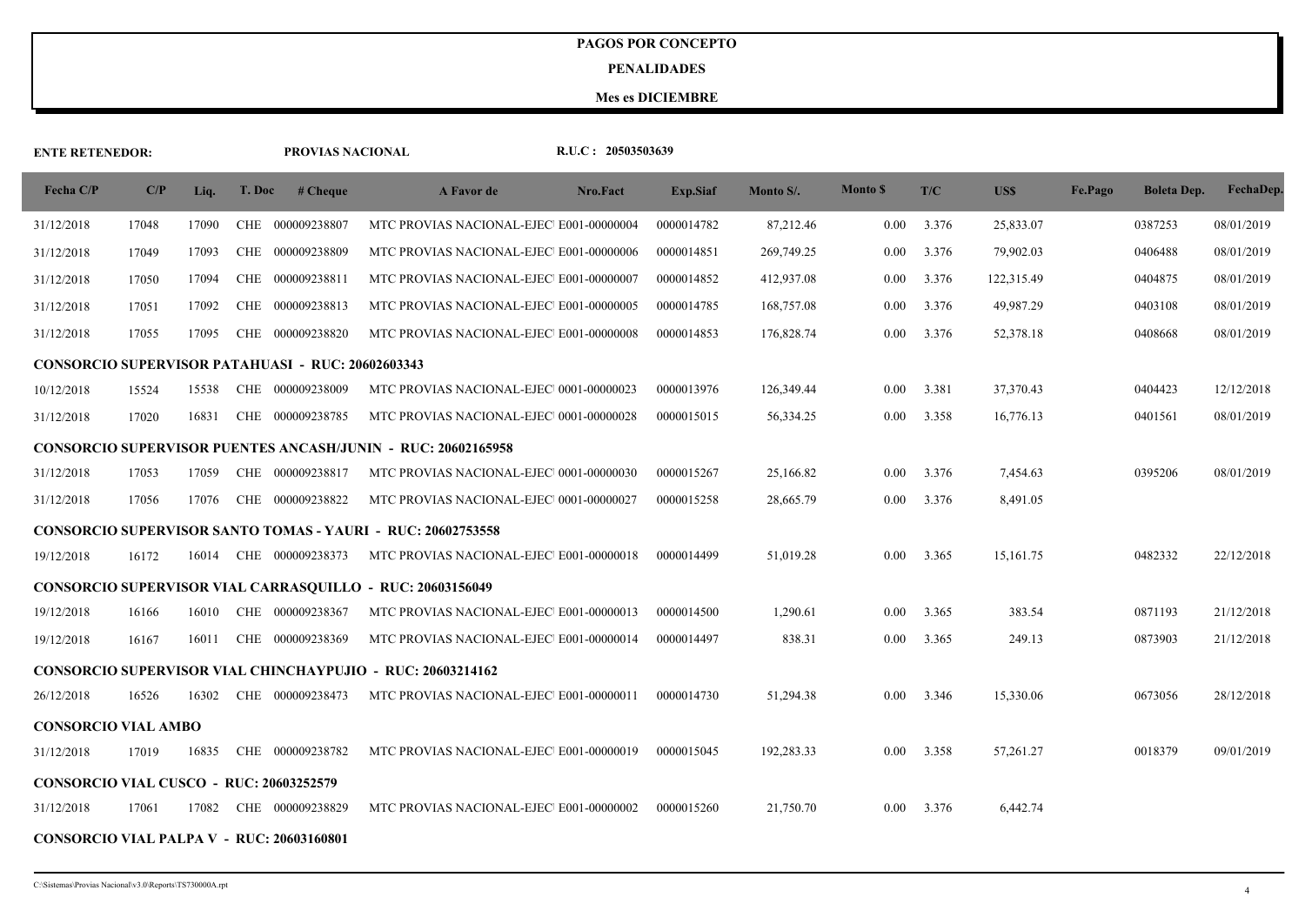#### **PENALIDADES**

| <b>ENTE RETENEDOR:</b> |          |       |            | PROVIAS NACIONAL                                         |                                                                                  | R.U.C: 20503503639 |                 |            |                 |       |            |         |                    |            |
|------------------------|----------|-------|------------|----------------------------------------------------------|----------------------------------------------------------------------------------|--------------------|-----------------|------------|-----------------|-------|------------|---------|--------------------|------------|
| Fecha C/P              | C/P      | Liq.  | T. Doc     | # <b>Change</b>                                          | A Favor de                                                                       | Nro.Fact           | <b>Exp.Siaf</b> | Monto S/.  | <b>Monto</b> \$ | T/C   | US\$       | Fe.Pago | <b>Boleta Dep.</b> | FechaDep.  |
| 17/12/2018             | 16014    | 15813 |            | CHE 000009238257                                         | MTC PROVIAS NACIONAL-EJEC E001-00000002                                          |                    | 0000014371      | 129,142.90 | $0.00\,$        | 3.376 | 38,253.23  |         | 0822562            | 20/12/2018 |
|                        |          |       |            | <b>CONSORCIO VIAL RUTAS DEL CUSCO - RUC: 20603191090</b> |                                                                                  |                    |                 |            |                 |       |            |         |                    |            |
| 27/12/2018             | 16633    | 16439 |            | CHE 000009238554                                         | MTC PROVIAS NACIONAL-EJEC E001-00000006                                          |                    | 0000014865      | 11,880.09  | 0.00            | 3.351 | 3,545.24   |         | 0578022            | 28/12/2018 |
| 31/12/2018             | 16946    | 16700 |            | CHE 000009238720                                         | MTC PROVIAS NACIONAL-EJEC E001-00000007                                          |                    | 0000015065      | 9,422.46   | 0.00            | 3.343 | 2,818.56   |         | .6668459           | 07/01/2019 |
|                        |          |       |            | <b>CONSORCIO VIAL SAHUINTO - RUC: 20600047427</b>        |                                                                                  |                    |                 |            |                 |       |            |         |                    |            |
| 19/12/2018             | 16171    | 16012 |            | CHE 000009238372                                         | MTC PROVIAS NACIONAL-EJEC E001-00000025                                          |                    | 0000014496      | 4,191.55   | 0.00            | 3.365 | 1,245.63   |         | 0001190            | 22/12/2018 |
|                        |          |       |            | <b>CONSORCIO VIAL SELVA CENTRAL - RUC: 20600701216</b>   |                                                                                  |                    |                 |            |                 |       |            |         |                    |            |
| 14/12/2018             | 15989    | 15977 |            | CHE 000009238253                                         | MTC PROVIAS NACIONAL-EJEC E001-00000099                                          |                    | 0000014459      | 4,625.51   | 0.00            | 3.359 | 1,377.05   |         | 0993577            | 20/12/2018 |
| 29/12/2018             | 16818    | 16906 |            | CHE 000009238638                                         | MTC PROVIAS NACIONAL-EJEC E001-00000107                                          |                    | 0000015149      | 11,988.90  | 0.00            | 3.369 | 3,558.59   |         | 0426219            | 10/01/2019 |
| 31/12/2018             | 17026    | 16523 |            | CHE 000009238793                                         | MTC PROVIAS NACIONAL-EJEC E001-00000105                                          |                    | 0000014930      | 8,090.14   | 0.00            | 3.351 | 2,414.25   |         | 0668227            | 07/01/2019 |
|                        |          |       |            | <b>CONSORCIO VIAL SICUANI II - RUC: 20602668887</b>      |                                                                                  |                    |                 |            |                 |       |            |         |                    |            |
| 12/12/2018             | 12200107 | 14960 |            | ORD 18006505                                             | <b>BANCO DE LA NACION</b>                                                        | 0001-00000026      | 0000013338      | 801,701.99 | 0.00            | 3.370 | 237,893.77 |         | 87006505           | 13/12/2018 |
| 27/12/2018             | 16713    | 16826 |            | CHE 000009238584                                         | MTC PROVIAS NACIONAL-EJEC 0001-00000027                                          |                    | 0000014992      | 499,708.67 | 0.00            | 3.358 | 148,811.40 |         | 0538916            | 31/12/2018 |
|                        |          |       |            | <b>CONSORCIO VIAL SIHUAS - RUC: 20547871465</b>          |                                                                                  |                    |                 |            |                 |       |            |         |                    |            |
| 20/12/2018             | 16299    | 16323 |            | CHE 000009238411                                         | MTC PROVIAS NACIONAL-EJEC E001-00000109                                          |                    | 0000014704      | 4,031.30   | 0.00            | 3.346 | 1,204.81   |         | 0574427            | 28/12/2018 |
|                        |          |       |            | CONSORCIO VIAL TAMBILLO - RUC: 20551271740               |                                                                                  |                    |                 |            |                 |       |            |         |                    |            |
| 24/12/2018             | 16495    | 16238 |            | CHE 000009238453                                         | MTC PROVIAS NACIONAL-EJEC E001-00000029                                          |                    | 0000014711      | 2,118.81   | 0.00            | 3.347 | 633.05     |         | 0139190            | 03/01/2019 |
|                        |          |       |            |                                                          | <b>CONSTRUCCION Y ADMINISTRACION S.A (CASA CONSTRUCTORES) - RUC: 20109565017</b> |                    |                 |            |                 |       |            |         |                    |            |
| 04/12/2018             | 15221    | 15228 |            | CHE 000009237681                                         | MTC PROVIAS NACIONAL-EJEC F001-00002313                                          |                    | 0000013742      | 4,980.00   | 0.00            | 3.379 | 1,473.81   |         | 0471678            | 07/12/2018 |
| 06/12/2018             | 15334    | 15286 |            | CHE 000009237782                                         | MTC PROVIAS NACIONAL-EJEC F001-00002311                                          |                    | 0000013782      | 657.48     | 0.00            | 3.379 | 194.58     |         | 0121573            | 10/12/2018 |
| 06/12/2018             | 15339    | 15287 | CHE        | 000009237789                                             | MTC PROVIAS NACIONAL-EJEC F001-00002312                                          |                    | 0000013781      | 161.40     | 0.00            | 3.379 | 47.77      |         | 0125582            | 10/12/2018 |
| 12/12/2018             | 12200106 | 14982 | <b>ORD</b> | 18006503                                                 | <b>BANCO DE LA NACION</b>                                                        | F001-00002292      | 0000013627      | 870,696.61 | 0.00            | 3.370 | 258,366.95 |         | 87006503           | 13/12/2018 |
| 24/12/2018             | 16496    | 16294 | <b>CHE</b> | 000009238454                                             | MTC PROVIAS NACIONAL-EJEC F001-00002341                                          |                    | 0000014770      | 11,299.05  | 0.00            | 3.346 | 3,376.88   |         | 0760216            | 03/01/2019 |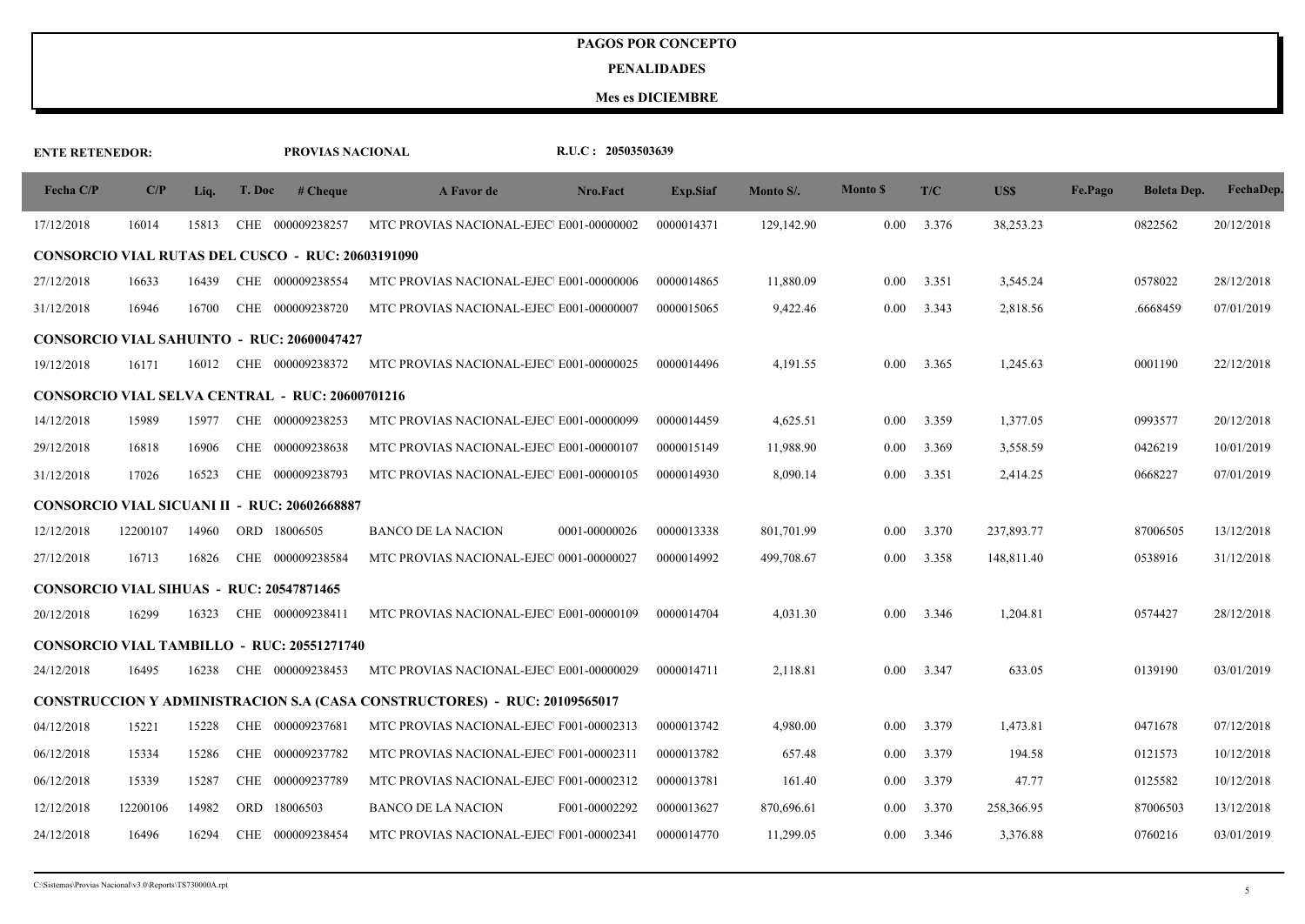#### **PENALIDADES**

| <b>ENTE RETENEDOR:</b>                           |       |       |        | PROVIAS NACIONAL                                                 |                                                                                        | R.U.C: 20503503639 |            |            |                |       |           |         |                    |            |
|--------------------------------------------------|-------|-------|--------|------------------------------------------------------------------|----------------------------------------------------------------------------------------|--------------------|------------|------------|----------------|-------|-----------|---------|--------------------|------------|
| Fecha $C/P$                                      | C/P   | Liq.  | T. Doc | # <b>Change</b>                                                  | A Favor de                                                                             | Nro.Fact           | Exp.Siaf   | Monto S/.  | <b>Monto S</b> | T/C   | US\$      | Fe.Pago | <b>Boleta Dep.</b> | FechaDep.  |
| 31/12/2018                                       | 16945 | 16430 |        | CHE 000009238718                                                 | MTC PROVIAS NACIONAL-EJEC F001-00002343                                                |                    | 0000014833 | 180.87     | 0.00           | 3.351 | 53.97     |         | 0670336            | 07/01/2019 |
| 31/12/2018                                       | 16948 | 16440 |        | CHE 000009238724                                                 | MTC PROVIAS NACIONAL-EJEC F001-00002340                                                |                    | 0000014863 | 513.62     | 0.00           | 3.351 | 153.27    |         | 0393660            | 08/01/2019 |
| <b>CONSTRUCTORA M P M S A - RUC: 20100995108</b> |       |       |        |                                                                  |                                                                                        |                    |            |            |                |       |           |         |                    |            |
| 19/12/2018                                       | 16170 | 16185 |        | CHE 000009238370                                                 | MTC PROVIAS NACIONAL-EJEC F001-00003209                                                |                    | 0000014683 | 199,857.40 | $0.00\,$       | 3.347 | 59,712.40 |         | 0485086            | 22/12/2018 |
|                                                  |       |       |        |                                                                  | CONSULTORES PROVEEDORES NACIONALES SOCIEDAD COMERCIAL DE RESPONSABILIDAD LIMITADA-CONS |                    |            |            |                |       |           |         |                    |            |
| 06/12/2018                                       | 15320 | 15210 |        | CHE 000009237759                                                 | MTC PROVIAS NACIONAL - EJE( 0001-00000233                                              |                    | 0000013796 | 698.75     | $0.00\,$       | 3.379 | 206.79    |         | 0872570            | 18/12/2018 |
|                                                  |       |       |        | <b>CORONADO PERALES ANGEL EMERSON - RUC: 10437409574</b>         |                                                                                        |                    |            |            |                |       |           |         |                    |            |
| 11/12/2018                                       | 15586 |       |        |                                                                  | 15721 CHE 000009238015 MTC PROVIAS NACIONAL-EJEC E001-00000209                         |                    | 0000006333 | 109.66     | 0.00           | 3.381 | 32.43     |         | 0790129            | 14/12/2018 |
|                                                  |       |       |        | CUYATE SALDAÑA LUIS ALBERTO - RUC: 10095053616                   |                                                                                        |                    |            |            |                |       |           |         |                    |            |
| 10/12/2018                                       | 15510 |       |        | 15507 CHE 000009238006                                           | MTC PROVIAS NACIONAL - EJE(E001-00000038                                               |                    | 0000010740 | 144.99     | $0.00\,$       | 3.385 | 42.83     |         | 0401729            | 12/12/2018 |
|                                                  |       |       |        | <b>DELTA SYSTEM PLUS S.A.C. - DSP. S.A.C. - RUC: 20600735358</b> |                                                                                        |                    |            |            |                |       |           |         |                    |            |
| 27/12/2018                                       | 16608 | 16414 |        | CHE 000009238528                                                 | MTC PROVIAS NACIONAL - EJE( 0001-00000401                                              |                    | 0000014686 | 616.56     | $0.00\,$       | 3.346 | 184.27    |         | 0029113            | 02/01/2019 |
| EPCM CONSULTING SAC - RUC: 20546233481           |       |       |        |                                                                  |                                                                                        |                    |            |            |                |       |           |         |                    |            |
| 14/12/2018                                       | 15971 | 15880 |        | CHE 000009238230                                                 | MTC PROVIAS NACIONAL - EJE(E001-00000111                                               |                    | 0000014345 | 100,120.15 | $0.00\,$       | 3.370 | 29,709.24 |         | 0657518            | 18/12/2018 |
|                                                  |       |       |        | <b>ESTUDIO GRAU S. CIVIL DE R. L. - RUC: 20101093027</b>         |                                                                                        |                    |            |            |                |       |           |         |                    |            |
| 26/12/2018                                       | 16547 | 16501 |        | CHE 000009238497                                                 | MTC PROVIAS NACIONAL - EJE(F001-00004118                                               |                    | 0000014933 | 36,358.34  | 0.00           | 3.351 | 10,850.00 |         | 0581097            | 28/12/2018 |
|                                                  |       |       |        | FLORES CLAVO FANY ISELA - RUC: 10471184590                       |                                                                                        |                    |            |            |                |       |           |         |                    |            |
| 28/12/2018                                       | 16787 | 16658 |        | CHE 000009238607                                                 | MTC PROVIAS NACIONAL - EJE(E001-00000007                                               |                    | 0000012206 | 54.05      | 0.00           | 3.334 | 16.21     |         | 0140889            | 03/01/2019 |
|                                                  |       |       |        |                                                                  | FX-GENERAL SERVICES S.A.C. - FX-SERVICES S.A.C. - RUC: 20600503741                     |                    |            |            |                |       |           |         |                    |            |
| 28/12/2018                                       | 16794 | 17098 |        | CHE 000009238609                                                 | MTC PROVIAS NACIONAL - EJE( 0001-00000339                                              |                    | 0000013648 | 525.00     | 0.00           | 3.376 | 155.51    |         | 0662077            | 07/01/2019 |
|                                                  |       |       |        | <b>HERVACIO SANCHEZ PAUL PEDRO - RUC: 10096647684</b>            |                                                                                        |                    |            |            |                |       |           |         |                    |            |
| 20/12/2018                                       | 16230 | 15944 |        | CHE 000009238386                                                 | MTC PROVIAS NACIONAL-EJEC E001-00000025                                                |                    | 0000014438 | 335.39     | 0.00           | 3.359 | 99.85     |         | 0191075            | 27/12/2018 |
| HOB CONSULTORES S.A. - RUC: 20101345018          |       |       |        |                                                                  |                                                                                        |                    |            |            |                |       |           |         |                    |            |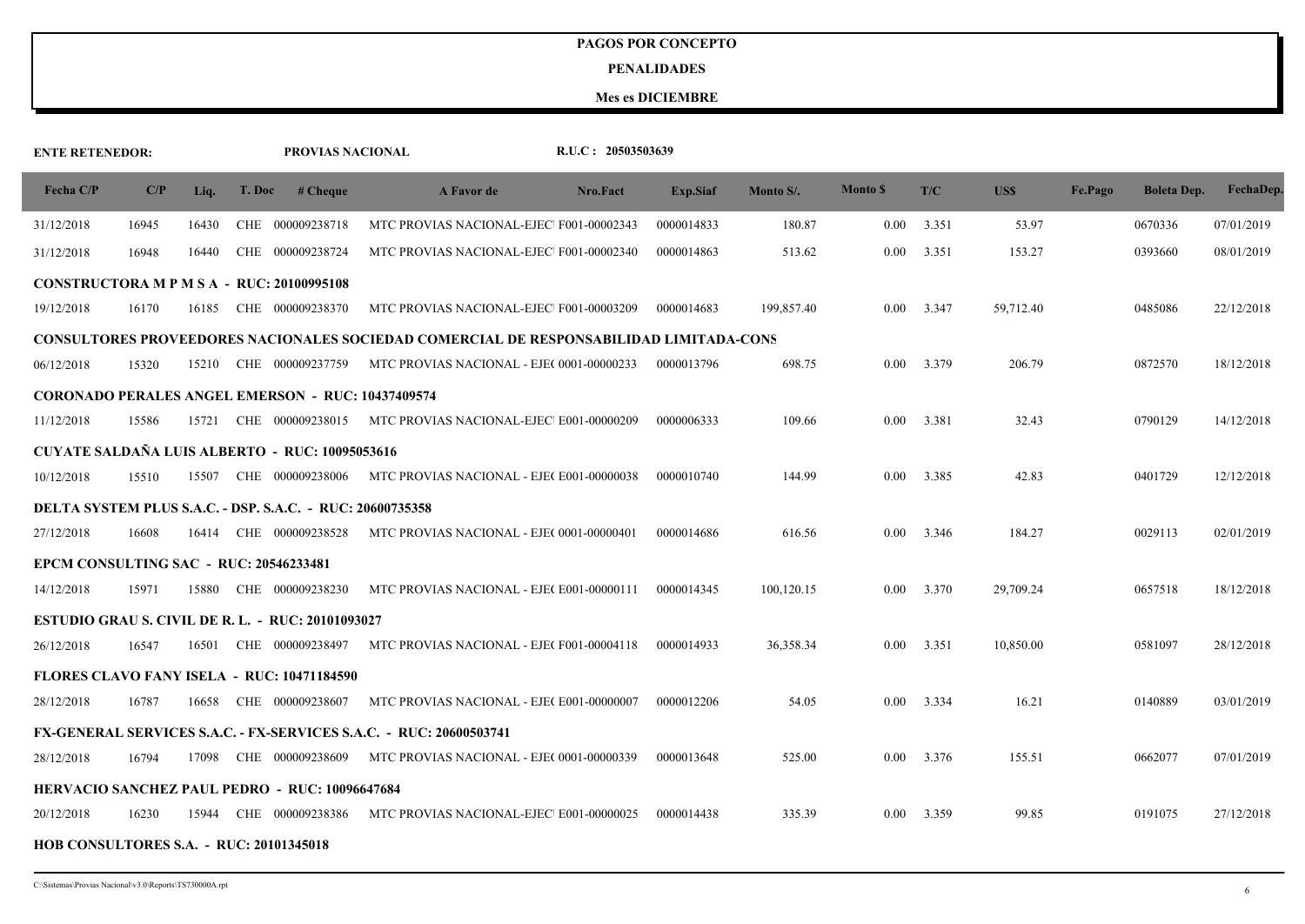#### **PENALIDADES**

| <b>ENTE RETENEDOR:</b> |       |       |        | PROVIAS NACIONAL                                           |                                                                            | R.U.C: 20503503639 |                 |            |                 |       |           |         |                    |            |
|------------------------|-------|-------|--------|------------------------------------------------------------|----------------------------------------------------------------------------|--------------------|-----------------|------------|-----------------|-------|-----------|---------|--------------------|------------|
| Fecha C/P              | C/P   | Liq.  | T. Doc | # <b>Change</b>                                            | <b>A Favor de</b>                                                          | Nro.Fact           | <b>Exp.Siaf</b> | Monto S/.  | <b>Monto</b> \$ | T/C   | US\$      | Fe.Pago | <b>Boleta Dep.</b> | FechaDep.  |
| 24/12/2018             | 16489 | 16427 |        | CHE 000009238452                                           | MTC PROVIAS NACIONAL-EJEC E001-00000477                                    |                    | 0000014845      | 33,733.79  | 0.00            | 3.351 | 10,066.78 |         | 0768078            | 03/01/2019 |
|                        |       |       |        | HUACACHINO HUAMAN SANDRO JOSE - RUC: 10767909271           |                                                                            |                    |                 |            |                 |       |           |         |                    |            |
| 21/12/2018             | 16403 | 16559 |        | CHE 000009238441                                           | MTC PROVIAS NACIONAL-EJEC E001-00000001                                    |                    | 0000012646      | 20.00      | 0.00            | 3.360 | 5.95      |         | 0563768            | 28/12/2018 |
|                        |       |       |        |                                                            | HUACCHA MAGERHUA MANUELA ELIZABETH - RUC: 10420288561                      |                    |                 |            |                 |       |           |         |                    |            |
| 11/12/2018             | 15663 | 15736 |        | CHE 000009238063                                           | MTC PROVIAS NACIONAL - EJE(E001-00000051                                   |                    | 0000005768      | 609.93     | 0.00            | 3.371 | 180.93    |         | 0777974            | 18/12/2018 |
|                        |       |       |        | HUACO AGUILAR LUIS ANTONIO - RUC: 10294806143              |                                                                            |                    |                 |            |                 |       |           |         |                    |            |
| 31/12/2018             | 16908 | 17105 |        | CHE 000009238687                                           | MTC PROVIAS NACIONAL - EJE(E001-00000037                                   |                    | 0000012352      | 99.99      | 0.00            | 3.376 | 29.62     |         | 0415552            | 10/01/2019 |
|                        |       |       |        | HUAMAN CASTILLO VIRNA ROCIO - RUC: 10090487286             |                                                                            |                    |                 |            |                 |       |           |         |                    |            |
| 27/12/2018             | 16674 | 16502 |        | CHE 000009238567                                           | MTC PROVIAS NACIONAL-EJEC E001-00000046                                    |                    | 0000010512      | 62.99      | 0.00            | 3.351 | 18.80     |         | 0666266            | 28/12/2018 |
|                        |       |       |        |                                                            | I H ASESORES Y CONSULTORES SOCIEDAD ANONIMA CERRADA - RUC: 20512529349     |                    |                 |            |                 |       |           |         |                    |            |
| 28/12/2018             | 16781 | 16694 |        | CHE 000009238605                                           | MTC PROVIAS NACIONAL-EJEC E001-00000040                                    |                    | 0000015068      | 32,421.52  | 0.00            | 3.343 | 9,698.33  |         | 0762749            | 03/01/2019 |
|                        |       |       |        |                                                            | <b>INGENIEROS CIVILES Y CONTRATISTAS GENERALES S.A. - RUC: 20100114187</b> |                    |                 |            |                 |       |           |         |                    |            |
| 14/12/2018             | 15988 | 16009 |        | CHE 000009238252                                           | MTC PROVIAS NACIONAL-EJEC F001-00004701                                    |                    | 0000014235      | 62,134.91  | 0.00            | 3.359 | 18,498.04 |         | 0819842            | 20/12/2018 |
| 17/12/2018             | 16087 | 16036 |        | CHE 000009238273                                           | MTC PROVIAS NACIONAL-EJEC F001-00004685                                    |                    | 0000013751      | 118,438.31 | 0.00            | 3.365 | 35,197.12 |         | 0241638            | 20/12/2018 |
| 18/12/2018             | 16103 | 16022 |        | CHE 000009238291                                           | MTC PROVIAS NACIONAL-EJEC F001-00004695                                    |                    | 0000014578      | 195,484.63 | 0.00            | 3.365 | 58,093.50 |         | 0209749            | 26/12/2018 |
| 20/12/2018             | 16295 | 16293 |        | CHE 000009238408                                           | MTC PROVIAS NACIONAL-EJEC F001-00004707                                    |                    | 0000014771      | 87,032.69  | 0.00            | 3.346 | 26,010.97 |         | 0205948            | 26/12/2018 |
| 20/12/2018             | 16344 | 16465 | CHE    | 000009238426                                               | MTC PROVIAS NACIONAL-EJEC F001-00004704                                    |                    | 0000014400      | 1,146.64   | 0.00            | 3.351 | 342.18    |         | 0992315            | 26/12/2018 |
| 20/12/2018             | 16345 | 16463 |        | CHE 000009238428                                           | MTC PROVIAS NACIONAL-EJEC F001-00004703                                    |                    | 0000014395      | 61,071.57  | 0.00            | 3.351 | 18,224.88 |         | 0202791            | 26/12/2018 |
|                        |       |       |        | <b>IZQUIERDO PARDAVE KEVIN ARNOLD - RUC: 10739007963</b>   |                                                                            |                    |                 |            |                 |       |           |         |                    |            |
| 10/12/2018             | 15521 | 15523 |        | CHE 000009238008                                           | MTC PROVIAS NACIONAL - EJE(E001-00000014                                   |                    | 0000009178      | 13.33      | 0.00            | 3.385 | 3.94      |         | 0399860            | 12/12/2018 |
|                        |       |       |        | <b>JNR CONSULTORES SOCIEDAD ANONIMA - RUC: 20100913225</b> |                                                                            |                    |                 |            |                 |       |           |         |                    |            |
| 06/12/2018             | 15332 | 15307 |        | CHE 000009237779                                           | MTC PROVIAS NACIONAL-EJEC F001-00000100                                    |                    | 0000013827      | 20,809.55  | 0.00            | 3.379 | 6,158.49  |         | 0309343            | 10/12/2018 |
| 17/12/2018             | 16088 | 15982 |        | CHE 000009238274                                           | MTC PROVIAS NACIONAL-EJEC F001-00000123                                    |                    | 0000014474      | 26,900.00  | 0.00            | 3.359 | 8,008.34  |         | 0876884            | 21/12/2018 |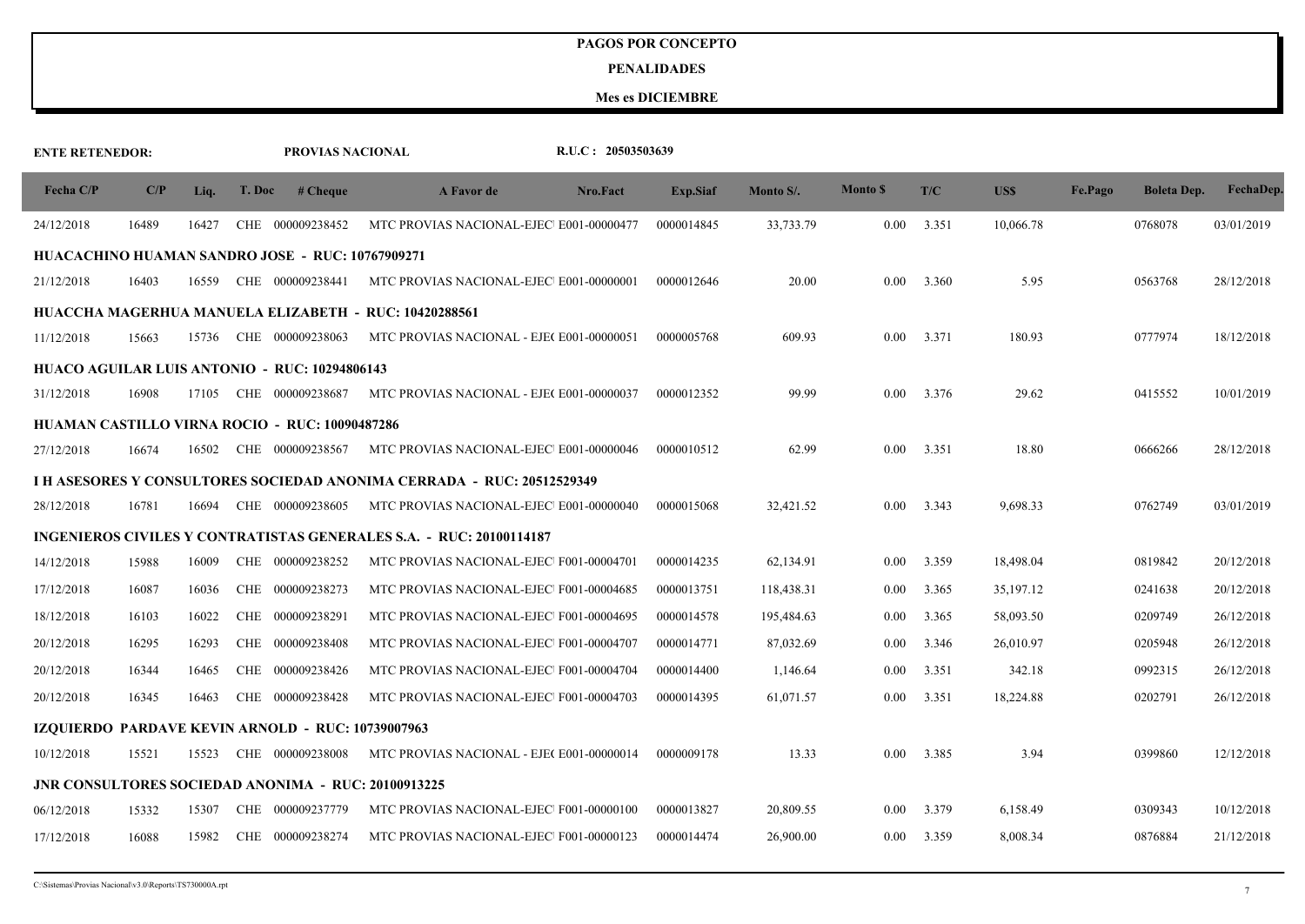#### **PENALIDADES**

| <b>ENTE RETENEDOR:</b>                        |       |       |        | PROVIAS NACIONAL                                         |                                                               | R.U.C: 20503503639 |                 |           |                 |       |        |         |                    |            |
|-----------------------------------------------|-------|-------|--------|----------------------------------------------------------|---------------------------------------------------------------|--------------------|-----------------|-----------|-----------------|-------|--------|---------|--------------------|------------|
| Fecha C/P                                     | C/P   | Liq.  | T. Doc | # <b>Change</b>                                          | A Favor de                                                    | Nro.Fact           | <b>Exp.Siaf</b> | Monto S/. | <b>Monto \$</b> | T/C   | US\$   | Fe.Pago | <b>Boleta Dep.</b> | FechaDep.  |
| <b>LATIN INTI E.I.R.L. - RUC: 20601904421</b> |       |       |        |                                                          |                                                               |                    |                 |           |                 |       |        |         |                    |            |
| 18/12/2018                                    | 16101 | 15763 |        | CHE 000009238289                                         | MTC PROVIAS NACIONAL-EJEC 0001-00000107                       |                    | 0000010360      | 3,060.33  | 0.00            | 3.371 | 907.84 |         | 0842556            | 21/12/2018 |
|                                               |       |       |        | LLARO ESPINOZA RICHARD JAVIER - RUC: 10420072789         |                                                               |                    |                 |           |                 |       |        |         |                    |            |
| 27/12/2018                                    | 16660 | 16580 |        | CHE 000009238563                                         | MTC PROVIAS NACIONAL - EJE(E001-00000043                      |                    | 0000008078      | 130.88    | 0.00            | 3.351 | 39.06  |         | 0565912            | 28/12/2018 |
|                                               |       |       |        | <b>MARCELO SAAVEDRA JOSE LUIS - RUC: 10098887291</b>     |                                                               |                    |                 |           |                 |       |        |         |                    |            |
| 11/12/2018                                    | 15602 | 15555 |        | CHE 000009238019                                         | MTC PROVIAS NACIONAL - EJE(E001-00000007                      |                    | 0000014093      | 1,872.12  | 0.00            | 3.381 | 553.72 |         | 0093973            | 13/12/2018 |
|                                               |       |       |        | <b>MARIN VILCHEZ JAVIER ALEXIS - RUC: 10329924942</b>    |                                                               |                    |                 |           |                 |       |        |         |                    |            |
| 27/12/2018                                    | 16676 | 16417 |        | CHE 000009238569                                         | MTC PROVIAS NACIONAL-EJEC E001-00000017                       |                    | 0000012573      | 54.17     | 0.00            | 3.347 | 16.18  |         | 0093415            | 02/01/2019 |
|                                               |       |       |        | <b>MENDEZ GIL KARLA MARIA - RUC: 10703974401</b>         |                                                               |                    |                 |           |                 |       |        |         |                    |            |
| 31/12/2018                                    | 16897 | 17091 |        | CHE 000009238686                                         | MTC PROVIAS NACIOINAL - EJE E001-00000053                     |                    | 0000009488      | 30.55     | 0.00            | 3.376 | 9.05   |         |                    |            |
|                                               |       |       |        | <b>MENDIBURU ZEBALLOS LUIS MIGUEL - RUC: 10078836411</b> |                                                               |                    |                 |           |                 |       |        |         |                    |            |
| 27/12/2018                                    | 16675 | 16604 |        |                                                          | CHE 000009238568 MTC PROVIAS NACIONAL-EJEC E001-00000040      |                    | 0000014972      | 163.16    | 0.00            | 3.351 | 48.69  |         | 0031048            | 02/01/2019 |
|                                               |       |       |        | <b>MIRANDA PALOMINO DAVID GERSON - RUC: 10407400726</b>  |                                                               |                    |                 |           |                 |       |        |         |                    |            |
| 12/12/2018                                    | 15691 | 15830 |        |                                                          | CHE 000009238130 MTC PROVIAS NACIONAL - EJE(E001-00000018     |                    | 0000008992      | 44.45     | 0.00            | 3.376 | 13.17  |         | 0853076            | 18/12/2018 |
|                                               |       |       |        | <b>MOMIY SIBATA VICTOR HISAO - RUC: 10083287115</b>      |                                                               |                    |                 |           |                 |       |        |         |                    |            |
| 18/12/2018                                    | 16093 | 15954 |        | CHE 000009238285                                         | MTC PROVIAS NACIONAL-EJEC 0001-00000114                       |                    | 0000014399      | 241.67    | 0.00            | 3.359 | 71.95  |         | 0778844            | 20/12/2018 |
|                                               |       |       |        |                                                          | <b>MONTALVO GARCIA KATHLLEN BELISSA – RUC: 10726175352</b>    |                    |                 |           |                 |       |        |         |                    |            |
| 31/12/2018                                    | 16887 | 17063 |        | CHE 000009238683                                         | MTC PROVIAS NACIONAL - EJE(E001-00000005                      |                    | 0000011855      | 122.20    | 0.00            | 3.376 | 36.20  |         |                    |            |
|                                               |       |       |        |                                                          | <b>MORENO PORRAS MARIA LUISA DEL PILAR - RUC: 10413017837</b> |                    |                 |           |                 |       |        |         |                    |            |
| 06/12/2018                                    | 15343 | 15297 |        | CHE 000009237795                                         | MTC PROVIAS NACIONAL - EJE(E001-00000005                      |                    | 0000008780      | 114.92    | 0.00            | 3.379 | 34.01  |         | 0141927            | 10/12/2018 |
|                                               |       |       |        |                                                          | NICOLL TOSCANO LUCILA ALEJANDRINA - RUC: 10086856391          |                    |                 |           |                 |       |        |         |                    |            |
| 11/12/2018                                    | 15579 | 15610 |        | CHE 000009238013                                         | MTC PROVIAS NACIONAL-EJEC E001-00000037                       |                    | 0000005930      | 163.32    | 0.00            | 3.381 | 48.31  |         | 0095914            | 13/12/2018 |
|                                               |       |       |        | <b>NORIEGA PEREZ RAFAEL GUILLERMO - RUC: 10404292710</b> |                                                               |                    |                 |           |                 |       |        |         |                    |            |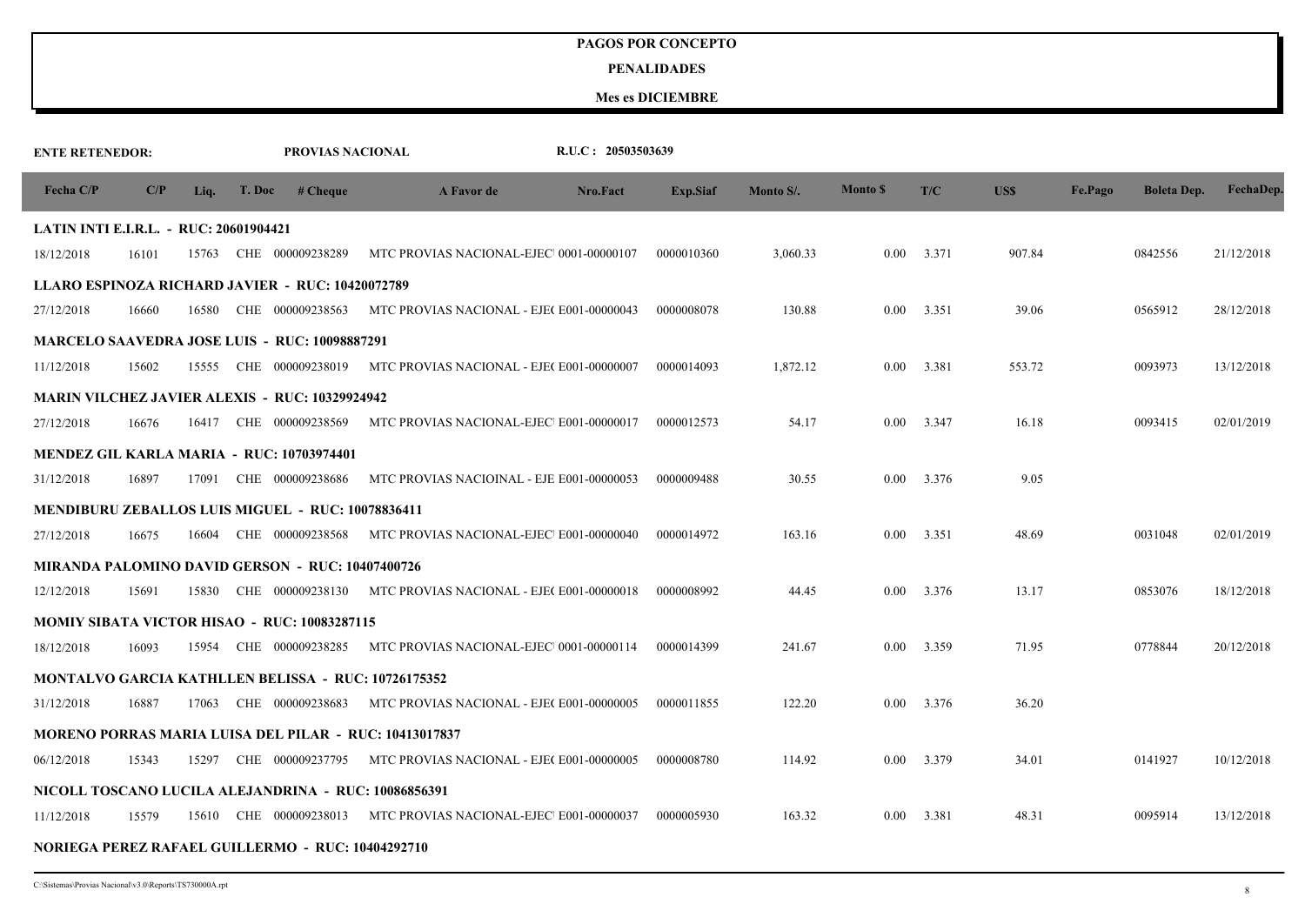#### **PENALIDADES**

| <b>ENTE RETENEDOR:</b>                |       |       |        | PROVIAS NACIONAL                                         |                                          | R.U.C: 20503503639 |                 |            |                 |       |            |         |                    |            |
|---------------------------------------|-------|-------|--------|----------------------------------------------------------|------------------------------------------|--------------------|-----------------|------------|-----------------|-------|------------|---------|--------------------|------------|
| Fecha C/P                             | C/P   | Liq.  | T. Doc | # Cheque                                                 | A Favor de                               | Nro.Fact           | <b>Exp.Siaf</b> | Monto S/.  | <b>Monto</b> \$ | T/C   | US\$       | Fe.Pago | <b>Boleta Dep.</b> | FechaDep.  |
| 20/12/2018                            | 16264 | 16319 |        | CHE 000009238403                                         | MTC PROVIAS NACIONAL-EJEC E001-00000065  |                    | 0000013128      | 18.81      | 0.00            | 3.379 | 5.57       |         | 0982340            | 26/12/2018 |
|                                       |       |       |        | <b>OBRAS DE INGENIERIA S.A.C - RUC: 20501439020</b>      |                                          |                    |                 |            |                 |       |            |         |                    |            |
| 05/12/2018                            | 15261 | 15231 |        | CHE 000009237708                                         | MTC PROVIAS NACIONAL-EJEC F273-00000147  |                    | 0000013760      | 387,535.18 | 0.00            | 3.379 | 114,689.31 |         | 0992088            | 11/12/2018 |
| 31/12/2018                            | 16876 | 16296 |        | CHE 000009238673                                         | MTC PROVIAS NACIONAL-EJEC F273-00000151  |                    | 0000014754      | 387,535.18 | 0.00            | 3.346 | 115,820.44 |         | 0484319            | 03/01/2019 |
|                                       |       |       |        | <b>PAJUELO PRETEL JOSE ALONSO - RUC: 10417891329</b>     |                                          |                    |                 |            |                 |       |            |         |                    |            |
| 07/12/2018                            | 15411 | 15302 |        | CHE 000009237825                                         | MTC PROVIAS NACIONAL - EJE(E001-00000028 |                    | 0000005097      | 385.15     | 0.00            | 3.379 | 113.98     |         | 0406753            | 12/12/2018 |
| PAZOS OTAROLA JEAN - RUC: 10702413996 |       |       |        |                                                          |                                          |                    |                 |            |                 |       |            |         |                    |            |
| 05/12/2018                            | 15251 | 15185 |        | CHE 000009237694                                         | MTC PROVIAS NACIONAL - EJE(E001-00000006 |                    | 0000006276      | 29.10      | 0.00            | 3.379 | 8.61       |         | 0468637            | 07/12/2018 |
| 21/12/2018                            | 16352 | 16444 |        | CHE 000009238429                                         | MTC PROVIAS NACIONAL - EJE(E001-00000007 |                    | 0000006276      | 203.77     | 0.00            | 3.351 | 60.81      |         | 0969827            | 26/12/2018 |
|                                       |       |       |        | PORRAS VILCAPOMA EDWIN GILMER - RUC: 10200584398         |                                          |                    |                 |            |                 |       |            |         |                    |            |
| 19/12/2018                            | 16228 | 16108 |        | CHE 000009238385                                         | MTC PROVIAS NACIONAL - EJE(E001-00000029 |                    | 0000014611      | 348.44     | 0.00            | 3.355 | 103.86     |         | 0988171            | 26/12/2018 |
| 20/12/2018                            | 16246 | 16221 |        | CHE 000009238387                                         | MTC PROVIAS NACIONAL-EJEC E001-00000030  |                    | 0000014707      | 687.80     | 0.00            | 3.347 | 205.50     |         | 0975820            | 26/12/2018 |
|                                       |       |       |        | <b>PROJECT MANAGEMENT PERU S.A.C. - RUC: 20506559201</b> |                                          |                    |                 |            |                 |       |            |         |                    |            |
| 06/12/2018                            | 15367 | 15309 |        | CHE 000009237814                                         | MTC PROVIAS NACIONAL-EJEC E001-00000053  |                    | 0000013820      | 19,870.23  | 0.00            | 3.379 | 5,880.51   |         | 0481687            | 07/12/2018 |
|                                       |       |       |        | QATUQ ENTERPRISE E.I.R.L. - RUC: 20570865308             |                                          |                    |                 |            |                 |       |            |         |                    |            |
| 18/12/2018                            | 16098 | 15855 |        | CHE 000009238287                                         | MTC PROVIAS NACIONAL-EJEC E001-00000072  |                    | 0000014344      | 518.21     | 0.00            | 3.370 | 153.77     |         | 0849060            | 21/12/2018 |
| 31/12/2018                            | 16854 | 16269 |        | CHE 000009238650                                         | MTC PROVIAS NACIONAL-EJEC E001-00000094  |                    | 0000014747      | 1,554.63   | 0.00            | 3.347 | 464.48     |         | 0033691            | 02/01/2019 |
|                                       |       |       |        | RIVERA CALDERON ISIDORO JOEL - RUC: 10201136101          |                                          |                    |                 |            |                 |       |            |         |                    |            |
| 20/12/2018                            | 16269 | 16267 |        | CHE 000009238405                                         | MTC PROVIAS NACIONAL-EJEC 0001-00000360  |                    | 0000014749      | 316.92     | 0.00            | 3.347 | 94.69      |         | 0583494            | 28/12/2018 |
|                                       |       |       |        | ROJAS FLOREANO ROLLER EDINSON - RUC: 10425633363         |                                          |                    |                 |            |                 |       |            |         |                    |            |
| 17/12/2018                            | 16069 | 16092 |        | CHE 000009238269                                         | MTC PROVIAS NACIONAL - EJE(E001-00000083 |                    | 0000014588      | 358.40     | 0.00            | 3.365 | 106.51     |         | 0776494            | 20/12/2018 |
|                                       |       |       |        | ROJAS RODRIGUEZ FANY MARILYN - RUC: 10450722567          |                                          |                    |                 |            |                 |       |            |         |                    |            |
| 29/12/2018                            | 16820 | 17099 |        | CHE 000009238640                                         | MTC PROVIAS NACIONAL-EJEC E001-00000064  |                    | 0000004079      | 81.32      | 0.00            | 3.376 | 24.09      |         |                    |            |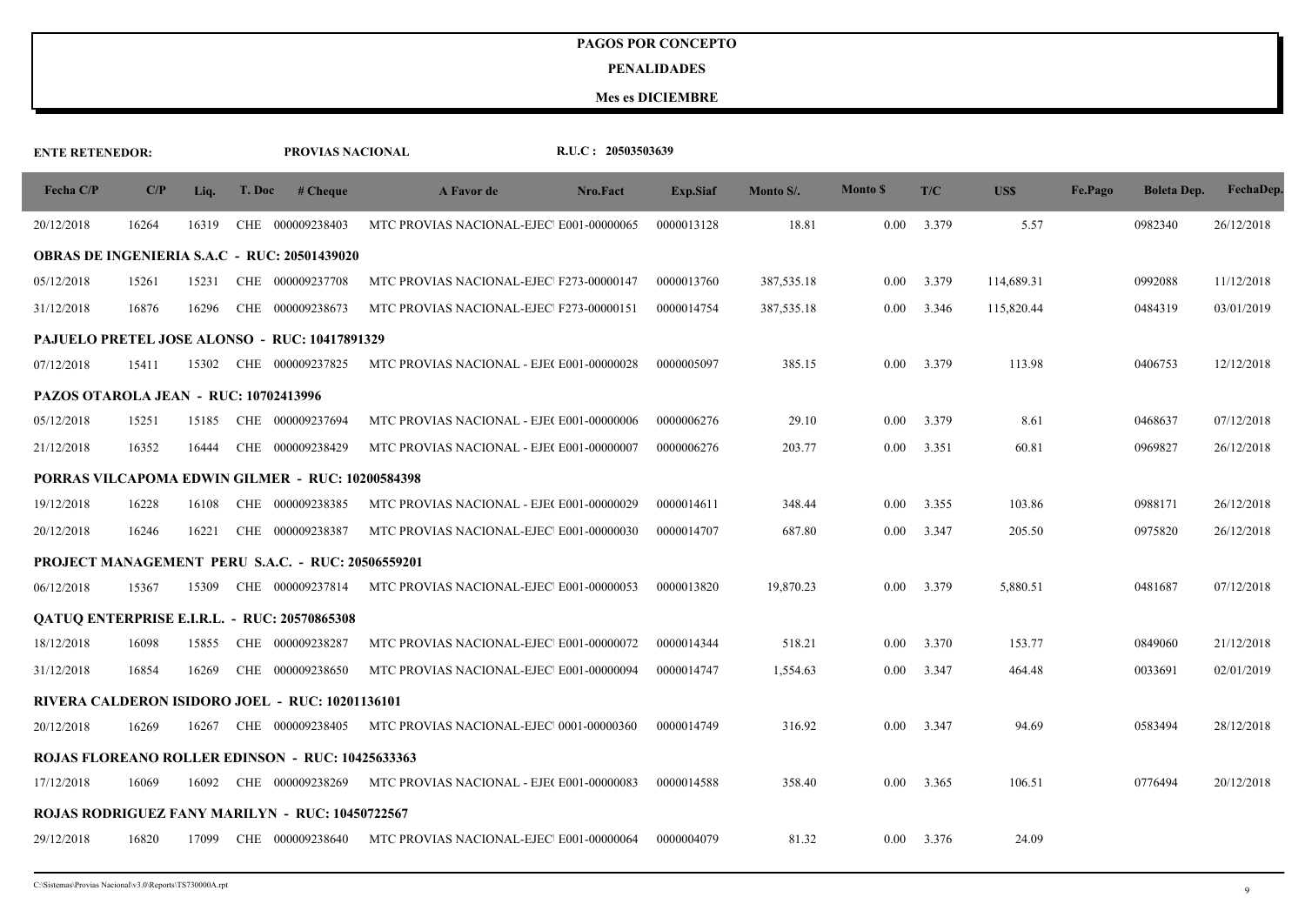#### **PENALIDADES**

| <b>ENTE RETENEDOR:</b>                    |       |                  |        | PROVIAS NACIONAL                                     |                                                               | R.U.C: 20503503639 |                 |               |                 |       |              |         |                    |            |
|-------------------------------------------|-------|------------------|--------|------------------------------------------------------|---------------------------------------------------------------|--------------------|-----------------|---------------|-----------------|-------|--------------|---------|--------------------|------------|
| Fecha C/P                                 | C/P   | Liq.             | T. Doc | # <b>Change</b>                                      | A Favor de                                                    | Nro.Fact           | <b>Exp.Siaf</b> | Monto S/.     | <b>Monto</b> \$ | T/C   | US\$         | Fe.Pago | <b>Boleta Dep.</b> | FechaDep.  |
|                                           |       |                  |        | SANCHEZ CARRANZA MARIA BELEN - RUC: 10727612624      |                                                               |                    |                 |               |                 |       |              |         |                    |            |
| 24/12/2018                                | 16474 | 16577            |        | CHE 000009238445                                     | MTC PROVIAS NACIONAL - EJE(E001-00000001                      |                    | 0000012640      | 20.00         | 0.00            | 3.367 | 5.94         |         | 0177712            | 03/01/2019 |
|                                           |       |                  |        |                                                      | <b>SERVIMASS SERVICIOS GENERALES EIRL - RUC: 20487259536</b>  |                    |                 |               |                 |       |              |         |                    |            |
| 27/12/2018                                | 16606 | 16217            |        | CHE 000009238524                                     | MTC PROVIAS NACIONAL - EJE(E001-00000006                      |                    | 0000012475      | 1,536.03      | 0.00            | 3.341 | 459.75       |         | 0142599            | 03/01/2019 |
| 31/12/2018                                | 17004 | 16421            |        | CHE 000009238754                                     | MTC PROVIAS NACIONAL-EJEC E001-00000005                       |                    | 0000012562      | 864.85        | 0.00            | 3.341 | 258.86       |         | 0392060            | 08/01/2019 |
|                                           |       |                  |        |                                                      | <b>TORREJON BECERRA ROSARIO DEL CARMEN - RUC: 10763940263</b> |                    |                 |               |                 |       |              |         |                    |            |
| 11/12/2018                                | 15664 | 15738            |        | CHE 000009238064                                     | MTC PROVIAS NACIONAL - EJE(E001-00000008                      |                    | 0000008072      | 98.16         | 0.00            | 3.371 | 29.12        |         | 0786775            | 18/12/2018 |
| VL MOTOVA S.A.C - RUC: 20566190894        |       |                  |        |                                                      |                                                               |                    |                 |               |                 |       |              |         |                    |            |
| 18/12/2018                                | 16100 | 15884            |        | CHE 000009238288                                     | MTC PROVIAS NACIONAL-EJEC 0001-00002166                       |                    | 0000012357      | 15.70         | 0.00            | 3.370 | 4.66         |         | 0845627            | 21/12/2018 |
| YLLANES PUICAN JESSICA - RUC: 10412254525 |       |                  |        |                                                      |                                                               |                    |                 |               |                 |       |              |         |                    |            |
| 19/12/2018                                | 16127 | 16007            |        | CHE 000009238357                                     | MTC PROVIAS NACIONAL-EJEC E001-00000036                       |                    | 0000012572      | 86.00         | 0.00            | 3.360 | 25.60        |         | 0838685            | 21/12/2018 |
|                                           |       |                  |        | ZEVALLOS GUTIERREZ ANDY ERNESTO - RUC: 10445994729   |                                                               |                    |                 |               |                 |       |              |         |                    |            |
| 11/12/2018                                | 15600 | 15626            |        | CHE 000009238017                                     | MTC PROVIAS NACIONAL - EJE(E001-00000058                      |                    | 0000005769      | 29.07         | 0.00            | 3.381 | 8.60         |         | 0091746            | 13/12/2018 |
|                                           |       |                  |        |                                                      | <b>TOTAL:</b>                                                 |                    |                 | 10,469,537.15 | 0.00            |       | 3,110,859.82 |         |                    |            |
| $N^{\circ}$ Cuenta :                      |       | 000-000-301108-9 |        |                                                      |                                                               |                    |                 |               |                 |       |              |         |                    |            |
|                                           |       |                  |        | <b>CONSORCIO VERGON SOLLI SAC - RUC: 20556817678</b> |                                                               |                    |                 |               |                 |       |              |         |                    |            |
| 13/12/2018                                | 15848 | 15561            |        | CHE 000009238140                                     | MTC PROVIAS NACIONAL - EJE( 0001-00001043                     |                    | 0000003598      | 122.80        | 0.00            | 3.381 | 36.32        |         | 0876492            | 18/12/2018 |
|                                           |       |                  |        | INDUSTRIAS LUANDA E.I.R.L. - RUC: 20506719331        |                                                               |                    |                 |               |                 |       |              |         |                    |            |
| 27/12/2018                                | 16614 | 16629            |        | CHE 000009238534                                     | MTC PROVIAS NACIONAL- EJEC E001-00000002                      |                    | 0000009513      | 2,970.60      | 0.00            | 3.343 | 888.60       |         | 0022374            | 02/01/2019 |
|                                           |       |                  |        | MAGUIÑA HUERTA CIRO DANIEL - RUC: 10066930225        |                                                               |                    |                 |               |                 |       |              |         |                    |            |
| 27/12/2018                                | 16684 | 16691            |        | CHE 000009238571                                     | MTC PROVIAS NACIONAL-EJEC E001-00000021                       |                    | 0000009047      | 59.27         | $0.00\,$        | 3.343 | 17.73        |         |                    |            |
|                                           |       |                  |        |                                                      | <b>TOTAL:</b>                                                 |                    |                 | 3,152.67      | 0.00            |       | 942.65       |         |                    |            |
|                                           |       |                  |        |                                                      | <b>TOTAL GENERAL:</b>                                         |                    |                 | 10,472,689.82 | 0.00            |       | 3,111,802.47 |         |                    |            |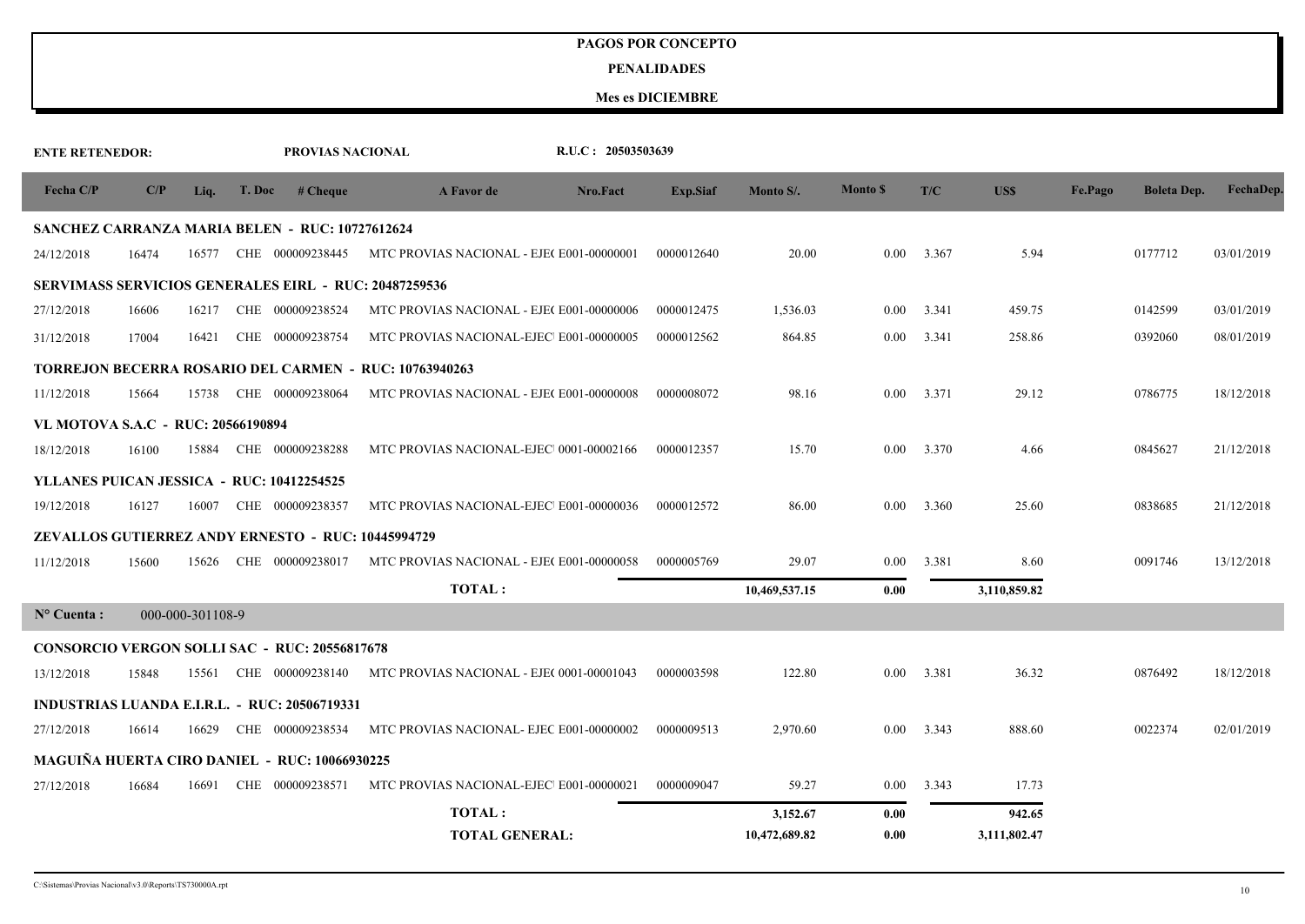| <b>PAGOS POR CONCEPTO</b><br><b>PENALIDADES</b>  |                                                                                                                                                              |               |        |                                                           |                                                                         |                    |                         |            |                 |       |           |         |                    |            |
|--------------------------------------------------|--------------------------------------------------------------------------------------------------------------------------------------------------------------|---------------|--------|-----------------------------------------------------------|-------------------------------------------------------------------------|--------------------|-------------------------|------------|-----------------|-------|-----------|---------|--------------------|------------|
|                                                  |                                                                                                                                                              |               |        |                                                           |                                                                         |                    |                         |            |                 |       |           |         |                    |            |
|                                                  |                                                                                                                                                              |               |        |                                                           |                                                                         |                    | <b>Mes es NOVIEMBRE</b> |            |                 |       |           |         |                    |            |
| <b>ENTE RETENEDOR:</b>                           |                                                                                                                                                              |               |        | PROVIAS NACIONAL                                          |                                                                         | R.U.C: 20503503639 |                         |            |                 |       |           |         |                    |            |
| Fecha C/P                                        | C/P                                                                                                                                                          | Liq.          | T. Doc | # Cheque                                                  | A Favor de                                                              | Nro.Fact           | <b>Exp.Siaf</b>         | Monto S/.  | <b>Monto</b> \$ | T/C   | US\$      | Fe.Pago | <b>Boleta Dep.</b> | FechaDep.  |
| $N^{\circ}$ Cuenta :                             |                                                                                                                                                              | 00-000-301108 |        |                                                           |                                                                         |                    |                         |            |                 |       |           |         |                    |            |
|                                                  |                                                                                                                                                              |               |        | ACRUTA & TAPIA INGENIEROS S.A.C - RUC: 20262241441        |                                                                         |                    |                         |            |                 |       |           |         |                    |            |
| 07/11/2018                                       | 13702                                                                                                                                                        | 13679         |        | CHE 000008575801                                          | MTC PROVIAS NACIONAL-EJEC E001-00000711                                 |                    | 0000012596              | 106,520.06 | 0.00            | 3.360 | 31,702.40 |         | 0791838            | 09/11/2018 |
| 07/11/2018                                       | 13803                                                                                                                                                        | 13675         |        | CHE 000008575884                                          | MTC PROVIAS NACIONAL-EJEC E001-00000710                                 |                    | 0000012617              | 98,267.76  | 0.00            | 3.360 | 29,246.36 |         | 0628285            | 15/11/2018 |
|                                                  |                                                                                                                                                              |               |        | <b>ARANGUREN BELAUNDE IRENE SUSANA - RUC: 10079754825</b> |                                                                         |                    |                         |            |                 |       |           |         |                    |            |
| 20/11/2018                                       | 223.08<br>67.48<br>0684307<br>22/11/2018<br>14379<br>CHE 000008576559<br>MTC PROVIAS NACIONAL-EJEC E001-00000091<br>0000010978<br>$0.00\,$<br>3.306<br>14525 |               |        |                                                           |                                                                         |                    |                         |            |                 |       |           |         |                    |            |
|                                                  |                                                                                                                                                              |               |        | <b>BARTRA PEREZ BERNARDO - RUC: 10179012141</b>           |                                                                         |                    |                         |            |                 |       |           |         |                    |            |
| 19/11/2018                                       | 14390                                                                                                                                                        | 14327         |        | CHE 000008576517                                          | MTC PROVIAS NACIONAL - EJE(E001-00000037                                |                    | 0000007458              | 17.83      | $0.00\,$        | 3.379 | 5.28      |         | 0182492            | 21/11/2018 |
| <b>BAZAN GIL JOSE ENRIQUE - RUC: 10425995494</b> |                                                                                                                                                              |               |        |                                                           |                                                                         |                    |                         |            |                 |       |           |         |                    |            |
| 30/11/2018                                       | 15022                                                                                                                                                        | 14921         |        | CHE 000009237555                                          | MTC PROVIAS NACIONAL - EJE(E001-00000037                                |                    | 0000008983              | 20.78      | 0.00            | 3.383 | 6.14      |         | 0777878            | 03/12/2018 |
|                                                  |                                                                                                                                                              |               |        | BEGAZO GUIN JOSE AARON - RUC: 10705674405                 |                                                                         |                    |                         |            |                 |       |           |         |                    |            |
| 29/11/2018                                       | 14970                                                                                                                                                        | 14794         |        | CHE 000008576937                                          | MTC PROVIAS NACIONAL - EJE(E001-00000014                                |                    | 0000008973              | 62.33      | $0.00\,$        | 3.381 | 18.44     |         | 0779513            | 03/12/2018 |
| <b>COMPURED S.A.C. - RUC: 20438509039</b>        |                                                                                                                                                              |               |        |                                                           |                                                                         |                    |                         |            |                 |       |           |         |                    |            |
| 22/11/2018                                       | 14631                                                                                                                                                        | 14420         |        | CHE 000008576672                                          | MTC PROVIAS NACIONAL - EJE(F001-00005010                                |                    | 0000010881              | 8,144.69   | 0.00            | 3.386 | 2,405.40  |         | 0038981            | 28/11/2018 |
|                                                  |                                                                                                                                                              |               |        |                                                           | <b>CONALVIAS CONSTRUCCIONES S.A.S. SUCURSAL PERU - RUC: 20509586986</b> |                    |                         |            |                 |       |           |         |                    |            |
| 07/11/2018                                       | 13708                                                                                                                                                        | 13681         |        | CHE 000008575811                                          | MTC PROVIAS NACIONAL-EJEC F001-00001524                                 |                    | 0000012595              | 10,028.00  | 0.00            | 3.360 | 2,984.52  |         | 0516397            | 09/11/2018 |
| <b>CONCAR S.A. - RUC: 20343443961</b>            |                                                                                                                                                              |               |        |                                                           |                                                                         |                    |                         |            |                 |       |           |         |                    |            |
| 06/11/2018                                       | 13660                                                                                                                                                        | 13643         | CHE    | 000008575745                                              | MTC PROVIAS NACIONAL-EJEC FF01-00001685                                 |                    | 0000009803              | 19,658.17  | 0.00            | 3.360 | 5,850.65  |         | 0512056            | 09/11/2018 |
| 26/11/2018                                       | 14785                                                                                                                                                        | 14678         |        | CHE 000008576762                                          | MTC PROVIAS NACIONAL - EJE(FF01-00001713                                |                    | 0000012995              | 16,104.98  | 0.00            | 3.373 | 4,774.68  |         | 0761027            | 30/11/2018 |
| 29/11/2018                                       | 14922                                                                                                                                                        | 14517         |        | CHE 000008576901                                          | MTC PROVIAS NACIONAL-EJEC FF01-00001709                                 |                    | 0000013263              | 2,577.66   | 0.00            | 3.383 | 761.95    |         | 0756787            | 03/12/2018 |
|                                                  |                                                                                                                                                              |               |        | <b>CONSORCIO ABRA TOCCTO - RUC: 20549321039</b>           |                                                                         |                    |                         |            |                 |       |           |         |                    |            |

C:\Sistemas\Provias Nacional\v3.0\Reports\TS730000A.rpt <sup>1</sup>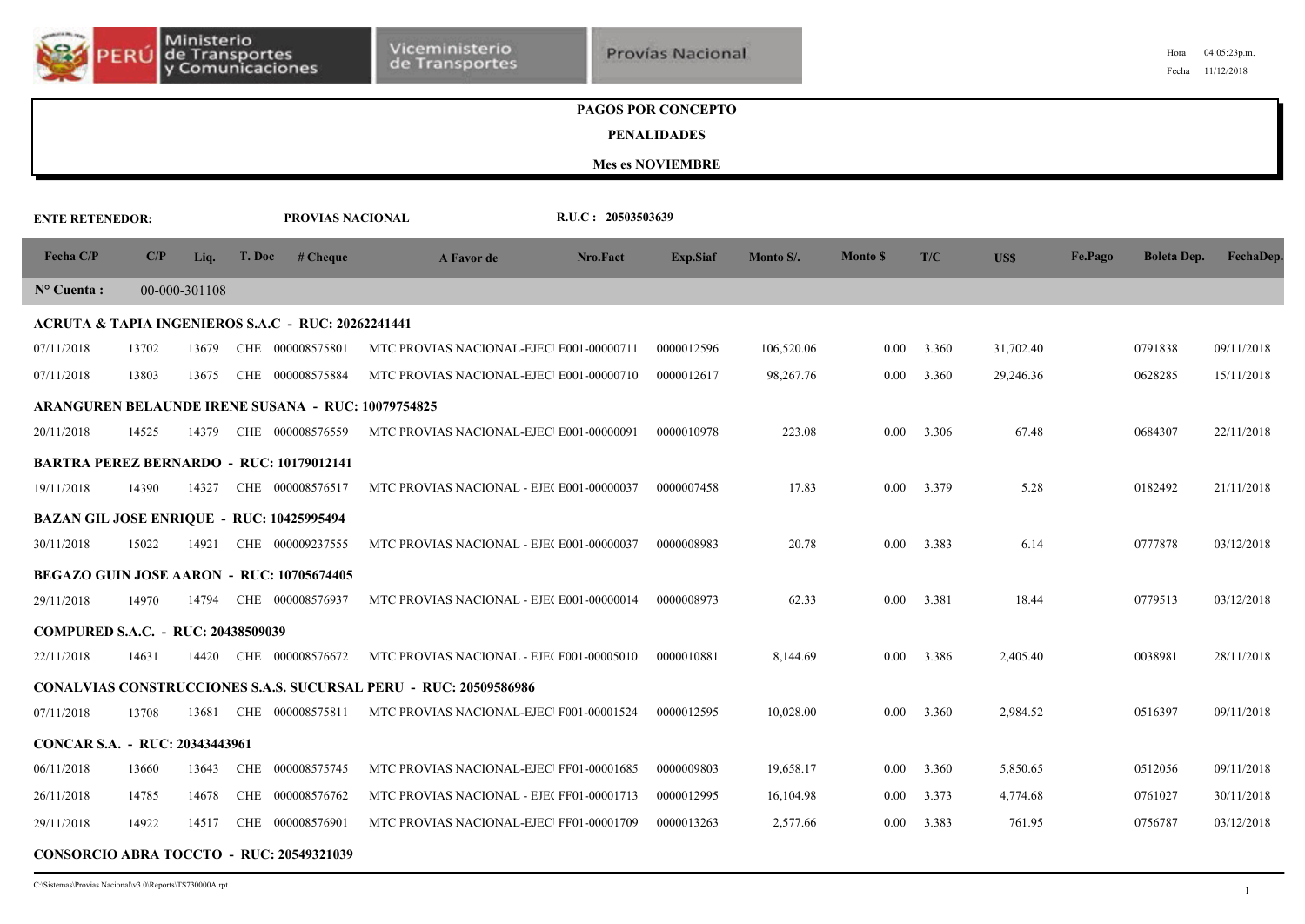#### **PENALIDADES**

| <b>ENTE RETENEDOR:</b>                         |       |       |        | PROVIAS NACIONAL                            |                                                                  | R.U.C: 20503503639 |                 |            |                 |                    |             |                |                    |            |
|------------------------------------------------|-------|-------|--------|---------------------------------------------|------------------------------------------------------------------|--------------------|-----------------|------------|-----------------|--------------------|-------------|----------------|--------------------|------------|
| Fecha C/P                                      | C/P   | Liq.  | T. Doc | # <b>Change</b>                             | A Favor de                                                       | Nro.Fact           | <b>Exp.Siaf</b> | Monto S/.  | <b>Monto \$</b> | T/C                | <b>US\$</b> | <b>Fe.Pago</b> | <b>Boleta Dep.</b> | FechaDep.  |
| 30/11/2018                                     | 15059 | 14825 |        | CHE 000009237576                            | MTC PROVIAS NACIONAL-EJEC E001-00000023                          |                    | 0000012108      | 11,873.35  | 0.00            | 3.381              | 3,511.79    |                | 0747660            | 06/12/2018 |
|                                                |       |       |        | CONSORCIO ALVAC - JOHESA - RUC: 20552395507 |                                                                  |                    |                 |            |                 |                    |             |                |                    |            |
| 28/11/2018                                     | 14852 | 14778 |        | CHE 000008576799                            | MTC PROVIAS NACIONAL - EJE(F001-00000177                         |                    | 0000013486      | 18,949.40  | 0.00            | 3.381              | 5,604.67    |                | 0860164            | 03/12/2018 |
|                                                |       |       |        |                                             | <b>CONSORCIO CONSERVACIÓN ANDAHUAYLAS - RUC: 20601377587</b>     |                    |                 |            |                 |                    |             |                |                    |            |
| 07/11/2018                                     | 13698 | 13584 |        | CHE 000008575795                            | MTC PROVIAS NACIONAL -EJEC 0001-00000192                         |                    | 0000012535      | 3,941.58   | 0.00            | 3.360              | 1,173.09    |                | 0402347            | 09/11/2018 |
| 29/11/2018                                     | 14919 | 14593 |        | CHE 000008576898                            | MTC POVIAS NACIONAL - EJECU E001-00000003                        |                    | 0000013321      | 4,060.09   | 0.00            | 3.378              | 1,201.92    |                | 0781516            | 03/12/2018 |
|                                                |       |       |        |                                             | <b>CONSORCIO CONSERVACION VIAL SANTA ROSA - RUC: 20600891953</b> |                    |                 |            |                 |                    |             |                |                    |            |
| 21/11/2018                                     | 14540 | 14431 |        | CHE 000008576579                            | MTC PROVIAS NACIONAL-EJEC E001-00000028                          |                    | 0000013207      | 265.36     | 0.00            | 3.379              | 78.53       |                | 0868947            | 23/11/2018 |
| CONSORCIO CUBANTIA - RUC: 20603165692          |       |       |        |                                             |                                                                  |                    |                 |            |                 |                    |             |                |                    |            |
| 24/11/2018                                     | 14737 | 14622 |        | CHE 000008576752                            | MTC PROVIAS NACIONAL - EJE(E001-00000002                         |                    | 0000013360      | 24,736.24  | 0.00            | 3.378              | 7,322.75    |                | 0639470            | 29/11/2018 |
| <b>CONSORCIO DEL NORTE - RUC: 20109565017</b>  |       |       |        |                                             |                                                                  |                    |                 |            |                 |                    |             |                |                    |            |
| 07/11/2018                                     | 13705 | 13702 |        | CHE 000008575807                            | MTC PROVIAS NACIONAL-EJEC F001-00002256                          |                    | 0000012624      | 4,676.22   | 0.00            | 3.360              | 1,391.73    |                | 0544652            | 09/11/2018 |
| <b>CONSORCIO EJE VIAL - RUC: 20109565017</b>   |       |       |        |                                             |                                                                  |                    |                 |            |                 |                    |             |                |                    |            |
| 07/11/2018                                     | 13703 | 13703 |        | CHE 000008575803                            | MTC PROVIAS NACIONAL-EJEC F001-00002258                          |                    | 0000012625      | 10,640.26  | 0.00            | 3.360              | 3,166.74    |                | 0509755            | 09/11/2018 |
| 07/11/2018                                     | 13704 | 13704 |        | CHE 000008575805                            | MTC PROVIAS NACIONAL-EJEC F001-00002257                          |                    | 0000012627      | 20,883.28  | 0.00            | 3.360              | 6,215.26    |                | 0400583            | 09/11/2018 |
| <b>CONSORCIO IMERCO SAC - RUC: 20516826887</b> |       |       |        |                                             |                                                                  |                    |                 |            |                 |                    |             |                |                    |            |
| 22/11/2018                                     | 14627 | 14355 |        | CHE 000008576670                            | MTC PROVIAS NACIONAL - EJE(E001-00000048                         |                    | 0000012228      | 1,269.52   | 0.00            | 3.386              | 374.93      |                | 0632732            | 29/11/2018 |
| <b>CONSORCIO JJC - MAYO - RUC: 20600861892</b> |       |       |        |                                             |                                                                  |                    |                 |            |                 |                    |             |                |                    |            |
| 30/11/2018                                     | 15120 | 14983 |        | CHE 000009237629                            | MTC PROVIAS NACIONAL-EJEC F001-00000010                          |                    | 0000013609      | 22,837.80  | 0.00            | 3.380              | 6,756.75    |                | 0723199            | 06/12/2018 |
|                                                |       |       |        |                                             | CONSORCIO KIPUNAY (KIPUNAY SAC / MARCHAN SAC) - RUC: 20478062240 |                    |                 |            |                 |                    |             |                |                    |            |
| 14/11/2018                                     | 14200 | 14083 |        | CHE 000008576297                            | MTC PROVIAS NACIONAL - EJE(E001-00000041                         |                    | 0000012950      | 238.66     | 0.00            | 3.372              | 70.78       |                | 0940039            | 20/11/2018 |
| CONSORCIO LA CALZADA - RUC: 20602218512        |       |       |        |                                             |                                                                  |                    |                 |            |                 |                    |             |                |                    |            |
| 28/11/2018                                     | 14842 |       |        | 14719 CHE 000008576792                      | MTC PROVIAS NACIONAL - EJE(0001-00000038                         |                    | 0000013008      | 150,400.03 |                 | $0.00 \quad 3.373$ | 44,589.40   |                | 0126780            | 04/12/2018 |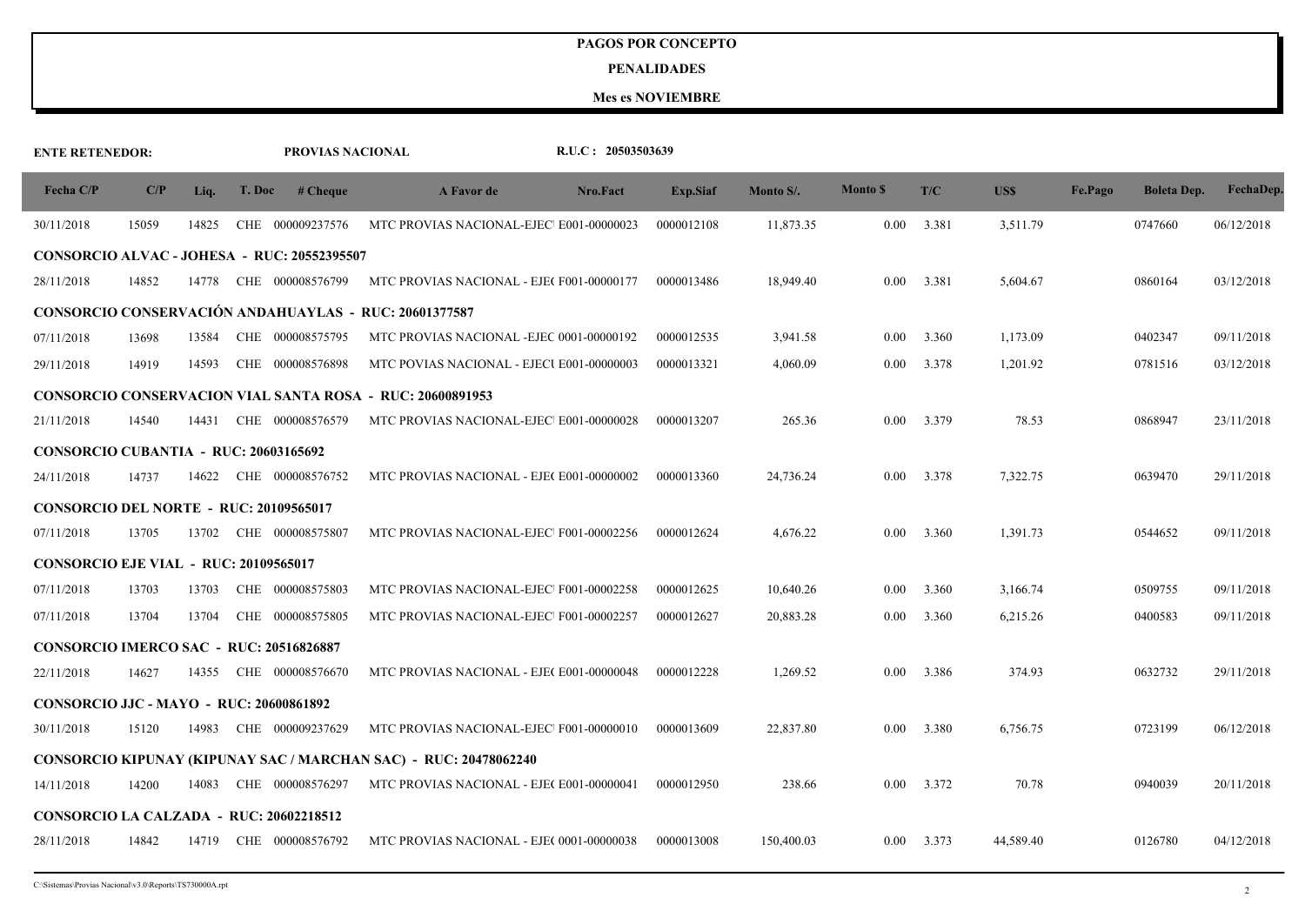#### **PENALIDADES**

| <b>ENTE RETENEDOR:</b> |       |       |        | PROVIAS NACIONAL                                          |                                                                                           | R.U.C: 20503503639 |                 |            |                 |       |           |         |                    |            |
|------------------------|-------|-------|--------|-----------------------------------------------------------|-------------------------------------------------------------------------------------------|--------------------|-----------------|------------|-----------------|-------|-----------|---------|--------------------|------------|
| Fecha C/P              | C/P   | Liq.  | T. Doc | # <b>Change</b>                                           | A Favor de                                                                                | Nro.Fact           | <b>Exp.Siaf</b> | Monto S/.  | <b>Monto \$</b> | T/C   | US\$      | Fe.Pago | <b>Boleta Dep.</b> | FechaDep.  |
| 30/11/2018             | 15129 | 15117 |        | CHE 000009237632                                          | MTC PROVIAS NACIONAL-EJEC 0001-00000040                                                   |                    | 0000013462      | 25,313.56  | 0.00            | 3.379 | 7,491.44  |         | 0742645            | 06/12/2018 |
|                        |       |       |        | <b>CONSORCIO PUENTES PARA EL PERU - RUC: 20601713455</b>  |                                                                                           |                    |                 |            |                 |       |           |         |                    |            |
| 05/11/2018             | 13576 | 13578 |        | CHE 000008575636                                          | MTC PROVIAS NACIONAL-EJEC E001-00000010                                                   |                    | 0000012536      | 302,442.42 | 0.00            | 3.360 | 90,012.63 |         | 0012344            | 07/11/2018 |
| 30/11/2018             | 15128 | 14994 |        | CHE 000009237626                                          | MTC PROVIAS NACIONAL-EJEC E001-00000014                                                   |                    | 0000013632      | 62,573.56  | 0.00            | 3.380 | 18,512.89 |         | 0736216            | 06/12/2018 |
|                        |       |       |        | <b>CONSORCIO SAN MIGUEL DE ACOS - RUC: 20601276691</b>    |                                                                                           |                    |                 |            |                 |       |           |         |                    |            |
| 05/11/2018             | 13583 | 13441 |        | CHE 000008575639                                          | MTC PROVIAS NACIONAL-EJEC E001-00000002                                                   |                    | 0000012343      | 820.91     | 0.00            | 3.352 | 244.90    |         | 0408465            | 09/11/2018 |
|                        |       |       |        |                                                           | CONSORCIO SEÑOR DE LUREN (ESPRO PERU CONSULTORES SAC / JORGE SANTOS MONTERO MENDOZA) - RI |                    |                 |            |                 |       |           |         |                    |            |
| 13/11/2018             | 14035 | 13995 |        |                                                           | CHE 000008576186 MTC PROVIAS NACIONAL - EJE( 0001-00000134                                |                    | 0000012898      | 179.26     | 0.00            | 3.370 | 53.19     |         | 0941769            | 20/11/2018 |
|                        |       |       |        |                                                           | <b>CONSORCIO SUPERVISOR CIUDAD CONSTITUCION - RUC: 20600388941</b>                        |                    |                 |            |                 |       |           |         |                    |            |
| 12/11/2018             | 13984 | 14026 |        |                                                           | CHE 000008576174 MTC PROVIAS NACIONAL-EJEC 0001-00000170                                  |                    | 0000012875      | 6,655.66   | $0.00\,$        | 3.370 | 1,974.97  |         | 0961692            | 20/11/2018 |
|                        |       |       |        | <b>CONSORCIO SUPERVISOR PATAHUASI - RUC: 20602603343</b>  |                                                                                           |                    |                 |            |                 |       |           |         |                    |            |
| 07/11/2018             | 13700 | 13637 |        |                                                           | CHE 000008575798 MTC PROVIAS NACIONAL-EJEC 0001-00000022                                  |                    | 0000009792      | 73,252.51  | 0.00            | 3.360 | 21,801.34 |         | 0789936            | 09/11/2018 |
|                        |       |       |        | <b>CONSORCIO SUPERVISOR SAUSACOCHA - RUC: 20602650805</b> |                                                                                           |                    |                 |            |                 |       |           |         |                    |            |
| 09/11/2018             | 13888 | 13820 |        | CHE 000008575992                                          | MTC PROVIAS NACIONAL-EJEC 0001-00000030                                                   |                    | 0000012755      | 54,961.51  | 0.00            | 3.371 | 16,304.22 |         | 0613962            | 15/11/2018 |
| 09/11/2018             | 13889 | 13818 |        | CHE 000008575993                                          | MTC PROVIAS NACIONAL-EJEC 0001-00000031                                                   |                    | 0000012753      | 109,923.02 | 0.00            | 3.371 | 32,608.43 |         | 0630188            | 15/11/2018 |
|                        |       |       |        |                                                           | <b>CONSORCIO SUPERVISOR VIAL CARRASQUILLO - RUC: 20603156049</b>                          |                    |                 |            |                 |       |           |         |                    |            |
| 30/11/2018             | 15056 | 14874 |        | CHE 000009237574                                          | MTC PROVIAS NACIONAL-EJEC E001-00000012                                                   |                    | 0000013589      | 1.290.79   | 0.00            | 3.332 | 387.39    |         | 0720201            | 06/12/2018 |
| 30/11/2018             | 15118 | 14992 |        | CHE 000009237628                                          | MTC PROVIAS NACIONAL-EJEC E001-00000011                                                   |                    | 0000013636      | 954.73     | 0.00            | 3.380 | 282.46    |         | 0738888            | 06/12/2018 |
|                        |       |       |        |                                                           | <b>CONSORCIO SUPERVISOR VIAL CHINCHAYPUJIO - RUC: 20603214162</b>                         |                    |                 |            |                 |       |           |         |                    |            |
| 28/11/2018             | 14847 | 14742 |        | CHE 000008576796                                          | MTC PROVIAS NACIONAL- EJEC E001-00000006                                                  |                    | 0000013412      | 22,469.82  | 0.00            | 3.379 | 6,649.84  |         | 0861864            | 03/12/2018 |
| 28/11/2018             | 14853 | 14691 |        | CHE 000008576800                                          | MTC PROVIAS NACIONAL - EJE(E001-00000010                                                  |                    | 0000013407      | 102,588.76 | 0.00            | 3.373 | 30,414.69 |         | 0124654            | 04/12/2018 |
| 29/11/2018             | 14920 | 14571 |        | CHE 000008576899                                          | MTC PROVIAS NACIONAL-EJEC E001-00000007                                                   |                    | 0000013308      | 102,588.76 | 0.00            | 3.383 | 30,324.79 |         | 0121190            | 04/12/2018 |
|                        |       |       |        |                                                           | <b>CONSORCIO SUPERVISOR VIAL CUBANTIA - RUC: 20602195849</b>                              |                    |                 |            |                 |       |           |         |                    |            |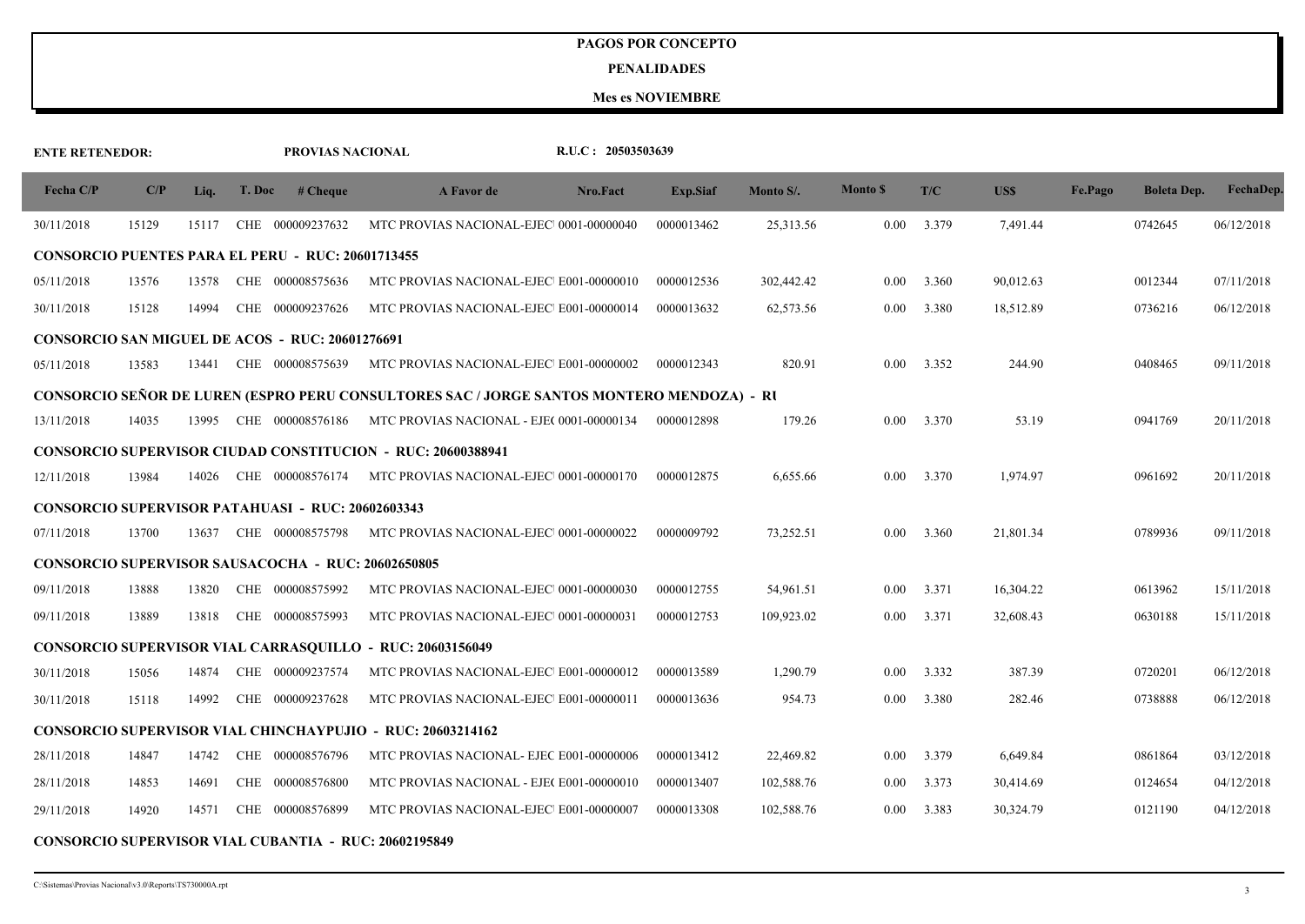#### **PENALIDADES**

| <b>ENTE RETENEDOR:</b>                          |       |       |        | PROVIAS NACIONAL                                           |                                                                                  | R.U.C: 20503503639 |                 |            |                 |                    |            |         |                    |            |
|-------------------------------------------------|-------|-------|--------|------------------------------------------------------------|----------------------------------------------------------------------------------|--------------------|-----------------|------------|-----------------|--------------------|------------|---------|--------------------|------------|
| Fecha C/P                                       | C/P   | Liq.  | T. Doc | # Cheque                                                   | A Favor de                                                                       | Nro.Fact           | <b>Exp.Siaf</b> | Monto S/.  | <b>Monto</b> \$ | T/C                | US\$       | Fe.Pago | <b>Boleta Dep.</b> | FechaDep.  |
| 13/11/2018                                      | 14074 | 14018 |        | CHE 000008576211                                           | MTC PROVIAS NACIONAL-EJEC 0001-00000029                                          |                    | 0000012871      | 44,521.64  |                 | $0.00 \quad 3.370$ | 13,211.17  |         | 0186876            | 20/11/2018 |
|                                                 |       |       |        | <b>CONSORCIO VIAL CAÑETE - HUANCAYO - RUC: 20601536669</b> |                                                                                  |                    |                 |            |                 |                    |            |         |                    |            |
| 28/11/2018                                      | 14872 | 14731 |        | CHE 000008576807                                           | MTC PROVIAS NACIONAL - EJE( 0001-00000049                                        |                    | 0000013433      | 27,552.35  | 0.00            | 3.379              | 8,154.00   |         | 0762636            | 30/11/2018 |
|                                                 |       |       |        | <b>CONSORCIO VIAL RUTAS DEL CUSCO - RUC: 20603191090</b>   |                                                                                  |                    |                 |            |                 |                    |            |         |                    |            |
| 28/11/2018                                      | 14844 | 14729 |        | CHE 000008576793                                           | MTC PROVIAS NACIONAL - EJE(E001-00000004                                         |                    | 0000013452      | 19,013.65  | 0.00            | 3.379              | 5,627.01   |         |                    |            |
|                                                 |       |       |        | <b>CONSORCIO VIAL SAHUINTO - RUC: 20600047427</b>          |                                                                                  |                    |                 |            |                 |                    |            |         |                    |            |
| 27/11/2018                                      | 14823 | 14727 |        | CHE 000008576785                                           | MTC PROVIAS NACIONAL -EJEC E001-00000024                                         |                    | 0000013448      | 32,694.95  | 0.00            | 3.379              | 9,675.92   |         | 0759255            | 30/11/2018 |
|                                                 |       |       |        |                                                            | <b>CONSORCIO VIAL SAN ALEJANDRO (TR: 1) - RUC: 20102502001</b>                   |                    |                 |            |                 |                    |            |         |                    |            |
| 30/11/2018                                      | 15029 | 14977 |        |                                                            | CHE 000009237557 MTC PROVIAS NACIONAL-EJEC E001-00000073                         |                    | 0000012773      | 399,403.72 | 0.00            | 3.380              | 118,166.78 |         | 0801132            | 06/12/2018 |
|                                                 |       |       |        | <b>CONSORCIO VIAL SELVA CENTRAL - RUC: 20600701216</b>     |                                                                                  |                    |                 |            |                 |                    |            |         |                    |            |
| 19/11/2018                                      | 14469 | 14353 |        | CHE 000008576529                                           | MTC PROVIAS NACIONAL-EJEC E001-00000086                                          |                    | 0000013147      | 16,931.49  | 0.00            | 3.386              | 5,000.44   |         | 0508021            | 23/11/2018 |
| 29/11/2018                                      | 14923 | 14466 |        | CHE 000008576902                                           | MTC PROVIAS NACIONAL-EJEC E001-00000084                                          |                    | 0000013233      | 4,688.20   |                 | $0.00 \quad 3.378$ | 1,387.86   |         | 0773702            | 03/12/2018 |
| <b>CONSORCIO VIAL SIHUAS - RUC: 20547871465</b> |       |       |        |                                                            |                                                                                  |                    |                 |            |                 |                    |            |         |                    |            |
| 30/11/2018                                      | 15030 | 14902 |        | CHE 000009237558                                           | MTC-PROVIAS NACIONAL-EJEC E001-00000100                                          |                    | 0000012115      | 3,026.90   | $0.00\,$        | 3.383              | 894.74     |         | 0728656            | 06/12/2018 |
|                                                 |       |       |        | CONSORCIO VIAL TAMBILLO - RUC: 20551271740                 |                                                                                  |                    |                 |            |                 |                    |            |         |                    |            |
| 22/11/2018                                      | 14612 | 14467 |        | CHE 000008576667                                           | MTC PROVIAS NACIONAL-EJEC E001-00000026                                          |                    | 0000013237      | 6,901.55   | $0.00\,$        | 3.378              | 2,043.09   |         | 0035246            | 28/11/2018 |
|                                                 |       |       |        |                                                            | <b>CONSTRUCCION Y ADMINISTRACION S.A (CASA CONSTRUCTORES) - RUC: 20109565017</b> |                    |                 |            |                 |                    |            |         |                    |            |
| 29/11/2018                                      | 14918 | 14564 |        |                                                            | CHE 000008576897 MTC PROVIAS NACIONAL-EJEC F001-00002283                         |                    | 0000013293      | 3,048.67   | $0.00\,$        | 3.383              | 901.17     |         | 0775437            | 03/12/2018 |
|                                                 |       |       |        | <b>CONSTRUCTORA DURAN SA (CODURSA) - RUC: 20148020966</b>  |                                                                                  |                    |                 |            |                 |                    |            |         |                    |            |
| 21/11/2018                                      | 14531 | 14432 |        | CHE 000008576562                                           | MTC PROVIAS NACIONAL-EJEC E001-00000036                                          |                    | 0000013222      | 132,892.65 | $0.00\,$        | 3.379              | 39,328.99  |         | 0660350            | 23/11/2018 |
| CONSTRUCTORA M P M S A - RUC: 20100995108       |       |       |        |                                                            |                                                                                  |                    |                 |            |                 |                    |            |         |                    |            |
| 24/11/2018                                      | 14738 | 14572 |        | CHE 000008576753                                           | MTC PROVIAS NACIONAL - EJE(F001-00003116                                         |                    | 0000013309      | 249,948.51 | 0.00            | 3.383              | 73,883.69  |         | 0810427            | 30/11/2018 |
|                                                 |       |       |        | <b>CONSTRUCTORA SAN JOSE S.A. - RUC: 20603191499</b>       |                                                                                  |                    |                 |            |                 |                    |            |         |                    |            |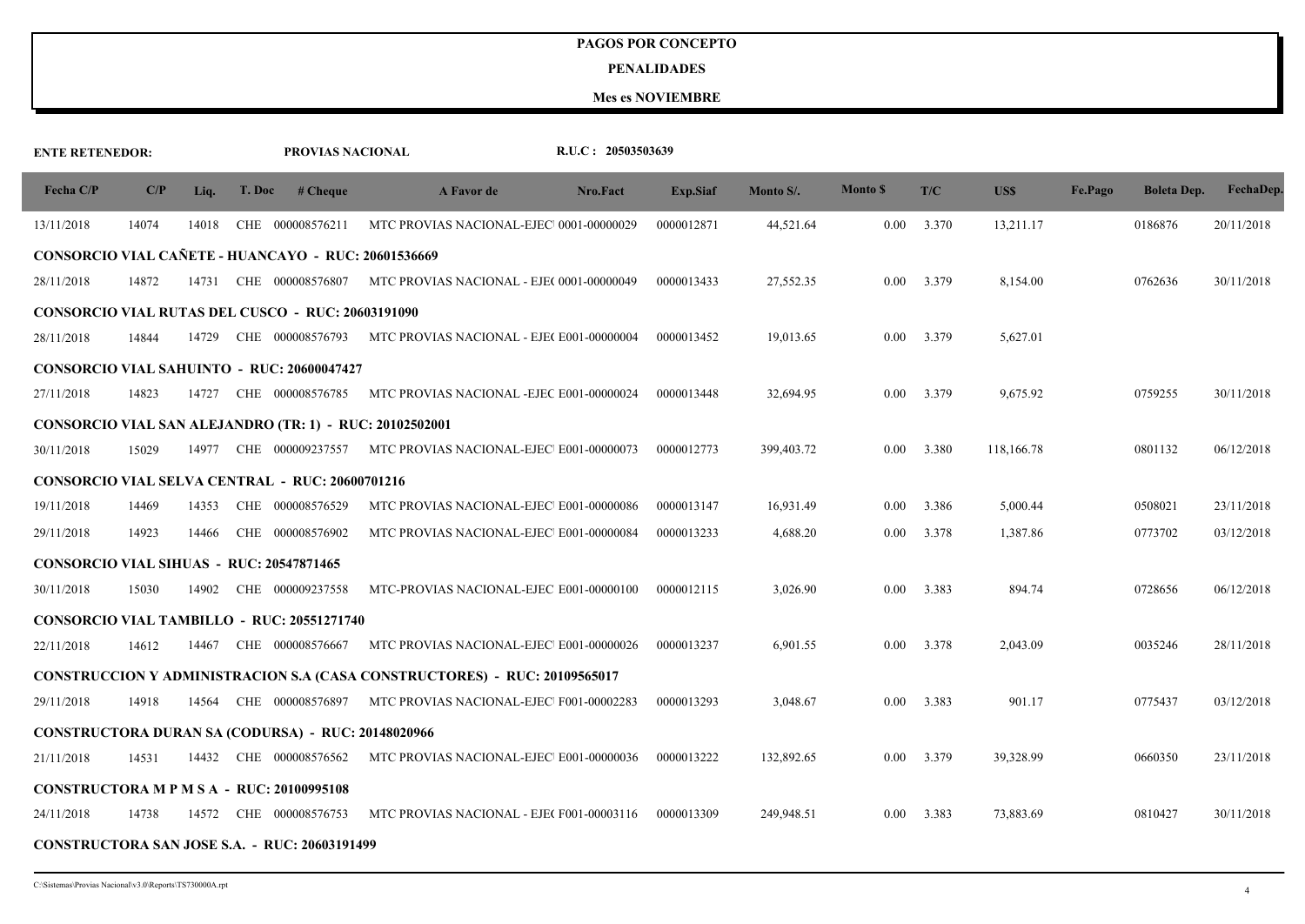#### **PENALIDADES**

| <b>ENTE RETENEDOR:</b>                  |       |       |        | PROVIAS NACIONAL                                          |                                                               | R.U.C: 20503503639 |                 |              |                 |       |            |         |                    |            |
|-----------------------------------------|-------|-------|--------|-----------------------------------------------------------|---------------------------------------------------------------|--------------------|-----------------|--------------|-----------------|-------|------------|---------|--------------------|------------|
| Fecha C/P                               | C/P   | Liq.  | T. Doc | # Cheque                                                  | A Favor de                                                    | Nro.Fact           | <b>Exp.Siaf</b> | Monto S/.    | <b>Monto \$</b> | T/C   | US\$       | Fe.Pago | <b>Boleta Dep.</b> | FechaDep.  |
| 23/11/2018                              | 14714 | 14578 |        | CHE 000008576746                                          | MTC PROVIAS NACIONAL-EJEC E001-00000006                       |                    | 0000012954      | 1,598,400.75 | 0.00            | 3.383 | 472,480.27 |         |                    |            |
|                                         |       |       |        | CORPORACION MAYO S.A.C. - RUC: 20531505787                |                                                               |                    |                 |              |                 |       |            |         |                    |            |
| 26/11/2018                              | 14751 | 14649 |        | CHE 000008576755                                          | MTC PROVIAS NACIONAL - EJE(E001-00000653                      |                    | 0000013372      | 18,479.74    | 0.00            | 3.373 | 5,478.73   |         | 0641749            | 29/11/2018 |
|                                         |       |       |        | <b>CUTIPA MONZON NESTOR ARNULFO - RUC: 10013077091</b>    |                                                               |                    |                 |              |                 |       |            |         |                    |            |
| 07/11/2018                              | 13711 | 13638 |        | CHE 000008575814                                          | MTC PROVIAS NACIONAL - EJE(E001-00000048                      |                    | 0000009479      | 33.33        | 0.00            | 3.360 | 9.92       |         | 0584114            | 14/11/2018 |
|                                         |       |       |        | DELTA SYSTEM PLUS S.A.C. - DSP. S.A.C. - RUC: 20600735358 |                                                               |                    |                 |              |                 |       |            |         |                    |            |
| 09/11/2018                              | 13898 | 13819 |        | CHE 000008576003                                          | MTC PROVIAS NACIONAL- EJEC 0001-00000393                      |                    | 0000009846      | 205.52       | 0.00            | 3.371 | 60.97      |         | 0585503            | 14/11/2018 |
| DRYWALLCOHL E.I.R.L - RUC: 20561312568  |       |       |        |                                                           |                                                               |                    |                 |              |                 |       |            |         |                    |            |
| 24/11/2018                              | 14725 | 14642 |        | CHE 000008576748                                          | MTC PROVIAS NACIONAL - EJE(0001-00000201                      |                    | 0000013006      | 5,274.00     | 0.00            | 3.378 | 1,561.28   |         | 0757451            | 30/11/2018 |
|                                         |       |       |        |                                                           | EMPR.DE ASESORAMT.Y SERV.ECOBOSQUE S.R.L - RUC: 20309285043   |                    |                 |              |                 |       |            |         |                    |            |
| 19/11/2018                              | 14422 | 14225 |        | CHE 000008576525                                          | MTC PROVIAS NACIONAL - EJE( 0003-00000004                     |                    | 0000001016      | 134.94       | 0.00            | 3.377 | 39.96      |         | 0872897            | 23/11/2018 |
|                                         |       |       |        | <b>FIGUEROA ARELLAN CRISTIAN ROY - RUC: 10445685882</b>   |                                                               |                    |                 |              |                 |       |            |         |                    |            |
| 19/11/2018                              | 14380 | 14131 |        | CHE 000008576516                                          | MTC PROVIAS NACIONAL - EJE(E001-00000011                      |                    | 0000002027      | 47.49        | 0.00            | 3.377 | 14.06      |         | 0959768            | 20/11/2018 |
|                                         |       |       |        | <b>GAMARRA VILLEGAS ULISES ALI - RUC: 10404035075</b>     |                                                               |                    |                 |              |                 |       |            |         |                    |            |
| 29/11/2018                              | 14908 | 14904 |        | CHE 000008576896                                          | MTC PROVIAS NACIONAL- EJEC E001-00000047                      |                    | 0000010522      | 311.08       | 0.00            | 3.383 | 91.95      |         | 0794416            | 03/12/2018 |
|                                         |       |       |        |                                                           | <b>GARCIA MAC EACHRAN ANTHONY LEONARDO - RUC: 10468410376</b> |                    |                 |              |                 |       |            |         |                    |            |
| 07/11/2018                              | 13781 | 13714 |        | CHE 000008575855                                          | MTC PROVIAS NACIONAL-EJEC E001-00000020                       |                    | 0000003022      | 9.67         | 0.00            | 3.361 | 2.88       |         | 0582666            | 14/11/2018 |
| HOB CONSULTORES S.A. - RUC: 20101345018 |       |       |        |                                                           |                                                               |                    |                 |              |                 |       |            |         |                    |            |
| 05/11/2018                              | 13574 | 13581 |        | CHE 000008575635                                          | MTC PROVIAS NACIONAL-EJEC E001-00000437                       |                    | 0000012511      | 204, 125.98  | 0.00            | 3.360 | 60,751.78  |         | 0718713            | 08/11/2018 |
| 09/11/2018                              | 13890 | 13811 |        | CHE 000008575994                                          | MTC PROVIAS NACIONAL-EJEC E001-00000439                       |                    | 0000012754      | 37,455.38    | 0.00            | 3.371 | 11,111.06  |         | 0634201            | 15/11/2018 |
| 29/11/2018                              | 14921 | 14594 |        | CHE 000008576900                                          | MTC PROVIAS NACIONAL -EJEC E001-00000449                      |                    | 0000013323      | 17,808.14    | 0.00            | 3.378 | 5,271.80   |         | 0319656            | 03/12/2018 |
| 30/11/2018                              | 15046 | 14988 |        | CHE 000009237567                                          | MTC PROVIAS NACIONAL-EJEC E001-00000452                       |                    | 0000012045      | 50,390.69    | 0.00            | 3.380 | 14,908.49  |         | 0729416            | 06/12/2018 |
| 30/11/2018                              | 15053 | 14814 |        | CHE 000009237571                                          | MTC PROVIAS NACIONAL-EJEC E001-00000436                       |                    | 0000012723      | 19,111.27    | 0.00            | 3.381 | 5,652.55   |         | 0745492            | 06/12/2018 |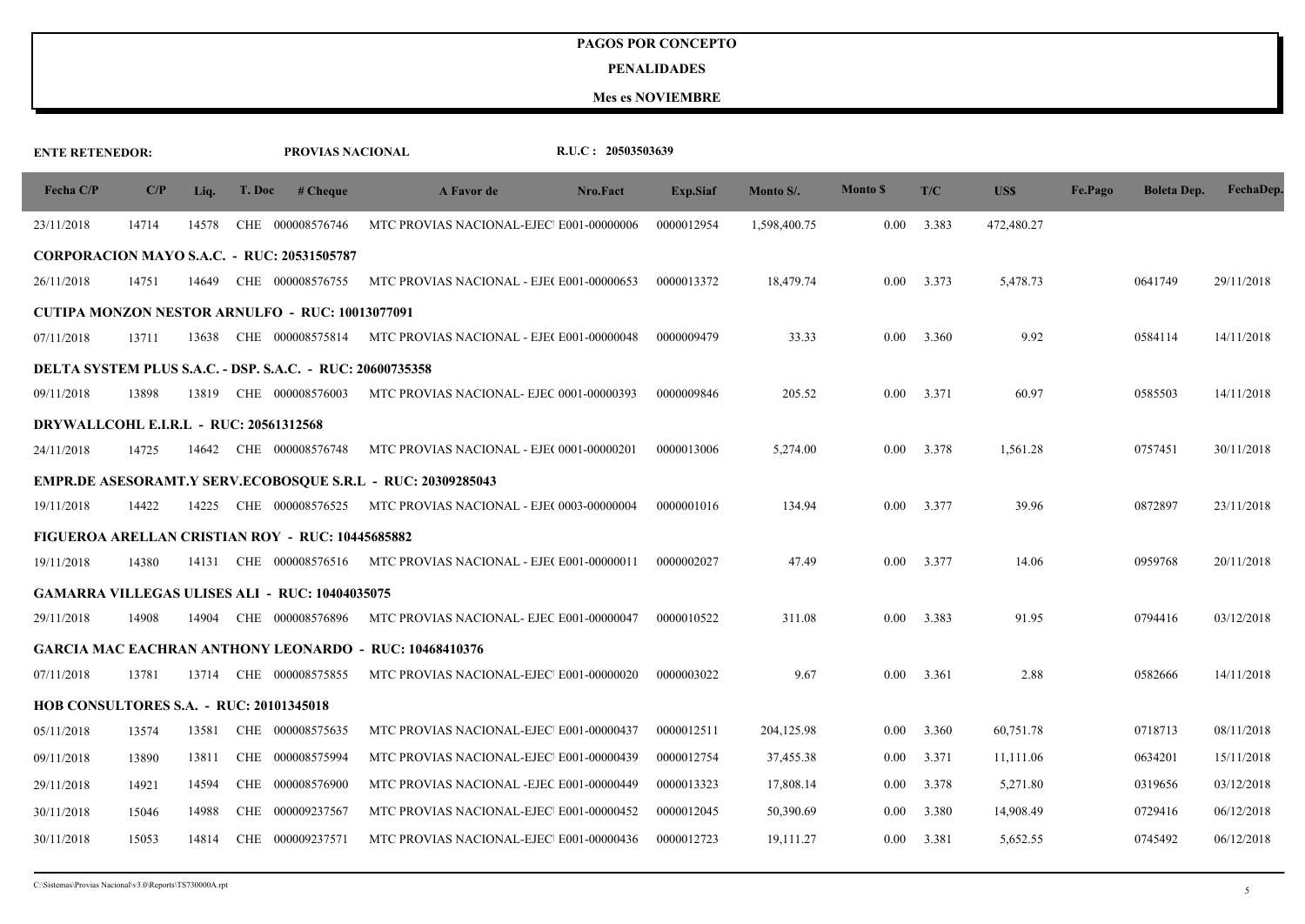#### **PENALIDADES**

| <b>ENTE RETENEDOR:</b>                           |       |       |        | PROVIAS NACIONAL                                           |                                                                            | R.U.C: 20503503639 |                 |            |                |       |            |         |                    |            |
|--------------------------------------------------|-------|-------|--------|------------------------------------------------------------|----------------------------------------------------------------------------|--------------------|-----------------|------------|----------------|-------|------------|---------|--------------------|------------|
| Fecha C/P                                        | C/P   | Liq.  | T. Doc | # Cheque                                                   | A Favor de                                                                 | Nro.Fact           | <b>Exp.Siaf</b> | Monto S/.  | <b>Monto S</b> | T/C   | <b>USS</b> | Fe.Pago | <b>Boleta Dep.</b> | FechaDep.  |
|                                                  |       |       |        |                                                            | <b>INGENIEROS CIVILES Y CONTRATISTAS GENERALES S.A. - RUC: 20100114187</b> |                    |                 |            |                |       |            |         |                    |            |
| 05/11/2018                                       | 13579 | 13560 |        | CHE 000008575638                                           | MTC PROVIAS NACIONAL-EJEC F001-00004634                                    |                    | 0000012545      | 150,661.47 | 0.00           | 3.360 | 44,839.72  |         | 0013795            | 07/11/2018 |
| 12/11/2018                                       | 13983 | 14004 |        | CHE 000008576173                                           | MTC PROVIAS NACIONAL-EJEC F001-00004639                                    |                    | 0000012868      | 86,627.18  | 0.00           | 3.370 | 25,705.39  |         | 0632770            | 15/11/2018 |
| 27/11/2018                                       | 14822 | 14720 |        | CHE 000008576784                                           | MTC PROVIAS NACIONAL - EJE(F001-00004657                                   |                    | 0000013019      | 134,789.67 | 0.00           | 3.373 | 39,961.36  |         | 0636785            | 29/11/2018 |
| 28/11/2018                                       | 14845 | 14698 |        | CHE 000008576794                                           | MTC PROVIAS NACIONAL - EJE(F001-00004654                                   |                    | 0000013403      | 87,761.58  | 0.00           | 3.373 | 26,018.85  |         | 0182481            | 04/12/2018 |
| 28/11/2018                                       | 14850 | 14686 |        | CHE 000008576798                                           | MTC PROVIAS NACIONAL - EJE(F001-00004647                                   |                    | 0000013400      | 141,347.25 | $0.00\,$       | 3.373 | 41,905.50  |         | 0180444            | 04/12/2018 |
| 30/11/2018                                       | 15031 | 14899 |        | CHE 000009237560                                           | MTC PROVIAS NACIONAL-EJEC F001-00004656                                    |                    | 0000012116      | 96,921.50  | 0.00           | 3.383 | 28,649.57  |         | 0798941            | 06/12/2018 |
|                                                  |       |       |        |                                                            | ITOZU SAKIHARA DE SUN ANGELA ROSSANA - RUC: 10079298960                    |                    |                 |            |                |       |            |         |                    |            |
| 26/11/2018                                       | 14743 | 14629 |        | CHE 000008576754                                           | MTC PROVIAS NACIONAL - EJE(E001-00000175                                   |                    | 0000011398      | 116.67     | 0.00           | 3.378 | 34.54      |         | 0634424            | 29/11/2018 |
|                                                  |       |       |        | <b>JNR CONSULTORES SOCIEDAD ANONIMA - RUC: 20100913225</b> |                                                                            |                    |                 |            |                |       |            |         |                    |            |
| 30/11/2018                                       | 15126 | 14959 |        | CHE 000009237630                                           | MTC PROVIAS NACIONAL-EJEC F001-00000095                                    |                    | 0000013603      | 9,055.16   | 0.00           | 3.383 | 2,676.67   |         | 0726095            | 06/12/2018 |
| LLANA URBANO SANDRO - RUC: 10417264332           |       |       |        |                                                            |                                                                            |                    |                 |            |                |       |            |         |                    |            |
| 19/11/2018                                       | 14467 | 14344 |        | CHE 000008576528                                           | MTC PROVIAS NACIONAL-EJEC E001-00000030                                    |                    | 0000008398      | 33.68      | 0.00           | 3.275 | 10.28      |         | 0870885            | 23/11/2018 |
|                                                  |       |       |        | LLARO ESPINOZA RICHARD JAVIER - RUC: 10420072789           |                                                                            |                    |                 |            |                |       |            |         |                    |            |
| 07/11/2018                                       | 13719 | 13564 |        | CHE 000008575823                                           | MTC PROVIAS NACIONAL- EJEC E001-00000041                                   |                    | 0000008078      | 32.72      | 0.00           | 3.360 | 9.74       |         | 0541655            | 09/11/2018 |
| 15/11/2018                                       | 14272 | 14011 |        | CHE 000008576369                                           | MTC PROVIAS NACIONAL - EJE(E001-00000042                                   |                    | 0000008078      | 163.60     | 0.00           | 3.370 | 48.55      |         | 0953541            | 20/11/2018 |
|                                                  |       |       |        | MARCATOMA PALOMINO ELIAS - RUC: 10722237191                |                                                                            |                    |                 |            |                |       |            |         |                    |            |
| 24/11/2018                                       | 14730 | 14637 |        | CHE 000008576749                                           | MTC PROVIAS NACIONAL - EJE(E001-00000017                                   |                    | 0000007464      | 23.51      | 0.00           | 3.378 | 6.96       |         | 0111887            | 28/11/2018 |
| <b>MARIN JAVE ROSA NIEVES - RUC: 10188237628</b> |       |       |        |                                                            |                                                                            |                    |                 |            |                |       |            |         |                    |            |
| 07/11/2018                                       | 13744 | 13626 |        | CHE 000008575838                                           | MTC PROVIAS NACIONAL - EJE(E001-00000098                                   |                    | 0000002700      | 546.89     | 0.00           | 3.360 | 162.76     |         | 0403864            | 09/11/2018 |
|                                                  |       |       |        | <b>MENDEZ GIL KARLA MARIA - RUC: 10703974401</b>           |                                                                            |                    |                 |            |                |       |            |         |                    |            |
| 07/11/2018                                       | 13712 | 13572 |        | CHE 000008575817                                           | MTC PROVIAS NACIONAL- EJEC E001-00000052                                   |                    | 0000009488      | 30.55      | 0.00           | 3.360 | 9.09       |         | 0581299            | 14/11/2018 |
|                                                  |       |       |        | NARVAEZ IDME MARIA ISABEL - RUC: 10046483001               |                                                                            |                    |                 |            |                |       |            |         |                    |            |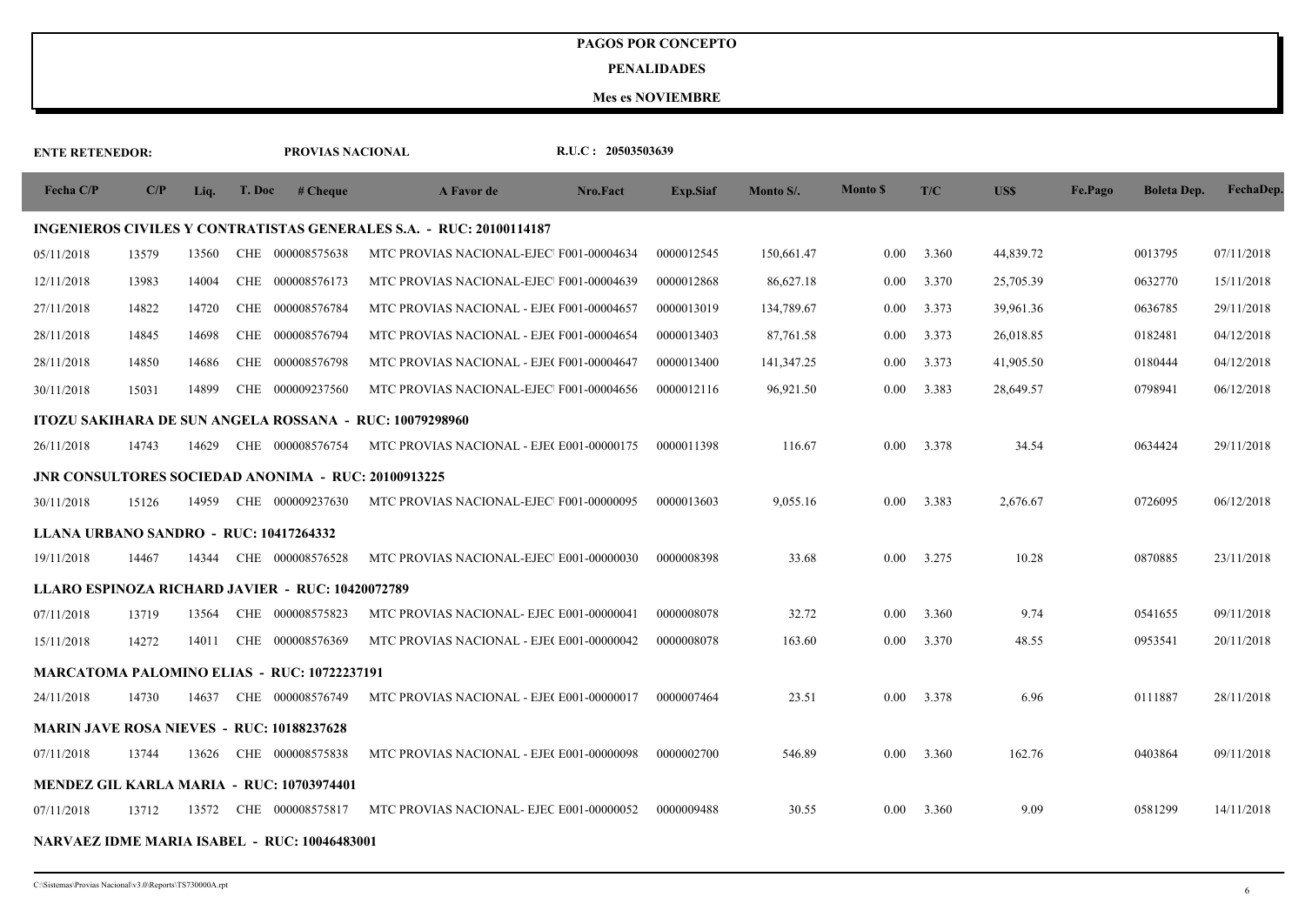#### **PENALIDADES**

| <b>ENTE RETENEDOR:</b> |       |       |        | PROVIAS NACIONAL                                       |                                                                   | R.U.C: 20503503639 |                 |            |                 |                    |           |         |                    |            |
|------------------------|-------|-------|--------|--------------------------------------------------------|-------------------------------------------------------------------|--------------------|-----------------|------------|-----------------|--------------------|-----------|---------|--------------------|------------|
| Fecha C/P              | C/P   | Liq.  | T. Doc | # <b>Change</b>                                        | A Favor de                                                        | Nro.Fact           | <b>Exp.Siaf</b> | Monto S/.  | <b>Monto</b> \$ | T/C                | US\$      | Fe.Pago | <b>Boleta Dep.</b> | FechaDep.  |
| 30/11/2018             | 15176 | 14938 |        | CHE 000009237655                                       | MTC PROVIAS NACIONAL - EJE(E001-00000019                          |                    | 0000000398      | 403.02     | 0.00            | 3.383              | 119.13    |         | 0473518            | 07/12/2018 |
|                        |       |       |        | <b>OBRAS DE INGENIERIA S.A.C - RUC: 20501439020</b>    |                                                                   |                    |                 |            |                 |                    |           |         |                    |            |
| 05/11/2018             | 13594 | 13535 |        | CHE 000008575640                                       | MTC PROVIAS NACIONAL-EJEC F273-00000142                           |                    | 0000012516      | 189,862.70 | 0.00            | 3.360              | 56,506.76 |         | 0711027            | 08/11/2018 |
| 26/11/2018             | 14752 | 14563 |        | CHE 000008576756                                       | MTC PROVIAS NACIONAL - EJE(F255-00000131                          |                    | 0000013291      | 309,199.75 | 0.00            | 3.383              | 91,398.09 |         | 0115069            | 28/11/2018 |
| 30/11/2018             | 15060 | 14779 |        | CHE 000009237578                                       | MTC PROVIAS NACIONAL-EJEC F281-00000072                           |                    | 0000013482      | 38,582.79  | 0.00            | 3.381              | 11,411.65 |         | 0197024            | 07/12/2018 |
|                        |       |       |        | <b>OLIVOS ORE JUAN JUNIOR - RUC: 10460212958</b>       |                                                                   |                    |                 |            |                 |                    |           |         |                    |            |
| 15/11/2018             | 14271 | 14236 |        | CHE 000008576368                                       | MTC PROVIAS NACIONAL - EJE(E001-00000017                          |                    | 0000010053      | 31.89      | 0.00            | 3.379              | 9.44      |         | 0956608            | 20/11/2018 |
|                        |       |       |        | PINEDO CALDERON JHARA JOSEFINA - RUC: 10707887121      |                                                                   |                    |                 |            |                 |                    |           |         |                    |            |
| 30/11/2018             | 14989 | 14647 |        | CHE 000009237552                                       | MTC PROVIAS NACIONAL - EJE(E001-00000013                          |                    | 0000008073      | 523.52     | 0.00            | 3.373              | 155.21    |         | 0762802            | 03/12/2018 |
|                        |       |       |        |                                                        | <b>PORTURAS TAVARA TAVARA CHRISTIAM MICHEL - RUC: 10415198120</b> |                    |                 |            |                 |                    |           |         |                    |            |
| 22/11/2018             | 14629 | 14465 |        | CHE 000008576671                                       | MTC PROVIAS NACIONAL - EJE(E001-00000022                          |                    | 0000012492      | 775.00     | 0.00            | 3.379              | 229.36    |         | 0037065            | 28/11/2018 |
|                        |       |       |        | <b>OATUO ENTERPRISE E.I.R.L. - RUC: 20570865308</b>    |                                                                   |                    |                 |            |                 |                    |           |         |                    |            |
| 30/11/2018             | 15105 | 14786 |        | CHE 000009237623                                       | MTC PROVIAS NACIONAL - EJE(E001-00000087                          |                    | 0000013499      | 297.28     | 0.00            | 3.381              | 87.93     |         | 0733148            | 06/12/2018 |
|                        |       |       |        | <b>RAMIREZ QUIROZ JORGE ENRIQUE - RUC: 10449169528</b> |                                                                   |                    |                 |            |                 |                    |           |         |                    |            |
| 13/11/2018             | 14047 | 14035 |        |                                                        | CHE 000008576198 MTC PROVIAS NACIONAL - EJE(E001-00000048         |                    | 0000001650      | 11.11      | 0.00            | 3.372              | 3.29      |         | 0948952            | 20/11/2018 |
|                        |       |       |        | REYNA VALENTIN LUZMILA MARIA - RUC: 10088091880        |                                                                   |                    |                 |            |                 |                    |           |         |                    |            |
| 30/11/2018             | 15149 | 15058 |        | CHE 000009237633                                       | MTC PROVIAS NACIONAL - EJE(E001-00000003                          |                    | 0000013690      | 816.06     | 0.00            | 3.379              | 241.51    |         | 0475063            | 07/12/2018 |
|                        |       |       |        | REYNOSO AMARO GERSON ISRAEL - RUC: 10101142120         |                                                                   |                    |                 |            |                 |                    |           |         |                    |            |
| 20/11/2018             | 14513 | 14370 |        | CHE 000008576546                                       | MTC PROVIAS NACIONAL-EJEC E001-00000026                           |                    | 0000006105      | 34.21      | 0.00            | 3.386              | 10.10     |         | 0874793            | 23/11/2018 |
|                        |       |       |        | ROJAS FLOREANO ROLLER EDINSON - RUC: 10425633363       |                                                                   |                    |                 |            |                 |                    |           |         |                    |            |
| 09/11/2018             | 13910 | 13856 |        | CHE 000008576029                                       | MTC PROVIAS NACIONAL - EJE( E001-00000082                         |                    | 0000012807      | 358.40     | 0.00            | 3.371              | 106.32    |         | 0951568            | 20/11/2018 |
|                        |       |       |        | <b>ROJAS RODRIGUEZ FANY MARILYN - RUC: 10450722567</b> |                                                                   |                    |                 |            |                 |                    |           |         |                    |            |
| 15/11/2018             | 14291 | 14281 |        | CHE 000008576422                                       | MTC PROVIAS NACIONAL - EJE( E001-00000063                         |                    | 0000004079      | 97.90      |                 | $0.00 \quad 3.379$ | 28.97     |         | 0955115            | 20/11/2018 |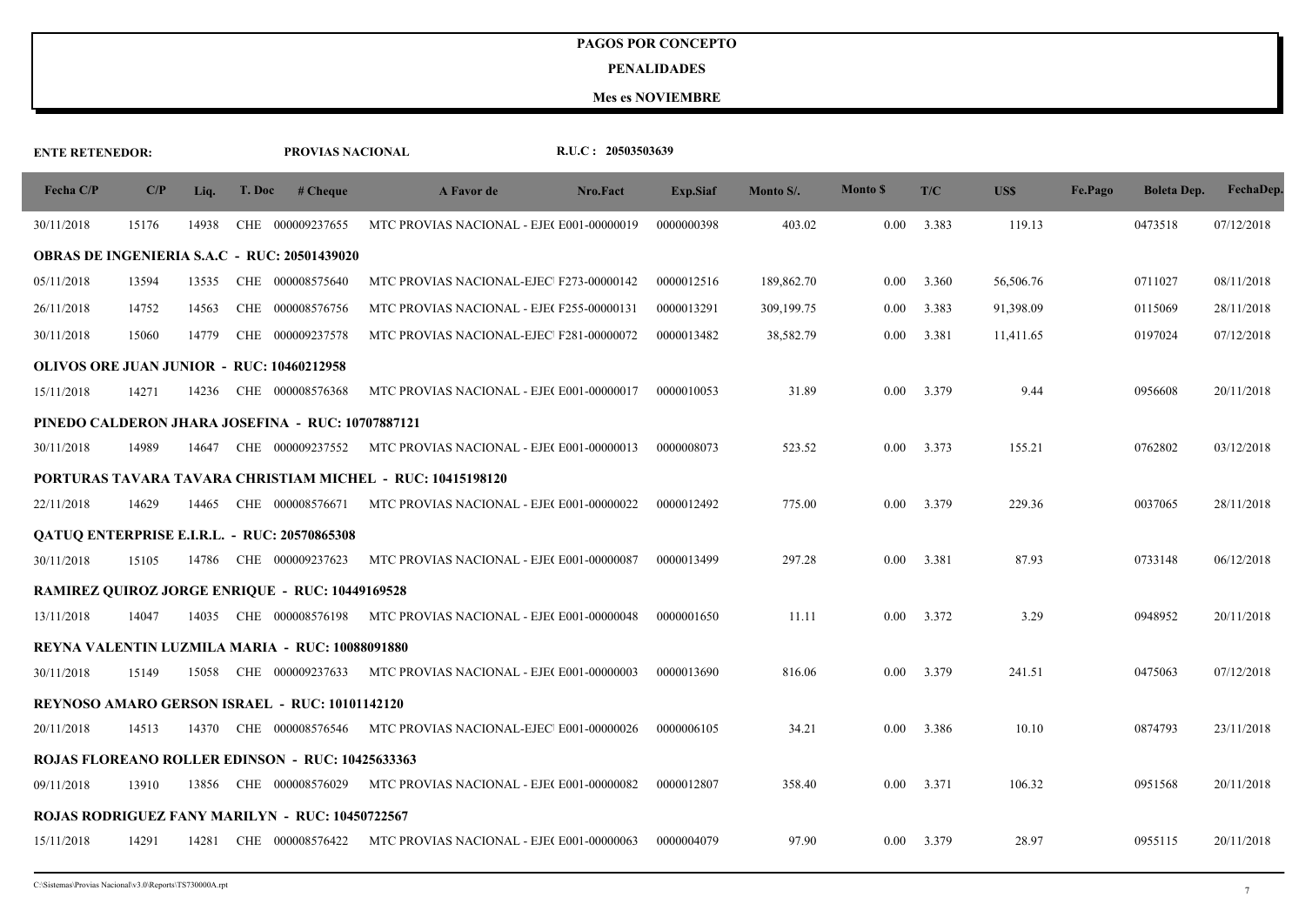#### **PENALIDADES**

| <b>ENTE RETENEDOR:</b> |       |       |        | PROVIAS NACIONAL                                  |                                                               | R.U.C: 20503503639 |            |              |                 |       |              |         |                    |            |
|------------------------|-------|-------|--------|---------------------------------------------------|---------------------------------------------------------------|--------------------|------------|--------------|-----------------|-------|--------------|---------|--------------------|------------|
| Fecha C/P              | C/P   | Liq.  | T. Doc | # <b>Change</b>                                   | A Favor de                                                    | Nro.Fact           | Exp.Siaf   | Monto S/.    | <b>Monto</b> \$ | T/C   | US\$         | Fe.Pago | <b>Boleta Dep.</b> | FechaDep.  |
|                        |       |       |        | ROQUE HUAMAN ANDRE VALENTIN - RUC: 10466578784    |                                                               |                    |            |              |                 |       |              |         |                    |            |
| 23/11/2018             | 14695 | 14554 |        | CHE 000008576742                                  | MTC PROVIAS NACIONAL - EJE(E001-00000048                      |                    | 0000003409 | 145.55       | 0.00            | 3.383 | 43.02        |         | 0032935            | 28/11/2018 |
|                        |       |       |        | SANCHEZ MUÑOZ FERNANDO LORENZO - RUC: 10416545044 |                                                               |                    |            |              |                 |       |              |         |                    |            |
| 19/11/2018             | 14464 | 14314 |        | CHE 000008576527                                  | MTC PROVIAS NACIONAL-EJEC E001-00000059                       |                    | 0000009481 | 45.99        | 0.00            | 3.379 | 13.61        |         | 0724367            | 06/12/2018 |
|                        |       |       |        | SANCHEZ NIQUEN JOSE MANUEL - RUC: 10167297191     |                                                               |                    |            |              |                 |       |              |         |                    |            |
| 13/11/2018             | 14033 | 13988 |        | CHE 000008576184                                  | MTC PROVIAS NACIONAL - EJE(E001-00000056                      |                    | 0000005676 | 98.01        | 0.00            | 3.370 | 29.08        |         | 0938546            | 20/11/2018 |
|                        |       |       |        |                                                   | <b>TORREJON BECERRA ROSARIO DEL CARMEN - RUC: 10763940263</b> |                    |            |              |                 |       |              |         |                    |            |
| 13/11/2018             | 14036 | 13960 |        | CHE 000008576196                                  | MTC PROVIAS NACIONAL - EJE(E001-00000005                      |                    | 0000008072 | 32.72        | $0.00\,$        | 3.370 | 9.71         |         | 0633853            | 15/11/2018 |
|                        |       |       |        |                                                   | URCI CONSULTORES S.L. SUCURSAL DEL PERÚ - RUC: 20524383901    |                    |            |              |                 |       |              |         |                    |            |
| 29/11/2018             | 14961 | 14819 |        | CHE 000008576930                                  | MTC PROVIAS NACIONAL-EJEC E001-00000087                       |                    | 0000013521 | 2,847.47     | 0.00            | 3.381 | 842.20       |         | 0754975            | 03/12/2018 |
|                        |       |       |        | YUPANQUI NAVARRO JOSE ADRIAN - RUC: 10310410956   |                                                               |                    |            |              |                 |       |              |         |                    |            |
| 14/11/2018             | 14248 | 14240 |        | CHE 000008576336                                  | MTC PROVIAS NACIONAL - EJE(E001-00000031                      |                    | 0000006632 | 541.08       | 0.00            | 3.379 | 160.13       |         | 0958123            | 20/11/2018 |
|                        |       |       |        | ZEGARRA CHAVEZ RICHARD ALONZO - RUC: 10478384896  |                                                               |                    |            |              |                 |       |              |         |                    |            |
| 09/11/2018             | 13873 | 13767 |        | CHE 000008575990                                  | MTC PROVIAS NACIONAL - EJE(E001-00000049                      |                    | 0000005830 | 47.50        | 0.00            | 3.361 | 14.13        |         | 0579752            | 14/11/2018 |
| 30/11/2018             | 15017 | 14916 | CHE    | 000009237554                                      | MTC PROVIAS NACIONAL - EJE(E001-00000050                      |                    | 0000005830 | 59.40        | $0.00\,$        | 3.383 | 17.56        |         | 0792458            | 03/12/2018 |
|                        |       |       |        |                                                   | TOTAL:                                                        |                    |            | 5,547,747.44 | 0.00            |       | 1,643,531.54 |         |                    |            |
|                        |       |       |        |                                                   | <b>TOTAL GENERAL:</b>                                         |                    |            | 5,547,747.44 | 0.00            |       | 1,643,531.54 |         |                    |            |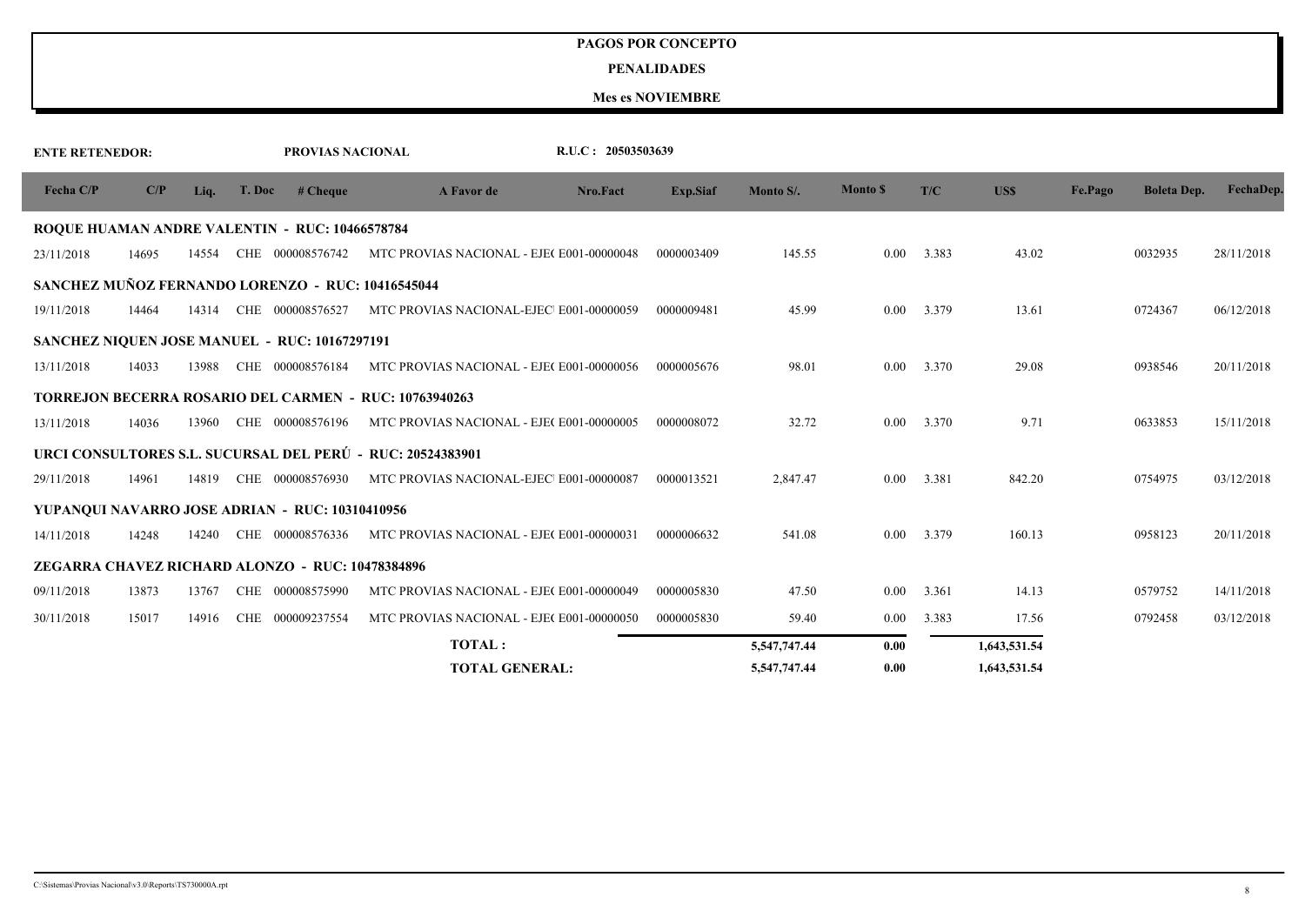|                                       |       |               |            | <b>Comunicaciones</b>                                         |                                                                 |                                   |                           |              |                 |              |           |         | Fecha              | 13/11/2018 |
|---------------------------------------|-------|---------------|------------|---------------------------------------------------------------|-----------------------------------------------------------------|-----------------------------------|---------------------------|--------------|-----------------|--------------|-----------|---------|--------------------|------------|
|                                       |       |               |            |                                                               |                                                                 |                                   | <b>PAGOS POR CONCEPTO</b> |              |                 |              |           |         |                    |            |
|                                       |       |               |            |                                                               |                                                                 |                                   | <b>PENALIDADES</b>        |              |                 |              |           |         |                    |            |
|                                       |       |               |            |                                                               |                                                                 | Desde 01/09/2018 Hasta 31/10/2018 |                           |              |                 |              |           |         |                    |            |
| <b>ENTE RETENEDOR:</b>                |       |               |            | PROVIAS NACIONAL                                              |                                                                 | R.U.C: 20503503639                |                           |              |                 |              |           |         |                    |            |
| Fecha C/P                             | C/P   | Liq.          | T. Doc     | # <b>Change</b>                                               | A Favor de                                                      | Nro.Fact                          | <b>Exp.Siaf</b>           | Monto S/.    | <b>Monto</b> \$ | T/C          | US\$      | Fe.Pago | <b>Boleta Dep.</b> | FechaDep.  |
| $N^{\circ}$ Cuenta :                  |       | 00-000-301108 |            |                                                               |                                                                 |                                   |                           |              |                 |              |           |         |                    |            |
|                                       |       |               |            | <b>ACRUTA &amp; TAPIA INGENIEROS S.A.C - RUC: 20262241441</b> |                                                                 |                                   |                           |              |                 |              |           |         |                    |            |
| 20/09/2018                            | 11078 | 10948         |            | CHE 000007740346                                              | MTC PROVIAS NACIONAL-EJEC E001-00000568                         |                                   | 0000010427                | 34,233.89    | 0.00            | 3.316        | 10,323.85 |         | 0394254            | 24/09/2018 |
| 21/09/2018                            | 11115 | 10953         |            | CHE 000008573978                                              | MTC PROVIAS NACIONAL-EJEC E001-00000570                         |                                   | 0000010429                | 166,239.55   | 0.00            | 3.316        | 50,132.55 |         | 0817486            | 26/09/2018 |
| 21/09/2018                            | 11118 | 10950         | CHE        | 000008573980                                                  | MTC PROVIAS NACIONAL-CFG E001-00000569                          |                                   | 0000010428                | 145, 173. 28 | 0.00            | 3.316        | 43,779.64 |         | 0815794            | 26/09/2018 |
| 03/10/2018                            | 11898 | 11802         |            | CHE 000008574486                                              | MTC PROVIAS NACIONAL-EJEC E001-00000604                         |                                   | 0000011042                | 37,066.22    | 0.00            | 3.303        | 11,221.99 |         | 0816730            | 10/10/2018 |
| 09/10/2018                            | 12109 | 11930         | <b>CHE</b> | 000008574648                                                  | MTC PROVIAS NACIONAL-EJCU E001-00000633                         |                                   | 0000011180                | 5,054.49     | 0.00            | 3.314        | 1,525.19  |         | 0612305            | 16/10/2018 |
| 18/10/2018                            | 12645 | 12516         |            | CHE 000008575056                                              | MTC PROVIAS NACIONAL - EJE(E001-00000667                        |                                   | 0000011748                | 105,762.16   | 0.00            | 3.333        | 31,731.82 |         | 0598110            | 19/10/2018 |
| 18/10/2018                            | 12646 | 12453         |            | CHE 000008575057                                              | MTC PROVIAS NACIONAL - EJE(E001-00000662                        |                                   | 0000011680                | 29,881.00    | 0.00            | 3.333        | 8,965.20  |         | 0149146            | 19/10/2018 |
| ALPHA CONSULT S.A. - RUC: 20107007441 |       |               |            |                                                               |                                                                 |                                   |                           |              |                 |              |           |         |                    |            |
| 29/10/2018                            | 13292 | 12979         |            | CHE 000008575515                                              | MTC PROVIAS NACIONAL-EJEC 0001-00004891                         |                                   | 0000012099                | 92,119.93    | 0.00            | 3.334        | 27,630.45 |         | 0720601            | 09/11/2018 |
|                                       |       |               |            | <b>ARGUEDAS VILLACRES CARLOS TOMAS - RUC: 10092975008</b>     |                                                                 |                                   |                           |              |                 |              |           |         |                    |            |
| 05/10/2018                            | 11966 | 11847         |            |                                                               | CHE 000008574531 MTC PROVIAS NACIONAL - EJE(E001-00000022       |                                   | 0000008530                | 275.00       | 0.00            | 3.309        | 83.11     |         | 0502936            | 12/10/2018 |
|                                       |       |               |            | ASERRADERO. JOZAM S.A.C. - RUC: 20393293951                   |                                                                 |                                   |                           |              |                 |              |           |         |                    |            |
| 26/10/2018                            | 13118 | 12655         |            | CHE 000008575305                                              | MTC PROVIAS NACIONAL-EJEC 0005-00000006                         |                                   | 0000011811                | 15,015.50    | 0.00            | 3.334        | 4,503.75  |         | 0353314            | 29/10/2018 |
|                                       |       |               |            | <b>BALAREZO GONZALES CARLOS - RUC: 10432898283</b>            |                                                                 |                                   |                           |              |                 |              |           |         |                    |            |
| 28/09/2018                            | 11667 | 11583         |            | CHE 000008574354                                              | MTC PROVIAS NACIONAL - EJE(E001-00000023                        |                                   | 0000003338                | 35.59        | 0.00            | 3.303        | 10.78     |         | 0211582            | 10/10/2018 |
|                                       |       |               |            | <b>BEGAZO GUIN JOSE AARON - RUC: 10705674405</b>              |                                                                 |                                   |                           |              |                 |              |           |         |                    |            |
| 28/09/2018                            | 11629 | 11497         |            | CHE 000008574329                                              | MTC PROVIAS NACIONAL - EJE(E001-00000012                        |                                   | 0000008973                | 103.88       | 0.00            | 3.287        | 31.60     |         | 0083039            | 05/10/2018 |
|                                       |       |               |            | <b>BRAVO VALENCIA JUAN CARLOS - RUC: 10044370129</b>          |                                                                 |                                   |                           |              |                 |              |           |         |                    |            |
| 26/10/2018                            | 13165 |               |            |                                                               | 13058 CHE 000008575321 MTC PROVIAS NACIONAL - EJE(E001-00000210 |                                   | 0000008994                | 61.48        |                 | $0.00$ 3.337 | 18.42     |         | 0074551            | 05/11/2018 |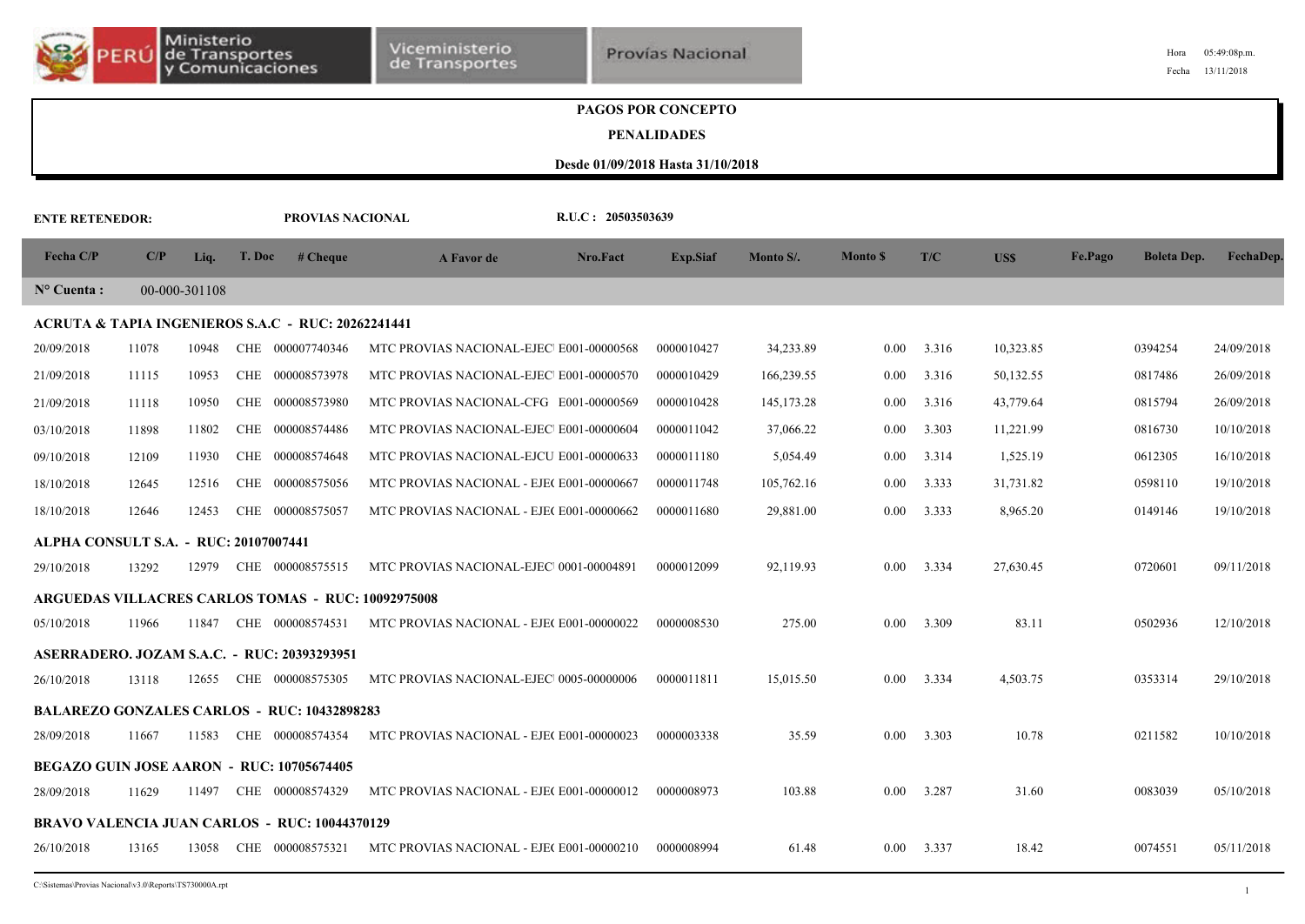#### **PENALIDADES**

| <b>ENTE RETENEDOR:</b>         |       |       |            | PROVIAS NACIONAL                                            |                                                                         | R.U.C: 20503503639 |            |           |                            |       |          |         |                    |            |
|--------------------------------|-------|-------|------------|-------------------------------------------------------------|-------------------------------------------------------------------------|--------------------|------------|-----------|----------------------------|-------|----------|---------|--------------------|------------|
| Fecha C/P                      | C/P   | Liq.  | T. Doc     | # Cheque                                                    | A Favor de                                                              | Nro.Fact           | Exp.Siaf   | Monto S/. | <b>Monto</b> <sub>\$</sub> | T/C   | US\$     | Fe.Pago | <b>Boleta Dep.</b> | FechaDep.  |
|                                |       |       |            | <b>BUTRON TORRES ENRIQUE MANUEL - RUC: 10065406506</b>      |                                                                         |                    |            |           |                            |       |          |         |                    |            |
| 19/10/2018                     | 12716 | 12588 |            | CHE 000008575086                                            | MTC PROVIAS NACIONAL - EJE(E001-00000014                                |                    | 0000008351 | 114.89    | 0.00                       | 3.338 | 34.42    |         | 0736300            | 22/10/2018 |
|                                |       |       |            | <b>CANCHIS FABIAN SANDRA ALEJANDRINA - RUC: 10434064304</b> |                                                                         |                    |            |           |                            |       |          |         |                    |            |
| 11/09/2018                     | 10576 | 10513 |            | CHE 000007739924                                            | MTC PROVIAS NACIONAL-EJEC E001-00000025                                 |                    | 0000004691 | 60.72     | 0.00                       | 3.325 | 18.26    |         | 0915546            | 14/09/2018 |
| 19/10/2018                     | 12717 | 12636 |            | CHE 000008575087                                            | MTC PROVIAS NACIONAL - EJE(E001-00000026                                |                    | 0000004691 | 162.00    | 0.00                       | 3.334 | 48.59    |         | 0734543            | 22/10/2018 |
|                                |       |       |            | $CISNEROS \sqsupset$ SUMARI KATIA CARINA - RUC: 10416554655 |                                                                         |                    |            |           |                            |       |          |         |                    |            |
| 10/10/2018                     | 12198 | 12089 |            | CHE 000008574776                                            | MTC PROVIAS NACIONAL-EJEC E001-00000005                                 |                    | 0000011317 | 174.94    | 0.00                       | 3.335 | 52.46    |         | 0504897            | 12/10/2018 |
|                                |       |       |            |                                                             | COAQUIRA ZEBALLOS MARTA MARIALENA - RUC: 10400896858                    |                    |            |           |                            |       |          |         |                    |            |
| 04/10/2018                     | 11932 | 11747 |            | CHE 000008574521                                            | MTC PROVIAS NACIONAL-EJEC E001-00000047                                 |                    | 0000004837 | 22.70     | 0.00                       | 3.303 | 6.87     |         | 0910303            | 10/10/2018 |
|                                |       |       |            |                                                             | <b>CONALVIAS CONSTRUCCIONES S.A.S. SUCURSAL PERU - RUC: 20509586986</b> |                    |            |           |                            |       |          |         |                    |            |
| 09/10/2018                     | 12113 | 11963 |            | CHE 000008574651                                            | MTC PROVIAS NACIONAL-EJEC F001-00001503                                 |                    | 0000011228 | 9,749.85  | 0.00                       | 3.314 | 2,942.02 |         | 0622373            | 16/10/2018 |
| CONCAR S.A. - RUC: 20343443961 |       |       |            |                                                             |                                                                         |                    |            |           |                            |       |          |         |                    |            |
| 24/09/2018                     | 11226 | 11129 | <b>CHE</b> | 000008574030                                                | MTC PROVIAS NACIONAL-EJEC FF01-00001589                                 |                    | 0000010533 | 1,987.05  | 0.00                       | 3.300 | 602.14   |         | 0090511            | 01/10/2018 |
| 26/09/2018                     | 11334 | 11289 |            | CHE 000008574141                                            | MTC PROVIAS NACIONAL-EJEC FF01-00001615                                 |                    | 0000010140 | 26,867.45 | 0.00                       | 3.300 | 8,141.65 |         | 0994728            | 01/10/2018 |
| 28/09/2018                     | 11560 | 11438 |            | CHE 000008574291                                            | MTC PROVIAS NACIONAL-EJEC FF01-00001618                                 |                    | 0000010819 | 7,626.18  | 0.00                       | 3.306 | 2,306.77 |         | 0624878            | 03/10/2018 |
| 26/10/2018                     | 13128 | 12861 |            | CHE 000008575313                                            | MTC PROVIAS NACIONAL-EJEC FF01-00001660                                 |                    | 0000012024 | 2,732.79  | 0.00                       | 3.332 | 820.17   |         | 0767964            | 31/10/2018 |
| 29/10/2018                     | 13295 | 13163 |            | CHE 000008575516                                            | MTC PROVIAS NACIONAL-EJEC FF01-00001672                                 |                    | 0000012233 | 16,839.72 | 0.00                       | 3.341 | 5,040.32 |         | 0514457            | 09/11/2018 |
|                                |       |       |            | <b>CONDORI QUILLA CINTHIA SOFIA - RUC: 10436159396</b>      |                                                                         |                    |            |           |                            |       |          |         |                    |            |
| 27/09/2018                     | 11446 | 11259 |            | CHE 000008574251                                            | MTC PROVIAS NACIONAL - EJE(E001-00000020                                |                    | 0000001304 | 11.08     | 0.00                       | 3.300 | 3.36     |         | 0640634            | 03/10/2018 |
|                                |       |       |            | CONSORCIO ABRA TOCCTO - RUC: 20549321039                    |                                                                         |                    |            |           |                            |       |          |         |                    |            |
| 28/09/2018                     | 11533 | 11493 |            | CHE 000008574282                                            | MTC PROVIAS NACIONAL-EJEC E001-00000017                                 |                    | 0000010868 | 13,848.45 | 0.00                       | 3.306 | 4,188.88 |         | 0073362            | 05/10/2018 |
| 25/10/2018                     | 13109 | 12887 |            | CHE 000008575284                                            | MTC PROVIAS NACIONAL-EJEC E001-00000020                                 |                    | 0000012023 | 12,093.71 | 0.00                       | 3.332 | 3,629.56 |         | 0034452            | 07/11/2018 |
|                                |       |       |            | CONSORCIO ALVAC - JOHESA - RUC: 20552395507                 |                                                                         |                    |            |           |                            |       |          |         |                    |            |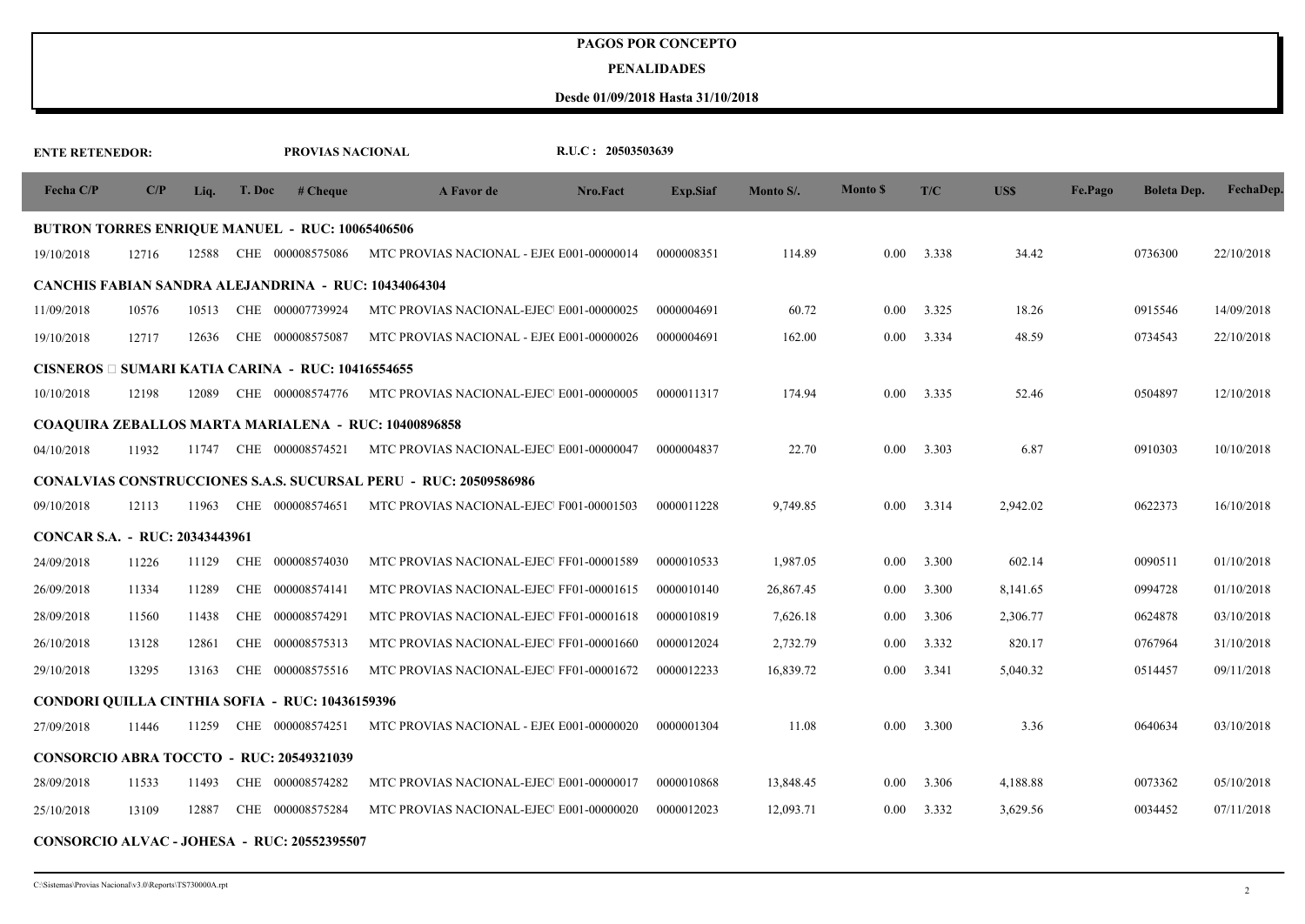#### **PENALIDADES**

| <b>ENTE RETENEDOR:</b> |       |                 |                                                                                                                                                                                                                                                                                                                                                                                                                                                                                                                                                          |                                                                                                                                                                                            |                                                                                                                                                                                                                                                                                                                                                                                                                                                                                                                                                                                                                         |                    |                |       |            |         |                    |            |
|------------------------|-------|-----------------|----------------------------------------------------------------------------------------------------------------------------------------------------------------------------------------------------------------------------------------------------------------------------------------------------------------------------------------------------------------------------------------------------------------------------------------------------------------------------------------------------------------------------------------------------------|--------------------------------------------------------------------------------------------------------------------------------------------------------------------------------------------|-------------------------------------------------------------------------------------------------------------------------------------------------------------------------------------------------------------------------------------------------------------------------------------------------------------------------------------------------------------------------------------------------------------------------------------------------------------------------------------------------------------------------------------------------------------------------------------------------------------------------|--------------------|----------------|-------|------------|---------|--------------------|------------|
| C/P                    | Liq.  | # <b>Change</b> | A Favor de                                                                                                                                                                                                                                                                                                                                                                                                                                                                                                                                               | Nro.Fact                                                                                                                                                                                   | <b>Exp.Siaf</b>                                                                                                                                                                                                                                                                                                                                                                                                                                                                                                                                                                                                         | Monto S/.          | <b>Monto S</b> | T/C   | <b>USS</b> | Fe.Pago | <b>Boleta Dep.</b> | FechaDep.  |
| 11895                  | 11798 |                 |                                                                                                                                                                                                                                                                                                                                                                                                                                                                                                                                                          |                                                                                                                                                                                            | 0000010997                                                                                                                                                                                                                                                                                                                                                                                                                                                                                                                                                                                                              | 34,984.82          | 0.00           | 3.303 | 10,591.83  |         | 0199679            | 10/10/2018 |
| 13291                  | 13082 |                 |                                                                                                                                                                                                                                                                                                                                                                                                                                                                                                                                                          |                                                                                                                                                                                            | 0000012177                                                                                                                                                                                                                                                                                                                                                                                                                                                                                                                                                                                                              | 17,960.05          | 0.00           | 3.341 | 5,375.65   |         | 0855484            | 06/11/2018 |
| 13300                  | 13155 |                 |                                                                                                                                                                                                                                                                                                                                                                                                                                                                                                                                                          |                                                                                                                                                                                            | 0000012231                                                                                                                                                                                                                                                                                                                                                                                                                                                                                                                                                                                                              | 1,044.14           | 0.00           | 3.300 | 316.41     |         | 0861077            | 06/11/2018 |
|                        |       |                 |                                                                                                                                                                                                                                                                                                                                                                                                                                                                                                                                                          |                                                                                                                                                                                            |                                                                                                                                                                                                                                                                                                                                                                                                                                                                                                                                                                                                                         |                    |                |       |            |         |                    |            |
| 13353                  | 13262 |                 |                                                                                                                                                                                                                                                                                                                                                                                                                                                                                                                                                          |                                                                                                                                                                                            | 0000012303                                                                                                                                                                                                                                                                                                                                                                                                                                                                                                                                                                                                              | 19,864.85          | 0.00           | 3.347 | 5,935.12   |         | 0857314            | 06/11/2018 |
|                        |       |                 |                                                                                                                                                                                                                                                                                                                                                                                                                                                                                                                                                          |                                                                                                                                                                                            |                                                                                                                                                                                                                                                                                                                                                                                                                                                                                                                                                                                                                         |                    |                |       |            |         |                    |            |
| 11904                  | 11759 |                 |                                                                                                                                                                                                                                                                                                                                                                                                                                                                                                                                                          |                                                                                                                                                                                            | 0000011037                                                                                                                                                                                                                                                                                                                                                                                                                                                                                                                                                                                                              | 276,450.28         | 0.00           | 3.303 | 83,696.72  |         | 0372389            | 12/10/2018 |
|                        |       |                 |                                                                                                                                                                                                                                                                                                                                                                                                                                                                                                                                                          |                                                                                                                                                                                            |                                                                                                                                                                                                                                                                                                                                                                                                                                                                                                                                                                                                                         |                    |                |       |            |         |                    |            |
| 10247                  | 10141 |                 |                                                                                                                                                                                                                                                                                                                                                                                                                                                                                                                                                          |                                                                                                                                                                                            | 0000009670                                                                                                                                                                                                                                                                                                                                                                                                                                                                                                                                                                                                              | 7,543.78           | 0.00           | 3.294 | 2,290.16   |         | 0694591            | 10/09/2018 |
| 11727                  | 11571 |                 |                                                                                                                                                                                                                                                                                                                                                                                                                                                                                                                                                          |                                                                                                                                                                                            | 0000010919                                                                                                                                                                                                                                                                                                                                                                                                                                                                                                                                                                                                              | 7,595.40           | 0.00           | 3.303 | 2,299.55   |         | 0632724            | 03/10/2018 |
|                        |       |                 |                                                                                                                                                                                                                                                                                                                                                                                                                                                                                                                                                          |                                                                                                                                                                                            |                                                                                                                                                                                                                                                                                                                                                                                                                                                                                                                                                                                                                         |                    |                |       |            |         |                    |            |
| 11903                  | 11816 |                 |                                                                                                                                                                                                                                                                                                                                                                                                                                                                                                                                                          |                                                                                                                                                                                            | 0000011021                                                                                                                                                                                                                                                                                                                                                                                                                                                                                                                                                                                                              | 68,658.42          | 0.00           | 3.303 | 20,786.68  |         | 0818651            | 10/10/2018 |
| 13394                  | 13292 |                 |                                                                                                                                                                                                                                                                                                                                                                                                                                                                                                                                                          |                                                                                                                                                                                            | 0000012337                                                                                                                                                                                                                                                                                                                                                                                                                                                                                                                                                                                                              | 70,718.19          | 0.00           | 3.347 | 21,128.83  |         | 0013950            | 07/11/2018 |
|                        |       |                 |                                                                                                                                                                                                                                                                                                                                                                                                                                                                                                                                                          |                                                                                                                                                                                            |                                                                                                                                                                                                                                                                                                                                                                                                                                                                                                                                                                                                                         |                    |                |       |            |         |                    |            |
| 10246                  | 10144 |                 |                                                                                                                                                                                                                                                                                                                                                                                                                                                                                                                                                          |                                                                                                                                                                                            | 0000009558                                                                                                                                                                                                                                                                                                                                                                                                                                                                                                                                                                                                              | 7,890.75           | 0.00           | 3.294 | 2,395.49   |         | 0703799            | 10/09/2018 |
|                        |       |                 |                                                                                                                                                                                                                                                                                                                                                                                                                                                                                                                                                          |                                                                                                                                                                                            |                                                                                                                                                                                                                                                                                                                                                                                                                                                                                                                                                                                                                         |                    |                |       |            |         |                    |            |
| 11894                  | 11806 |                 |                                                                                                                                                                                                                                                                                                                                                                                                                                                                                                                                                          |                                                                                                                                                                                            | 0000011068                                                                                                                                                                                                                                                                                                                                                                                                                                                                                                                                                                                                              | 181,581.52         | 0.00           | 3.303 | 54,974.73  |         | 0370668            | 12/10/2018 |
|                        |       |                 |                                                                                                                                                                                                                                                                                                                                                                                                                                                                                                                                                          |                                                                                                                                                                                            |                                                                                                                                                                                                                                                                                                                                                                                                                                                                                                                                                                                                                         |                    |                |       |            |         |                    |            |
| 13457                  | 13293 |                 |                                                                                                                                                                                                                                                                                                                                                                                                                                                                                                                                                          |                                                                                                                                                                                            | 0000012339                                                                                                                                                                                                                                                                                                                                                                                                                                                                                                                                                                                                              | 45,411.74          | $0.00\,$       | 3.347 | 13,567.89  |         | 0969976            | 07/11/2018 |
|                        |       |                 |                                                                                                                                                                                                                                                                                                                                                                                                                                                                                                                                                          |                                                                                                                                                                                            |                                                                                                                                                                                                                                                                                                                                                                                                                                                                                                                                                                                                                         |                    |                |       |            |         |                    |            |
| 10891                  | 10568 |                 |                                                                                                                                                                                                                                                                                                                                                                                                                                                                                                                                                          |                                                                                                                                                                                            | 0000010110                                                                                                                                                                                                                                                                                                                                                                                                                                                                                                                                                                                                              | 10,481.09          | 0.00           | 3.328 | 3,149.37   |         | 0802185            | 20/09/2018 |
|                        |       |                 |                                                                                                                                                                                                                                                                                                                                                                                                                                                                                                                                                          |                                                                                                                                                                                            |                                                                                                                                                                                                                                                                                                                                                                                                                                                                                                                                                                                                                         |                    |                |       |            |         |                    |            |
| 11224                  | 11130 |                 |                                                                                                                                                                                                                                                                                                                                                                                                                                                                                                                                                          |                                                                                                                                                                                            | 0000010535                                                                                                                                                                                                                                                                                                                                                                                                                                                                                                                                                                                                              | 9,390.95           | 0.00           | 3.300 | 2,845.74   |         | 0087286            | 01/10/2018 |
|                        |       |                 | T. Doc<br>CHE 000008574485<br>CHE 000008575514<br>CHE 000008575518<br>CONSORCIO BAYOVAR - RUC: 20603133529<br>CHE 000008575525<br>CHE 000008574488<br>CHE 000007739698<br>CHE 000008574432<br>CONSORCIO CUTERVO - RUC: 20600872134<br>CHE 000008574487<br>CHE 000008575527<br>CHE 000007739697<br>CONSORCIO HUALLAGA - RUC: 20601495601<br>CHE 000008574484<br>CONSORCIO HUALLANCA - RUC: 20603370342<br>CHE 000008575587<br><b>CONSORCIO JAEN - RUC: 20602953361</b><br>CHE 000007740135<br>CONSORCIO JJC - MAYO - RUC: 20600861892<br>CHE 000008574029 | PROVIAS NACIONAL<br><b>CONSORCIO CHAKAKUNA OOSOO - RUC: 20601626595</b><br><b>CONSORCIO CONSERVACIÓN ANDAHUAYLAS - RUC: 20601377587</b><br>CONSORCIO EPCM – GEOCONSULT  - RUC: 20602039448 | MTC PROVIAS NACIONAL-EJEC F001-00000155<br>MTC PROVIAS NACIONAL-EJEC F001-00000170<br>MTC PROVIAS NACIONAL-EJEC F001-00000161<br>MTC PROVIAS NACIONAL-EJEC E001-00000002<br>MTC PROVIAS NACIONAL-EJEC E001-00000047<br>MTC PROVIAS NACIONAL-EJEC 0001-00000165<br>MTC PROVIAS NACIONAL-EJEC 0001-00000175<br>MTC PROVIAS NACIONAL-EJEC E001-00000002<br>MTC PROVIAS NACIONAL-EJEC E001-00000003<br>MTC PROVIAS NACIONAL-EJEC E001-00000008<br>MTC PROVIAS NACIONAL-EJEC 0001-00000004<br>MTC PROVIAS NACIONAL-EJEC E001-00000003<br>MTC PROVIAS NACIONAL-EJEC E001-00000002<br>MTC PROVIAS NACIONAL- EJEC F001-00000004 | R.U.C: 20503503639 |                |       |            |         |                    |            |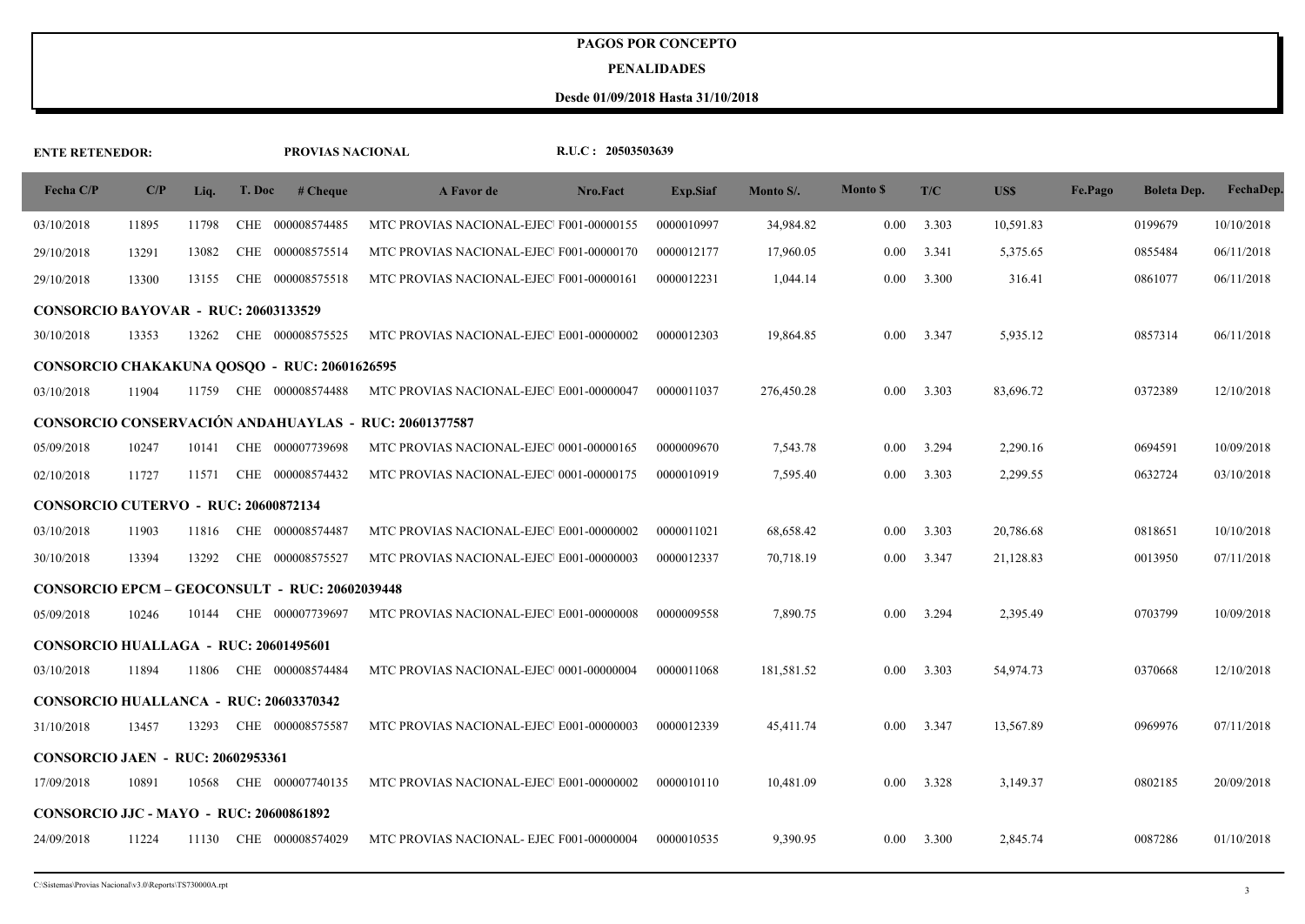#### **PENALIDADES**

| <b>ENTE RETENEDOR:</b>                       |       |       |        | PROVIAS NACIONAL                                         |                                                                    | R.U.C: 20503503639 |                 |            |                |       |            |         |                    |            |
|----------------------------------------------|-------|-------|--------|----------------------------------------------------------|--------------------------------------------------------------------|--------------------|-----------------|------------|----------------|-------|------------|---------|--------------------|------------|
| Fecha C/P                                    | C/P   | Liq.  | T. Doc | # Cheque                                                 | A Favor de                                                         | Nro.Fact           | <b>Exp.Siaf</b> | Monto S/.  | <b>Monto S</b> | T/C   | US\$       | Fe.Pago | <b>Boleta Dep.</b> | FechaDep.  |
| 22/10/2018                                   | 12836 | 12758 |        | CHE 000008575147                                         | MTC PROVIAS NACIONAL-EJEC F001-00000008                            |                    | 0000011900      | 66,410.66  | 0.00           | 3.338 | 19,895.34  |         | 0742696            | 24/10/2018 |
| <b>CONSORCIO LA UNION - RUC: 20600983157</b> |       |       |        |                                                          |                                                                    |                    |                 |            |                |       |            |         |                    |            |
| 28/09/2018                                   | 11559 | 11414 |        | CHE 000008574290                                         | MTC PROVIAS NACIONAL-JECU E001-00000003                            |                    | 0000010836      | 2,532.69   | 0.00           | 3.306 | 766.09     |         | 0638348            | 03/10/2018 |
| 31/10/2018                                   | 13454 | 13252 |        | CHE 000008575584                                         | MTC PROVIAS NACIONAL-EJEC E001-00000004                            |                    | 0000012300      | 4,025.55   | 0.00           | 3.341 | 1,204.89   |         | 0069343            | 07/11/2018 |
|                                              |       |       |        |                                                          | <b>CONSORCIO LONGITUDINAL DE LA SIERRA - RUC: 20550029082</b>      |                    |                 |            |                |       |            |         |                    |            |
| 25/10/2018                                   | 13103 | 12983 |        | CHE 000008575279                                         | MTC PROVIAS NACIONAL-EJEC 0001-00000007                            |                    | 0000012104      | 154,294.84 | 0.00           | 3.334 | 46,279.20  |         | 0122813            | 29/10/2018 |
|                                              |       |       |        | <b>CONSORCIO PUENTES DEL NORTE - RUC: 20601852927</b>    |                                                                    |                    |                 |            |                |       |            |         |                    |            |
| 28/09/2018                                   | 11593 | 11447 |        | ORD 18004329                                             | MTC PROVIAS NACIONAL-EJEC 0001-00000012                            |                    | 0000010386      | 428,392.02 | 0.00           | 3.306 | 129,580.16 |         | 18004329           | 03/10/2018 |
|                                              |       |       |        | <b>CONSORCIO PUENTES PARA EL PERU - RUC: 20601713455</b> |                                                                    |                    |                 |            |                |       |            |         |                    |            |
| 05/09/2018                                   | 10295 | 10139 |        | CHE 000007739705                                         | MTC PROVIAS NACIONAL-EJEC E001-00000002                            |                    | 0000009671      | 11,291.45  | 0.00           | 3.294 | 3,427.88   |         | 0712983            | 10/09/2018 |
|                                              |       |       |        | <b>CONSORCIO RICARDO PALMA - RUC: 20601658322</b>        |                                                                    |                    |                 |            |                |       |            |         |                    |            |
| 07/09/2018                                   | 10434 | 10308 |        | CHE 000007739889                                         | MTC PROVIAS NACIONAL-EJEC 0001-00000010                            |                    | 0000009843      | 14,853.01  | 0.00           | 3.317 | 4,477.84   |         | 0103239            | 13/09/2018 |
| 09/10/2018                                   | 12135 | 11882 |        | CHE 000008574658                                         | MTC PROVIAS NACIONAL-EJEC 0001-00000011                            |                    | 0000011123      | 24,242.91  | 0.00           | 3.314 | 7,315.30   |         | 0368363            | 12/10/2018 |
| 26/10/2018                                   | 13121 | 12869 |        | CHE 000008575307                                         | MTC PROVIAS NACIONAL-EJEC 0001-00000013                            |                    | 0000012027      | 9,933.40   | 0.00           | 3.332 | 2,981.21   |         | 0763368            | 31/10/2018 |
|                                              |       |       |        | <b>CONSORCIO SAN MIGUEL DE ACOS - RUC: 20601276691</b>   |                                                                    |                    |                 |            |                |       |            |         |                    |            |
| 07/09/2018                                   | 10433 | 10291 |        | CHE 000007739887                                         | MTC PROVIAS NACIONAL-EJEC 0001-00000009                            |                    | 0000009844      | 74,240.67  | 0.00           | 3.315 | 22,395.38  |         | 0528348            | 13/09/2018 |
|                                              |       |       |        |                                                          | <b>CONSORCIO SUPERVISOR CIUDAD CONSTITUCION - RUC: 20600388941</b> |                    |                 |            |                |       |            |         |                    |            |
| 04/09/2018                                   | 10182 | 10110 |        | CHE 000007739651                                         | MTC PROVIAS NACIONAL-EJEC 0001-00000165                            |                    | 0000006759      | 35,064.27  | 0.00           | 3.294 | 10,644.89  |         | 0239191            | 06/09/2018 |
| 03/10/2018                                   | 11906 | 11912 |        | CHE 000008574489                                         | MTC PROVIAS NACIONAL-EJEC 0001-00000168                            |                    | 0000010759      | 35,378.58  | 0.00           | 3.314 | 10,675.49  |         | 0814943            | 10/10/2018 |
| 31/10/2018                                   | 13468 | 13385 |        | CHE 000008575590                                         | MTC PROVIAS NACIONAL-EJEC 0001-00000169                            |                    | 0000012381      | 21,973.17  | 0.00           | 3.352 | 6,555.24   |         | 0035871            | 07/11/2018 |
|                                              |       |       |        | <b>CONSORCIO SUPERVISOR PATAHUASI - RUC: 20602603343</b> |                                                                    |                    |                 |            |                |       |            |         |                    |            |
| 02/10/2018                                   | 11724 | 11697 |        | CHE 000008574430                                         | MTC PROVIAS NACIONAL-EJEC 0001-00000018                            |                    | 0000010880      | 73,252.51  | 0.00           | 3.303 | 22,177.57  |         | 0171976            | 04/10/2018 |
|                                              |       |       |        |                                                          | <b>CONSORCIO SUPERVISOR SANTO TOMAS - YAURI - RUC: 20602753558</b> |                    |                 |            |                |       |            |         |                    |            |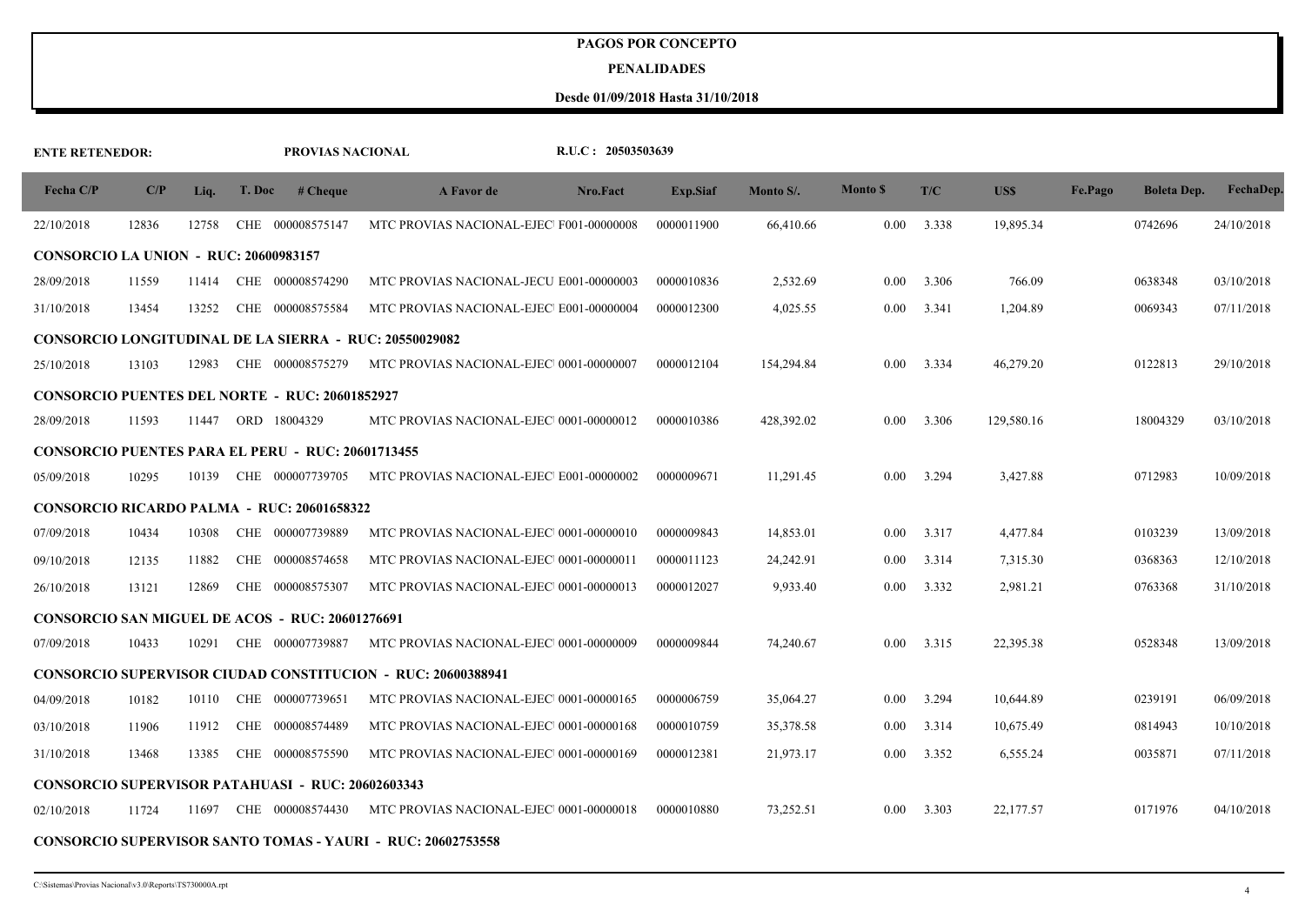#### **PENALIDADES**

| <b>ENTE RETENEDOR:</b> |       |       |        | PROVIAS NACIONAL                                           |                                                                  | R.U.C: 20503503639 |                 |            |                 |       |           |         |                    |            |
|------------------------|-------|-------|--------|------------------------------------------------------------|------------------------------------------------------------------|--------------------|-----------------|------------|-----------------|-------|-----------|---------|--------------------|------------|
| Fecha C/P              | C/P   | Liq.  | T. Doc | # <b>Change</b>                                            | A Favor de                                                       | Nro.Fact           | <b>Exp.Siaf</b> | Monto S/.  | <b>Monto</b> \$ | T/C   | US\$      | Fe.Pago | <b>Boleta Dep.</b> | FechaDep.  |
| 31/10/2018             | 13453 | 13272 |        | CHE 000008575582                                           | MTC PROVIAS NACIONAL-EJEC E001-00000015                          |                    | 0000012306      | 51,019.28  | 0.00            | 3.347 | 15,243.29 |         | 0026577            | 07/11/2018 |
|                        |       |       |        |                                                            | <b>CONSORCIO SUPERVISOR SULLANA EL ALAMOR - RUC: 20601553130</b> |                    |                 |            |                 |       |           |         |                    |            |
| 04/09/2018             | 10194 | 10097 |        | CHE 000007739658                                           | MTC PROVIAS NACIONAL - EJE( 0001-00000032                        |                    | 0000009733      | 10,751.22  | 0.00            | 3.298 | 3,259.92  |         | 0675178            | 06/09/2018 |
| 05/09/2018             | 10249 | 10111 |        | CHE 000007739701                                           | MTC PROVIAS NACIONAL-EJEC 0001-00000031                          |                    | 0000009672      | 9,316.63   | 0.00            | 3.294 | 2,828.36  |         | 0692511            | 10/09/2018 |
|                        |       |       |        |                                                            | <b>CONSORCIO SUPERVISOR VIAL AREQUIPA - RUC: 20602066585</b>     |                    |                 |            |                 |       |           |         |                    |            |
| 20/09/2018             | 11085 | 10941 |        | CHE 000007740348                                           | MTC PROVIAS NACIONAL-EJEC 0001-00000028                          |                    | 0000010381      | 155,062.87 | 0.00            | 3.316 | 46,762.02 |         | 0810802            | 26/09/2018 |
| 03/10/2018             | 11871 | 11804 |        | CHE 000008574477                                           | MTC PROVIAS NACIONAL-EJEC 0001-00000029                          |                    | 0000008146      | 102,635.73 | 0.00            | 3.303 | 31,073.49 |         | 0156469            | 05/10/2018 |
|                        |       |       |        |                                                            | <b>CONSORCIO SUPERVISOR VIAL CARRASQUILLO - RUC: 20603156049</b> |                    |                 |            |                 |       |           |         |                    |            |
| 03/10/2018             | 11873 | 11640 |        | CHE 000008574479                                           | MTC PROVIAS NACIONAL-EJEC E001-00000008                          |                    | 0000010951      | 811.65     | 0.00            | 3.303 | 245.73    |         | 0071928            | 05/10/2018 |
| 09/10/2018             | 12110 | 11861 |        | CHE 000008574650                                           | MTC PROVIAS NACIONAL-EJEC E001-00000007                          |                    | 0000011145      | 33,381.48  | 0.00            | 3.314 | 10,072.87 |         | 0129315            | 17/10/2018 |
| 26/10/2018             | 13123 | 12871 |        | CHE 000008575310                                           | MTC PROVIAS NACIONAL-EJEC E001-00000009                          |                    | 0000012022      | 688.15     | 0.00            | 3.332 | 206.53    |         | 0761468            | 31/10/2018 |
| 26/10/2018             | 13125 | 12872 |        | CHE 000008575312                                           | MTC PROVIAS NACIONAL-EJEC E001-00000010                          |                    | 0000012021      | 1,490.05   | 0.00            | 3.332 | 447.19    |         | 0759392            | 31/10/2018 |
|                        |       |       |        |                                                            | <b>CONSORCIO SUPERVISOR VIAL CUBANTIA - RUC: 20602195849</b>     |                    |                 |            |                 |       |           |         |                    |            |
| 28/09/2018             | 11537 | 11494 |        | CHE 000008574284                                           | MTC PROVIAS NACIONAL-EJEC 0001-00000022                          |                    | 0000010865      | 54,087.50  | 0.00            | 3.306 | 16,360.41 |         | 0175339            | 04/10/2018 |
| 25/10/2018             | 13104 | 13008 |        | CHE 000008575280                                           | MTC PROVIAS NACIONAL-EJEC 0001-00000027                          |                    | 0000009135      | 54,087.50  | 0.00            | 3.334 | 16,223.01 |         | 0127295            | 29/10/2018 |
|                        |       |       |        |                                                            | <b>CONSORCIO SUPERVISOR VIAL SAN MARTIN - RUC: 20602057471</b>   |                    |                 |            |                 |       |           |         |                    |            |
| 10/09/2018             | 10505 | 10388 |        | CHE 000007739910                                           | MTC PROVIAS NACIONAL-EJEC 0001-00000024                          |                    | 0000009963      | 133,291.48 | 0.00            | 3.320 | 40,148.04 |         | 0658240            | 14/09/2018 |
|                        |       |       |        | <b>CONSORCIO VIAL ACOBAMBA - RUC: 20553475067</b>          |                                                                  |                    |                 |            |                 |       |           |         |                    |            |
| 04/09/2018             | 10192 | 10024 |        | CHE 000007739657                                           | MTC PROVIAS NACIONAL-EJEC E001-00000080                          |                    | 0000009577      | 10,030.43  | 0.00            | 3.294 | 3,045.06  |         | 0152562            | 07/09/2018 |
| 27/09/2018             | 11358 | 11224 |        | CHE 000008574198                                           | MTC PROVIAS NACIONAL-EJEC E001-00000083                          |                    | 0000010696      | 5,702.70   | 0.00            | 3.293 | 1,731.76  |         | 0080434            | 05/10/2018 |
|                        |       |       |        | <b>CONSORCIO VIAL CAÑETE - HUANCAYO - RUC: 20601536669</b> |                                                                  |                    |                 |            |                 |       |           |         |                    |            |
| 02/10/2018             | 11726 | 11641 |        | CHE 000008574431                                           | MTC PROVIAS NACIONAL-EJEC 0001-00000044                          |                    | 0000010996      | 71,375.60  | 0.00            | 3.303 | 21,609.32 |         | 0168323            | 04/10/2018 |
| 04/10/2018             | 11947 | 11639 |        | CHE 000008574528                                           | MTC PROVIAS NACIONAL-EJEC 0001-00000045                          |                    | 0000010952      | 834.98     | 0.00            | 3.303 | 252.79    |         | 0560561            | 11/10/2018 |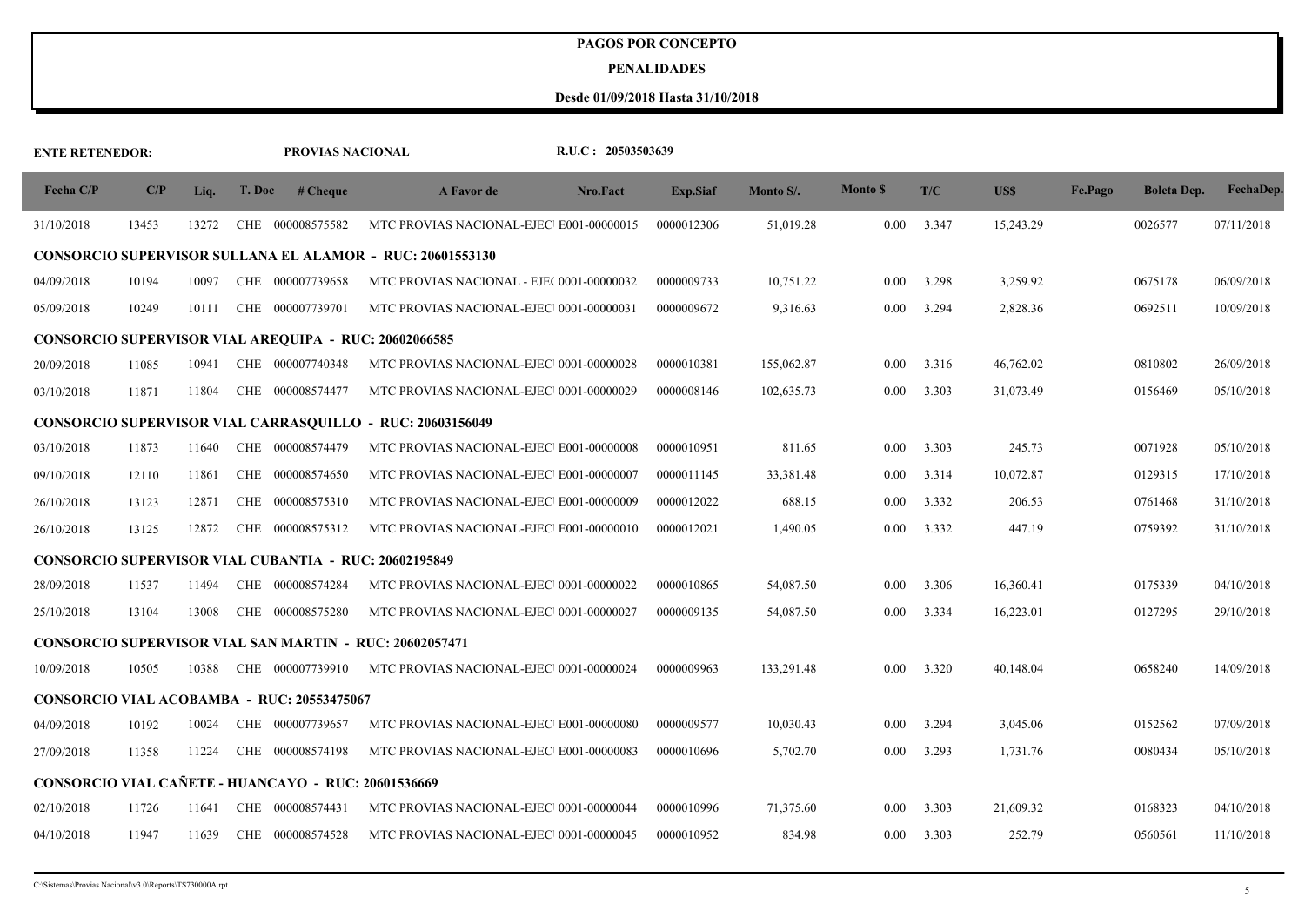#### **PENALIDADES**

| <b>ENTE RETENEDOR:</b>                           |       |       |            | PROVIAS NACIONAL                                       |                                                                                  | R.U.C: 20503503639 |                 |           |                            |       |          |         |                    |            |
|--------------------------------------------------|-------|-------|------------|--------------------------------------------------------|----------------------------------------------------------------------------------|--------------------|-----------------|-----------|----------------------------|-------|----------|---------|--------------------|------------|
| Fecha C/P                                        | C/P   | Liq.  | T. Doc     | # <b>Change</b>                                        | A Favor de                                                                       | Nro.Fact           | <b>Exp.Siaf</b> | Monto S/. | <b>Monto</b> <sub>\$</sub> | T/C   | US\$     | Fe.Pago | <b>Boleta Dep.</b> | FechaDep.  |
|                                                  |       |       |            | <b>CONSORCIO VIAL SAHUINTO - RUC: 20600047427</b>      |                                                                                  |                    |                 |           |                            |       |          |         |                    |            |
| 27/09/2018                                       | 11439 | 11364 |            | CHE 000008574250                                       | MTC PROVIAS NACIONAL-EJEC E001-00000020                                          |                    | 0000010760      | 3,261.48  | 0.00                       | 3.306 | 986.53   |         | 0092740            | 01/10/2018 |
| 22/10/2018                                       | 12833 | 12705 |            | CHE 000008575146                                       | MTC PROVIAS NACIONAL-EJEC E001-00000021                                          |                    | 0000011869      | 3,466.57  | 0.00                       | 3.336 | 1,039.14 |         | 0424965            | 23/10/2018 |
|                                                  |       |       |            | <b>CONSORCIO VIAL SELVA CENTRAL - RUC: 20600701216</b> |                                                                                  |                    |                 |           |                            |       |          |         |                    |            |
| 20/09/2018                                       | 11079 | 10911 |            | CHE 000007740347                                       | MTC PROVIAS NACIONAL-EJEC E001-00000056                                          |                    | 0000010402      | 18,755.87 | 0.00                       | 3.316 | 5,656.17 |         | 0390945            | 24/09/2018 |
| 26/10/2018                                       | 13122 | 12976 | <b>CHE</b> | 000008575308                                           | MTC PROVIAS NACIONAL-EJEC E001-00000068                                          |                    | 0000012094      | 12,069.28 | 0.00                       | 3.334 | 3,620.06 |         | 0209998            | 31/10/2018 |
| 31/10/2018                                       | 13456 | 13273 | <b>CHE</b> | 000008575585                                           | MTC PROVIAS NACIONAL-EJEC E001-00000070                                          |                    | 0000012321      | 2,897.50  | 0.00                       | 3.347 | 865.70   |         | 0071121            | 07/11/2018 |
| <b>CONSORCIO VIAL SIERRA - RUC: 20600922999</b>  |       |       |            |                                                        |                                                                                  |                    |                 |           |                            |       |          |         |                    |            |
| 25/09/2018                                       | 11298 | 11158 |            | CHE 000008574055                                       | MTC PROVIAS NACIONAL-CFG 0001-00000060                                           |                    | 0000010634      | 12,853.87 | 0.00                       | 3.293 | 3,903.39 |         | 0992406            | 01/10/2018 |
| <b>CONSORCIO VIAL SIHUAS - RUC: 20547871465</b>  |       |       |            |                                                        |                                                                                  |                    |                 |           |                            |       |          |         |                    |            |
| 28/09/2018                                       | 11591 | 11564 |            | CHE 000008574302                                       | MTC PROVIAS NACIONAL-EJEC E001-00000079                                          |                    | 0000010928      | 12,628.07 | 0.00                       | 3.303 | 3,823.21 |         | 0176689            | 04/10/2018 |
| 29/10/2018                                       | 13249 | 13142 |            | CHE 000008575497                                       | MTC PROVIAS NACIONAL-EJEC E001-00000087                                          |                    | 0000012029      | 1,451.53  | 0.00                       | 3.341 | 434.46   |         | 0072689            | 05/11/2018 |
|                                                  |       |       |            | <b>CONSORCIO VIAL TAMBILLO - RUC: 20551271740</b>      |                                                                                  |                    |                 |           |                            |       |          |         |                    |            |
| 26/09/2018                                       | 11327 | 11185 |            | CHE 000008574135                                       | MTC PROVIAS NACIONAL-EJEC E001-00000023                                          |                    | 0000010551      | 3,940.54  | 0.00                       | 3.293 | 1,196.64 |         | 0078895            | 01/10/2018 |
| 31/10/2018                                       | 13459 | 13376 |            | CHE 000008575588                                       | MTC PROVIAS NACIONAL-EJEC E001-00000025                                          |                    | 0000012398      | 2,311.25  | 0.00                       | 3.352 | 689.51   |         | 0866033            | 06/11/2018 |
|                                                  |       |       |            |                                                        | <b>CONSTRUCCION Y ADMINISTRACION S.A (CASA CONSTRUCTORES) - RUC: 20109565017</b> |                    |                 |           |                            |       |          |         |                    |            |
| 04/09/2018                                       | 10207 | 10068 |            | CHE 000007739661                                       | MTC PROVIAS NACIONAL - EJE(F001-00002134                                         |                    | 0000009561      | 9,576.54  | 0.00                       | 3.298 | 2,903.74 |         | 0697905            | 10/09/2018 |
| 27/09/2018                                       | 11438 | 11363 |            | CHE 000008574248                                       | MTC PROVIAS NACIONAL-EJEC F001-00002193                                          |                    | 0000010758      | 7,236.29  | 0.00                       | 3.306 | 2,188.84 |         | 0075688            | 01/10/2018 |
| 18/10/2018                                       | 12649 | 12630 |            | CHE 000008575060                                       | MTC PROVIAS NACIONAL -EJEC F001-00002184                                         |                    | 0000011808      | 2,294.25  | 0.00                       | 3.338 | 687.31   |         | 0727138            | 22/10/2018 |
| 18/10/2018                                       | 12651 | 12631 |            | CHE 000008575061                                       | MTC PROVIAS NACIONAL - EJE(F001-00002201                                         |                    | 0000011809      | 398.05    | 0.00                       | 3.338 | 119.25   |         | 0929872            | 19/10/2018 |
| 26/10/2018                                       | 13119 | 12889 | CHE        | 000008575306                                           | MTC PROVIAS NACIONAL-EJEC F001-00002231                                          |                    | 0000011948      | 6,688.63  | 0.00                       | 3.332 | 2,007.39 |         | 0765063            | 31/10/2018 |
| 31/10/2018                                       | 13465 | 13377 |            | CHE 000008575589                                       | MTC PROVIAS NACIONAL-EJEC F001-00002249                                          |                    | 0000012397      | 1,832.58  | 0.00                       | 3.352 | 546.71   |         | 0030712            | 06/11/2018 |
| <b>CONSTRUCTORA M P M S A - RUC: 20100995108</b> |       |       |            |                                                        |                                                                                  |                    |                 |           |                            |       |          |         |                    |            |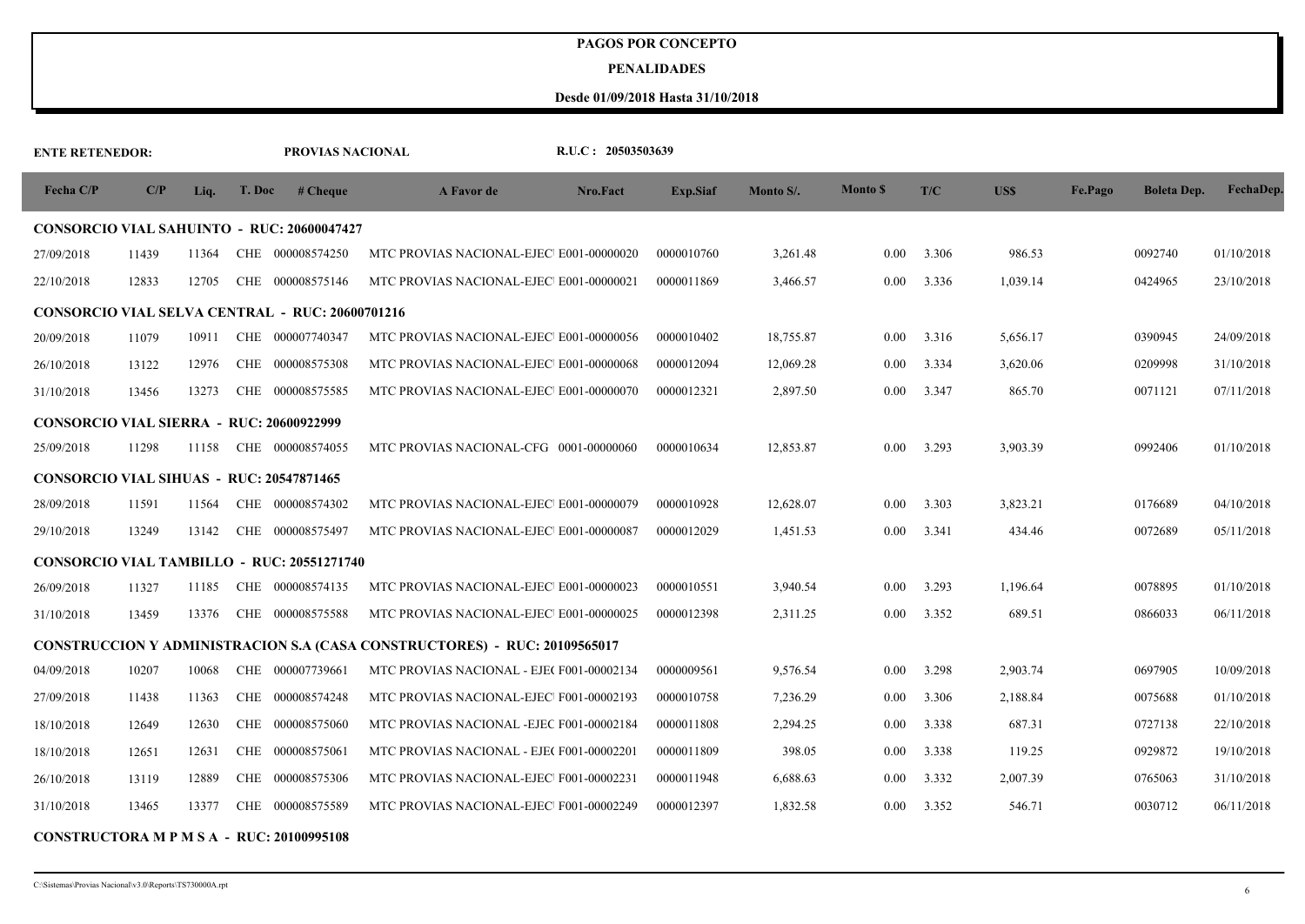#### **PENALIDADES**

| <b>ENTE RETENEDOR:</b>                         |       |       |        | PROVIAS NACIONAL                                          |                                                                                        | R.U.C: 20503503639 |            |            |                           |       |           |         |                    |            |
|------------------------------------------------|-------|-------|--------|-----------------------------------------------------------|----------------------------------------------------------------------------------------|--------------------|------------|------------|---------------------------|-------|-----------|---------|--------------------|------------|
| Fecha C/P                                      | C/P   | Liq.  | T. Doc | # <b>Change</b>                                           | A Favor de                                                                             | Nro.Fact           | Exp.Siaf   | Monto S/.  | <b>Monto</b> <sub>S</sub> | T/C   | US\$      | Fe.Pago | <b>Boleta Dep.</b> | FechaDep.  |
| 27/09/2018                                     | 11387 | 11273 |        | CHE 000008574204                                          | MTC PROVIAS NACIONAL-EJEC F001-00002898                                                |                    | 0000010701 | 219,140.98 | $0.00\,$                  | 3.300 | 66,406.36 |         | 0166754            | 04/10/2018 |
| 24/10/2018                                     | 12959 | 12711 |        | CHE 000008575235                                          | MTC PROVIAS NACIONAL-EJEC F001-00003007                                                |                    | 0000011871 | 140,579.27 | $0.00\,$                  | 3.336 | 42,140.07 |         | 0125119            | 29/10/2018 |
|                                                |       |       |        | <b>CONSTRUCTORA SAN JOSE S.A. - RUC: 20603191499</b>      |                                                                                        |                    |            |            |                           |       |           |         |                    |            |
| 25/10/2018                                     | 13106 | 12885 |        | CHE 000008575281                                          | MTC PROVIAS NACIONAL-EJEC E001-00000005                                                |                    | 0000011846 | 311,710.75 | $0.00\,$                  | 3.332 | 93,550.65 |         | 0010947            | 07/11/2018 |
|                                                |       |       |        |                                                           | CONSULTORES PROVEEDORES NACIONALES SOCIEDAD COMERCIAL DE RESPONSABILIDAD LIMITADA-CONS |                    |            |            |                           |       |           |         |                    |            |
| 24/10/2018                                     | 13002 | 12745 |        | CHE 000008575262                                          | MTC PROVIAS NACIONAL-EJEC 0001-00000228                                                |                    | 0000011894 | 699.86     | $0.00\,$                  | 3.336 | 209.79    |         | 0058492            | 29/10/2018 |
|                                                |       |       |        | <b>CORONADO PERALES ANGEL EMERSON - RUC: 10437409574</b>  |                                                                                        |                    |            |            |                           |       |           |         |                    |            |
| 11/10/2018                                     | 12329 | 12043 |        |                                                           | CHE 000008574820 MTC PROVIAS NACIONAL-EJEC E001-00000204                               |                    | 0000006333 | 109.66     | 0.00                      | 3.314 | 33.09     |         | 0618989            | 16/10/2018 |
|                                                |       |       |        | <b>CORPORACION TOUCH PERU E.I.R.L. - RUC: 20601637881</b> |                                                                                        |                    |            |            |                           |       |           |         |                    |            |
| 19/09/2018                                     | 11014 | 10906 |        |                                                           | CHE 000007740268 MTC PROVIAS NACIONAL - EJE( 0001-00000468                             |                    | 0000006594 | 219.63     | 0.00                      | 3.316 | 66.23     |         | 0035820            | 24/09/2018 |
|                                                |       |       |        | <b>CORTIJO FLORIANO ANALI KAREN - RUC: 10457534391</b>    |                                                                                        |                    |            |            |                           |       |           |         |                    |            |
| 10/10/2018                                     | 12211 | 12090 |        | CHE 000008574780                                          | MTC PROVIAS NACIONAL - EJE(E001-00000018                                               |                    | 0000008989 | 91.34      | $0.00\,$                  | 3.291 | 27.75     |         | 0633429            | 16/10/2018 |
| <b>CYBERSEC CONSULT S.A - RUC: 20505409010</b> |       |       |        |                                                           |                                                                                        |                    |            |            |                           |       |           |         |                    |            |
| 22/10/2018                                     | 12801 | 12641 |        | CHE 000008575140                                          | MTC PROVIAS NACIONAL-EJEC E001-00000040                                                |                    | 0000009783 | 1,000.00   | $0.00\,$                  | 3.334 | 299.94    |         | 0403005            | 23/10/2018 |
|                                                |       |       |        |                                                           | <b>D &amp; M CONSULTORA Y CONSTRUCCIONES SAC - RUC: 20540062685</b>                    |                    |            |            |                           |       |           |         |                    |            |
| 19/10/2018                                     | 12736 | 12040 |        | CHE 000008575097                                          | MTC PROVIAS NACIONAL - EJE( 0003-00000298                                              |                    | 0000008089 | 461.52     | 0.00                      | 3.314 | 139.26    |         | 0730096            | 22/10/2018 |
|                                                |       |       |        | DAVILA ANCO ROICY ANIBAL - RUC: 10044314440               |                                                                                        |                    |            |            |                           |       |           |         |                    |            |
| 27/09/2018                                     | 11462 | 11501 |        | CHE 000008574258                                          | MTC PROVIAS NACIONAL - EJE( E001-00000014                                              |                    | 0000006899 | 55.55      | $0.00\,$                  | 3.306 | 16.80     |         | 0080366            | 01/10/2018 |
|                                                |       |       |        | DE LA CRUZ ROJAS KATHERYN PAOLA - RUC: 10461026163        |                                                                                        |                    |            |            |                           |       |           |         |                    |            |
| 31/10/2018                                     | 13530 | 13421 |        |                                                           | CHE 000008575615 MTC PROVIAS NACIONAL-EJEC E001-00000037                               |                    | 0000008792 | 89.34      | $0.00\,$                  | 3.352 | 26.65     |         | 0414666            | 09/11/2018 |
|                                                |       |       |        | DELGADILLO LUQUE HERNANDO EDDIE - RUC: 10044105255        |                                                                                        |                    |            |            |                           |       |           |         |                    |            |
| 11/09/2018                                     | 10601 | 10417 |        | CHE 000007739926                                          | MTC PROVIAS NACIONAL - EJE(E001-00000007                                               |                    | 0000006712 | 55.55      | 0.00                      | 3.320 | 16.73     |         | 0919902            | 14/09/2018 |
|                                                |       |       |        | <b>DONAIRE PISCONTE MARIA GUISELLA - RUC: 10412545058</b> |                                                                                        |                    |            |            |                           |       |           |         |                    |            |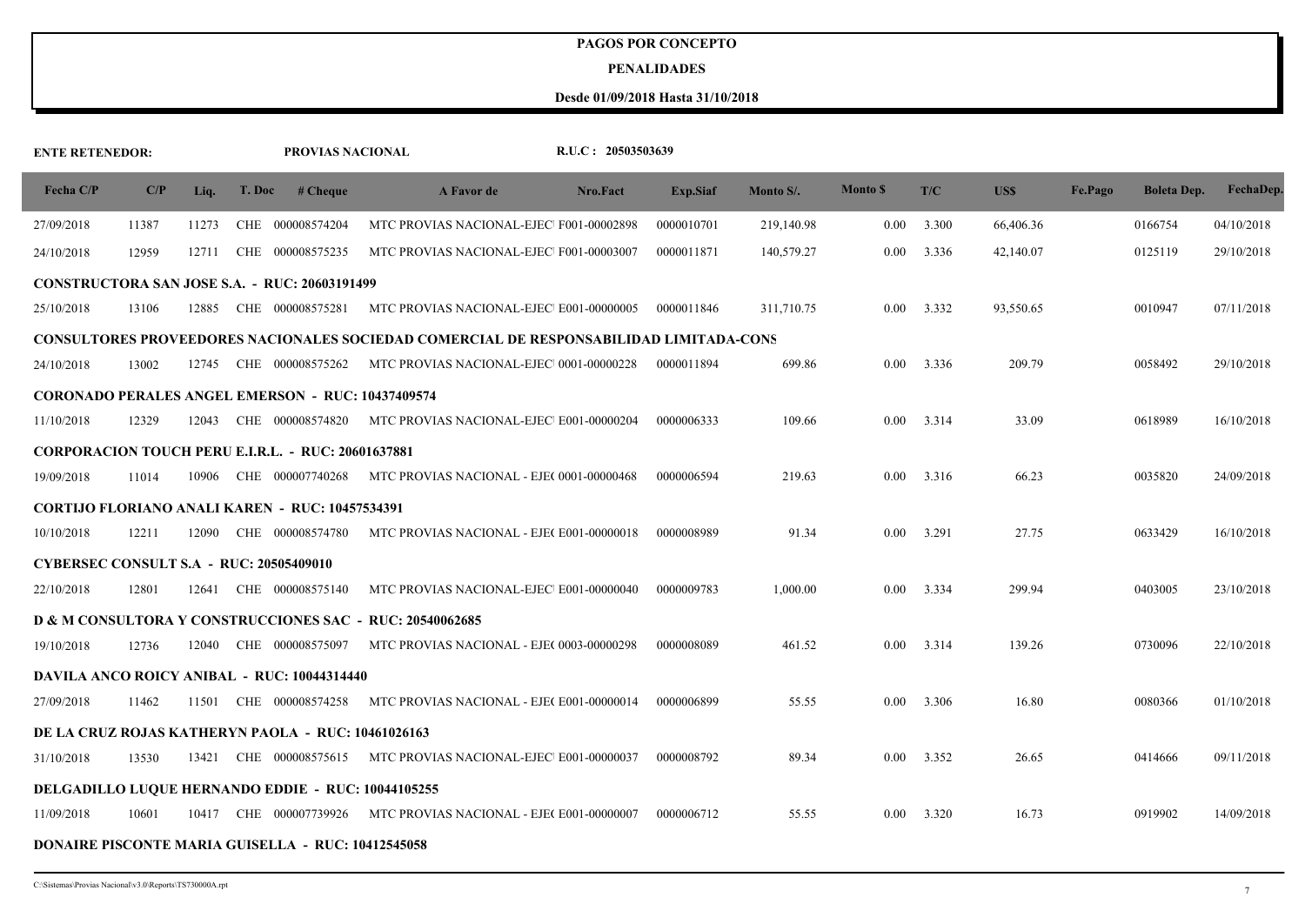#### **PENALIDADES**

| <b>ENTE RETENEDOR:</b> |          |       |        | PROVIAS NACIONAL                                          |                                                                                    | R.U.C: 20503503639 |                 |           |                |                    |          |         |                    |            |
|------------------------|----------|-------|--------|-----------------------------------------------------------|------------------------------------------------------------------------------------|--------------------|-----------------|-----------|----------------|--------------------|----------|---------|--------------------|------------|
| Fecha C/P              | C/P      | Liq.  | T. Doc | # Cheque                                                  | A Favor de                                                                         | Nro.Fact           | <b>Exp.Siaf</b> | Monto S/. | <b>Monto S</b> | T/C                | US\$     | Fe.Pago | <b>Boleta Dep.</b> | FechaDep.  |
| 09/10/2018             | 12136    | 12056 |        | CHE 000008574659                                          | MTC PROVIAS NACIONAL - EJE(E001-00000035                                           |                    | 0000004453      | 31.17     | 0.00           | 3.335              | 9.35     |         | 0631845            | 16/10/2018 |
|                        |          |       |        | DUEÑAS FASABI MICHEL RAUL - RUC: 10404837619              |                                                                                    |                    |                 |           |                |                    |          |         |                    |            |
| 17/09/2018             | 09200041 | 10631 |        | CHE 000007740127                                          | MTC PROVIAS NACIONAL - EJE(E001-00000018                                           |                    | 0000005683      | 103.62    | 0.00           | 3.316              | 31.25    |         | 0857302            | 19/09/2018 |
|                        |          |       |        | <b>ELECTRO SUR ESTE S.A.A. - RUC: 20116544289</b>         |                                                                                    |                    |                 |           |                |                    |          |         |                    |            |
| 22/10/2018             | 12803    | 12642 |        | CHE 000008575141                                          | MTC PROVIAS NACIONAL-EJEC F125-00000735                                            |                    | 0000008070      | 1,642.56  | 0.00           | 3.334              | 492.67   |         | 0401011            | 23/10/2018 |
| 22/10/2018             | 12804    | 12640 |        | CHE 000008575142                                          | MTC PROVIAS NACIONAL-EJEC F125-00000737                                            |                    | 0000008031      | 1,500.99  | 0.00           | 3.334              | 450.21   |         | 0388142            | 23/10/2018 |
| 22/10/2018             | 12805    | 12643 |        | CHE 000008575137                                          | MTC PROVIAS NACIONAL-EJEC F125-00000736                                            |                    | 0000008086      | 1,551.86  | 0.00           | 3.334              | 465.46   |         | 0391032            | 23/10/2018 |
|                        |          |       |        |                                                           | <b>G &amp; T ELECTRIC CONTRATISTAS SOCIEDAD ANONIMA CERRADA - RUC: 20532814511</b> |                    |                 |           |                |                    |          |         |                    |            |
| 17/10/2018             | 12625    | 12422 |        | CHE 000008575017                                          | MTC PROVIAS NACIONAL - EJE(E001-00000053                                           |                    | 0000006053      | 1,591.35  | 0.00           | 3.267              | 487.10   |         | 0971475            | 19/10/2018 |
|                        |          |       |        | GALLARDO PINCO ALEXANDER - RUC: 10402790895               |                                                                                    |                    |                 |           |                |                    |          |         |                    |            |
| 22/10/2018             | 12788    | 12469 |        | CHE 000008575139                                          | MTC PROVIAS NACIONAL-EJEC E001-00000003                                            |                    | 0000008383      | 133.02    | 0.00           | 3.274              | 40.63    |         | 0421951            | 23/10/2018 |
|                        |          |       |        | <b>GAMARRA RAMIREZ SERGIO ENRIQUE - RUC: 10436005160</b>  |                                                                                    |                    |                 |           |                |                    |          |         |                    |            |
| 11/09/2018             | 10586    | 10512 |        | CHE 000007739925                                          | MTC PROVIAS NACIONAL-EJEC E001-00000015                                            |                    | 0000003662      | 220.96    | 0.00           | 3.325              | 66.45    |         | 0918487            | 14/09/2018 |
| 24/10/2018             | 12947    | 12716 |        | CHE 000008575233                                          | MTC PROVIAS NACIONAL-EJEC E001-00000016                                            |                    | 0000003662      | 73.66     | 0.00           | 3.336              | 22.08    |         | 0188139            | 26/10/2018 |
|                        |          |       |        | <b>GMI S.A. INGENERIOS CONSULTORES - RUC: 20100356270</b> |                                                                                    |                    |                 |           |                |                    |          |         |                    |            |
| 17/09/2018             | 10890    | 10783 |        | CHE 000007740133                                          | MTC PROVIAS NACIONAL-EJEC FF01-00003748                                            |                    | 0000010244      | 19,388.61 | 0.00           | 3.325              | 5,831.16 |         | 0812020            | 20/09/2018 |
| 17/09/2018             | 10899    | 10785 |        | CHE 000007740136                                          | MTC PROVIAS NACIONAL-EJEC FF01-00003749                                            |                    | 0000010298      | 17,718.14 | 0.00           | 3.325              | 5,328.76 |         | 0886699            | 19/09/2018 |
|                        |          |       |        | <b>GONZALES CARRASCO SANTOS - RUC: 10421291760</b>        |                                                                                    |                    |                 |           |                |                    |          |         |                    |            |
| 19/09/2018             | 11030    | 10883 |        | CHE 000007740293                                          | MTC PROVIAS NACIONAL-EJEC E001-00000017                                            |                    | 0000001589      | 19.50     | 0.00           | 3.316              | 5.88     |         | 0136976            | 24/09/2018 |
|                        |          |       |        |                                                           | <b>GONZALES GUIMARAY RICHARD ALFREDO - RUC: 10075088481</b>                        |                    |                 |           |                |                    |          |         |                    |            |
| 14/09/2018             | 10835    | 10635 |        | CHE 000007740126                                          | MTC PROVIAS NACIONAL - EJE(E001-00000007                                           |                    | 0000010156      | 577.16    | 0.00           | 3.334              | 173.11   |         | 0866526            | 19/09/2018 |
|                        |          |       |        | <b>GONZALEZ GOMEZ NATALY - RUC: 15551955106</b>           |                                                                                    |                    |                 |           |                |                    |          |         |                    |            |
| 25/10/2018             | 13099    | 12853 |        | CHE 000008575277                                          | MTC PROVIAS NACIONAL - EJE(E001-00000025                                           |                    | 0000008671      | 30.55     |                | $0.00 \quad 3.332$ | 9.17     |         | 0061281            | 29/10/2018 |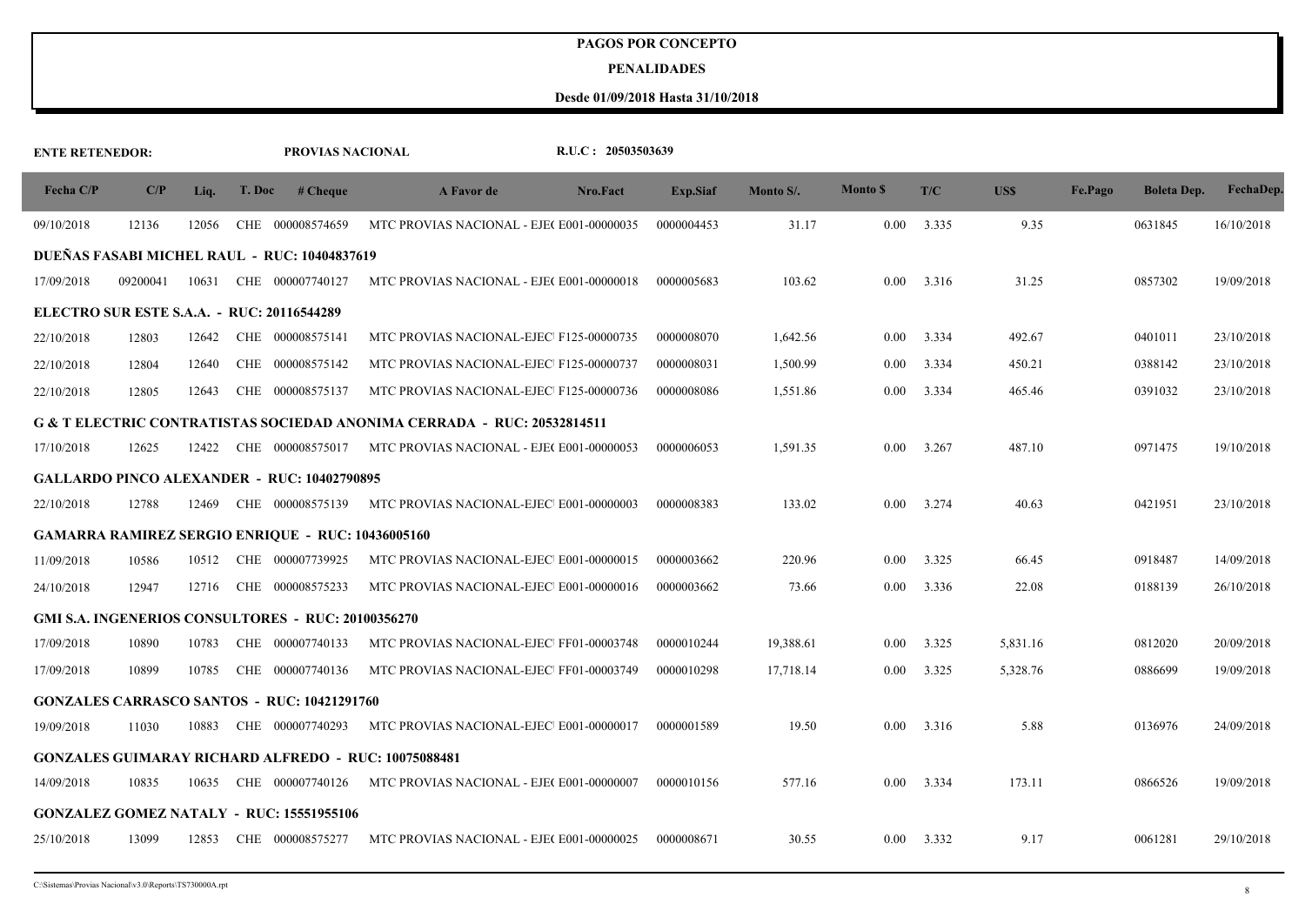#### **PENALIDADES**

| <b>ENTE RETENEDOR:</b>                         |          |       |        | PROVIAS NACIONAL                                      |                                                                             | R.U.C: 20503503639 |                 |              |                 |       |            |         |                    |            |
|------------------------------------------------|----------|-------|--------|-------------------------------------------------------|-----------------------------------------------------------------------------|--------------------|-----------------|--------------|-----------------|-------|------------|---------|--------------------|------------|
| Fecha C/P                                      | C/P      | Liq.  | T. Doc | # <b>Change</b>                                       | A Favor de                                                                  | Nro.Fact           | <b>Exp.Siaf</b> | Monto S/.    | <b>Monto</b> \$ | T/C   | US\$       | Fe.Pago | <b>Boleta Dep.</b> | FechaDep.  |
|                                                |          |       |        |                                                       | GUTICELLI SOCIEDAD COMERCIAL DE RESPONSABILIDAD LIMITADA - RUC: 20504684378 |                    |                 |              |                 |       |            |         |                    |            |
| 23/10/2018                                     | 12865    | 12546 |        | CHE 000008575173                                      | MTC PROVIAS NACIONAL-EJEC 0001-00014126                                     |                    | 0000010706      | 130.00       | 0.00            | 3.338 | 38.95      |         | 0473632            | 24/10/2018 |
|                                                |          |       |        | HERRERA ALARCON ROSA GLADYS - RUC: 10097625731        |                                                                             |                    |                 |              |                 |       |            |         |                    |            |
| 28/09/2018                                     | 11530    | 11404 |        | CHE 000008574280                                      | MTC PROVIAS NACIONAL - EJE(E001-00000014                                    |                    | 0000010827      | 825.96       | 0.00            | 3.306 | 249.84     |         | 0631176            | 03/10/2018 |
|                                                |          |       |        | <b>HERVACIO SANCHEZ PAUL PEDRO - RUC: 10096647684</b> |                                                                             |                    |                 |              |                 |       |            |         |                    |            |
| 28/09/2018                                     | 11665    | 11450 |        | CHE 000008574349                                      | MTC PROVIAS NACIONAL - EJE(E001-00000022                                    |                    | 0000010860      | 1,676.95     | 0.00            | 3.306 | 507.24     |         | 0076209            | 05/10/2018 |
| <b>HOB CONSULTORES S.A. - RUC: 20101345018</b> |          |       |        |                                                       |                                                                             |                    |                 |              |                 |       |            |         |                    |            |
| 02/10/2018                                     | 11722    | 11699 |        | CHE 000008574429                                      | MTC PROVIAS NACIONAL-EJEC E001-00000419                                     |                    | 0000010939      | 173,299.59   | 0.00            | 3.303 | 52,467.33  |         | 0170059            | 04/10/2018 |
| 09/10/2018                                     | 12114    | 11872 |        | CHE 000008574652                                      | MTC PROVIAS NACIONAL-EJEC E001-00000411                                     |                    | 0000011126      | 17,032.25    | 0.00            | 3.314 | 5,139.48   |         | 0638736            | 16/10/2018 |
| <b>INGCONSA S.A.C. - RUC: 20537323052</b>      |          |       |        |                                                       |                                                                             |                    |                 |              |                 |       |            |         |                    |            |
| 05/09/2018                                     | 10241    | 10103 |        | CHE 000007739690                                      | MTC PROVIAS NACIONAL - EJE(E001-00000007                                    |                    | 0000009750      | 1,920.08     | 0.00            | 3.298 | 582.20     |         | 0701630            | 10/09/2018 |
|                                                |          |       |        |                                                       | <b>INGENIEROS CIVILES Y CONTRATISTAS GENERALES S.A. - RUC: 20100114187</b>  |                    |                 |              |                 |       |            |         |                    |            |
| 04/09/2018                                     | 10186    | 09976 |        | CHE 000007739653                                      | MTC PROVIAS NACIONAL-EJEC F001-00004563                                     |                    | 0000009478      | 28,273.85    | 0.00            | 3.294 | 8,583.44   |         | 0153907            | 07/09/2018 |
| 04/09/2018                                     | 10187    | 09975 |        | CHE 000007739655                                      | MTC PROVIAS NACIONAL-EJEC F001-00004507                                     |                    | 0000009422      | 101,155.12   | 0.00            | 3.294 | 30,708.90  |         | 0844478            | 07/09/2018 |
| 04/09/2018                                     | 10191    | 09971 |        | ORD 18003668                                          | MTC PROVIAS NACIONAL-EJEC F001-00004505                                     |                    | 0000009414      | 1,080,452.22 | 0.00            | 3.294 | 328,006.14 |         | 87003668           | 06/09/2018 |
| 05/09/2018                                     | 10248    | 09974 |        | CHE 000007739700                                      | MTC PROVIAS NACIONAL-EJEC F001-00004506                                     |                    | 0000009415      | 197,563.18   | 0.00            | 3.294 | 59,976.68  |         | 0850659            | 07/09/2018 |
| 05/09/2018                                     | 10297    | 10164 |        | CHE 000007739707                                      | MTC PROVIAS NACIONAL-EJEC F001-00004559                                     |                    | 0000009667      | 228,340.96   | 0.00            | 3.294 | 69,320.27  |         | 0846459            | 07/09/2018 |
| 10/09/2018                                     | 09200031 | 09074 |        | ORD 18003804                                          | MTC PROVIAS NACIONAL-EJEC F001-00004503                                     |                    | 0000008747      | 889,096.47   | 0.00            | 3.325 | 267,397.43 |         | 87003807           | 11/09/2018 |
| 21/09/2018                                     | 11120    | 10969 | CHE    | 000008573984                                          | MTC PROVIAS NACIONAL-EJEC F001-00004570                                     |                    | 0000007321      | 366,967.03   | 0.00            | 3.308 | 110,933.20 |         | 0813190            | 26/09/2018 |
| 28/09/2018                                     | 11645    | 11589 |        | ORD 18004347                                          | MTC PROVIAS NACIONAL-EJEC F001-00004580                                     |                    | 0000010929      | 424, 151. 33 | 0.00            | 3.303 | 128,413.97 |         | 18004347           | 03/10/2018 |
| 02/10/2018                                     | 11771    | 11795 | CHE    | 000008574467                                          | MTC PROVIAS NACIONAL-EJEC F001-00004579                                     |                    | 0000011018      | 183,788.81   | 0.00            | 3.303 | 55,642.99  |         | 0152857            | 05/10/2018 |
| 02/10/2018                                     | 11772    | 11781 | CHE    | 000008574469                                          | MTC PROVIAS NACIONAL-EJEC F001-00004576                                     |                    | 0000011038      | 24,086.90    | 0.00            | 3.303 | 7,292.43   |         | 0157932            | 05/10/2018 |
| 04/10/2018                                     | 10200024 | 11038 |        | CHE 000008574516                                      | MTC PROVIAS NACIONAL-EJEC F001-00004574                                     |                    | 0000010518      | 432,041.04   | 0.00            | 3.314 | 130,368.45 |         | 0820468            | 10/10/2018 |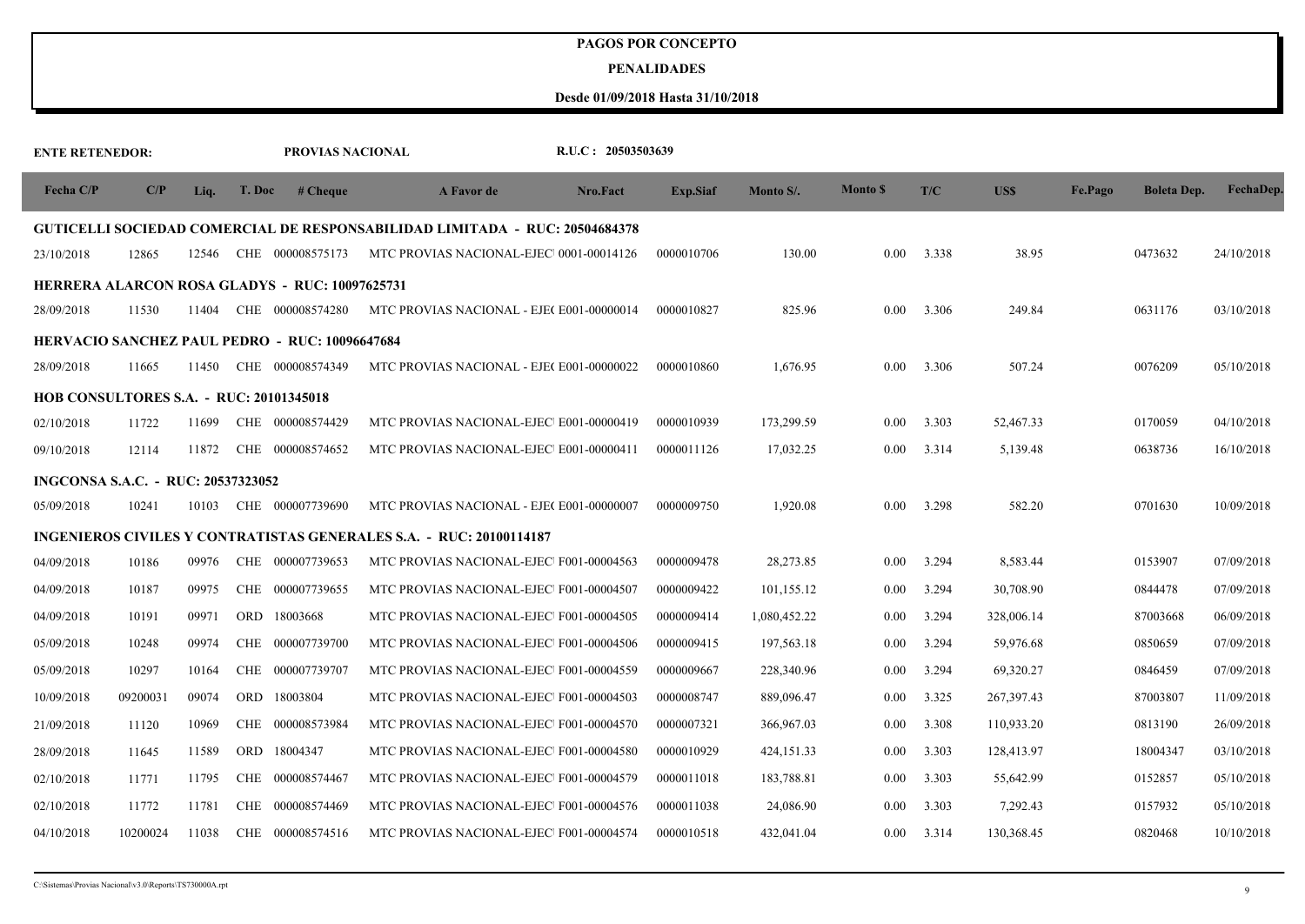#### **PENALIDADES**

| <b>ENTE RETENEDOR:</b> |          |       |            | PROVIAS NACIONAL                                            |                                                             | R.U.C: 20503503639 |                 |            |                |       |            |         |                    |            |
|------------------------|----------|-------|------------|-------------------------------------------------------------|-------------------------------------------------------------|--------------------|-----------------|------------|----------------|-------|------------|---------|--------------------|------------|
| Fecha C/P              | C/P      | Liq.  | T. Doc     | # <b>Change</b>                                             | A Favor de                                                  | Nro.Fact           | <b>Exp.Siaf</b> | Monto S/.  | <b>Monto S</b> | T/C   | <b>USS</b> | Fe.Pago | <b>Boleta Dep.</b> | FechaDep.  |
| 10/10/2018             | 12184    | 12171 | CHE        | 000008574748                                                | MTC PROVIAS NACIONAL-EJEC F001-00004607                     |                    | 0000010983      | 78,239.03  | 0.00           | 3.324 | 23,537.61  |         | 0374460            | 12/10/2018 |
| 12/10/2018             | 12395    | 12325 | <b>CHE</b> | 000008574906                                                | MTC PROVIAS NACIONAL-EJEC F001-00004606                     |                    | 0000011536      | 309,295.70 | 0.00           | 3.330 | 92,881.59  |         | 0666423            | 19/10/2018 |
| 12/10/2018             | 12396    | 12323 | CHE        | 000008574908                                                | MTC PROVIAS NACIONAL-EJEC F001-00004605                     |                    | 0000011535      | 338,408.98 | 0.00           | 3.330 | 101,624.32 |         | 0851404            | 17/10/2018 |
| 17/10/2018             | 12623    | 12517 |            | CHE 000008575016                                            | MTC PROVIAS NACIONAL - EJE(F001-00004616                    |                    | 0000011750      | 52,156.09  | 0.00           | 3.333 | 15,648.39  |         | 0968591            | 23/10/2018 |
| 30/10/2018             | 13395    | 13311 |            | CHE 000008575529                                            | MTC PROVIAS NACIONAL-EJEC F001-00004623                     |                    | 0000012239      | 312,398.07 | 0.00           | 3.347 | 93,336.74  |         | 0974253            | 07/11/2018 |
|                        |          |       |            | <b>J &amp; JOV CONSTRUCCIONES S.A.C. - RUC: 20531673493</b> |                                                             |                    |                 |            |                |       |            |         |                    |            |
| 19/10/2018             | 12738    | 12213 |            | CHE 000008575099                                            | MTC PROVIAS NACIONAL - EJE( 0003-00000003                   |                    | 0000008384      | 888.20     | 0.00           | 3.324 | 267.21     |         | 0056726            | 23/10/2018 |
|                        |          |       |            | LLARO ESPINOZA RICHARD JAVIER - RUC: 10420072789            |                                                             |                    |                 |            |                |       |            |         |                    |            |
| 18/09/2018             | 10951    | 10809 |            | CHE 000007740183                                            | MTC PROVIAS NACIONAL - EJE(E001-00000040                    |                    | 0000008078      | 49.08      | 0.00           | 3.277 | 14.98      |         | 0027045            | 24/09/2018 |
|                        |          |       |            | <b>MAMANI HANCCO ROSELL NILVER - RUC: 10420284077</b>       |                                                             |                    |                 |            |                |       |            |         |                    |            |
| 04/09/2018             | 10145    | 10079 | <b>CHE</b> | 000007739649                                                | MTC PROVIAS NACIONAL - EJE(E001-00000056                    |                    | 0000003679      | 27.46      | 0.00           | 3.298 | 8.33       |         | 0606719            | 06/09/2018 |
| 07/09/2018             | 10453    | 10305 |            | CHE 000007739893                                            | MTC PROVIAS NACIONAL-EJEC E001-00000059                     |                    | 0000003679      | 82.38      | 0.00           | 3.317 | 24.84      |         | 0870569            | 12/09/2018 |
| 23/10/2018             | 12880    | 12616 |            | CHE 000008575175                                            | MTC PROVIAS NACIONAL-EJEC E001-00000060                     |                    | 0000003679      | 27.46      | 0.00           | 3.338 | 8.23       |         | 0482595            | 24/10/2018 |
|                        |          |       |            | <b>MARCATOMA PALOMINO ELIAS - RUC: 10722237191</b>          |                                                             |                    |                 |            |                |       |            |         |                    |            |
| 29/10/2018             | 13335    | 13223 |            | CHE 000008575522                                            | MTC PROVIAS NACIONAL - EJE(E001-00000016                    |                    | 0000007464      | 23.51      | 0.00           | 3.341 | 7.04       |         | 0853511            | 06/11/2018 |
|                        |          |       |            | <b>MARIN VILCHEZ JAVIER ALEXIS - RUC: 10329924942</b>       |                                                             |                    |                 |            |                |       |            |         |                    |            |
| 04/10/2018             | 10200030 | 11742 |            | CHE 000008574526                                            | MTC PROVIAS NACIONAL - EJE(E001-00000015                    |                    | 0000005834      | 128.64     | 0.00           | 3.314 | 38.82      |         | 0216645            | 10/10/2018 |
| 18/10/2018             | 12659    | 12581 |            | CHE 000008575064                                            | MTC PROVIAS NACIONAL - EJE(E001-00000016                    |                    | 0000005834      | 192.96     | 0.00           | 3.338 | 57.81      |         | 0732473            | 22/10/2018 |
|                        |          |       |            | <b>MIRANDA PALOMINO DAVID GERSON - RUC: 10407400726</b>     |                                                             |                    |                 |            |                |       |            |         |                    |            |
| 09/10/2018             | 12124    | 12037 |            | CHE 000008574655                                            | MTC PROVIAS NACIONAL - EJE(E001-00000015                    |                    | 0000008992      | 266.64     | 0.00           | 3.314 | 80.46      |         | 0497447            | 12/10/2018 |
|                        |          |       |            |                                                             | <b>MONGO COLLANTES CLAUDIA ALEXANDRA - RUC: 10450385609</b> |                    |                 |            |                |       |            |         |                    |            |
| 07/09/2018             | 10445    | 10239 |            | CHE 000007739890                                            | MTC PROVIAS NACIONAL - EJE(E001-00000044                    |                    | 0000007090      | 90.12      | 0.00           | 3.287 | 27.42      |         | 0871870            | 12/09/2018 |
|                        |          |       |            | NARVAEZ IDME MARIA ISABEL - RUC: 10046483001                |                                                             |                    |                 |            |                |       |            |         |                    |            |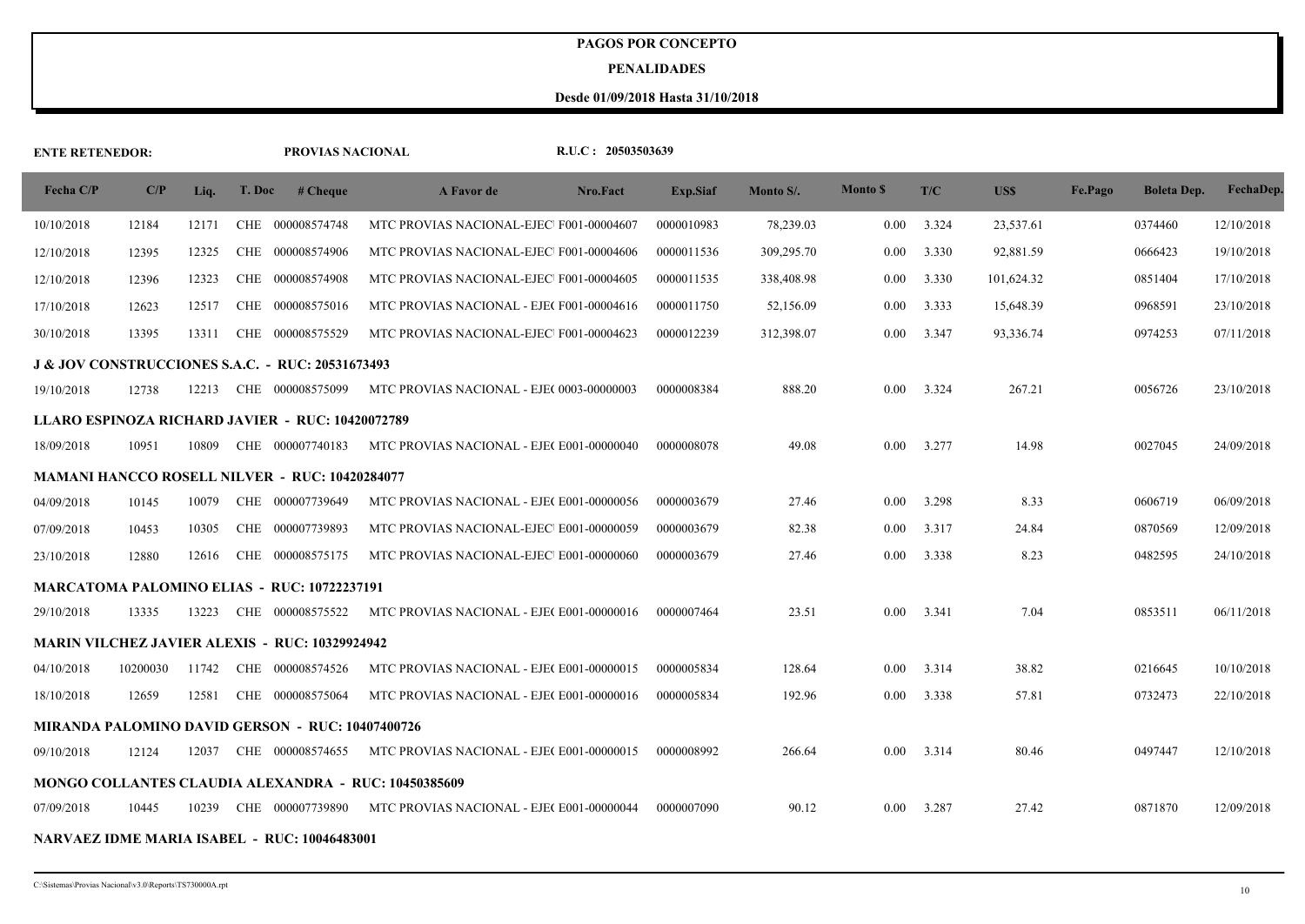#### **PENALIDADES**

| <b>ENTE RETENEDOR:</b>                |          |       |        | PROVIAS NACIONAL                                          |                                                                                 | R.U.C: 20503503639 |                 |            |                 |       |            |         |                    |            |
|---------------------------------------|----------|-------|--------|-----------------------------------------------------------|---------------------------------------------------------------------------------|--------------------|-----------------|------------|-----------------|-------|------------|---------|--------------------|------------|
| Fecha C/P                             | C/P      | Liq.  | T. Doc | # <b>Change</b>                                           | A Favor de                                                                      | Nro.Fact           | <b>Exp.Siaf</b> | Monto S/.  | <b>Monto</b> \$ | T/C   | US\$       | Fe.Pago | <b>Boleta Dep.</b> | FechaDep.  |
| 10/10/2018                            | 12196    | 12062 |        | CHE 000008574775                                          | MTC PROVIAS NACIONAL-EJEC E001-00000016                                         |                    | 0000000398      | 470.16     | 0.00            | 3.335 | 140.98     |         | 0501837            | 12/10/2018 |
|                                       |          |       |        |                                                           | <b>NEGOCIOS E INVERSIONES NORIEGA S.R.L. - RUC: 20389446816</b>                 |                    |                 |            |                 |       |            |         |                    |            |
| 16/10/2018                            | 12577    | 12458 |        | CHE 000008575010                                          | MTC PROVIAS NACIONAL- EJEC E001-00000005                                        |                    | 0000009036      | 388.22     | 0.00            | 3.333 | 116.48     |         | 0178880            | 19/10/2018 |
|                                       |          |       |        |                                                           | NICOLL TOSCANO LUCILA ALEJANDRINA - RUC: 10086856391                            |                    |                 |            |                 |       |            |         |                    |            |
| 10/10/2018                            | 12217    | 11913 |        | CHE 000008574781                                          | MTC PROVIAS NACIONAL - EJE(E001-00000035                                        |                    | 0000005930      | 104.97     | 0.00            | 3.314 | 31.67      |         | 0620583            | 16/10/2018 |
|                                       |          |       |        |                                                           | <b>OBRAINSA (CONSORCIO VIAL EL ARENAL – PUNTA DE BOMBON) - RUC: 20501439020</b> |                    |                 |            |                 |       |            |         |                    |            |
| 28/09/2018                            | 11558    | 11580 |        | CHE 000008574288                                          | MTC PROVIAS NACIONAL-EJEC F263-00000148                                         |                    | 0000007847      | 48,940.25  | 0.00            | 3.303 | 14,816.91  |         | 0173548            | 04/10/2018 |
|                                       |          |       |        | <b>OBRAS DE INGENIERIA S.A.C - RUC: 20501439020</b>       |                                                                                 |                    |                 |            |                 |       |            |         |                    |            |
| 05/09/2018                            | 10232    | 10069 |        | CHE 000007739685                                          | MTC PROVIAS NACIONAL-EJEC F101-00002136                                         |                    | 0000009560      | 7,454.24   | 0.00            | 3.298 | 2,260.23   |         | 0699877            | 10/09/2018 |
| 05/09/2018                            | 10233    | 10099 |        | CHE 000007739686                                          | MTC PROVIAS NACIONAL-EJEC F101-00002133                                         |                    | 0000009575      | 67,822.60  | 0.00            | 3.298 | 20,564.77  |         | 0475878            | 11/09/2018 |
| 03/10/2018                            | 11867    | 11815 | CHE    | 000008574474                                              | MTC PROVIAS NACIONAL-EJEC F101-00002161                                         |                    | 0000011033      | 51,369.10  | 0.00            | 3.298 | 15,575.83  |         | 0154736            | 05/10/2018 |
| 05/10/2018                            | 12017    | 11862 |        | CHE 000008574593                                          | MTC PROVIAS NACIONAL-EJEC F101-00002172                                         |                    | 0000011143      | 189,862.70 | 0.00            | 3.314 | 57,291.10  |         | 0366379            | 12/10/2018 |
| 17/10/2018                            | 10200079 | 10010 | ORD    | 18004904                                                  | MTC PROVIAS NACIONAL-EJEC F101-00002135                                         |                    | 0000009565      | 385,796.78 | 0.00            | 3.334 | 115,715.89 |         | 87004904           | 18/10/2018 |
| 29/10/2018                            | 13298    | 13165 |        | CHE 000008575517                                          | MTC PROVIAS NACIONAL-EJEC F281-00000066                                         |                    | 0000012235      | 22,051.72  | 0.00            | 3.341 | 6,600.34   |         | 0851887            | 06/11/2018 |
| OCAS QUISPE ANDRES - RUC: 10106911091 |          |       |        |                                                           |                                                                                 |                    |                 |            |                 |       |            |         |                    |            |
| 27/09/2018                            | 11423    | 11160 |        | CHE 000008574246                                          | MTC PROVIAS NACIONAL - EJE(E001-00000047                                        |                    | 0000010587      | 39.94      | 0.00            | 3.300 | 12.10      |         | 0621367            | 03/10/2018 |
| 28/09/2018                            | 11526    | 11389 |        | CHE 000008574279                                          | MTC PROVIAS NACIONAL - EJE(E001-00000043                                        |                    | 0000010587      | 38.76      | 0.00            | 3.306 | 11.72      |         | 0619904            | 03/10/2018 |
|                                       |          |       |        |                                                           | <b>P&amp;G INGENIEROS CONSULTORIA,CONSTRUCCIONE - RUC: 20530045715</b>          |                    |                 |            |                 |       |            |         |                    |            |
| 31/10/2018                            | 13570    | 13023 |        | CHE 000008575634                                          | MTC PROVIAS NACIONAL - EJE(E001-00000011                                        |                    | 0000009638      | 764.30     | 0.00            | 3.337 | 229.04     |         | 0413305            | 09/11/2018 |
|                                       |          |       |        | <b>PADILLA ORTEGA MARIA DEL CARMEN - RUC: 10425004587</b> |                                                                                 |                    |                 |            |                 |       |            |         |                    |            |
| 17/09/2018                            | 10865    | 10731 |        | CHE 000007740129                                          | MTC PROVIAS NACIONAL - EJE(E001-00000135                                        |                    | 0000008729      | 61.00      | 0.00            | 3.273 | 18.64      |         | 0978754            | 24/09/2018 |
|                                       |          |       |        |                                                           | PANDURO ASTUHUAMAN ANTHONY GIANPIERO - RUC: 10719693429                         |                    |                 |            |                 |       |            |         |                    |            |
| 29/10/2018                            | 13315    | 13227 |        | CHE 000008575521                                          | MTC PROVIAS NACIONAL - EJE(E001-00000025                                        |                    | 0000009112      | 9.67       | 0.00            | 3.341 | 2.89       |         | 0858849            | 06/11/2018 |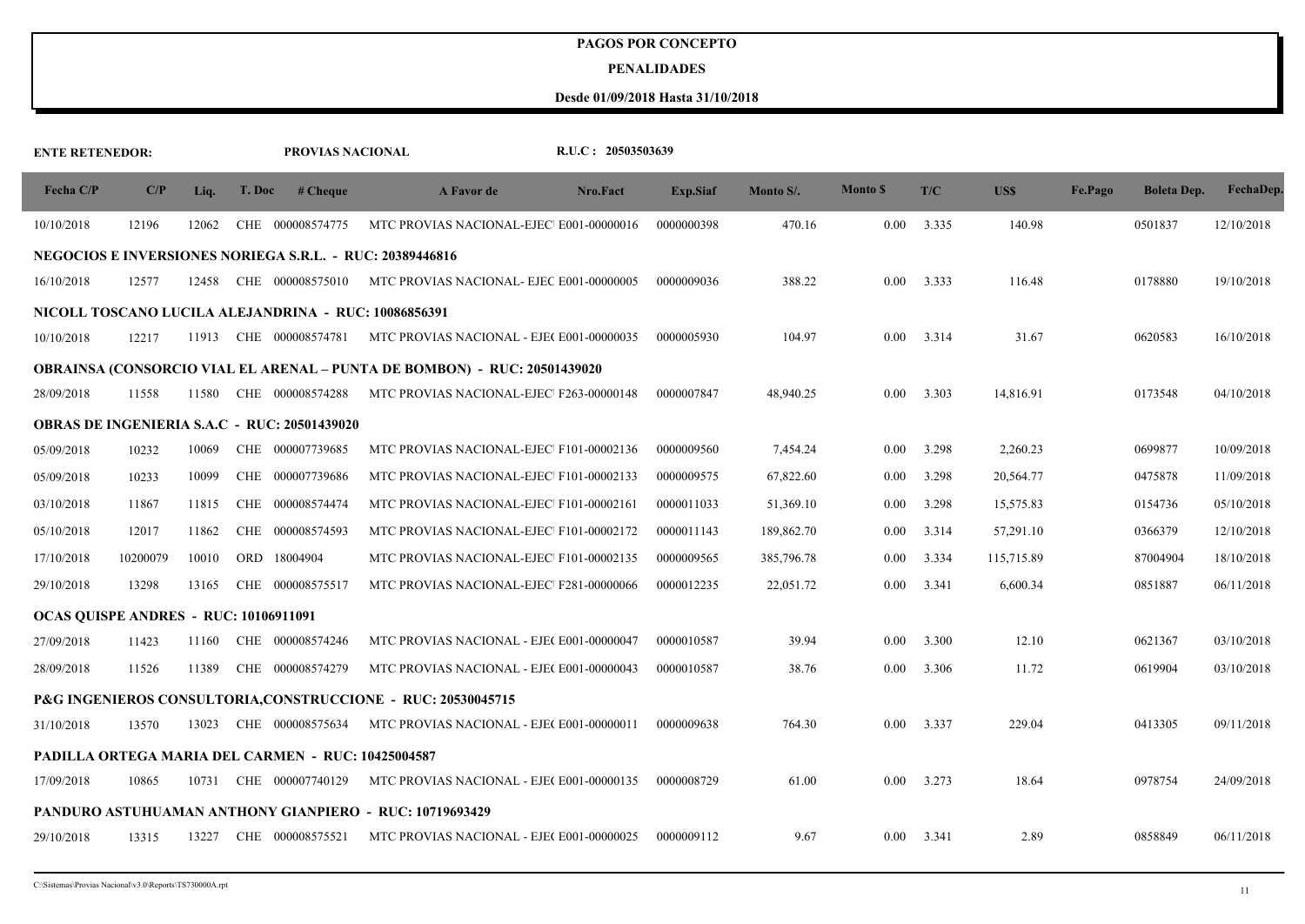#### **PENALIDADES**

| <b>ENTE RETENEDOR:</b>                       |       |       |        | PROVIAS NACIONAL                                   |                                                                            | R.U.C: 20503503639 |                 |           |                           |                    |           |         |                    |            |
|----------------------------------------------|-------|-------|--------|----------------------------------------------------|----------------------------------------------------------------------------|--------------------|-----------------|-----------|---------------------------|--------------------|-----------|---------|--------------------|------------|
| Fecha C/P                                    | C/P   | Liq.  | T. Doc | # Cheque                                           | A Favor de                                                                 | Nro.Fact           | <b>Exp.Siaf</b> | Monto S/. | <b>Monto</b> <sub>S</sub> | T/C                | US\$      | Fe.Pago | <b>Boleta Dep.</b> | FechaDep.  |
| PAZOS OTAROLA JEAN - RUC: 10702413996        |       |       |        |                                                    |                                                                            |                    |                 |           |                           |                    |           |         |                    |            |
| 13/09/2018                                   | 10771 | 10591 |        | CHE 000007740100                                   | MTC PROVIAS NACIONAL-EJEC E001-00000003                                    |                    | 0000006276      | 109.15    | $0.00\,$                  | 3.279              | 33.29     |         | 0480685            | 18/09/2018 |
| 28/09/2018                                   | 11671 | 11582 |        | CHE 000008574353                                   | MTC PROVIAS NACIONAL - EJE(E001-00000004                                   |                    | 0000006276      | 130.98    | 0.00                      | 3.303              | 39.65     |         | 0629887            | 03/10/2018 |
| PEREZ MORI NICA - RUC: 10435684209           |       |       |        |                                                    |                                                                            |                    |                 |           |                           |                    |           |         |                    |            |
| 14/09/2018                                   | 10830 | 10583 |        | CHE 000007740124                                   | MTC PROVIAS NACIONAL - EJE(E001-00000045                                   |                    | 0000004305      | 111.35    | 0.00                      | 3.276              | 33.99     |         | 0981856            | 24/09/2018 |
|                                              |       |       |        | PINEDO CALDERON JHARA JOSEFINA - RUC: 10707887121  |                                                                            |                    |                 |           |                           |                    |           |         |                    |            |
| 25/09/2018                                   | 11291 | 11032 |        | CHE 000008574046                                   | MTC PROVIAS NACIONAL - EJE(E001-00000007                                   |                    | 0000008073      | 98.16     | 0.00                      | 3.277              | 29.95     |         | 0618413            | 03/10/2018 |
|                                              |       |       |        |                                                    | <b>PLACENCIA SILVA WILLIAMS FERNANDO - RUC: 10408390112</b>                |                    |                 |           |                           |                    |           |         |                    |            |
| 31/10/2018                                   | 13503 | 13354 |        | CHE 000008575612                                   | MTC PROVIAS NACIONAL- EJEC E001-00000203                                   |                    | 0000011594      | 816.00    | $0.00\,$                  | 3.347              | 243.80    |         | 0410435            | 09/11/2018 |
| PRADO BARZOLA RONAL - RUC: 10442388801       |       |       |        |                                                    |                                                                            |                    |                 |           |                           |                    |           |         |                    |            |
| 27/09/2018                                   | 11370 | 11048 |        | CHE 000008574202                                   | MTC PROVIAS NACIONAL - EJE(E001-00000023                                   |                    | 0000002765      | 22.93     | 0.00                      | 3.305              | 6.94      |         | 0082127            | 01/10/2018 |
|                                              |       |       |        |                                                    | PROMOCION Y GESTION PROMOGEST S.A.C. (PROMOGEST S.A.C.) - RUC: 20511668094 |                    |                 |           |                           |                    |           |         |                    |            |
| 26/10/2018                                   | 13144 | 12878 |        | CHE 000008575315                                   | MTC PROVIAS NACIONAL-EJEC E001-00000053                                    |                    | 0000012019      | 68,976.22 | $0.00\,$                  | 3.332              | 20,701.15 |         | 0104074            | 05/11/2018 |
|                                              |       |       |        | OATUO ENTERPRISE E.I.R.L. - RUC: 20570865308       |                                                                            |                    |                 |           |                           |                    |           |         |                    |            |
| 22/10/2018                                   | 12787 | 12460 |        | CHE 000008575138                                   | MTC PROVIAS NACIONAL-EJEC E001-00000067                                    |                    | 0000011712      | 1,554.63  | $0.00\,$                  | 3.333              | 466.44    |         | 0411102            | 23/10/2018 |
|                                              |       |       |        | <b>QUISPE PALPA EYNER DANTE - RUC: 10422180350</b> |                                                                            |                    |                 |           |                           |                    |           |         |                    |            |
| 10/10/2018                                   | 12203 | 12079 |        | CHE 000008574779                                   | MTC PROVIAS NACIONAL - EJE(E001-00000004                                   |                    | 0000009071      | 86.08     | 0.00                      | 3.312              | 25.99     |         | 0499316            | 12/10/2018 |
|                                              |       |       |        | <b>RAMIREZ AMASIFUEN ROYSI - RUC: 10475748943</b>  |                                                                            |                    |                 |           |                           |                    |           |         |                    |            |
| 25/09/2018                                   | 11264 | 11028 |        | CHE 000008574039                                   | MTC PROVIAS NACIONAL-EJEC E001-00000038                                    |                    | 0000002124      | 216.00    | $0.00\,$                  | 3.305              | 65.36     |         | 0088913            | 01/10/2018 |
| <b>RIVERA DIESEL S.A. - RUC: 20118201401</b> |       |       |        |                                                    |                                                                            |                    |                 |           |                           |                    |           |         |                    |            |
| 18/09/2018                                   | 10929 | 10760 |        | CHE 000007740175                                   | MTC PROVIAS NACIONAL - EJE(F002-00000041                                   |                    | 0000008079      | 238.71    | 0.00                      | 3.331              | 71.66     |         | 0132365            | 24/09/2018 |
|                                              |       |       |        | ROJAS FLOREANO ROLLER EDINSON - RUC: 10425633363   |                                                                            |                    |                 |           |                           |                    |           |         |                    |            |
| 19/09/2018                                   | 11012 | 10804 |        | CHE 000007740267                                   | MTC PROVIAS NACIONAL - EJE( E001-00000080                                  |                    | 0000010239      | 179.20    |                           | $0.00 \quad 3.325$ | 53.89     |         | 0038153            | 24/09/2018 |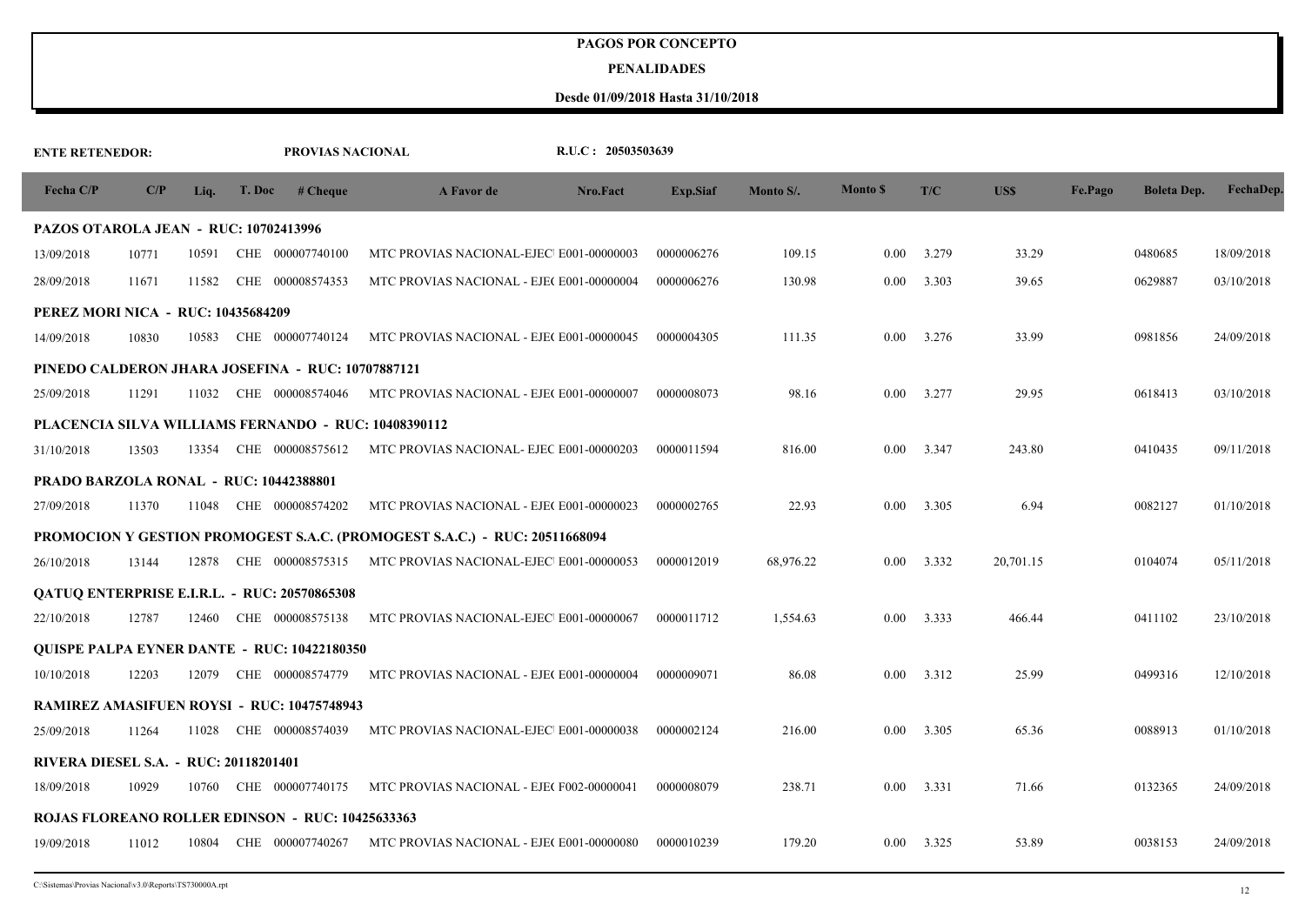#### **PENALIDADES**

| <b>ENTE RETENEDOR:</b>                       |       |       |        | PROVIAS NACIONAL                                       |                                                          | R.U.C: 20503503639 |            |           |                 |       |        |         |                    |            |
|----------------------------------------------|-------|-------|--------|--------------------------------------------------------|----------------------------------------------------------|--------------------|------------|-----------|-----------------|-------|--------|---------|--------------------|------------|
| Fecha C/P                                    | C/P   | Liq.  | T. Doc | # <b>Change</b>                                        | A Favor de                                               | Nro.Fact           | Exp.Siaf   | Monto S/. | <b>Monto \$</b> | T/C   | US\$   | Fe.Pago | <b>Boleta Dep.</b> | FechaDep.  |
|                                              |       |       |        | <b>ROJAS RODRIGUEZ FANY MARILYN - RUC: 10450722567</b> |                                                          |                    |            |           |                 |       |        |         |                    |            |
| 06/09/2018                                   | 10348 | 10227 |        | CHE 000007739720                                       | MTC PROVIAS NACIONAL-EJEC E001-00000059                  |                    | 0000004079 | 40.66     | 0.00            | 3.315 | 12.27  |         | 0696050            | 10/09/2018 |
| 28/09/2018                                   | 11576 | 11475 |        | CHE 000008574294                                       | MTC PROVIAS NACIONAL RDR · E001-00000060                 |                    | 0000004079 | 81.32     | 0.00            | 3.306 | 24.60  |         | 0079058            | 05/10/2018 |
|                                              |       |       |        | ROQUE HUAMAN ANDRE VALENTIN - RUC: 10466578784         |                                                          |                    |            |           |                 |       |        |         |                    |            |
| 13/09/2018                                   | 10730 | 10626 |        | CHE 000007740093                                       | MTC PROVIAS NACIONAL - EJE(E001-00000044                 |                    | 0000003409 | 203.78    | 0.00            | 3.328 | 61.23  |         | 0413346            | 18/09/2018 |
|                                              |       |       |        | RUIZ VASQUEZ PAULA RITA - RUC: 10106529537             |                                                          |                    |            |           |                 |       |        |         |                    |            |
| 28/09/2018                                   | 11563 | 11418 |        | CHE 000008574292                                       | MTC PROVIAS NACIONAL RDR E001-00000011                   |                    | 0000008838 | 55.55     | 0.00            | 3.306 | 16.80  |         | 0081680            | 05/10/2018 |
|                                              |       |       |        | SALGADO CANAL JOSE ANTONIO - RUC: 10406333049          |                                                          |                    |            |           |                 |       |        |         |                    |            |
| 04/10/2018                                   | 11935 | 11743 |        | CHE 000008574522                                       | MTC PROVIAS NACIONAL-EJEC E001-00000084                  |                    | 0000005889 | 41.25     | 0.00            | 3.303 | 12.49  |         | 077398             | 05/10/2018 |
|                                              |       |       |        | SANCHEZ NIQUEN JOSE MANUEL - RUC: 10167297191          |                                                          |                    |            |           |                 |       |        |         |                    |            |
| 13/09/2018                                   | 10716 | 10613 |        | CHE 000007740092                                       | MTC PROVIAS NACIONAL - EJE(E001-00000053                 |                    | 0000005676 | 32.67     | 0.00            | 3.328 | 9.82   |         | 0411637            | 18/09/2018 |
| 16/10/2018                                   | 12575 | 12425 |        | CHE 000008575009                                       | MTC PROVIAS NACIONAL - EJE(E001-00000054                 |                    | 0000005676 | 392.04    | $0.00\,$        | 3.330 | 117.73 |         | 0939633            | 19/10/2018 |
|                                              |       |       |        | SANTIVAÑEZ SEGUIL MAGALY DENISSE - RUC: 10704366464    |                                                          |                    |            |           |                 |       |        |         |                    |            |
| 27/09/2018                                   | 11371 | 11127 |        | CHE 000008574203                                       | MTC PROVIAS NACIONAL - EJE(E001-00000003                 |                    | 0000007689 | 37.77     | 0.00            | 3.300 | 11.45  |         | 0083560            | 01/10/2018 |
|                                              |       |       |        | SUCUITANA JAUREGUI WEDI DIXIE - RUC: 10418738761       |                                                          |                    |            |           |                 |       |        |         |                    |            |
| 06/09/2018                                   | 10349 | 10219 |        |                                                        | CHE 000007739721 MTC PROVIAS NACIONAL-EJEC E001-00000045 |                    | 0000006671 | 33.33     | 0.00            | 3.315 | 10.05  |         | 0705608            | 10/09/2018 |
|                                              |       |       |        | TABOADA LOZADA JORGE ARMANDO - RUC: 10416882229        |                                                          |                    |            |           |                 |       |        |         |                    |            |
| 06/09/2018                                   | 10331 | 10176 |        |                                                        | CHE 000007739718 MTC PROVIAS NACIONAL-EJEC E001-00000037 |                    | 0000007456 | 21.48     | 0.00            | 3.294 | 6.52   |         | 0709389            | 10/09/2018 |
|                                              |       |       |        | TAIPE CARBAJAL JAVIER FRANCISCO - RUC: 10282870717     |                                                          |                    |            |           |                 |       |        |         |                    |            |
| 20/09/2018                                   | 11056 | 10946 |        | CHE 000007740343                                       | MTC PROVIAS NACIONAL- EJEC E001-00000058                 |                    | 0000000534 | 1,537.00  | 0.00            | 3.217 | 477.77 |         | 0134647            | 24/09/2018 |
|                                              |       |       |        | TEJADA CHACON LUIS FERNANDO - RUC: 10408135805         |                                                          |                    |            |           |                 |       |        |         |                    |            |
| 29/10/2018                                   | 13241 | 13037 |        | CHE 000008575491                                       | MTC PROVIAS NACIONAL - EJE(0001-00002166                 |                    | 0000010370 | 1,330.07  | 0.00            | 3.337 | 398.58 |         | 0908547            | 06/11/2018 |
| <b>TIZIANNI PERU S.A. - RUC: 20547892039</b> |       |       |        |                                                        |                                                          |                    |            |           |                 |       |        |         |                    |            |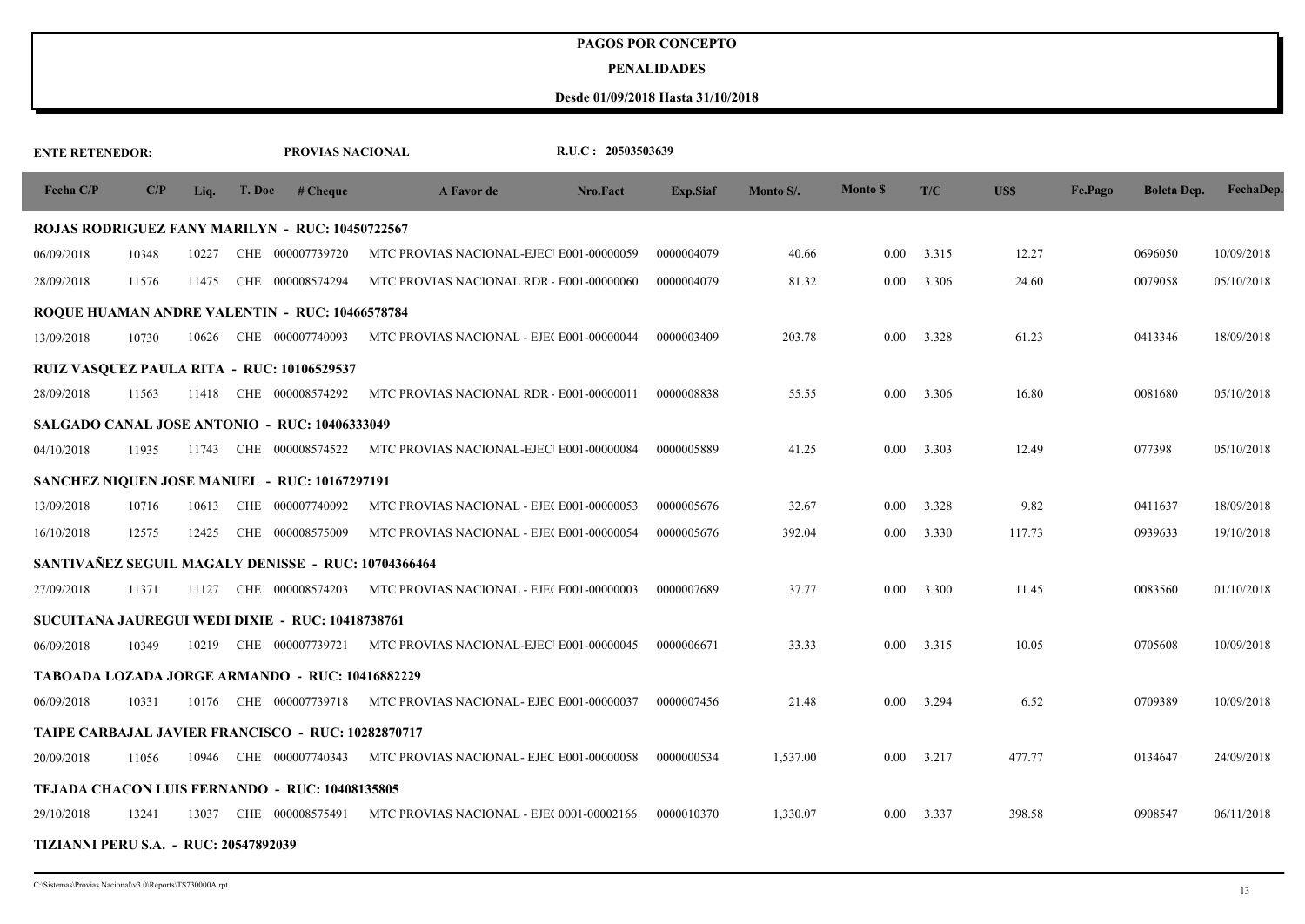#### **PENALIDADES**

| <b>ENTE RETENEDOR:</b>                |       |                  |        | PROVIAS NACIONAL                                     |                                                                                 | R.U.C: 20503503639 |            |               |                 |       |              |         |                    |            |
|---------------------------------------|-------|------------------|--------|------------------------------------------------------|---------------------------------------------------------------------------------|--------------------|------------|---------------|-----------------|-------|--------------|---------|--------------------|------------|
| Fecha C/P                             | C/P   | Liq.             | T. Doc | # <b>Change</b>                                      | A Favor de                                                                      | Nro.Fact           | Exp.Siaf   | Monto S/.     | <b>Monto \$</b> | T/C   | US\$         | Fe.Pago | <b>Boleta Dep.</b> | FechaDep.  |
| 19/09/2018                            | 11044 | 10878            |        | CHE 000007740317                                     | MTC PROVIAS NACIONAL-EJEC F001-00000702                                         |                    | 0000009035 | 1,500.00      | 0.00            | 3.316 | 452.35       |         | 0931804            | 24/09/2018 |
|                                       |       |                  |        |                                                      | URCI CONSULTORES S.L. SUCURSAL DEL PERÚ - RUC: 20524383901                      |                    |            |               |                 |       |              |         |                    |            |
| 30/10/2018                            | 13351 | 13282            |        | CHE 000008575523                                     | MTC PROVIAS NACIONAL-EJEC E001-00000077                                         |                    | 0000012326 | 72,968.04     | 0.00            | 3.347 | 21,801.03    |         | 0977187            | 07/11/2018 |
|                                       |       |                  |        |                                                      | VALORIZA CONSERVACIÓN DE INFRAESTRUCTURAS S.A. SUCURSAL PERÚ - RUC: 20600871430 |                    |            |               |                 |       |              |         |                    |            |
| 25/09/2018                            | 11296 | 11177            |        | CHE 000008574051                                     | MTC PROVIAS NACIONAL-EJEC 0001-00000015                                         |                    | 0000010640 | 249.00        | 0.00            | 3.293 | 75.61        |         | 0077435            | 01/10/2018 |
| VERA ROSALES OSCAR - RUC: 10472891095 |       |                  |        |                                                      |                                                                                 |                    |            |               |                 |       |              |         |                    |            |
| 19/09/2018                            | 11010 | 10871            |        | CHE 000007740266                                     | MTC PROVIAS NACIONAL - EJE(E001-00000024                                        |                    | 0000000489 | 13.12         | 0.00            | 3.316 | 3.96         |         | 0974831            | 24/09/2018 |
|                                       |       |                  |        | VIZARRETA SALAZAR VICTOR RAUL - RUC: 10257672307     |                                                                                 |                    |            |               |                 |       |              |         |                    |            |
| 28/09/2018                            | 11577 | 11495            |        |                                                      | CHE 000008574295 MTC PROVIAS NACIONAL RDR · E001-00000025                       |                    | 0000009052 | 83.11         | 0.00            | 3.313 | 25.09        |         | 0628486            | 03/10/2018 |
|                                       |       |                  |        | YANQUI QUISPE RONALD EDSON - RUC: 10412964468        |                                                                                 |                    |            |               |                 |       |              |         |                    |            |
| 19/09/2018                            | 11019 |                  |        |                                                      | 10780 CHE 000007740270 MTC PROVIAS NACIONAL - EJE(E001-00000026                 |                    | 0000001333 | 2,346.65      | 0.00            | 3.325 | 705.76       |         | 0972542            | 24/09/2018 |
|                                       |       |                  |        | YUI PIEROLA CARLOS ENRIQUE - RUC: 10416606205        |                                                                                 |                    |            |               |                 |       |              |         |                    |            |
| 02/10/2018                            | 11718 | 11605            |        | CHE 000008574427                                     | MTC PROVIAS NACIONAL - EJE(E001-00000011                                        |                    | 0000007539 | 55.56         | 0.00            | 3.303 | 16.82        |         | 0655826            | 03/10/2018 |
|                                       |       |                  |        | ZEGARRA CHAVEZ RICHARD ALONZO - RUC: 10478384896     |                                                                                 |                    |            |               |                 |       |              |         |                    |            |
| 10/09/2018                            | 10498 | 10333            |        | CHE 000007739909                                     | MTC PROVIAS NACIONAL-EJEC E001-00000047                                         |                    | 0000005830 | 83.13         | 0.00            | 3.317 | 25.06        |         | 0917201            | 14/09/2018 |
| 13/09/2018                            | 10755 | 10599            |        | CHE 000007740098                                     | MTC PROVIAS NACIONAL-EJEC E001-00000046                                         |                    | 0000005830 | 95.00         | 0.00            | 3.328 | 28.55        |         | 0415327            | 18/09/2018 |
| 21/09/2018                            | 11156 | 11027            |        | CHE 000008574012                                     | MTC PROVIAS NACIONAL- EJEC E001-00000048                                        |                    | 0000005830 | 11.88         | 0.00            | 3.305 | 3.59         |         | 0621585            | 25/09/2018 |
|                                       |       |                  |        |                                                      | TOTAL:                                                                          |                    |            | 10,125,803.65 | 0.00            |       | 3,054,699.50 |         |                    |            |
| $N^{\circ}$ Cuenta :                  |       | 000-000-301108-9 |        |                                                      |                                                                                 |                    |            |               |                 |       |              |         |                    |            |
|                                       |       |                  |        |                                                      | ASA CONSULTORIA Y ASESORIA CONTABLE EIRL - RUC: 20494006759                     |                    |            |               |                 |       |              |         |                    |            |
| 07/09/2018                            | 10450 | 10293            |        |                                                      | CHE 000007739891 MTC PROVIAS NACIONAL - EJE(E001-00000083)                      |                    | 0000009675 | 846.72        | 0.00            | 3.315 | 255.42       |         | 0869409            | 12/09/2018 |
|                                       |       |                  |        | <b>BALDARRAGO SOTO JOSE OSCAR - RUC: 15447550684</b> |                                                                                 |                    |            |               |                 |       |              |         |                    |            |
| 18/09/2018                            | 10962 | 10835            |        | CHE 000007740186                                     | MTC PROVIAS NACIONAL-EJEC E001-00000039                                         |                    | 0000006500 | 122.22        | $0.00\,$        | 3.325 | 36.76        |         | 00286635           | 24/09/2018 |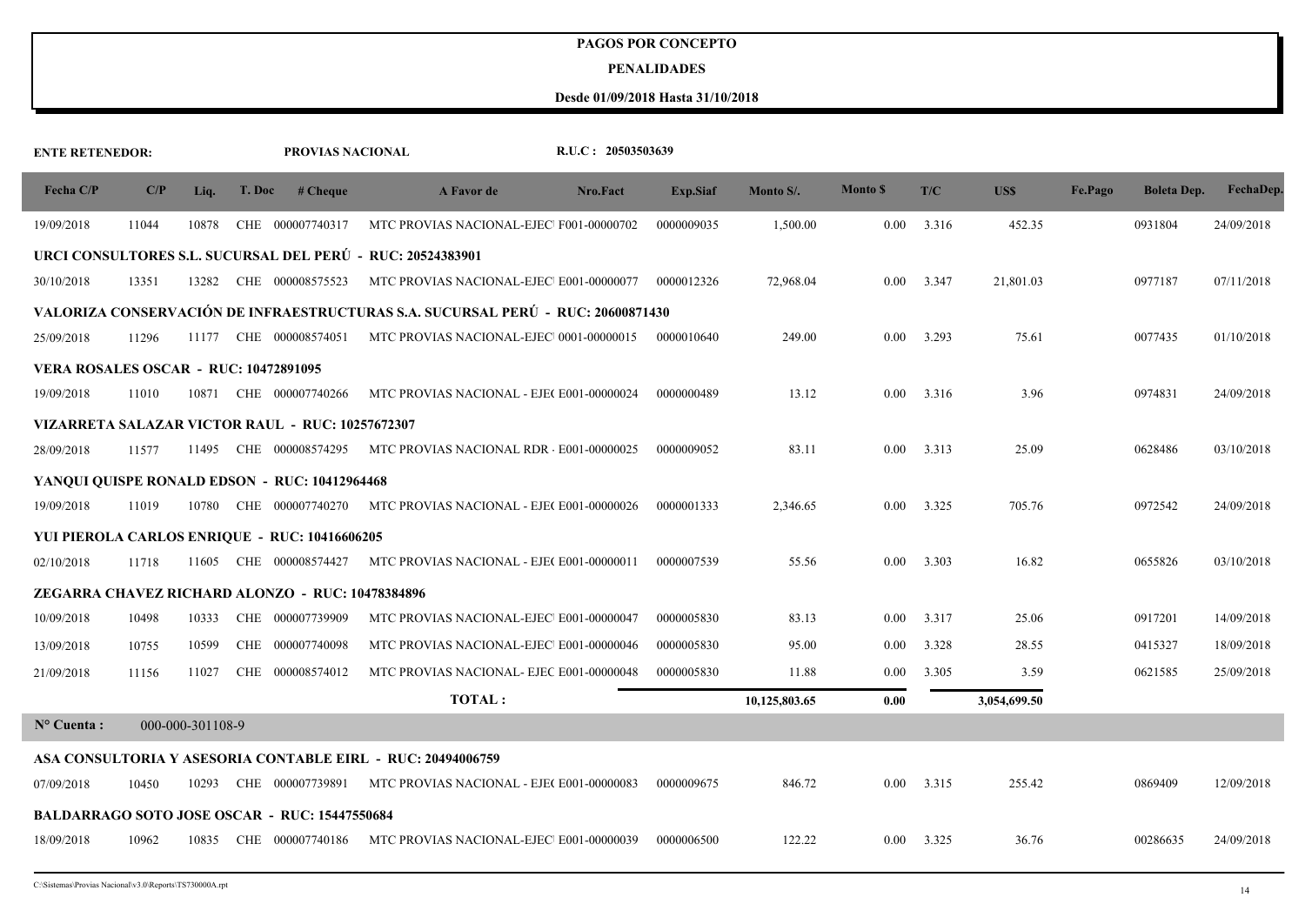#### **PENALIDADES**

| <b>ENTE RETENEDOR:</b>                    |          |       |        | PROVIAS NACIONAL                                      |                                                                                            | R.U.C: 20503503639 |            |           |                 |       |          |         |                    |            |
|-------------------------------------------|----------|-------|--------|-------------------------------------------------------|--------------------------------------------------------------------------------------------|--------------------|------------|-----------|-----------------|-------|----------|---------|--------------------|------------|
| Fecha C/P                                 | C/P      | Liq.  | T. Doc | # <b>Change</b>                                       | A Favor de                                                                                 | Nro.Fact           | Exp.Siaf   | Monto S/. | <b>Monto</b> \$ | T/C   | US\$     | Fe.Pago | <b>Boleta Dep.</b> | FechaDep.  |
| <b>COMPURED S.A.C. - RUC: 20438509039</b> |          |       |        |                                                       |                                                                                            |                    |            |           |                 |       |          |         |                    |            |
| 12/10/2018                                | 12368    | 12235 |        | CHE 000008574846                                      | MTC-PROVIAS NACIONAL - EJE(F004-00000558                                                   |                    | 0000010200 | 138.83    | 0.00            | 3.332 | 41.67    |         | 0634977            | 16/10/2018 |
|                                           |          |       |        |                                                       | CONSORCIO NEVADO (MIGUEL ANGEL JAUREGUI GARIBAY - NELSON SANTOS FALCÓN LUNA - RUC: 1031666 |                    |            |           |                 |       |          |         |                    |            |
| 04/10/2018                                | 10200025 | 10894 |        | CHE 000008574517                                      | MTC PROVIAS NACIONAL-EJEC E001-00000004                                                    |                    | 0000010435 | 4,291.95  | $0.00\,$        | 3.314 | 1,295.10 |         | 0202117            | 10/10/2018 |
| <b>COPSDATA SRL - RUC: 20517127494</b>    |          |       |        |                                                       |                                                                                            |                    |            |           |                 |       |          |         |                    |            |
| 17/10/2018                                | 12610    | 12561 |        | CHE 000008575014                                      | MTC PROVIAS NACIONAL- EJEC 0001-00002745                                                   |                    | 0000009469 | 105.85    | 0.00            | 3.338 | 31.71    |         | 0977580            | 19/10/2018 |
|                                           |          |       |        | <b>GRUPO ALTERNATIVO EIRL - RUC: 20602862136</b>      |                                                                                            |                    |            |           |                 |       |          |         |                    |            |
| 12/09/2018                                | 10641    | 10487 |        | CHE 000007739947                                      | MTC PROVIAS NACIONAL-EJEC E001-00000018                                                    |                    | 0000008703 | 56.71     | 0.00            | 3.325 | 17.06    |         | 0463061            | 18/09/2018 |
|                                           |          |       |        | <b>GRUPO CHALEX DEL PERU S.A.C - RUC: 20601802717</b> |                                                                                            |                    |            |           |                 |       |          |         |                    |            |
| 13/09/2018                                | 10712    | 10489 |        | CHE 000007740091                                      | MTC PROVIAS NACIONAL-EJEC 0001-00000249                                                    |                    | 0000008705 | 43.27     | 0.00            | 3.325 | 13.01    |         | 0433640            | 18/09/2018 |
|                                           |          |       |        | <b>GRUPO VENTURA PERU S.A.C - RUC: 20553450749</b>    |                                                                                            |                    |            |           |                 |       |          |         |                    |            |
| 23/10/2018                                | 12882    | 12544 |        | CHE 000008575176                                      | MTC PROVIAS NACIONAL-EJEC 0004-00002137                                                    |                    | 0000010393 | 740.75    | 0.00            | 3.338 | 221.91   |         | 0485589            | 24/10/2018 |
|                                           |          |       |        | H Y M ALMACENES GENERALES SRL - RUC: 20411033458      |                                                                                            |                    |            |           |                 |       |          |         |                    |            |
| 12/09/2018                                | 10640    | 10485 |        | CHE 000007739946                                      | MTC PROVIAS NACIONAL-EJEC F003-00001985                                                    |                    | 0000008700 | 494.09    | 0.00            | 3.325 | 148.60   |         | 0467969            | 18/09/2018 |
| JAD DISTRIBUIDOR S.A.C - RUC: 20602816231 |          |       |        |                                                       |                                                                                            |                    |            |           |                 |       |          |         |                    |            |
| 27/09/2018                                | 11364    | 11174 |        | CHE 000008574201                                      | MTC PROVIAS NACIONAL - EJE(E001-00000002                                                   |                    | 0000008704 | 176.17    | 0.00            | 3.293 | 53.50    |         | 0085034            | 01/10/2018 |
|                                           |          |       |        | LENGUA RAMOS ROSARIO MARINA - RUC: 10450614306        |                                                                                            |                    |            |           |                 |       |          |         |                    |            |
| 18/09/2018                                | 10935    | 10746 |        | CHE 000007740176                                      | MTC-PROVIAS NACIONAL - EJE( 0001-00000121                                                  |                    | 0000007156 | 460.20    | $0.00\,$        | 3.331 | 138.16   |         | 0034174            | 24/09/2018 |
| <b>MINAMOTO S.A.C. - RUC: 20568930089</b> |          |       |        |                                                       |                                                                                            |                    |            |           |                 |       |          |         |                    |            |
| 27/09/2018                                | 11453    | 11170 |        | CHE 000008574256                                      | MTC PROVIAS NACIONAL - EJE( 0002-00000542                                                  |                    | 0000009470 | 263.91    | 0.00            | 3.293 | 80.14    |         | 0627114            | 03/10/2018 |
|                                           |          |       |        | SILVERA OSCANOA GUSTAVO - RUC: 10440075661            |                                                                                            |                    |            |           |                 |       |          |         |                    |            |
| 28/09/2018                                | 11535    | 11299 |        | CHE 000008574283                                      | MTC PROVIAS NACIONAL-EJEC 0001-00001470                                                    |                    | 0000009468 | 45.43     | 0.00            | 3.300 | 13.77    |         | 0636628            | 03/10/2018 |
|                                           |          |       |        | VILCHEZ GUTARRA LUIS ALBERTO - RUC: 10200193551       |                                                                                            |                    |            |           |                 |       |          |         |                    |            |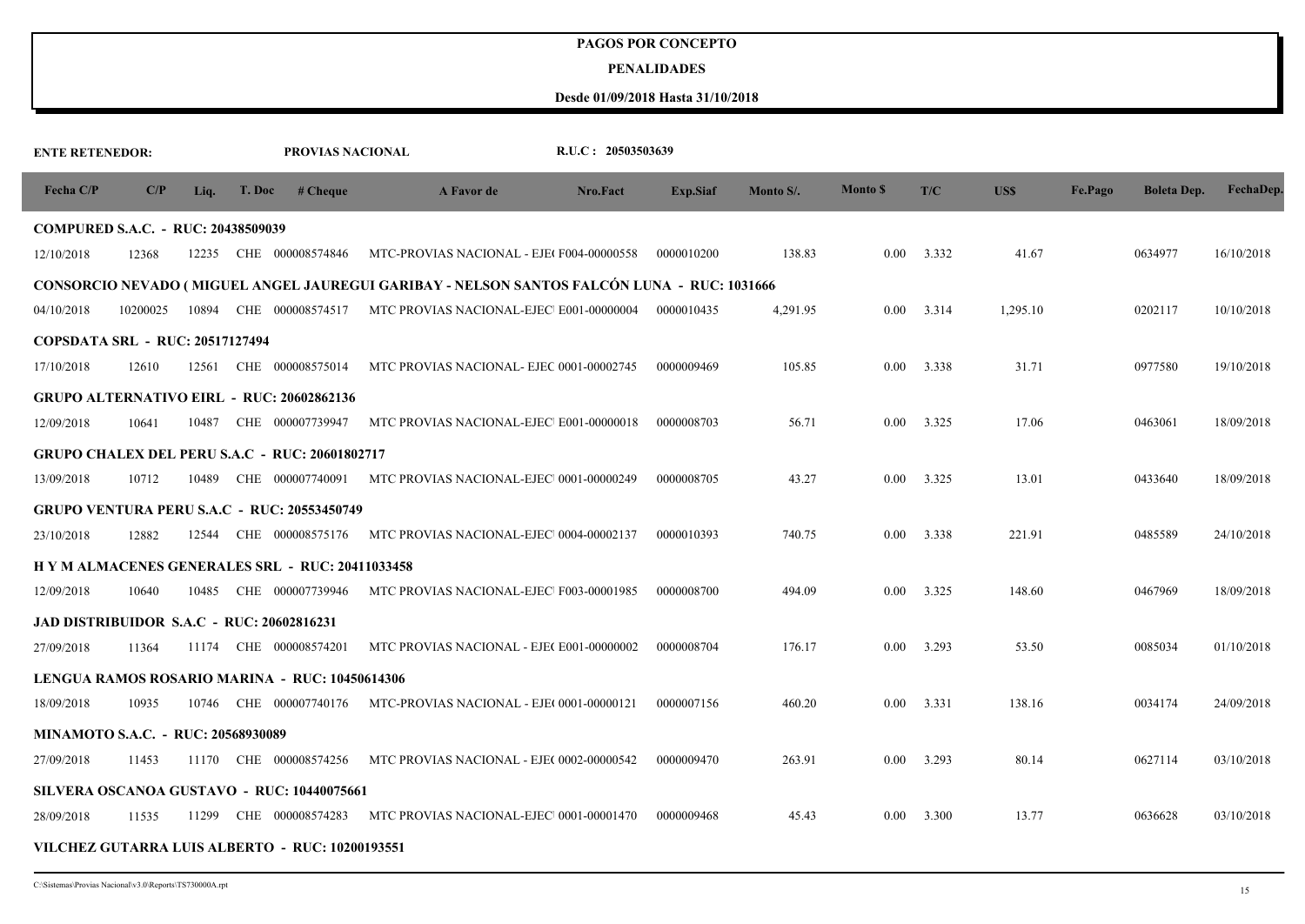#### **PENALIDADES**

| <b>ENTE RETENEDOR:</b> |       |       |            | <b>PROVIAS NACIONAL</b> |                                          | R.U.C: 20503503639 |            |                           |                |       |                          |         |                    |            |
|------------------------|-------|-------|------------|-------------------------|------------------------------------------|--------------------|------------|---------------------------|----------------|-------|--------------------------|---------|--------------------|------------|
| Fecha $C/P$            | C/P   | Liq.  |            | T. Doc # Cheque         | A Favor de                               | Nro.Fact           | Exp.Siaf   | Monto S/.                 | <b>Monto S</b> | T/C   | US\$                     | Fe.Pago | <b>Boleta Dep.</b> | FechaDep.  |
| 02/10/2018             | 11707 | 11661 | <b>CHE</b> | 000008574426            | MTC-PROVIAS NACIONAL- EJEC FV01-00001490 |                    | 0000010201 | 175.58                    | 0.00           | 3.303 | 53.16                    |         | 0635150            | 03/10/2018 |
|                        |       |       |            |                         | <b>TOTAL:</b><br><b>TOTAL GENERAL:</b>   |                    |            | 7,961.68<br>10,133,765.33 | 0.00<br>0.00   |       | 2,399.96<br>3,057,099.46 |         |                    |            |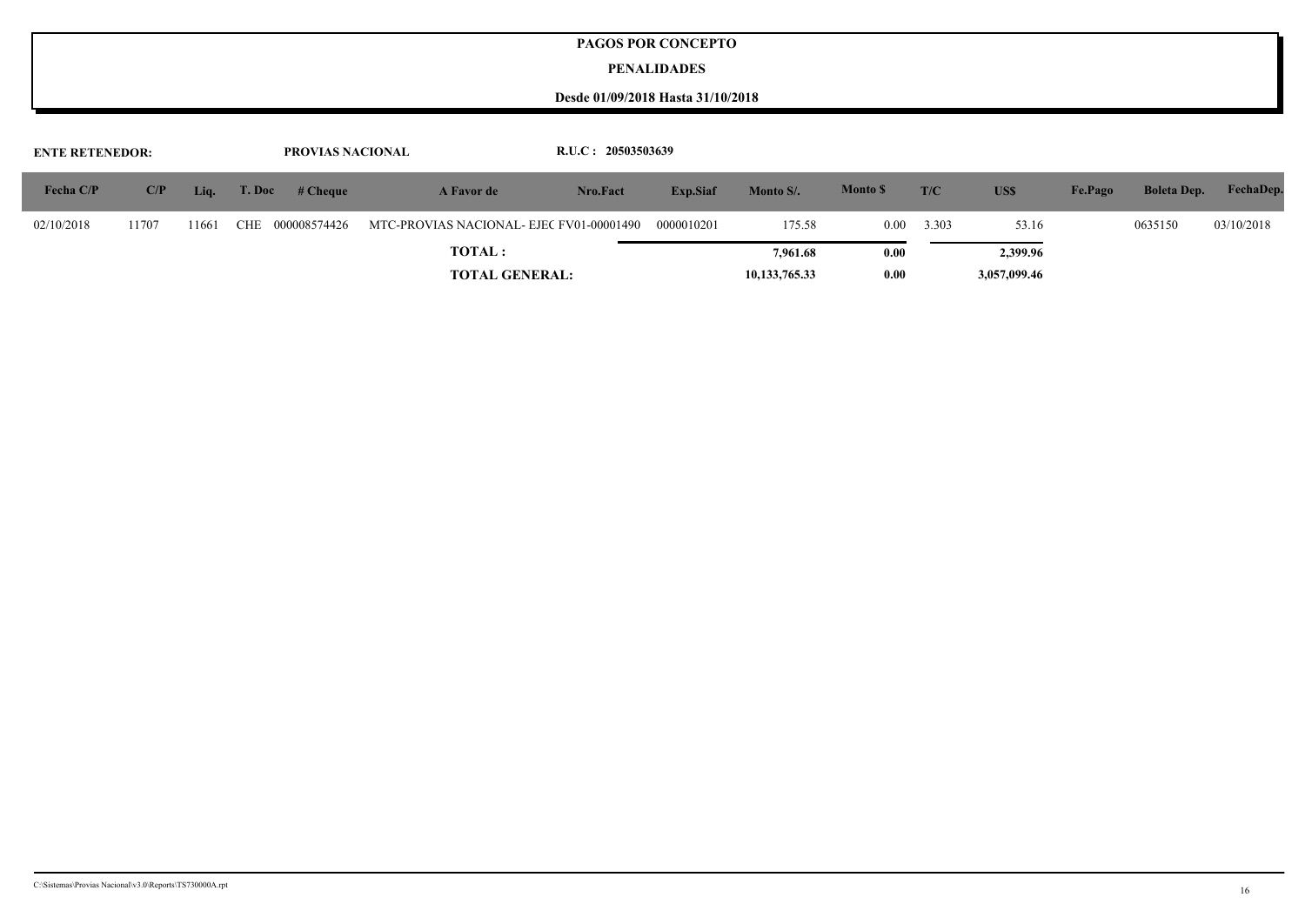| Ministerio             | de Transportes<br>y Comunicaciones | <b>Viceministerio</b><br>de Transportes | Provías Nacional                                |  |
|------------------------|------------------------------------|-----------------------------------------|-------------------------------------------------|--|
|                        |                                    |                                         | <b>PAGOS POR CONCEPTO</b><br><b>PENALIDADES</b> |  |
|                        |                                    |                                         | Mes es AGOSTO                                   |  |
| <b>ENTE RETENEDOR:</b> |                                    | <b>PROVIAS NACIONAL</b>                 | R.U.C: 20503503639                              |  |

| Fecha C/P                             | C/P   | Liq.          | T. Doc     | # Cheque                                                    | Nro.Fact<br><b>A Favor de</b>                                       | <b>Exp.Siaf</b> | Monto S/. | <b>Monto S</b>    | T/C   | US\$     | Fe.Pago<br><b>Boleta Dep.</b> | FechaDep.  |
|---------------------------------------|-------|---------------|------------|-------------------------------------------------------------|---------------------------------------------------------------------|-----------------|-----------|-------------------|-------|----------|-------------------------------|------------|
| $N^{\circ}$ Cuenta :                  |       | 00-000-301108 |            |                                                             |                                                                     |                 |           |                   |       |          |                               |            |
|                                       |       |               |            | <b>AGUIRRE AGUILAR SILVANA FIORELLA - RUC: 10704097871</b>  |                                                                     |                 |           |                   |       |          |                               |            |
| 21/08/2018                            | 09431 | 09349         |            | CHE 000007739225                                            | MTC PROVIAS NACIONAL - EJE(E001-00000025                            | 0000005221      | 58.14     | $0.00\,$          | 3.312 | 17.55    | 0584722                       | 23/08/2018 |
|                                       |       |               |            |                                                             | AIG INGENIEROS CONSULTORES Y CONSTRUCTORES S.A.C - RUC: 20535542296 |                 |           |                   |       |          |                               |            |
| 09/08/2018                            | 08886 | 08758         |            | CHE 000007738832                                            | MTC PROVIAS NACIONAL - EJE(E001-00000023                            | 0000008535      | 248.62    | 0.00 <sub>1</sub> | 3.270 | 76.03    | 0286763                       | 13/08/2018 |
|                                       |       |               |            | AIRA CAQUI PROSPERO AGUSTIN - RUC: 10097077016              |                                                                     |                 |           |                   |       |          |                               |            |
| 21/08/2018                            | 09437 | 09312         |            | CHE 000007739226                                            | MTC PROVIAS NACIONAL - EJE(E001-00000004                            | 0000006113      | 103.74    | 0.00 <sub>1</sub> | 3.270 | 31.72    | 0507778                       | 23/08/2018 |
|                                       |       |               |            |                                                             | ARAUZO ALIPAZAGA ALFREDO FEDERICO - RUC: 10224764354                |                 |           |                   |       |          |                               |            |
| 21/08/2018                            | 09443 | 09429         |            | CHE 000007739233                                            | MTC PROVIAS NACIONAL - EJE(E001-00000046                            | 0000007538      | 186.78    | 0.00              | 3.315 | 56.34    | 0580383                       | 23/08/2018 |
|                                       |       |               |            | <b>BLAS MEDINA SANTOS JOVO - RUC: 10207242433</b>           |                                                                     |                 |           |                   |       |          |                               |            |
| 28/08/2018                            | 09856 | 09734         |            | CHE 000007739482                                            | MTC PROVIAS NACIONAL - EJE(E001-00000026                            | 0000003824      | 22.86     | 0.00              | 3.294 | 6.94     | 0813346                       | 03/09/2018 |
|                                       |       |               |            | <b>CANCHIS FABIAN SANDRA ALEJANDRINA - RUC: 10434064304</b> |                                                                     |                 |           |                   |       |          |                               |            |
| 08/08/2018                            | 08848 | 08680         |            | CHE 000007738809                                            | MTC PROVIAS NACIONAL - EJE(E001-00000024                            | 0000004691      | 60.72     | 0.00              | 3.271 | 18.56    | 0098952                       | 13/08/2018 |
| <b>CONCAR S.A. - RUC: 20343443961</b> |       |               |            |                                                             |                                                                     |                 |           |                   |       |          |                               |            |
| 28/08/2018                            | 09915 | 09826         |            | CHE 000007739503                                            | MTC PROVIAS NACIONAL-EJEC FF01-00001558                             | 0000009436      | 19,407.28 | 0.00              | 3.294 | 5,891.71 | 0747936                       | 03/09/2018 |
| 29/08/2018                            | 09964 | 09802         | <b>CHE</b> | 000007739516                                                | MTC PROVIAS NACIONAL -EJEC FF01-00001549                            | 0000009419      | 2,135.99  | 0.00              | 3.294 | 648.45   | 0739749                       | 04/09/2018 |
| 29/08/2018                            | 09967 | 09789         |            | CHE 000007739518                                            | MTC PROVIAS NACIONAL-EJEC FF01-00001554                             | 0000009424      | 2,035.55  | 0.00              | 3.294 | 617.96   | 0746221                       | 04/09/2018 |
|                                       |       |               |            | <b>CONSORCIO ABRA TOCCTO - RUC: 20549321039</b>             |                                                                     |                 |           |                   |       |          |                               |            |
| 24/08/2018                            | 09653 | 09583         |            | CHE 000007739379                                            | MTC PROVIAS NACIONAL - EJE(E001-00000012                            | 0000009205      | 16,282.52 | 0.00              | 3.287 | 4,953.61 | 0510223                       | 29/08/2018 |
|                                       |       |               |            | CONSORCIO ALVAC - JOHESA - RUC: 20552395507                 |                                                                     |                 |           |                   |       |          |                               |            |
| 24/08/2018                            | 09654 | 09506         |            | CHE 000007739380                                            | MTC PROVIAS NACIONAL - EJE(F001-00000138                            | 0000009147      | 21,128.40 | 0.00              | 3.301 | 6.400.61 | 0514550                       | 29/08/2018 |

Fecha 14/09/2018 Hora 09:42:21a.m.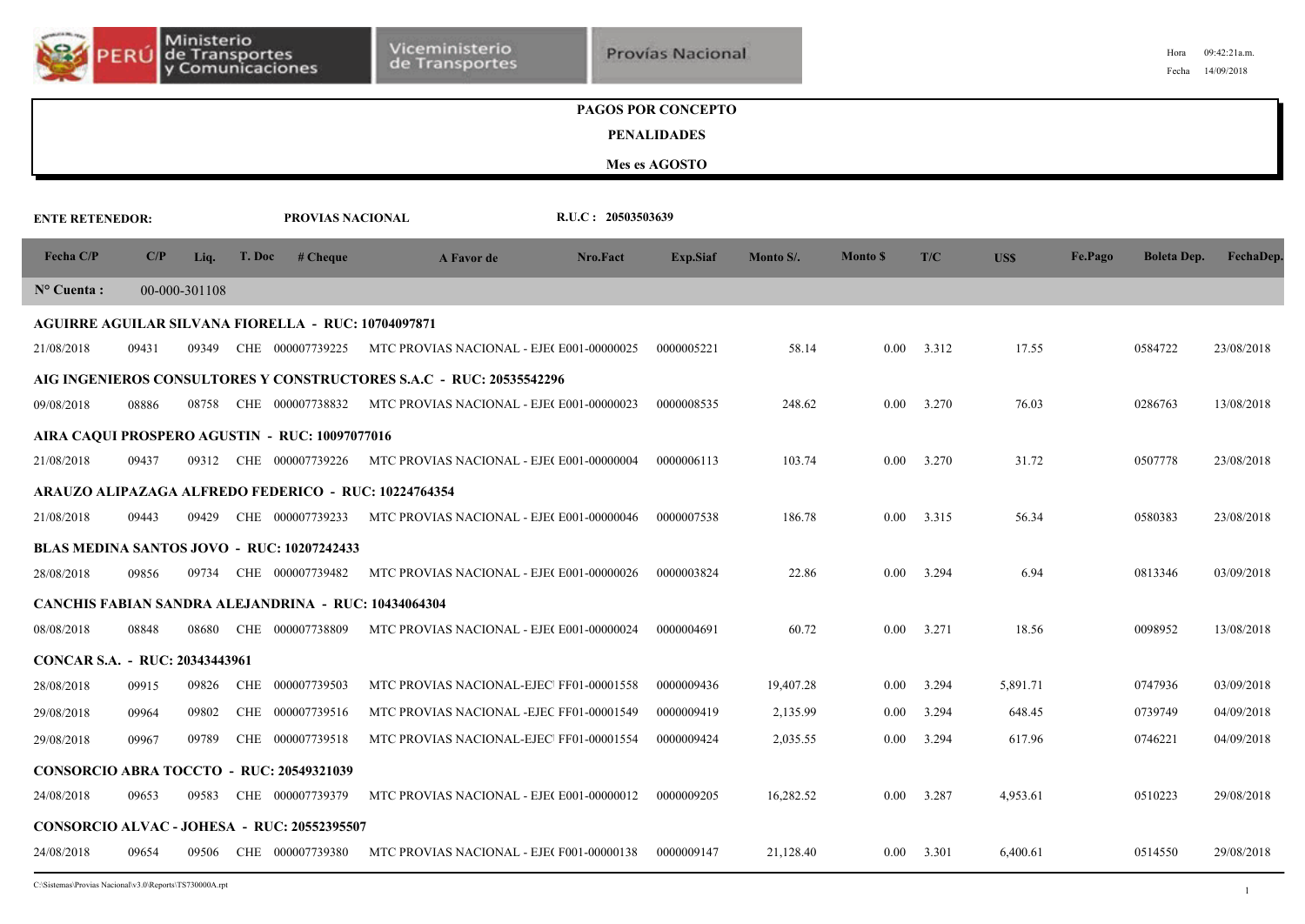#### **PENALIDADES**

#### **Mes es AGOSTO**

| <b>ENTE RETENEDOR:</b>                                             |       |       |                                                              | PROVIAS NACIONAL                                          |                                           | R.U.C: 20503503639 |                 |           |                 |       |           |         |                    |            |
|--------------------------------------------------------------------|-------|-------|--------------------------------------------------------------|-----------------------------------------------------------|-------------------------------------------|--------------------|-----------------|-----------|-----------------|-------|-----------|---------|--------------------|------------|
| Fecha C/P                                                          | C/P   | Liq.  | T. Doc                                                       | # <b>Change</b>                                           | A Favor de                                | Nro.Fact           | <b>Exp.Siaf</b> | Monto S/. | <b>Monto \$</b> | T/C   | US\$      | Fe.Pago | <b>Boleta Dep.</b> | FechaDep.  |
|                                                                    |       |       | <b>CONSORCIO CONSERVACIÓN ANDAHUAYLAS - RUC: 20601377587</b> |                                                           |                                           |                    |                 |           |                 |       |           |         |                    |            |
| 02/08/2018                                                         | 08580 | 08358 |                                                              | CHE 000007738508                                          | MTC PROVIAS NACIONAL-EJEC 0001-00000153   |                    | 0000008017      | 59.36     | 0.00            | 3.272 | 18.14     |         | 0743298            | 06/08/2018 |
| <b>CONSORCIO CUTERVO - RUC: 20600872134</b>                        |       |       |                                                              |                                                           |                                           |                    |                 |           |                 |       |           |         |                    |            |
| 29/08/2018                                                         | 09965 | 09807 |                                                              | CHE 000007739517                                          | MTC PROVIAS NACIONAL-EJEC E001-00000001   |                    | 0000009420      | 61,646.46 | 0.00            | 3.294 | 18,714.77 |         | 0244383            | 04/09/2018 |
| <b>CONSORCIO JJC - MAYO - RUC: 20600861892</b>                     |       |       |                                                              |                                                           |                                           |                    |                 |           |                 |       |           |         |                    |            |
| 27/08/2018                                                         | 09712 | 09571 |                                                              | CHE 000007739395                                          | MTC PROVIAS NACIONAL-EJEC F001-00000002   |                    | 0000009211      | 12,539.50 | 0.00            | 3.287 | 3,814.88  |         | 0504541            | 29/08/2018 |
| <b>CONSORCIO LA UNION - RUC: 20600983157</b>                       |       |       |                                                              |                                                           |                                           |                    |                 |           |                 |       |           |         |                    |            |
| 08/08/2018                                                         | 08857 | 08688 |                                                              | CHE 000007738818                                          | MTC PROVIAS NACIONAL-EJEC E001-00000001   |                    | 0000008483      | 6,601.59  | 0.00            | 3.271 | 2,018.22  |         | 0087320            | 13/08/2018 |
| 27/08/2018                                                         | 09803 | 09705 |                                                              | CHE 000007739476                                          | MTC PROVIAS NACIONAL -EJEC E001-00000002  |                    | 0000009337      | 4,568.58  | 0.00            | 3.294 | 1,386.94  |         | 0764411            | 03/09/2018 |
| <b>CONSORCIO NORTE</b><br>RUC: 20109565017                         |       |       |                                                              |                                                           |                                           |                    |                 |           |                 |       |           |         |                    |            |
| 08/08/2018                                                         | 08866 | 08734 |                                                              | CHE 000007738829                                          | MTC PROVIAS NACIONAL-EJEC F001-00002041   |                    | 0000008503      | 24,845.32 | 0.00            | 3.270 | 7,597.96  |         | 0292182            | 13/08/2018 |
| 10/08/2018                                                         | 08952 | 08735 |                                                              | CHE 000007738877                                          | MTC PROVIAS NACIONAL - EJE(F001-00002038  |                    | 0000008624      | 22,299.60 | 0.00            | 3.270 | 6,819.45  |         | 0146834            | 14/08/2018 |
| CONSORCIO SAN MIGUEL DE ACOS - RUC: 20601276691                    |       |       |                                                              |                                                           |                                           |                    |                 |           |                 |       |           |         |                    |            |
| 03/08/2018                                                         | 08651 | 08488 |                                                              | CHE 000007738592                                          | MTC PROVIAS NACIONAL-EJEC 0001-00000008   |                    | 0000007975      | 28,996.25 | 0.00            | 3.274 | 8,856.52  |         | 0092145            | 07/08/2018 |
| <b>CONSORCIO SUPERVISOR CIUDAD CONSTITUCION - RUC: 20600388941</b> |       |       |                                                              |                                                           |                                           |                    |                 |           |                 |       |           |         |                    |            |
| 17/08/2018                                                         | 09334 | 09088 |                                                              | CHE 000007739146                                          | MTC PROVIAS NACIONAL - EJE( 0001-00000160 |                    | 0000006144      | 32,037.88 | 0.00            | 3.287 | 9,746.85  |         | 0887543            | 23/08/2018 |
| 24/08/2018                                                         | 09657 | 09567 | CHE                                                          | 000007739384                                              | MTC PROVIAS NACIONAL - EJE(0001-00000162  |                    | 0000009215      | 25,153.16 | 0.00            | 3.287 | 7,652.32  |         | 0519163            | 29/08/2018 |
| 27/08/2018                                                         | 09810 | 09750 |                                                              | CHE 000007739478                                          | MTC PROVIAS NACIONAL-EJEC 0001-00000163   |                    | 0000006474      | 4,547.30  | 0.00            | 3.294 | 1,380.48  |         | 0738168            | 04/09/2018 |
|                                                                    |       |       |                                                              | <b>CONSORCIO SUPERVISOR SAUSACOCHA - RUC: 20602650805</b> |                                           |                    |                 |           |                 |       |           |         |                    |            |
| 03/08/2018                                                         | 08660 | 08459 |                                                              | CHE 000007738603                                          | MTC PROVIAS NACIONAL-EJEC 0001-00000013   |                    | 0000008313      | 56,270.13 | 0.00            | 3.274 | 17,186.97 |         | 0085765            | 07/08/2018 |
| 06/08/2018                                                         | 08710 | 08597 | CHE                                                          | 000007738676                                              | MTC PROVIAS NACIONAL -EJEC 0001-00000010  |                    | 0000008326      | 1,509.74  | 0.00            | 3.272 | 461.41    |         | 0960430            | 07/08/2018 |
| 06/08/2018                                                         | 08711 | 08598 | <b>CHE</b>                                                   | 000007738678                                              | MTC PROVIAS NACIONAL-EJEC 0001-00000011   |                    | 0000008327      | 56,185.76 | 0.00            | 3.272 | 17,171.69 |         | 0088813            | 07/08/2018 |
| 13/08/2018                                                         | 09036 | 08927 |                                                              | CHE 000007738889                                          | MTC PROVIAS NACIONAL-EJEC 0001-00000018   |                    | 0000008658      | 713.45    | 0.00            | 3.270 | 218.18    |         | 0593585            | 14/08/2018 |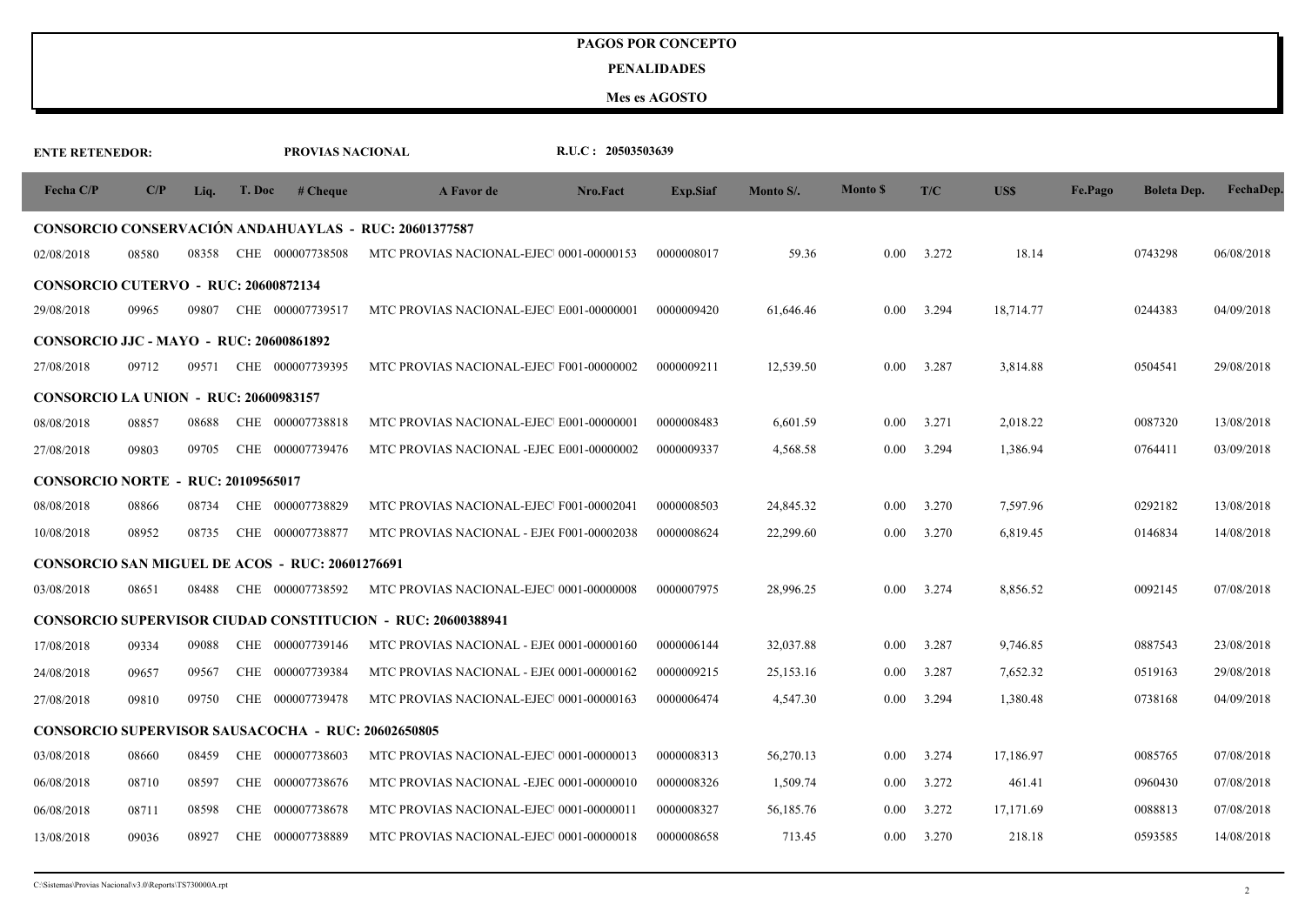#### **PENALIDADES**

| <b>ENTE RETENEDOR:</b> |          |       |        | PROVIAS NACIONAL                                  |                                                                                                | R.U.C: 20503503639 |                 |            |                |       |            |         |                    |            |
|------------------------|----------|-------|--------|---------------------------------------------------|------------------------------------------------------------------------------------------------|--------------------|-----------------|------------|----------------|-------|------------|---------|--------------------|------------|
| Fecha $C/P$            | C/P      | Liq.  | T. Doc | # <b>Change</b>                                   | A Favor de                                                                                     | Nro.Fact           | <b>Exp.Siaf</b> | Monto S/.  | <b>Monto S</b> | T/C   | <b>USS</b> | Fe.Pago | <b>Boleta Dep.</b> | FechaDep.  |
| 13/08/2018             | 09037    | 08930 |        | CHE 000007738890                                  | MTC PROVIAS NACIONAL-EJEC 0001-00000020                                                        |                    | 0000008659      | 56,820.85  | 0.00           | 3.270 | 17,376.41  |         | 0150692            | 14/08/2018 |
| 13/08/2018             | 09038    | 08934 |        | CHE 000007738891                                  | MTC PROVIAS NACIONAL-EJEC 0001-00000022                                                        |                    | 0000008662      | 111,447.69 | 0.00           | 3.270 | 34,081.86  |         | 0152328            | 14/08/2018 |
| 13/08/2018             | 09039    | 08931 |        | CHE 000007738892                                  | MTC PROVIAS NACIONAL-EJEC 0001-00000023                                                        |                    | 0000008660      | 111,946.67 | 0.00           | 3.270 | 34,234.46  |         | 0154158            | 14/08/2018 |
| 13/08/2018             | 09040    | 08932 |        | CHE 000007738893                                  | MTC PROVIAS NACIONAL-EJEC 0001-00000019                                                        |                    | 0000008661      | 111,275.55 | $0.00\,$       | 3.270 | 34,029.22  |         | 0148612            | 14/08/2018 |
|                        |          |       |        |                                                   | <b>CONSORCIO SUPERVISOR VIAL AREQUIPA - RUC: 20602066585</b>                                   |                    |                 |            |                |       |            |         |                    |            |
| 29/08/2018             | 10086    | 10038 |        | CHE 000007739591                                  | MTC PROVIAS NACIONAL-EJEC 0001-00000027                                                        |                    | 0000009538      | 86,979.44  | 0.00           | 3.294 | 26,405.42  |         | 0237490            | 06/09/2018 |
|                        |          |       |        |                                                   | CONSORCIO SUPERVISOR VIAL CARRASQUILLO - RUC: 20603156049                                      |                    |                 |            |                |       |            |         |                    |            |
| 08/08/2018             | 08860    | 08693 |        | CHE 000007738824                                  | MTC PROVIAS NACIONAL-EJEC E001-00000004                                                        |                    | 0000008457      | 67,911.30  | 0.00           | 3.271 | 20,761.63  |         | 0638513            | 13/08/2018 |
| 08/08/2018             | 08862    | 08715 |        | CHE 000007738827                                  | MTC PROVIAS NACIONAL-EJEC E001-00000003                                                        |                    | 0000008502      | 32,796.74  | 0.00           | 3.271 | 10,026.52  |         | 0290540            | 13/08/2018 |
| 24/08/2018             | 09650    | 09507 |        | CHE 000007739376                                  | MTC PROVIAS NACIONAL - EJE(E001-00000005                                                       |                    | 0000009143      | 68,258.62  | 0.00           | 3.301 | 20,678.16  |         | 0879587            | 29/08/2018 |
| 24/08/2018             | 09656    | 09509 |        | CHE 000007739383                                  | MTC PROVIAS NACIONAL - EJE(E001-00000006                                                       |                    | 0000009133      | 1,155.00   | 0.00           | 3.301 | 349.89     |         | 0386619            | 29/08/2018 |
|                        |          |       |        |                                                   | <b>CONSORCIO SUPERVISOR VIAL CUBANTIA - RUC: 20602195849</b>                                   |                    |                 |            |                |       |            |         |                    |            |
| 29/08/2018             | 10075    | 10032 |        | CHE 000007739583                                  | MTC PROVIAS NACIONAL-EJEC 0001-00000021                                                        |                    | 0000009537      | 55,116.76  | 0.00           | 3.294 | 16,732.47  |         | 0861812            | 05/09/2018 |
|                        |          |       |        |                                                   | <b>CONSORCIO TSO ABOGADOS E INGENIEROS CONSULTORES SAC - MORAN GUERRERO PEDRO ARNALDO - RU</b> |                    |                 |            |                |       |            |         |                    |            |
| 06/08/2018             | 08685    | 08370 |        | CHE 000007738633                                  | MTC PROVIAS NACIONAL - EJE(E001-00000006                                                       |                    | 0000008171      | 1,424.85   | 0.00           | 3.272 | 435.47     |         | 0963165            | 07/08/2018 |
|                        |          |       |        | <b>CONSORCIO VIAL ACOBAMBA - RUC: 20553475067</b> |                                                                                                |                    |                 |            |                |       |            |         |                    |            |
| 03/08/2018             | 08649    | 08451 |        | CHE 000007738589                                  | MTC PROVIAS NACIONAL-EJEC E001-00000077                                                        |                    | 0000008300      | 4,951.28   | 0.00           | 3.272 | 1,513.23   |         | 0494292            | 07/08/2018 |
| 06/08/2018             | 08751    | 08328 |        | CHE 000007738721                                  | MTC PROVIAS NACIONAL-EJEC E001-00000074                                                        |                    | 0000008177      | 347,085.72 | 0.00           | 3.272 | 106,077.54 |         | 0641433            | 13/08/2018 |
|                        |          |       |        | <b>CONSORCIO VIAL ANDAMAYO - RUC: 20602082220</b> |                                                                                                |                    |                 |            |                |       |            |         |                    |            |
| 27/08/2018             | 09710    | 09568 |        | CHE 000007739394                                  | MTC PROVIAS NACIONAL-EJEC 0001-00000041                                                        |                    | 0000009213      | 10,354.38  | 0.00           | 3.287 | 3,150.10   |         | 0516851            | 29/08/2018 |
| 27/08/2018             | 09713    | 09566 |        | CHE 000007739396                                  | MTC PROVIAS NACIONAL-EJEC 0001-00000042                                                        |                    | 0000009214      | 14,505.38  | 0.00           | 3.287 | 4,412.95   |         | 0512281            | 29/08/2018 |
|                        |          |       |        | CONSORCIO VIAL SELVA CENTRAL - RUC: 20600701216   |                                                                                                |                    |                 |            |                |       |            |         |                    |            |
| 27/08/2018             | 08200104 | 09564 |        | CHE 000007739392                                  | MTC PROVIAS NACIONAL - EJE(E001-00000040                                                       |                    | 0000009217      | 11,862.62  | 0.00           | 3.294 | 3,601.28   |         | 0508047            | 29/08/2018 |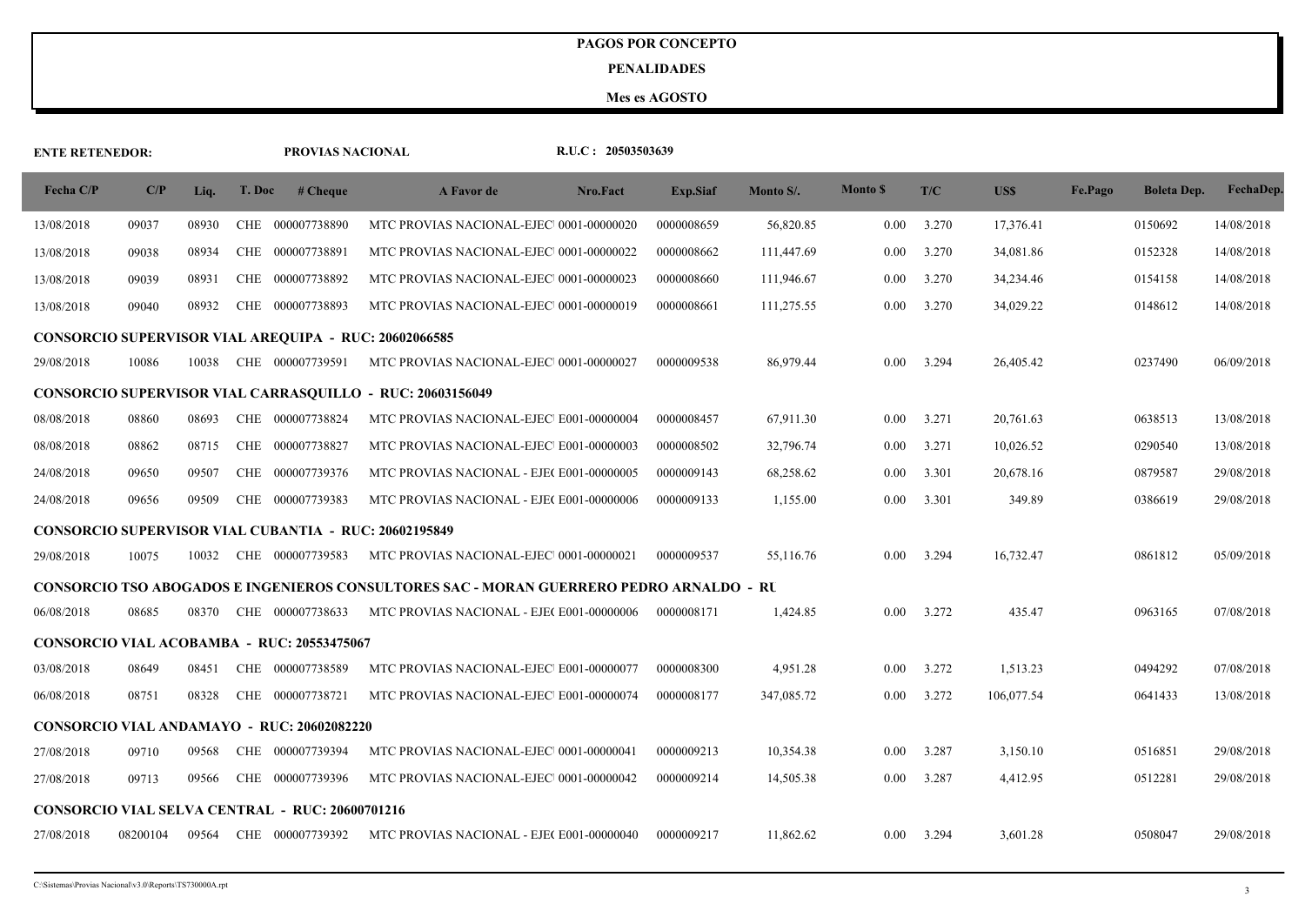#### **PENALIDADES**

| <b>ENTE RETENEDOR:</b>                          |          |       |        | PROVIAS NACIONAL                                         |                                                                           | R.U.C: 20503503639 |            |            |                 |       |           |         |                    |            |
|-------------------------------------------------|----------|-------|--------|----------------------------------------------------------|---------------------------------------------------------------------------|--------------------|------------|------------|-----------------|-------|-----------|---------|--------------------|------------|
| Fecha C/P                                       | C/P      | Liq.  | T. Doc | # <b>Change</b>                                          | A Favor de                                                                | Nro.Fact           | Exp.Siaf   | Monto S/.  | <b>Monto \$</b> | T/C   | US\$      | Fe.Pago | <b>Boleta Dep.</b> | FechaDep.  |
| <b>CONSORCIO VIAL SIHUAS - RUC: 20547871465</b> |          |       |        |                                                          |                                                                           |                    |            |            |                 |       |           |         |                    |            |
| 27/08/2018                                      | 09807    | 09686 |        | CHE 000007739477                                         | MTC PROVIAS NACIONAL-EJEC E001-00000072                                   |                    | 0000009382 | 2,981.77   | 0.00            | 3.296 | 904.66    |         | 0801374            | 03/09/2018 |
|                                                 |          |       |        | CONSORCIO VIAL TAMBILLO - RUC: 20551271740               |                                                                           |                    |            |            |                 |       |           |         |                    |            |
| 24/08/2018                                      | 09652    | 09513 |        | CHE 000007739378                                         | MTC PROVIAS NACIONAL - EJE(E001-00000022                                  |                    | 0000009149 | 4,331.26   | 0.00            | 3.301 | 1,312.11  |         | 0753514            | 03/09/2018 |
|                                                 |          |       |        |                                                          | CONSTRUCCION Y ADMINISTRACION S.A (CASA CONSTRUCTORES) - RUC: 20109565017 |                    |            |            |                 |       |           |         |                    |            |
| 06/08/2018                                      | 08712    | 08360 |        | CHE 000007738680                                         | MTC PROVIAS NACIONAL-EJEC F001-00002050                                   |                    | 0000008153 | 1,660.00   | 0.00            | 3.272 | 507.33    |         | 0956233            | 07/08/2018 |
| 28/08/2018                                      | 08200108 | 09577 |        | CHE 000007739513                                         | MTC PROVIAS NACIONAL - EJE(F001-00002110                                  |                    | 0000009206 | 2,188.00   | 0.00            | 3.291 | 664.84    |         | 0741328            | 04/09/2018 |
| 29/08/2018                                      | 10105    | 09879 |        | CHE 000007739595                                         | MTC PROVIAS NACIONAL-EJEC F001-00002131                                   |                    | 0000009473 | 219.70     | 0.00            | 3.291 | 66.76     |         | 0876710            | 07/09/2018 |
|                                                 |          |       |        | <b>CONSTRUCTORA M P M S A - RUC: 20100995108</b>         |                                                                           |                    |            |            |                 |       |           |         |                    |            |
| 17/08/2018                                      | 09339    | 09160 |        | CHE 000007739147                                         | MTC PROVIAS NACIONAL - EJE(F001-00002777                                  |                    | 0000008831 | 219,392.28 | 0.00            | 3.291 | 66,664.32 |         | 0893058            | 23/08/2018 |
|                                                 |          |       |        | <b>CORONADO PERALES ANGEL EMERSON - RUC: 10437409574</b> |                                                                           |                    |            |            |                 |       |           |         |                    |            |
| 28/08/2018                                      | 09883    | 09645 |        | CHE 000007739489                                         | MTC PROVIAS NACIONAL-EJEC E001-00000200                                   |                    | 0000006333 | 27.42      | 0.00            | 3.296 | 8.32      |         | 0734562            | 04/09/2018 |
| 28/08/2018                                      | 09939    | 09649 |        | CHE 000007739512                                         | MTC PROVIAS NACIONAL-EJEC E001-00000202                                   |                    | 0000006333 | 82.25      | 0.00            | 3.296 | 24.95     |         | 0996026            | 05/09/2018 |
|                                                 |          |       |        | DIAZ CERDAN LUIS ALFREDO - RUC: 10094599101              |                                                                           |                    |            |            |                 |       |           |         |                    |            |
| 14/08/2018                                      | 09102    | 08946 |        | CHE 000007738966                                         | MTC PROVIAS NACIONAL - EJE(E001-00000013                                  |                    | 0000001817 | 49.86      | 0.00            | 3.273 | 15.23     |         | 0000432            | 17/08/2018 |
|                                                 |          |       |        | DIAZ OLAYA ORLANDO BRYAN - RUC: 10469378301              |                                                                           |                    |            |            |                 |       |           |         |                    |            |
| 10/08/2018                                      | 08956    | 08857 |        | CHE 000007738880                                         | MTC PROVIAS NACIONAL - EJE(E001-00000019                                  |                    | 0000006713 | 117.30     | 0.00            | 3.269 | 35.88     |         | 0595546            | 14/08/2018 |
|                                                 |          |       |        |                                                          | <b>ESCOBAR CHUQUIHUACCHA JOSE ANTONIO - RUC: 10092349786</b>              |                    |            |            |                 |       |           |         |                    |            |
| 06/08/2018                                      | 08757    | 08539 |        | CHE 000007738723                                         | MTC PROVIAS NACIONAL-EJEC E001-00000027                                   |                    | 0000001734 | 50.49      | 0.00            | 3.272 | 15.43     |         | 0188416            | 09/08/2018 |
|                                                 |          |       |        | <b>ESTUDIO GRAU S. CIVIL DE R. L. - RUC: 20101093027</b> |                                                                           |                    |            |            |                 |       |           |         |                    |            |
| 03/08/2018                                      | 08630    | 08377 |        | CHE 000007738554                                         | MTC PROVIAS NACIONAL - EJE(F001-00004117                                  |                    | 0000008016 | 1,543.91   | 0.00            | 3.272 | 471.86    |         | 0184097            | 09/08/2018 |
| 06/08/2018                                      | 08722    | 08491 |        | CHE 000007738691                                         | MTC PROVIAS NACIONAL - EJE(F001-00004363                                  |                    | 0000008182 | 3,261.60   | 0.00            | 3.274 | 996.21    |         | 0966779            | 07/08/2018 |
| 21/08/2018                                      | 09470    | 09292 |        | CHE 000007739240                                         | MTC PROVIAS NACIONAL - EJE(F001-00004083                                  |                    | 0000008909 | 334.66     | 0.00            | 3.313 | 101.01    |         | 0593891            | 23/08/2018 |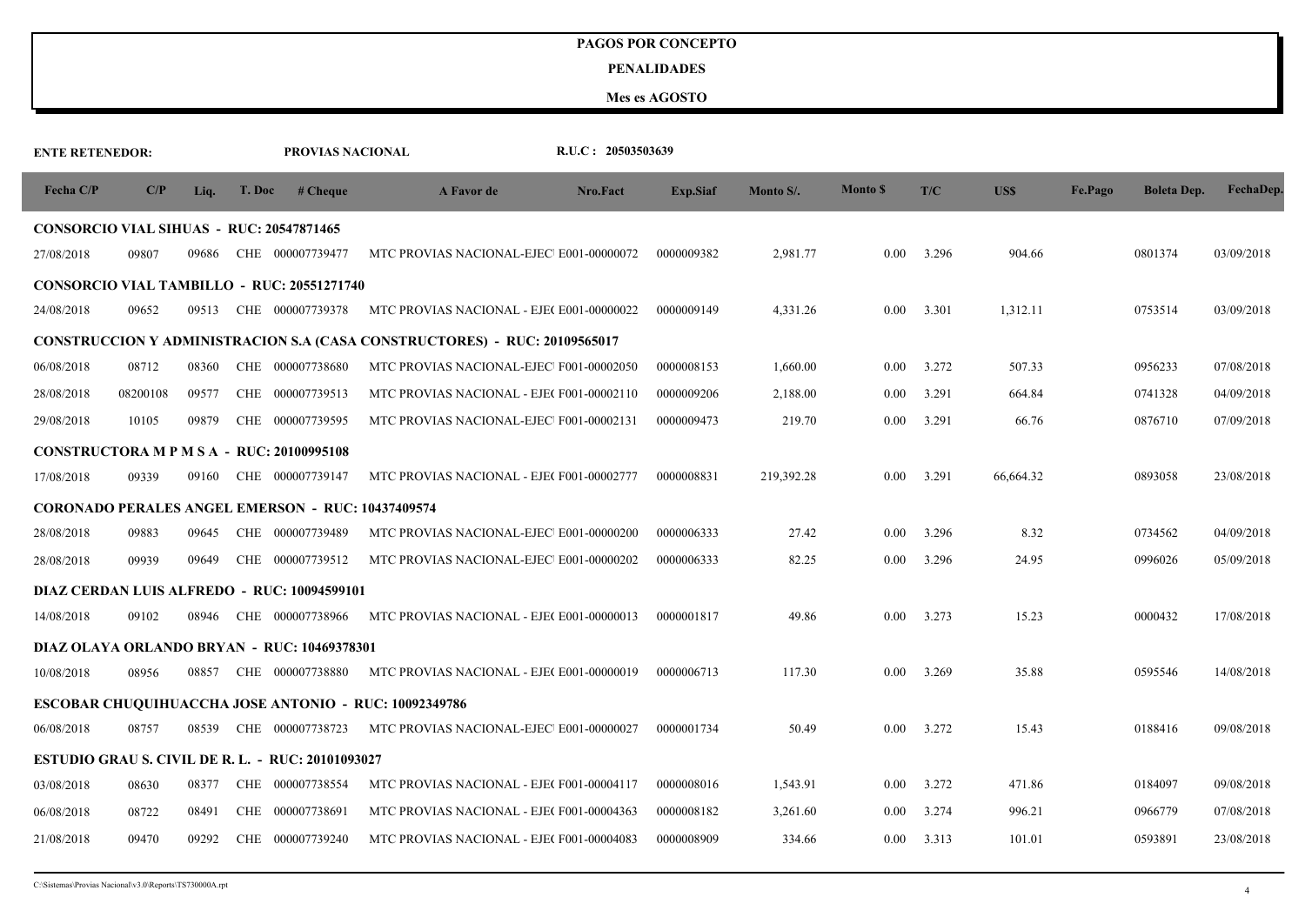#### **PENALIDADES**

| <b>ENTE RETENEDOR:</b>                         |          |       |            | PROVIAS NACIONAL                                         |                                                                            | R.U.C: 20503503639 |                 |              |                 |       |             |         |                    |            |
|------------------------------------------------|----------|-------|------------|----------------------------------------------------------|----------------------------------------------------------------------------|--------------------|-----------------|--------------|-----------------|-------|-------------|---------|--------------------|------------|
| Fecha C/P                                      | C/P      | Liq.  | T. Doc     | # <b>Change</b>                                          | A Favor de                                                                 | Nro.Fact           | <b>Exp.Siaf</b> | Monto S/.    | <b>Monto \$</b> | T/C   | US\$        | Fe.Pago | <b>Boleta Dep.</b> | FechaDep.  |
|                                                |          |       |            | <b>FLORES ALCANTARA CESAR AUGUSTO - RUC: 10060979273</b> |                                                                            |                    |                 |              |                 |       |             |         |                    |            |
| 15/08/2018                                     | 09200    | 08996 |            | CHE 000007739043                                         | MTC PROVIAS NACIONAL - EJE(E001-00000045                                   |                    | 0000008685      | 14,629.59    | 0.00            | 3.273 | 4,469.78    |         | 0582501            | 20/08/2018 |
|                                                |          |       |            | <b>FUENTES TASAYCO CHARLY ANDRES - RUC: 10477653028</b>  |                                                                            |                    |                 |              |                 |       |             |         |                    |            |
| 10/08/2018                                     | 08967    | 08754 |            | CHE 000007738881                                         | MTC PROVIAS NACIONAL - EJE(E001-00000002                                   |                    | 0000005627      | 15.71        | 0.00            | 3.270 | 4.80        |         | 0574558            | 14/08/2018 |
|                                                |          |       |            | G.M.R.E. CONSULTING E.I.R.L. - RUC: 20602981402          |                                                                            |                    |                 |              |                 |       |             |         |                    |            |
| 24/08/2018                                     | 09628    | 09375 |            | CHE 000007739370                                         | MTC-PROVIAS NACIONAL - EJE(E001-00000015                                   |                    | 0000007064      | 193.05       | 0.00            | 3.321 | 58.13       |         | 0384273            | 29/08/2018 |
|                                                |          |       |            | <b>GAMARRA RAMIREZ SERGIO ENRIQUE - RUC: 10436005160</b> |                                                                            |                    |                 |              |                 |       |             |         |                    |            |
| 09/08/2018                                     | 08892    | 08793 |            | CHE 000007738833                                         | MTC PROVIAS NACIONAL - EJE(E001-00000014                                   |                    | 0000003662      | 55.24        | 0.00            | 3.270 | 16.89       |         | 0142857            | 13/08/2018 |
| <b>GAP SOLUTIONS S.A.C. - RUC: 20600740971</b> |          |       |            |                                                          |                                                                            |                    |                 |              |                 |       |             |         |                    |            |
| 24/08/2018                                     | 08200102 | 09453 |            | CHE 000007739371                                         | MTC PROVIAS NACIONAL - EJE(E001-00000024                                   |                    | 0000008049      | 1,659.95     | 0.00            | 3.296 | 503.63      |         |                    |            |
|                                                |          |       |            | <b>IMPORTACIONES ZENAIDA EIRL - RUC: 20602975003</b>     |                                                                            |                    |                 |              |                 |       |             |         |                    |            |
| 15/08/2018                                     | 09196    | 08909 |            | CHE 000007739042                                         | MTC-PROVIAS NACIONAL - EJE(E001-00000002                                   |                    | 0000007274      | 1,978.12     | 0.00            | 3.270 | 604.93      |         | 0877982            | 21/08/2018 |
|                                                |          |       |            |                                                          | <b>INGENIEROS CIVILES Y CONTRATISTAS GENERALES S.A. - RUC: 20100114187</b> |                    |                 |              |                 |       |             |         |                    |            |
| 08/08/2018                                     | 08861    | 08762 |            | CHE 000007738825                                         | MTC PROVIAS NACIONAL-EJEC F001-00004495                                    |                    | 0000008499      | 548,388.18   | 0.00            | 3.270 | 167,702.81  |         |                    |            |
| 09/08/2018                                     | 08941    | 08873 | CHE        | 000007738862                                             | MTC PROVIAS NACIONAL-EJEC F001-00004510                                    |                    | 0000008605      | 64,106.06    | 0.00            | 3.270 | 19,604.30   |         | 0643253            | 13/08/2018 |
| 09/08/2018                                     | 08942    | 08871 | CHE        | 000007738863                                             | MTC PROVIAS NACIONAL-EJEC F001-00004508                                    |                    | 0000008604      | 12,707.17    | 0.00            | 3.270 | 3,885.98    |         | 0293886            | 13/08/2018 |
| 13/08/2018                                     | 09068    | 08956 | CHE        | 000007738957                                             | MTC PROVIAS NACIONAL-EJEC F001-00004498                                    |                    | 0000008649      | 141,442.86   | 0.00            | 3.273 | 43,215.05   |         | 0142506            | 14/08/2018 |
| 13/08/2018                                     | 09069    | 08952 |            | CHE 000007738959                                         | MTC PROVIAS NACIONAL-EJEC F001-00004497                                    |                    | 0000008648      | 143,510.93   | 0.00            | 3.273 | 43,846.91   |         | 0143907            | 14/08/2018 |
| 13/08/2018                                     | 09070    | 08948 | CHE        | 000007738961                                             | MTC PROVIAS NACIONAL-EJEC F001-00004496                                    |                    | 0000008647      | 137, 174. 47 | 0.00            | 3.273 | 41,910.93   |         | 0145415            | 14/08/2018 |
| 15/08/2018                                     | 09232    | 09163 |            | CHE 00007739073                                          | MTC-PROVIAS NACIONAL - EJE(F001-00004511                                   |                    | 0000006192      | 63,850.91    | 0.00            | 3.291 | 19,401.67   |         | 0890291            | 23/08/2018 |
| 22/08/2018                                     | 09571    | 09381 | <b>CHE</b> | 000007739341                                             | MTC PROVIAS NACIONAL - EJE(F001-00004550                                   |                    | 0000006360      | 638,054.43   | 0.00            | 3.321 | 192, 127.20 |         | 0852310            | 07/09/2018 |
| 23/08/2018                                     | 09590    | 09460 |            | CHE 000007739350                                         | MTC PROVIAS NACIONAL - EJE(F001-00004546                                   |                    | 0000009028      | 151,259.67   | 0.00            | 3.315 | 45,628.86   |         |                    |            |
| 28/08/2018                                     | 09912    | 09804 |            | CHE 000007739500                                         | MTC PROVIAS NACIONAL-EJEC F001-00004547                                    |                    | 0000009433      | 287,240.88   | 0.00            | 3.294 | 87,201.24   |         | 0611079            | 03/09/2018 |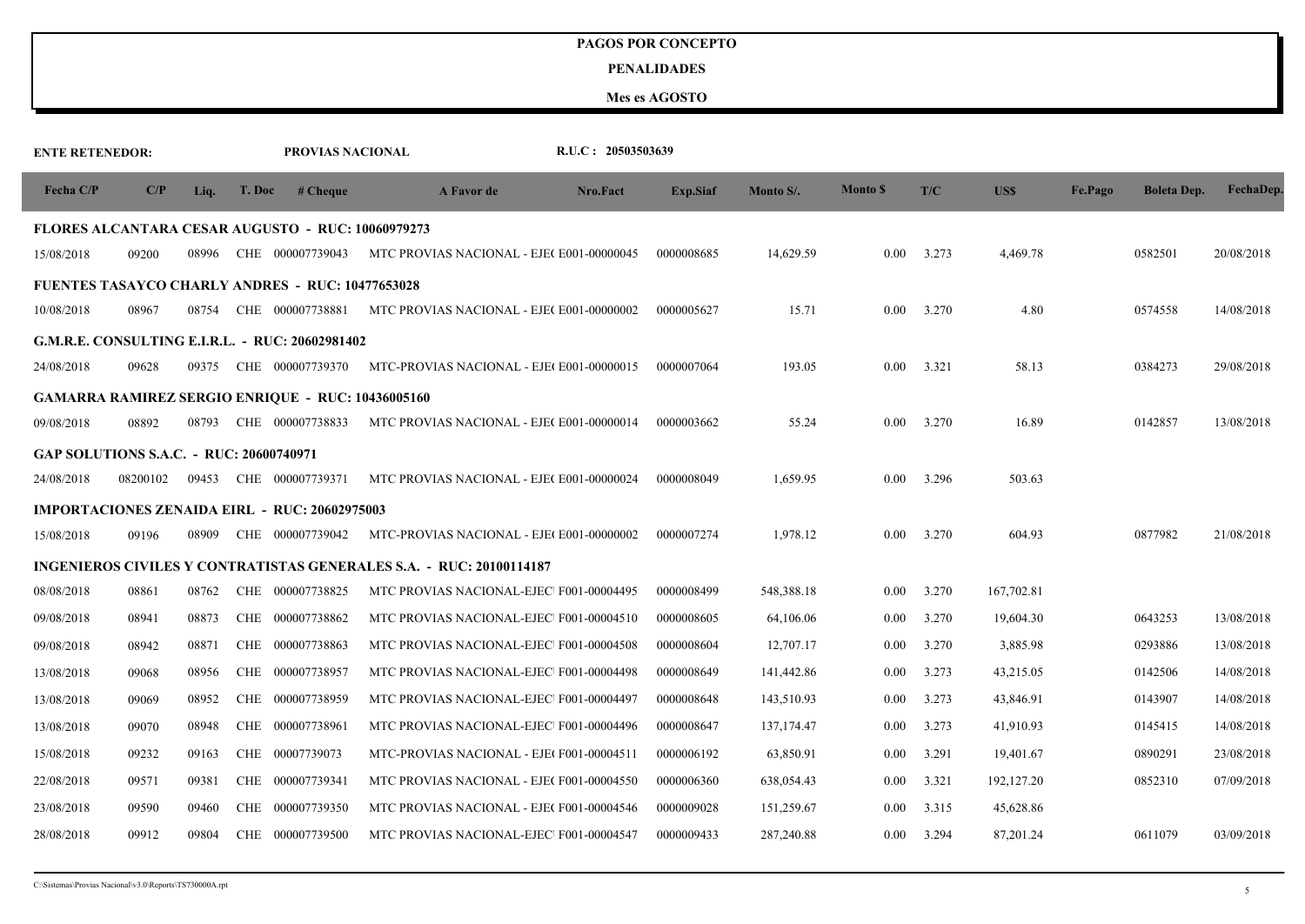#### **PENALIDADES**

| <b>ENTE RETENEDOR:</b>                           |       |       |        | PROVIAS NACIONAL                                        |                                                                                 | R.U.C: 20503503639 |            |            |                 |                    |            |         |                    |            |
|--------------------------------------------------|-------|-------|--------|---------------------------------------------------------|---------------------------------------------------------------------------------|--------------------|------------|------------|-----------------|--------------------|------------|---------|--------------------|------------|
| Fecha C/P                                        | C/P   | Liq.  | T. Doc | # <b>Change</b>                                         | A Favor de                                                                      | Nro.Fact           | Exp.Siaf   | Monto S/.  | <b>Monto</b> \$ | T/C                | US\$       | Fe.Pago | <b>Boleta Dep.</b> | FechaDep.  |
| 28/08/2018                                       | 09913 | 09809 |        | CHE 000007739501                                        | MTC PROVIAS NACIONAL-EJEC F001-00004551                                         |                    | 0000009432 | 507,797.96 | 0.00            | 3.294              | 154,158.46 |         | 0854962            | 07/09/2018 |
| <b>INKA LLAQTA SAC - RUC: 20564352803</b>        |       |       |        |                                                         |                                                                                 |                    |            |            |                 |                    |            |         |                    |            |
| 28/08/2018                                       | 09866 | 09434 |        | CHE 000007739483                                        | MTC PROVIAS NACIONAL - EJE( 0001-00000095                                       |                    | 0000009091 | 573.32     | 0.00            | 3.315              | 172.95     |         | 0749830            | 04/09/2018 |
|                                                  |       |       |        |                                                         | INQHATU SOCIEDAD ANONIMA CERRADA INQ SAC - RUC: 20536117530                     |                    |            |            |                 |                    |            |         |                    |            |
| 16/08/2018                                       | 09242 | 08699 |        |                                                         | CHE 000007739075 MTC PROVIAS NACIONAL - EJE(E001-00000002                       |                    | 0000006021 | 75.00      | 0.00            | 3.263              | 22.98      |         | 0872645            | 21/08/2018 |
|                                                  |       |       |        | LIVIA VALLE CESAR AUGUSTO - RUC: 10074573504            |                                                                                 |                    |            |            |                 |                    |            |         |                    |            |
| 28/08/2018                                       | 09918 | 09825 |        | CHE 000007739505                                        | MTC PROVIAS NACIONAL - EJE( E001-00000024                                       |                    | 0000007592 | 44.44      | 0.00            | 3.294              | 13.49      |         | 0742870            | 04/09/2018 |
|                                                  |       |       |        |                                                         | LUDEÑA CIENFUEGOS JORGE ADALBERTO - RUC: 10026104870                            |                    |            |            |                 |                    |            |         |                    |            |
| 08/08/2018                                       | 08850 | 08760 |        | CHE 000007738810                                        | MTC PROVIAS NACIONAL - EJE(E001-00000005                                        |                    | 0000008549 | 69.08      | 0.00            | 3.270              | 21.13      |         | 0284281            | 13/08/2018 |
| <b>MARIN JAVE ROSA NIEVES - RUC: 10188237628</b> |       |       |        |                                                         |                                                                                 |                    |            |            |                 |                    |            |         |                    |            |
| 06/08/2018                                       | 08733 | 08379 |        | CHE 000007738695                                        | MTC PROVIAS NACIONAL - EJE(E001-00000086                                        |                    | 0000002700 | 928.83     | 0.00            | 3.272              | 283.87     |         | 0185835            | 09/08/2018 |
|                                                  |       |       |        | <b>MEDINA CANELO HAROLD JUAN - RUC: 10425381691</b>     |                                                                                 |                    |            |            |                 |                    |            |         |                    |            |
| 29/08/2018                                       | 09989 | 09849 |        |                                                         | CHE 000007739541 MTC PROVIAS NACIONAL - EJE(E001-00000016                       |                    | 0000009456 | 31.53      | 0.00            | 3.291              | 9.58       |         | 0997505            | 05/09/2018 |
|                                                  |       |       |        | <b>MIRANDA PALOMINO DAVID GERSON - RUC: 10407400726</b> |                                                                                 |                    |            |            |                 |                    |            |         |                    |            |
| 14/08/2018                                       | 09129 | 08975 |        | CHE 000007739004                                        | MTC PROVIAS NACIONAL - EJE(E001-00000013                                        |                    | 0000002803 | 33.33      | $0.00\,$        | 3.273              | 10.18      |         | 0999139            | 17/08/2018 |
|                                                  |       |       |        |                                                         | <b>OBRAINSA (CONSORCIO VIAL EL ARENAL – PUNTA DE BOMBON) - RUC: 20501439020</b> |                    |            |            |                 |                    |            |         |                    |            |
| 29/08/2018                                       | 10028 | 09892 |        | CHE 000007739562                                        | MTC PROVIAS NACIONAL-EJEC F263-00000146                                         |                    | 0000009090 | 48,940.25  | $0.00\,$        | 3.291              | 14,870.94  |         | 0847718            | 07/09/2018 |
|                                                  |       |       |        | <b>OBRAS DE INGENIERIA S.A.C - RUC: 20501439020</b>     |                                                                                 |                    |            |            |                 |                    |            |         |                    |            |
| 03/08/2018                                       | 08658 | 08450 |        | CHE 000007738600                                        | MTC PROVIAS NACIONAL - EJE(F101-00002115                                        |                    | 0000008285 | 115,171.07 | $0.00\,$        | 3.272              | 35,198.98  |         | 0498572            | 07/08/2018 |
| PAREJA MUJICA BRENDA - RUC: 10463565657          |       |       |        |                                                         |                                                                                 |                    |            |            |                 |                    |            |         |                    |            |
| 28/08/2018                                       | 09917 | 09824 |        | CHE 000007739504                                        | MTC PROVIAS NACIONAL - EJE(E001-00000011                                        |                    | 0000007537 | 37.77      | 0.00            | 3.294              | 11.47      |         | 0744453            | 04/09/2018 |
|                                                  |       |       |        |                                                         | RODRIGUEZ ARAUJO ALFREDO DE JESUS - RUC: 10460214101                            |                    |            |            |                 |                    |            |         |                    |            |
| 24/08/2018                                       | 09619 | 09402 |        | CHE 000007739368                                        | MTC PROVIAS NACIONAL - EJE(E001-00000028                                        |                    | 0000009082 | 281.85     |                 | $0.00 \quad 3.321$ | 84.87      |         | 0378990            | 29/08/2018 |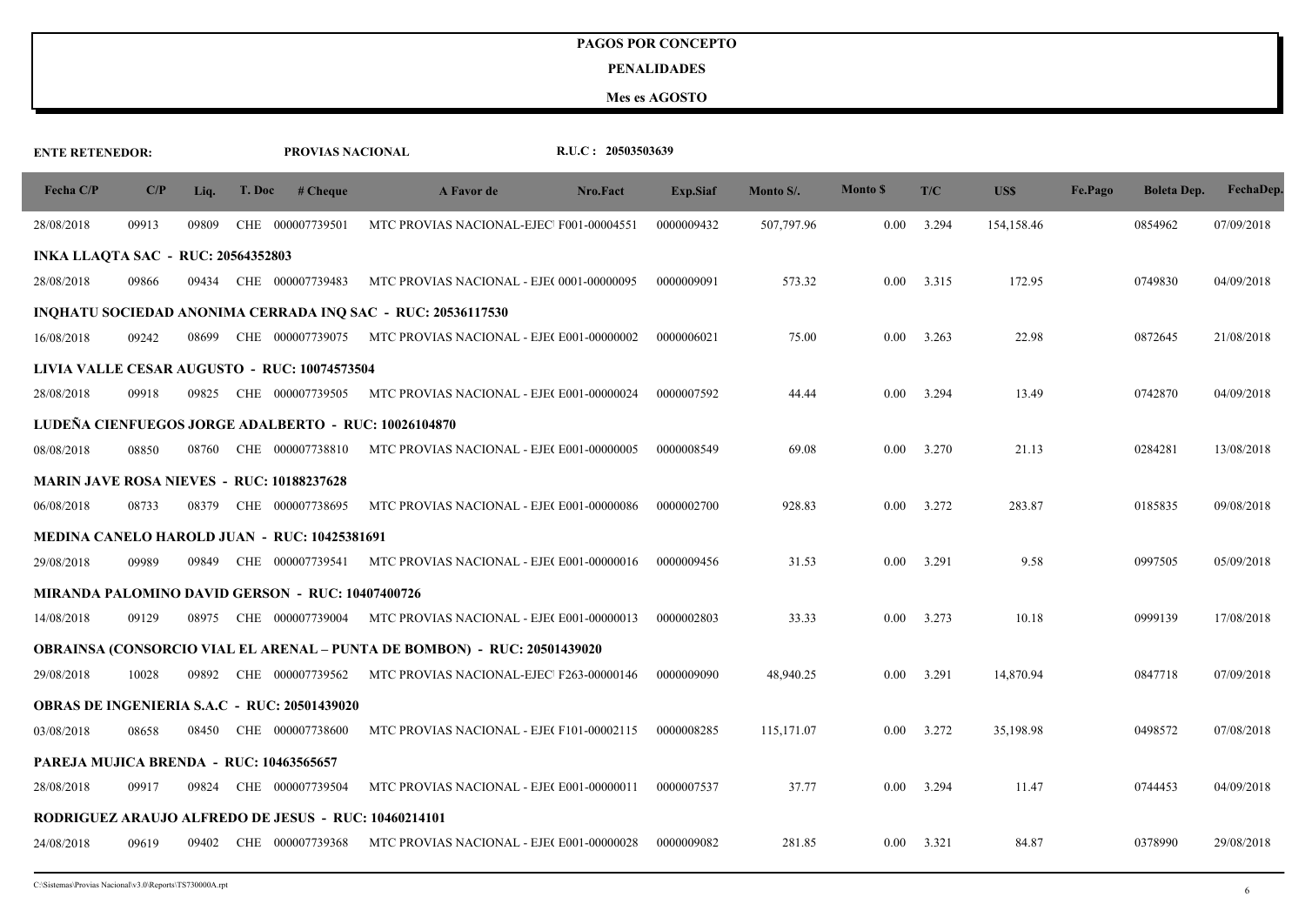#### **PENALIDADES**

| <b>ENTE RETENEDOR:</b>                            |       |       | PROVIAS NACIONAL                                        |                                                                                 | R.U.C: 20503503639 |                 |           |                 |       |          |         |                    |            |
|---------------------------------------------------|-------|-------|---------------------------------------------------------|---------------------------------------------------------------------------------|--------------------|-----------------|-----------|-----------------|-------|----------|---------|--------------------|------------|
| Fecha C/P                                         | C/P   | Liq.  | T. Doc # Cheque                                         | A Favor de                                                                      | Nro.Fact           | <b>Exp.Siaf</b> | Monto S/. | <b>Monto</b> \$ | T/C   | US\$     | Fe.Pago | <b>Boleta Dep.</b> | FechaDep.  |
|                                                   |       |       | ROJAS FLOREANO ROLLER EDINSON - RUC: 10425633363        |                                                                                 |                    |                 |           |                 |       |          |         |                    |            |
| 28/08/2018                                        | 09882 | 09604 | CHE 000007739488                                        | MTC PROVIAS NACIONAL-EJEC E001-00000079                                         |                    | 0000009267      | 268.80    | 0.00            | 3.287 | 81.78    |         | 0747949            | 04/09/2018 |
|                                                   |       |       | <b>ROSELL RODRIGUEZ GUY DAYAM - RUC: 10256837507</b>    |                                                                                 |                    |                 |           |                 |       |          |         |                    |            |
| 16/08/2018                                        | 09257 | 09095 |                                                         | CHE 000007739076 MTC PROVIAS NACIONAL - EJE(E001-00000011                       |                    | 0000002074      | 24.93     | 0.00            | 3.287 | 7.58     |         | 0875967            | 21/08/2018 |
|                                                   |       |       | <b>RUIZ DE LA CRUZ GABRIELA YNES - RUC: 10098708711</b> |                                                                                 |                    |                 |           |                 |       |          |         |                    |            |
| 14/08/2018                                        | 09072 | 08906 | CHE 000007738963                                        | MTC PROVIAS NACIONAL - EJE(E001-00000005                                        |                    | 0000008643      | 3,979.40  | 0.00            | 3.270 | 1,216.94 |         | 0001569            | 17/08/2018 |
|                                                   |       |       | SANCHEZ NIQUEN JOSE MANUEL - RUC: 10167297191           |                                                                                 |                    |                 |           |                 |       |          |         |                    |            |
| 28/08/2018                                        | 09892 | 09455 | CHE 000007739494                                        | MTC PROVIAS NACIONAL - EJE(E001-00000052                                        |                    | 0000005676      | 65.34     | 0.00            | 3.274 | 19.96    |         | 0998860            | 05/09/2018 |
|                                                   |       |       | <b>SANTOS HUAMAN ANDRES PLACIDO - RUC: 10410894209</b>  |                                                                                 |                    |                 |           |                 |       |          |         |                    |            |
| 28/08/2018                                        | 09905 | 09876 | CHE 000007739497                                        | MTC PROVIAS NACIONAL- EJEC E001-00000022                                        |                    | 0000004960      | 166.65    | $0.00\,$        | 3.291 | 50.64    |         | 0736364            | 04/09/2018 |
|                                                   |       |       | <b>SANTOS PAUCAR RAFAEL ANGEL - RUC: 10470911455</b>    |                                                                                 |                    |                 |           |                 |       |          |         |                    |            |
| 07/08/2018                                        | 08767 | 08520 | CHE 000007738729                                        | MTC PROVIAS NACIONAL - EJE(E001-00000010                                        |                    | 0000003384      | 57.64     | 0.00            | 3.274 | 17.61    |         | 0288455            | 13/08/2018 |
|                                                   |       |       | SOLANO SANCHEZ ROSA MABEL - RUC: 10181147739            |                                                                                 |                    |                 |           |                 |       |          |         |                    |            |
| 03/08/2018                                        | 08637 | 08382 | CHE 000007738562                                        | MTC PROVIAS NACIONAL - EJE(E001-00000009                                        |                    | 0000008166      | 1,383.15  | $0.00\,$        | 3.272 | 422.72   |         | 0959007            | 07/08/2018 |
|                                                   |       |       |                                                         | SOLUCIONES CATASTRO REGISTRALES Y CONSTRUCCIONES S.A.C - RUC: 20510531842       |                    |                 |           |                 |       |          |         |                    |            |
| 20/08/2018                                        | 09402 | 09144 | CHE 000007739211                                        | MTC PROVIAS NACIONAL - EJE( 0001-00001165                                       |                    | 0000008813      | 7,065.93  | $0.00\,$        | 3.287 | 2,149.66 |         | 0462174            | 23/08/2018 |
| <b>SO SUMINISTROS E.I.R.L. - RUC: 20600889827</b> |       |       |                                                         |                                                                                 |                    |                 |           |                 |       |          |         |                    |            |
| 15/08/2018                                        | 09178 | 09056 | CHE 000007739041                                        | MTC-PROVIAS NACIONAL - EJE( 0001-00000363                                       |                    | 0000007276      | 1,087.97  | 0.00            | 3.279 | 331.80   |         | 0874421            | 21/08/2018 |
|                                                   |       |       |                                                         | TERRACORP INGENIERIA & LOGISTICA S.A.C - RUC: 20601430356                       |                    |                 |           |                 |       |          |         |                    |            |
| 20/08/2018                                        | 09416 | 09234 | CHE 000007739213                                        | MTC PROVIAS NACIONAL - EJE( 0001-00000106                                       |                    | 0000005900      | 469.60    | 0.00            | 3.313 | 141.74   |         | 0475192            | 23/08/2018 |
|                                                   |       |       |                                                         | URCI CONSULTORES S.L. SUCURSAL DEL PERÚ - RUC: 20524383901                      |                    |                 |           |                 |       |          |         |                    |            |
| 29/08/2018                                        | 10031 | 09868 | CHE 000007739563                                        | MTC PROVIAS NACIONAL - EJE(E001-00000054                                        |                    | 0000009485      | 6,488.61  | 0.00            | 3.291 | 1,971.62 |         | 0873842            | 07/09/2018 |
|                                                   |       |       |                                                         | VALORIZA CONSERVACIÓN DE INFRAESTRUCTURAS S.A. SUCURSAL PERÚ - RUC: 20600871430 |                    |                 |           |                 |       |          |         |                    |            |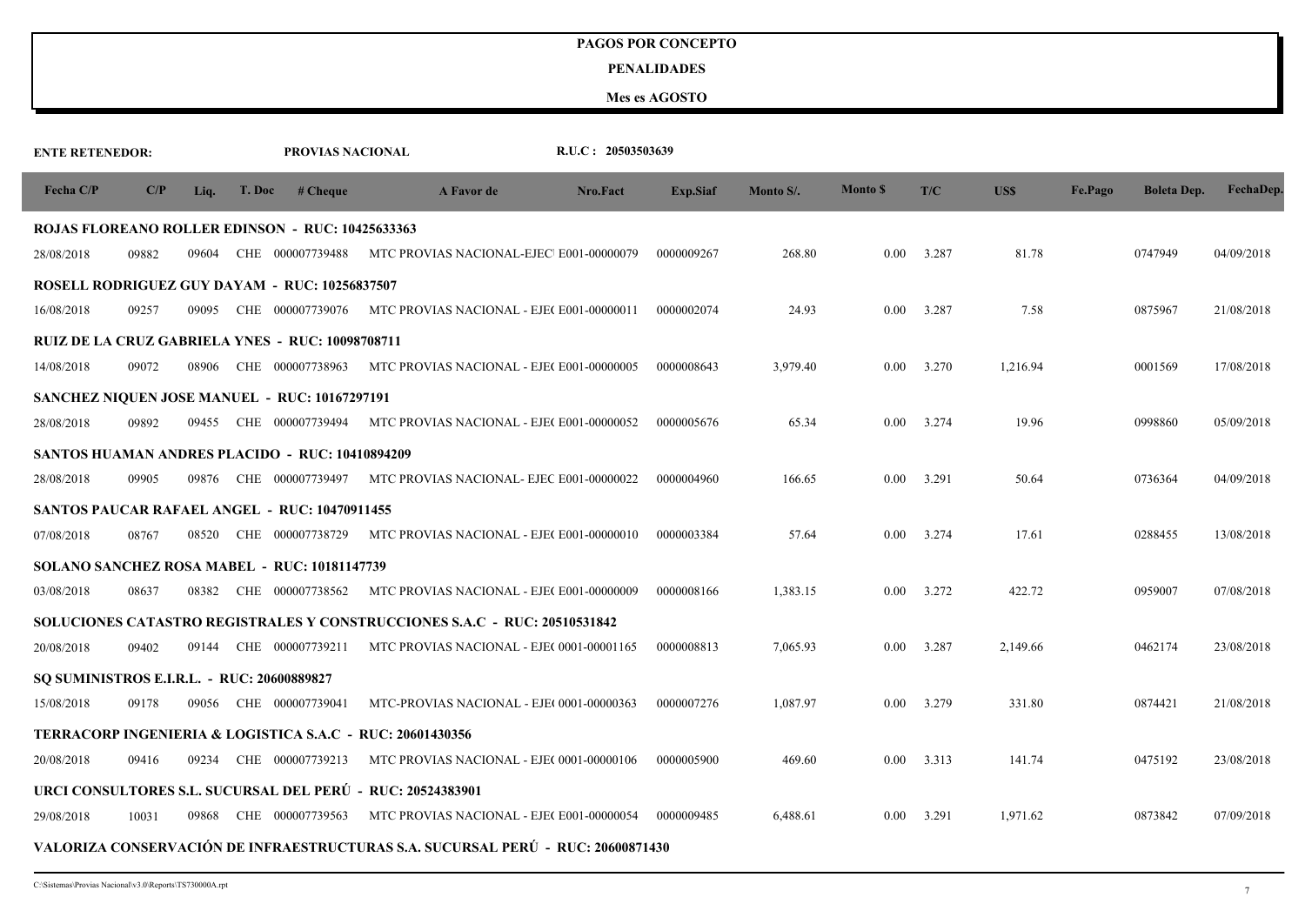### **PENALIDADES**

| <b>ENTE RETENEDOR:</b>                          |       |                  |            | PROVIAS NACIONAL |                                                             | R.U.C: 20503503639 |            |              |                |       |              |         |                    |            |
|-------------------------------------------------|-------|------------------|------------|------------------|-------------------------------------------------------------|--------------------|------------|--------------|----------------|-------|--------------|---------|--------------------|------------|
| Fecha C/P                                       | C/P   | Liq.             | T. Doc     | # <b>Change</b>  | A Favor de                                                  | Nro.Fact           | Exp.Siaf   | Monto S/.    | <b>Monto S</b> | T/C   | US\$         | Fe.Pago | <b>Boleta Dep.</b> | FechaDep.  |
| 03/08/2018                                      | 08663 | 08473            | <b>CHE</b> | 000007738607     | MTC PROVIAS NACIONAL-EJEC 0001-00000011                     |                    | 0000008290 | 273.68       | $0.00\,$       | 3.274 | 83.59        |         | 0964527            | 07/08/2018 |
| YANQUI QUISPE BETZY ZAIDA - RUC: 10420687783    |       |                  |            |                  |                                                             |                    |            |              |                |       |              |         |                    |            |
| 29/08/2018                                      | 10095 | 09881            | <b>CHE</b> | 000007739594     | MTC PROVIAS NACIONAL - EJE(E001-00000053                    |                    | 0000009519 | 467.64       | $0.00\,$       | 3.291 | 142.10       |         | 0875250            | 07/09/2018 |
| YUPANQUI NAVARRO JOSE ADRIAN - RUC: 10310410956 |       |                  |            |                  |                                                             |                    |            |              |                |       |              |         |                    |            |
| 29/08/2018                                      | 09958 | 09857            | CHE        | 000007739514     | MTC PROVIAS NACIONAL - EJE(E001-00000029                    |                    | 0000006632 | 116.72       | $0.00\,$       | 3.291 | 35.47        |         | 0752129            | 04/09/2018 |
|                                                 |       |                  |            |                  | <b>TOTAL:</b>                                               |                    |            | 4,631,945.74 | 0.00           |       | 1,409,135.01 |         |                    |            |
| $N^{\circ}$ Cuenta :                            |       | 000-000-301108-9 |            |                  |                                                             |                    |            |              |                |       |              |         |                    |            |
|                                                 |       |                  |            |                  | ASA CONSULTORIA Y ASESORIA CONTABLE EIRL - RUC: 20494006759 |                    |            |              |                |       |              |         |                    |            |
| 15/08/2018                                      | 09208 | 09055            | <b>CHE</b> | 000007739059     | MTC PROVIAS NACIONAL - EJE(E001-00000082                    |                    | 0000006140 | 517.47       | $0.00\,$       | 3.279 | 157.81       |         | 0584653            | 20/08/2018 |
|                                                 |       |                  |            |                  | <b>TOTAL:</b>                                               |                    |            | 517.47       | 0.00           |       | 157.81       |         |                    |            |
|                                                 |       |                  |            |                  | <b>TOTAL GENERAL:</b>                                       |                    |            | 4,632,463.21 | 0.00           |       | 1,409,292.82 |         |                    |            |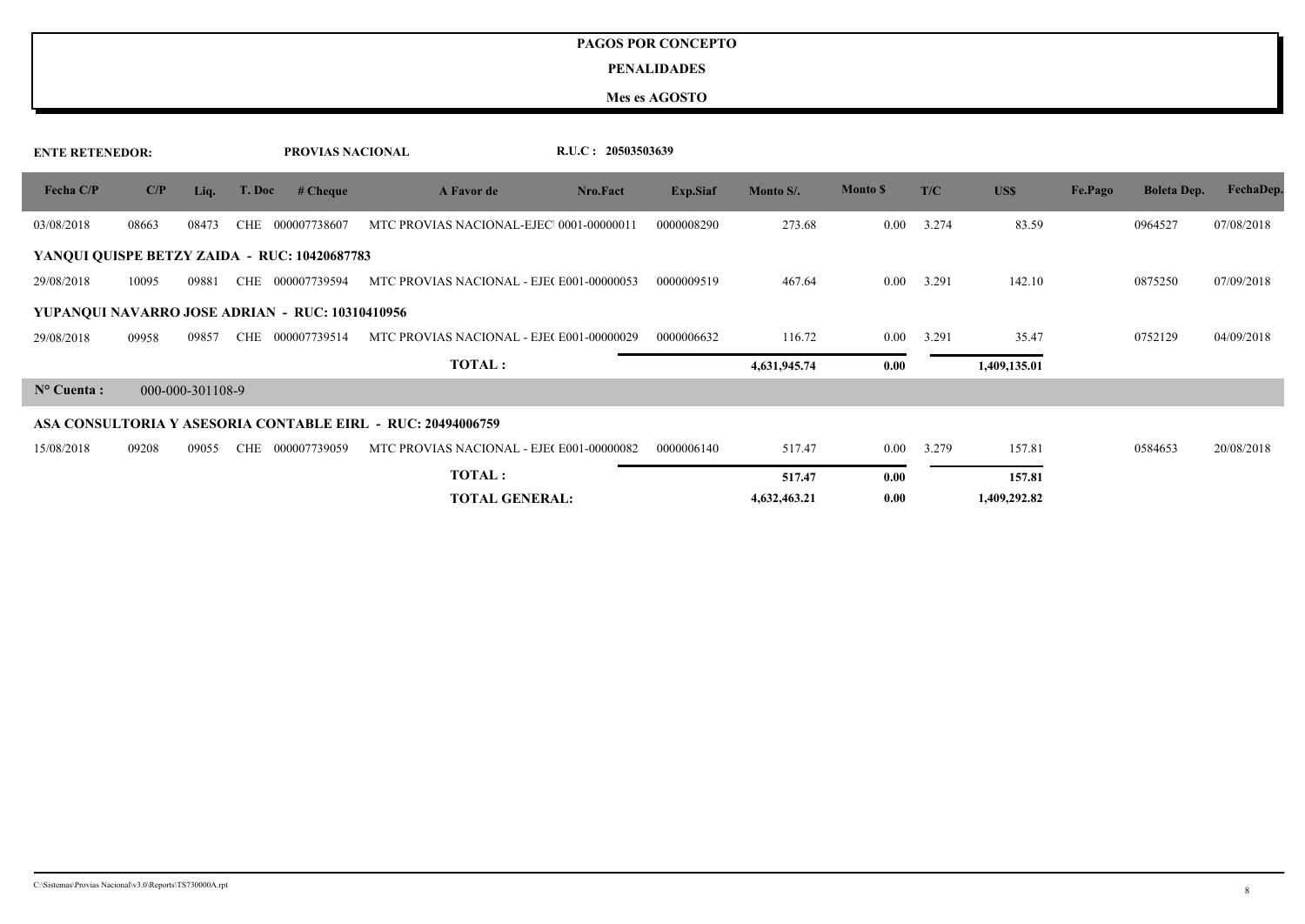|                                                   | PERÚ  | Ministerio<br>de Transportes |        | y Comunicaciones                                           | Viceministerio<br>de Transportes                               |                    | <b>Provias Nacional</b> |           |                 |                    |        |         | Hora<br>Fecha      | 03:22:47p.m.<br>10/08/2018 |
|---------------------------------------------------|-------|------------------------------|--------|------------------------------------------------------------|----------------------------------------------------------------|--------------------|-------------------------|-----------|-----------------|--------------------|--------|---------|--------------------|----------------------------|
|                                                   |       |                              |        |                                                            |                                                                |                    | PAGOS POR CONCEPTO      |           |                 |                    |        |         |                    |                            |
|                                                   |       |                              |        |                                                            |                                                                |                    | <b>PENALIDADES</b>      |           |                 |                    |        |         |                    |                            |
|                                                   |       |                              |        |                                                            |                                                                |                    | Mes es JULIO            |           |                 |                    |        |         |                    |                            |
| <b>ENTE RETENEDOR:</b>                            |       |                              |        | PROVIAS NACIONAL                                           |                                                                | R.U.C: 20503503639 |                         |           |                 |                    |        |         |                    |                            |
| Fecha C/P                                         | C/P   | Liq.                         | T. Doc | # Cheque                                                   | A Favor de                                                     | Nro.Fact           | <b>Exp.Siaf</b>         | Monto S/. | <b>Monto</b> \$ | T/C                | US\$   | Fe.Pago | <b>Boleta Dep.</b> | FechaDep.                  |
| $N^{\circ}$ Cuenta :                              |       | 00-000-301108                |        |                                                            |                                                                |                    |                         |           |                 |                    |        |         |                    |                            |
| <b>A.L SUMINISTROS E.I.R.L - RUC: 20557960334</b> |       |                              |        |                                                            |                                                                |                    |                         |           |                 |                    |        |         |                    |                            |
| 30/07/2018                                        | 08185 | 07847                        |        | CHE 000007738067                                           | MTC PROVIAS NACIONAL - EJE(0001-00000865                       |                    | 0000006581              | 1,979.70  | 0.00            | 3.277              | 604.12 |         | 0254410            | 03/08/2018                 |
|                                                   |       |                              |        | <b>AGUIRRE AGUILAR SILVANA FIORELLA - RUC: 10704097871</b> |                                                                |                    |                         |           |                 |                    |        |         |                    |                            |
| 16/07/2018                                        | 07696 | 07488                        |        |                                                            | CHE 000007737535 MTC PROVIAS NACIONAL - EJE(E001-00000023      |                    | 0000005221              | 19.38     | $0.00\,$        | 3.268              | 5.93   |         | 0479033            | 17/07/2018                 |
|                                                   |       |                              |        | ANGELES BACHET CARLOS ENRIQUE - RUC: 10067523666           |                                                                |                    |                         |           |                 |                    |        |         |                    |                            |
| 16/07/2018                                        | 07728 | 07530                        |        | CHE 000007737560                                           | MTC PROVIAS NACIONAL - EJE( E001-00000050                      |                    | 0000004339              | 40.27     | 0.00            | 3.280              | 12.28  |         | 0817344            | 20/07/2018                 |
|                                                   |       |                              |        | BALAREZO CORDOVA MARCO IVAN - RUC: 10450956894             |                                                                |                    |                         |           |                 |                    |        |         |                    |                            |
| 19/07/2018                                        | 07899 | 07656                        |        |                                                            | CHE 000007737826 MTC PROVIAS NACIONAL - EJE(E001-00000038      |                    | 0000004352              | 23.00     | $0.00\,$        | 3.272              | 7.03   |         | 0221841            | 23/07/2018                 |
|                                                   |       |                              |        | <b>BERRIOS MARILUZ IVONNE LIZETTE - RUC: 10428369829</b>   |                                                                |                    |                         |           |                 |                    |        |         |                    |                            |
| 10/07/2018                                        | 07421 | 07250                        |        |                                                            | CHE 000006812595 MTC PROVIAS NACIONAL-EJEC E001-00000037       |                    | 0000005223              | 11.42     | $0.00\,$        | 3.268              | 3.49   |         | 0041144            | 12/07/2018                 |
|                                                   |       |                              |        | <b>BROTONS ARACIL JOSE RAMON - RUC: 15601479921</b>        |                                                                |                    |                         |           |                 |                    |        |         |                    |                            |
| 09/07/2018                                        | 07348 | 07109                        |        | CHE 000006812504                                           | MTC PROVIAS NACIONAL -EJEC E001-00000014                       |                    | 0000005175              | 333.33    | $0.00\,$        | 3.274              | 101.81 |         | 0108469            | 11/07/2018                 |
|                                                   |       |                              |        | <b>CHAFLOQUE LLAGAS JOSE MARIA - RUC: 10165143332</b>      |                                                                |                    |                         |           |                 |                    |        |         |                    |                            |
| 18/07/2018                                        | 07849 | 07636                        |        | CHE 000007737778                                           | MTC PROVIAS NACIONAL-EJEC E001-00000035                        |                    | 0000005384              | 307.40    | $0.00\,$        | 3.273              | 93.92  |         | 0532647            | 24/07/2018                 |
|                                                   |       |                              |        | <b>CHUQUILIN TERRONES AGUSTIN - RUC: 10275663749</b>       |                                                                |                    |                         |           |                 |                    |        |         |                    |                            |
| 19/07/2018                                        | 07861 |                              |        |                                                            | 07696 CHE 000007737797 MTC PROVIAS NACIONAL-EJEC E001-00000016 |                    | 0000002759              | 75.12     |                 | $0.00$ 3.272       | 22.96  |         | 0217684            | 23/07/2018                 |
|                                                   |       |                              |        |                                                            | COAQUIRA ZEBALLOS MARTA MARIALENA - RUC: 10400896858           |                    |                         |           |                 |                    |        |         |                    |                            |
| 06/07/2018                                        | 07309 |                              |        | 07115 CHE 000006812487                                     | MTC -PROVIAS NACIONAL - EJE E001-00000044                      |                    | 0000004837              | 22.25     |                 | $0.00$ 3.272       | 6.80   |         | 0475267            | 10/07/2018                 |
| CONCAR S.A. - RUC: 20343443961                    |       |                              |        | 07558 CHE 000007737524                                     | MTC PROVIAS NACIONAL-EJEC FF01-00001465                        |                    | 0000007382              | 1,969.05  |                 |                    |        |         |                    | 18/07/2018                 |
| 16/07/2018                                        | 07663 |                              |        |                                                            |                                                                |                    |                         |           |                 | $0.00 \quad 3.276$ | 601.05 |         | 0169654            |                            |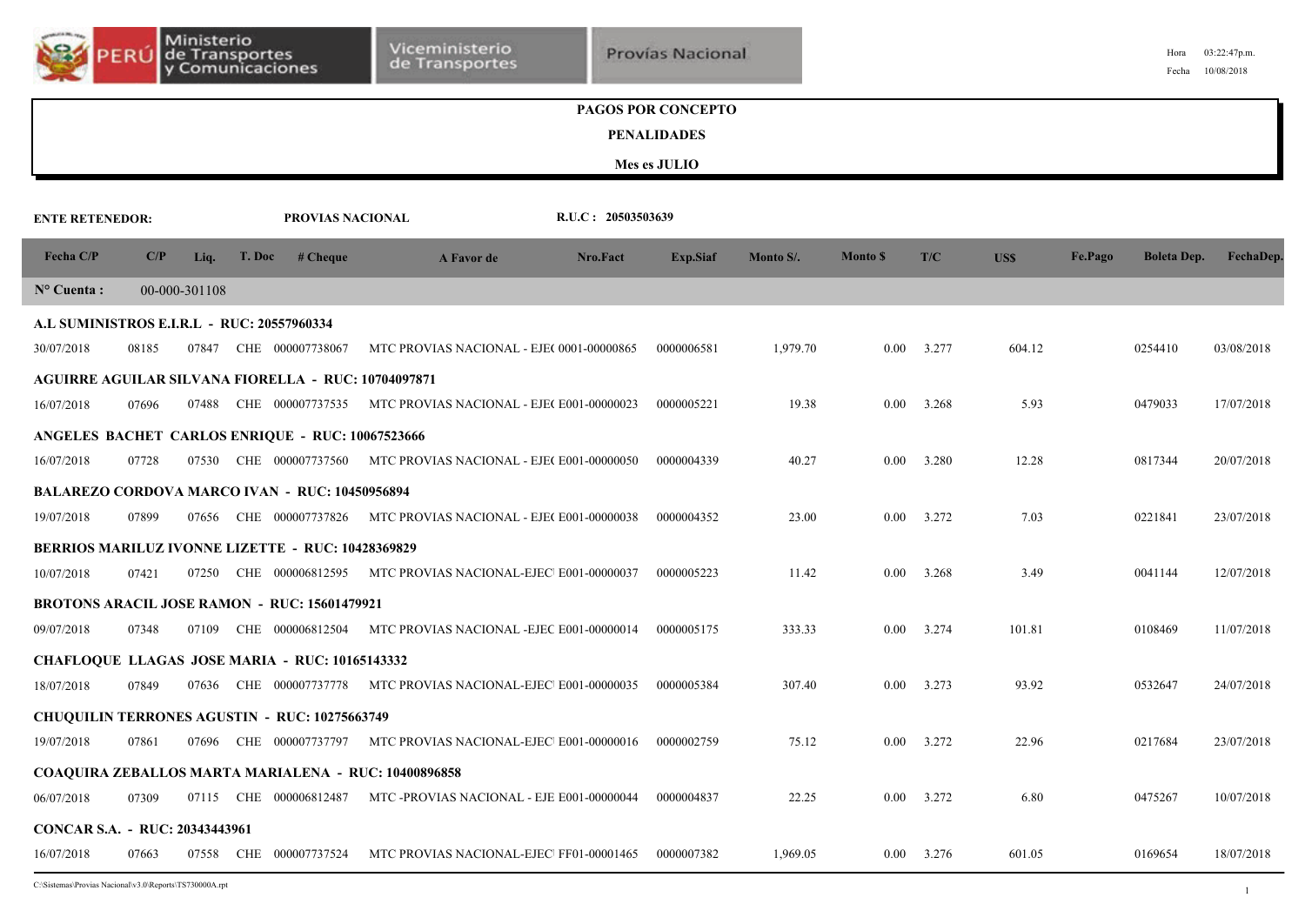## **PENALIDADES**

| <b>ENTE RETENEDOR:</b>                         |       |       |        | PROVIAS NACIONAL                                 |                                                                  | R.U.C: 20503503639 |            |           |                 |                    |           |         |                    |            |
|------------------------------------------------|-------|-------|--------|--------------------------------------------------|------------------------------------------------------------------|--------------------|------------|-----------|-----------------|--------------------|-----------|---------|--------------------|------------|
| Fecha C/P                                      | C/P   | Liq.  | T. Doc | # <b>Change</b>                                  | A Favor de                                                       | Nro.Fact           | Exp.Siaf   | Monto S/. | <b>Monto</b> \$ | T/C                | US\$      | Fe.Pago | <b>Boleta Dep.</b> | FechaDep.  |
| 26/07/2018                                     | 08160 | 08010 |        | CHE 000007738029                                 | MTC PROVIAS NACIONAL-EJEC FF01-00001485                          |                    | 0000007793 | 14,807.57 | 0.00            | 3.280              | 4,514.50  |         | 0504726            | 31/07/2018 |
| 31/07/2018                                     | 08363 | 08228 |        | CHE 000007738205                                 | MTC PROVIAS NACIONAL-EJEC FF01-00001515                          |                    | 0000008058 | 12,720.30 | 0.00            | 3.276              | 3,882.88  |         | 0406765            | 06/08/2018 |
|                                                |       |       |        | <b>CONSORCIO ABRA TOCCTO - RUC: 20549321039</b>  |                                                                  |                    |            |           |                 |                    |           |         |                    |            |
| 20/07/2018                                     | 07953 | 07771 |        | CHE 000007737865                                 | MTC PROVIAS NACIONAL-EJEC E001-00000011                          |                    | 0000007545 | 17,498.65 | 0.00            | 3.273              | 5,346.36  |         | 0533396            | 24/07/2018 |
|                                                |       |       |        | CONSORCIO ALVAC - JOHESA - RUC: 20552395507      |                                                                  |                    |            |           |                 |                    |           |         |                    |            |
| 20/07/2018                                     | 07954 | 07777 |        | CHE 000007737867                                 | MTC PROVIAS NACIONAL-EJEC F001-00000114                          |                    | 0000007554 | 12,265.15 | 0.00            | 3.273              | 3,747.37  |         | 0527592            | 24/07/2018 |
| 26/07/2018                                     | 08162 | 07937 | CHE    | 000007738030                                     | MTC PROVIAS NACIONAL-EJEC F001-00000134                          |                    | 0000007647 | 11,509.72 | 0.00            | 3.280              | 3,509.06  |         | 0510893            | 31/07/2018 |
| 31/07/2018                                     | 08445 | 08189 |        | CHE 000007738226                                 | MTC PROVIAS NACIONAL - EJE(F001-00000131                         |                    | 0000007899 | 14,785.55 | 0.00            | 3.276              | 4,513.29  |         | 0400527            | 06/08/2018 |
|                                                |       |       |        |                                                  | <b>CONSORCIO CONSERVACION VIAL SANTA ROSA - RUC: 20600891953</b> |                    |            |           |                 |                    |           |         |                    |            |
| 26/07/2018                                     | 08158 | 08004 |        | CHE 000007738028                                 | MTC PROVIAS NACIONAL-EJEC E001-00000016                          |                    | 0000007773 | 1,660.00  | 0.00            | 3.280              | 506.10    |         | 0506497            | 31/07/2018 |
| <b>CONSORCIO CUTERVO - RUC: 20600872134</b>    |       |       |        |                                                  |                                                                  |                    |            |           |                 |                    |           |         |                    |            |
| 09/07/2018                                     | 07341 | 07073 |        | CHE 000006812497                                 | MTC PROVIAS NACIONAL - EJE(0001-00000069                         |                    | 0000006922 | 46,068.80 | 0.00            | 3.288              | 14,011.19 |         | 0113199            | 11/07/2018 |
| 26/07/2018                                     | 08156 | 08006 |        | CHE 000007738026                                 | MTC PROVIAS NACIONAL-EJEC 0001-00000072                          |                    | 0000007776 | 48,725.64 | 0.00            | 3.280              | 14,855.38 |         | 0665329            | 01/08/2018 |
| <b>CONSORCIO JJC - MAYO - RUC: 20600861892</b> |       |       |        |                                                  |                                                                  |                    |            |           |                 |                    |           |         |                    |            |
| 31/07/2018                                     | 08495 | 08185 |        | CHE 000007738345                                 | MTC PROVIAS NACIONAL-EJEC 0001-00000087                          |                    | 0000007827 | 789.18    | 0.00            | 3.276              | 240.90    |         | 0397666            | 06/08/2018 |
| CONSORCIO LOS ANGELES - RUC: 20601830052       |       |       |        |                                                  |                                                                  |                    |            |           |                 |                    |           |         |                    |            |
| 31/07/2018                                     | 08496 | 08182 |        | CHE 000007738346                                 | MTC PROVIAS NACIONAL-EJEC 0001-00000018                          |                    | 0000007809 | 26,959.57 | 0.00            | 3.276              | 8,229.42  |         | 0090502            | 07/08/2018 |
|                                                |       |       |        | <b>CONSORCIO SIERRA SAYAN - RUC: 20557806254</b> |                                                                  |                    |            |           |                 |                    |           |         |                    |            |
| 06/07/2018                                     | 07300 | 07130 |        | CHE 000006812483                                 | MTC PROVIAS NACIONAL -EJEC E001-00000019                         |                    | 0000006981 | 1,041.86  | 0.00            | 3.287              | 316.96    |         | 0477268            | 10/07/2018 |
|                                                |       |       |        |                                                  | <b>CONSORCIO SUPERVISOR VIAL AREQUIPA - RUC: 20602066585</b>     |                    |            |           |                 |                    |           |         |                    |            |
| 24/07/2018                                     | 08004 | 07855 |        | CHE 000007737937                                 | MTC PROVIAS NACIONAL-EJEC 0001-00000024                          |                    | 0000007632 | 86,979.44 | 0.00            | 3.277              | 26,542.40 |         | 0718610            | 25/07/2018 |
|                                                |       |       |        |                                                  | <b>CONSORCIO SUPERVISOR VIAL CUBANTIA - RUC: 20602195849</b>     |                    |            |           |                 |                    |           |         |                    |            |
| 20/07/2018                                     | 07952 | 07774 |        | CHE 000007737864                                 | MTC PROVIAS NACIONAL-EJEC 0001-00000020                          |                    | 0000007553 | 57,947.52 |                 | $0.00 \quad 3.273$ | 17,704.71 |         | 0723050            | 25/07/2018 |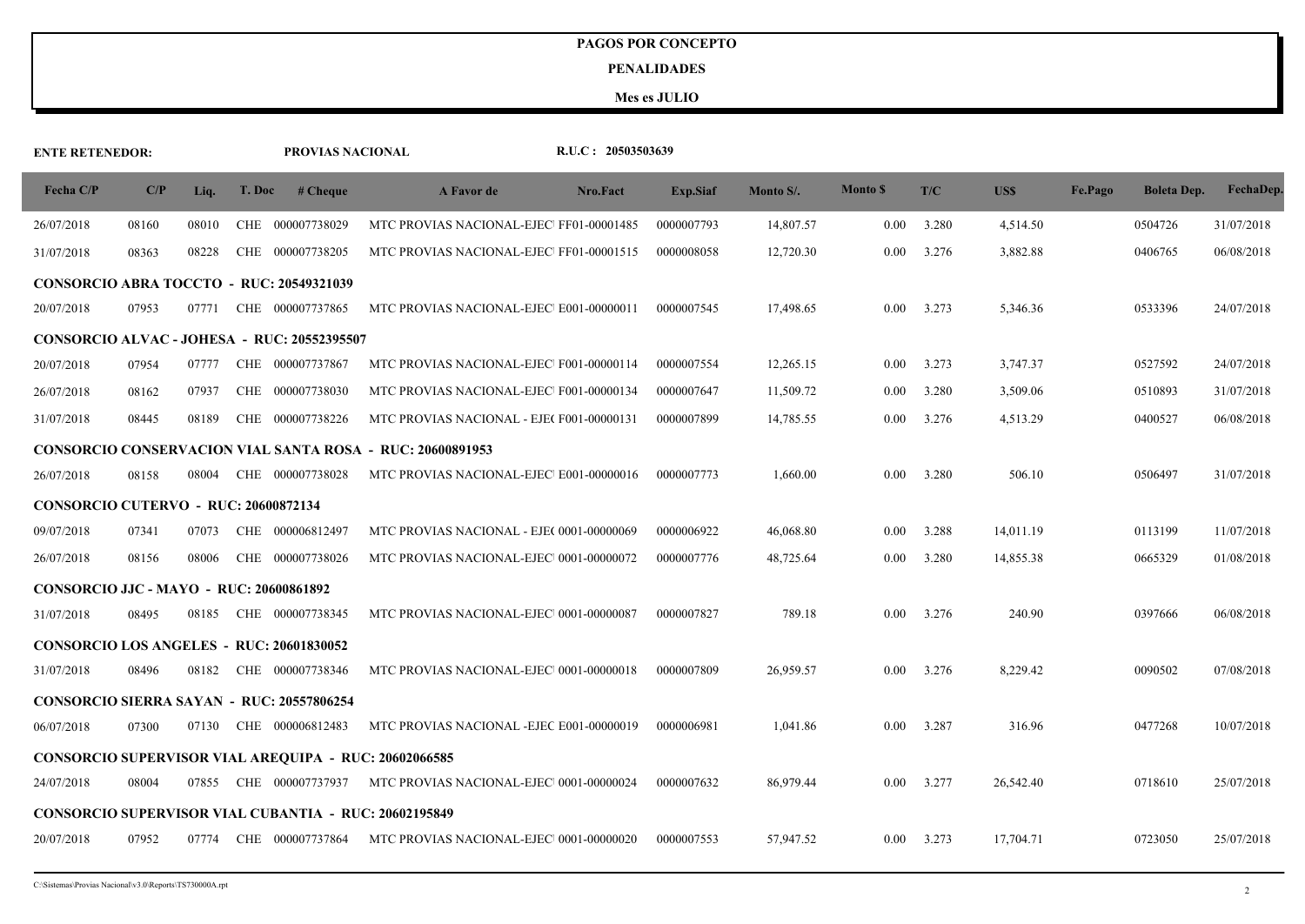#### **PENALIDADES**

| <b>ENTE RETENEDOR:</b>                           |       |       |        | PROVIAS NACIONAL                                          |                                                                           | R.U.C: 20503503639 |                 |              |                 |       |            |         |                    |            |
|--------------------------------------------------|-------|-------|--------|-----------------------------------------------------------|---------------------------------------------------------------------------|--------------------|-----------------|--------------|-----------------|-------|------------|---------|--------------------|------------|
| Fecha $C/P$                                      | C/P   | Liq.  | T. Doc | # Cheque                                                  | A Favor de                                                                | Nro.Fact           | <b>Exp.Siaf</b> | Monto S/.    | <b>Monto</b> \$ | T/C   | US\$       | Fe.Pago | <b>Boleta Dep.</b> | FechaDep.  |
|                                                  |       |       |        | <b>CONSORCIO VIAL SELVA CENTRAL - RUC: 20600701216</b>    |                                                                           |                    |                 |              |                 |       |            |         |                    |            |
| 26/07/2018                                       | 08155 | 08007 |        | CHE 000007738025                                          | MTC PROVIAS NACIONAL-EJEC E001-00000032                                   |                    | 0000007790      | 5,239.49     | $0.00\,$        | 3.280 | 1,597.41   |         | 0508664            | 31/07/2018 |
| <b>CONSORCIO VIAL SIERRA - RUC: 20600922999</b>  |       |       |        |                                                           |                                                                           |                    |                 |              |                 |       |            |         |                    |            |
| 31/07/2018                                       | 08452 | 08318 |        | CHE 000007738244                                          | MTC PROVIAS NACIONAL-EJEC 0001-00000054                                   |                    | 0000008156      | 385.45       | 0.00            | 3.272 | 117.80     |         | 0404447            | 06/08/2018 |
| <b>CONSORCIO VIAL SIHUAS - RUC: 20547871465</b>  |       |       |        |                                                           |                                                                           |                    |                 |              |                 |       |            |         |                    |            |
| 30/07/2018                                       | 08250 | 08229 |        | CHE 000007738143                                          | MTC PROVIAS NACIONAL-EJEC E001-00000062                                   |                    | 0000008125      | 2,721.44     | 0.00            | 3.276 | 830.72     |         | 0239483            | 03/08/2018 |
|                                                  |       |       |        |                                                           | CONSTRUCCION Y ADMINISTRACION S.A (CASA CONSTRUCTORES) - RUC: 20109565017 |                    |                 |              |                 |       |            |         |                    |            |
| 03/07/2018                                       | 07107 | 06928 |        | CHE 000006812222                                          | MTC PROVIAS NACIONAL-EJEC F001-00001988                                   |                    | 0000006821      | 1,010,864.00 | $0.00\,$        | 3.272 | 308,943.77 |         | 0879919            | 20/07/2018 |
| 03/07/2018                                       | 07108 | 06929 |        | CHE 000006812224                                          | MTC PROVIAS NACIONAL-EJEC F001-00001989                                   |                    | 0000006879      | 6,858.21     | 0.00            | 3.273 | 2,095.39   |         | 0852746            | 06/07/2018 |
| 24/07/2018                                       | 08032 | 07868 |        | CHE 000007737947                                          | MTC PROVIAS NACIONAL-EJEC F001-00002015                                   |                    | 0000007652      | 1,583.82     | 0.00            | 3.277 | 483.31     |         | 0045987            | 25/07/2018 |
| 24/07/2018                                       | 08035 | 07869 |        | CHE 000007737949                                          | MTC PROVIAS NACIONAL-EJEC F001-00001985                                   |                    | 0000007653      | 2,067.31     | 0.00            | 3.277 | 630.85     |         | 0047562            | 25/07/2018 |
| 31/07/2018                                       | 08454 | 08324 |        | CHE 000007738245                                          | MTC PROVIAS NACIONAL-EJEC F001-00002057                                   |                    | 0000008150      | 4,365.00     | $0.00\,$        | 3.272 | 1,334.05   |         | 0402273            | 06/08/2018 |
| <b>CONSTRUCTORA M P M S A - RUC: 20100995108</b> |       |       |        |                                                           |                                                                           |                    |                 |              |                 |       |            |         |                    |            |
| 17/07/2018                                       | 07793 | 07609 |        | CHE 000007737673                                          | MTC PROVIAS NACIONAL - EJE(F001-00002677                                  |                    | 0000007401      | 167,769.12   | 0.00            | 3.276 | 51,211.58  |         | 0873480            | 20/07/2018 |
|                                                  |       |       |        |                                                           | <b>CUAYLA CORDOVA AUSBERTO ALEJANDRO - RUC: 10044312111</b>               |                    |                 |              |                 |       |            |         |                    |            |
| 16/07/2018                                       | 07706 | 07536 |        | CHE 000007737541                                          | MTC PROVIAS NACIONAL-EJEC E001-00000017                                   |                    | 0000006188      | 398.52       | 0.00            | 3.276 | 121.65     |         | 0476671            | 17/07/2018 |
|                                                  |       |       |        | <b>DI NATALE CHAVEZ ENRIQUE DANIEL - RUC: 10072252000</b> |                                                                           |                    |                 |              |                 |       |            |         |                    |            |
| 09/07/2018                                       | 07354 | 07224 |        | CHE 000006812505                                          | MTC PROVIAS NACIONAL - EJE(E001-00000047                                  |                    | 0000003335      | 572.00       | 0.00            | 3.291 | 173.81     |         | 0478994            | 10/07/2018 |
| DYNATEST PERÚ SAC - RUC: 20546153453             |       |       |        |                                                           |                                                                           |                    |                 |              |                 |       |            |         |                    |            |
| 09/07/2018                                       | 07376 | 07159 |        | CHE 000006812531                                          | MTC PROVIAS NACIONAL-EJEC 0001-00001288                                   |                    | 0000006999      | 336.29       | 0.00            | 3.291 | 102.18     |         | 0037229            | 12/07/2018 |
|                                                  |       |       |        |                                                           | <b>EMPRESA LOS ANGELES Y GLORIA E.I.R.L. - RUC: 20600320786</b>           |                    |                 |              |                 |       |            |         |                    |            |
| 24/07/2018                                       | 08003 | 07751 |        | CHE 000007737936                                          | MTC PROVIAS NACIONAL-EJEC E001-00000002                                   |                    | 0000007550      | 1,000.00     | 0.00            | 3.269 | 305.90     |         | 0049377            | 25/07/2018 |
|                                                  |       |       |        |                                                           | <b>GIULFO PALACIOS JUAN MANUEL MARTIN - RUC: 10072190241</b>              |                    |                 |              |                 |       |            |         |                    |            |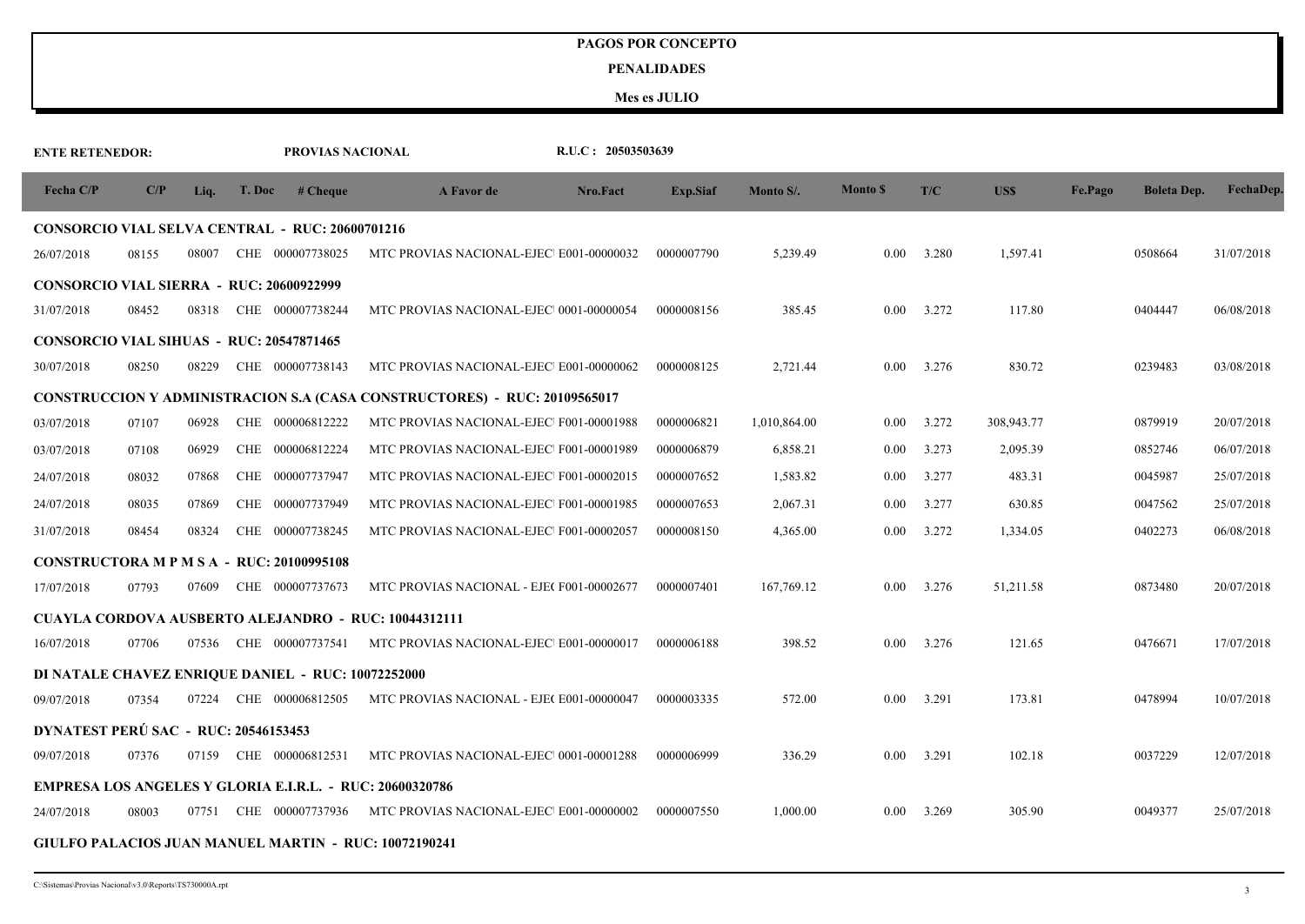#### **PENALIDADES**

| <b>ENTE RETENEDOR:</b>             |       |       |        | PROVIAS NACIONAL                                        |                                                                                 | R.U.C: 20503503639 |            |              |                |       |             |         |                    |            |
|------------------------------------|-------|-------|--------|---------------------------------------------------------|---------------------------------------------------------------------------------|--------------------|------------|--------------|----------------|-------|-------------|---------|--------------------|------------|
| Fecha C/P                          | C/P   | Liq.  | T. Doc | # Cheque                                                | A Favor de                                                                      | Nro.Fact           | Exp.Siaf   | Monto S/.    | <b>Monto S</b> | T/C   | US\$        | Fe.Pago | <b>Boleta Dep.</b> | FechaDep.  |
| 09/07/2018                         | 07375 | 07085 |        | CHE 000006812530                                        | MTC PROVIAS NACIONAL-EJEC E001-00000005                                         |                    | 0000006951 | 3,220.00     | 0.00           | 3.287 | 979.62      |         | 0110508            | 11/07/2018 |
|                                    |       |       |        | <b>GONZALES CARRASCO SANTOS - RUC: 10421291760</b>      |                                                                                 |                    |            |              |                |       |             |         |                    |            |
| 03/07/2018                         | 07090 | 06900 |        | CHE 000006812203                                        | MTC-PROVIAS NACIONAL - EJE E001-00000011                                        |                    | 0000001589 | 19.50        | 0.00           | 3.272 | 5.96        |         | 0076697            | 05/07/2018 |
|                                    |       |       |        |                                                         | <b>GONZALES HIDALGO ALEJANDRO RICARDO - RUC: 10108818439</b>                    |                    |            |              |                |       |             |         |                    |            |
| 03/07/2018                         | 07089 | 06935 |        | CHE 000006812202                                        | MTC-PROVIAS NACIONAL - EJE(E001-00000066                                        |                    | 0000002809 | 21.25        | 0.00           | 3.272 | 6.49        |         | 0080527            | 05/07/2018 |
|                                    |       |       |        | <b>GRANDA SABROSO BRIAN ISRAEL - RUC: 10437975413</b>   |                                                                                 |                    |            |              |                |       |             |         |                    |            |
| 25/07/2018                         | 08083 | 07967 |        | CHE 000007737980                                        | MTC PROVIAS NACIONAL-EJEC E001-00000029                                         |                    | 0000004404 | 14.33        | 0.00           | 3.280 | 4.37        |         | 0657241            | 30/07/2018 |
|                                    |       |       |        | HERNANDEZ VEGA PAULA ROSA - RUC: 10061347262            |                                                                                 |                    |            |              |                |       |             |         |                    |            |
| 18/07/2018                         | 07827 | 07644 |        | CHE 000007737719                                        | MTC - PROVIAS NACIONAL - EJI E001-00000023                                      |                    | 0000004956 | 24.01        | 0.00           | 3.273 | 7.34        |         | 0226425            | 23/07/2018 |
| INGCONSA S.A.C. - RUC: 20537323052 |       |       |        |                                                         |                                                                                 |                    |            |              |                |       |             |         |                    |            |
| 09/07/2018                         | 07374 | 07134 |        | CHE 000006812529                                        | MTC PROVIAS NACIONAL- EJEC E001-00000002                                        |                    | 0000006997 | 533.35       | 0.00           | 3.287 | 162.26      |         | 0106538            | 11/07/2018 |
|                                    |       |       |        |                                                         | <b>INGENIEROS CIVILES Y CONTRATISTAS GENERALES S.A. - RUC: 20100114187</b>      |                    |            |              |                |       |             |         |                    |            |
| 26/07/2018                         | 08157 | 07535 |        | CHE 000007738027                                        | MTC PROVIAS NACIONAL-EJEC F001-00004447                                         |                    | 0000004660 | 1,199,500.50 | 0.00           | 3.276 | 366, 147.89 |         | 0159899            | 06/08/2018 |
| 26/07/2018                         | 08163 | 07713 |        | CHE 000007738032                                        | MTC PROVIAS NACIONAL-EJEC F001-00004445                                         |                    | 0000005098 | 398,631.20   | 0.00           | 3.272 | 121,831.05  |         | 0677694            | 01/08/2018 |
|                                    |       |       |        |                                                         | LLANOS GARCIA NOLBERTO ALEJANDRO - RUC: 10179994734                             |                    |            |              |                |       |             |         |                    |            |
| 09/07/2018                         | 07342 | 07131 |        | CHE 000006812499                                        | MTC PROVIAS NACIONAL -EJEC E001-00000003                                        |                    | 0000006982 | 1,180.32     | 0.00           | 3.287 | 359.09      |         | 0042695            | 12/07/2018 |
|                                    |       |       |        | <b>MARIN JAVE ROSA NIEVES - RUC: 10188237628</b>        |                                                                                 |                    |            |              |                |       |             |         |                    |            |
| 30/07/2018                         | 08208 | 08117 |        | CHE 000007738097                                        | MTC PROVIAS NACIONAL - EJE(E001-00000085                                        |                    | 0000002700 | 176.92       | 0.00           | 3.263 | 54.22       |         | 0260175            | 03/08/2018 |
|                                    |       |       |        | <b>MEDINA CANELO HAROLD JUAN - RUC: 10425381691</b>     |                                                                                 |                    |            |              |                |       |             |         |                    |            |
| 04/07/2018                         | 07144 | 06901 |        | CHE 000006812288                                        | MTC PROVIAS NACIONAL-EJEC E001-00000015                                         |                    | 0000006838 | 32.17        | 0.00           | 3.272 | 9.83        |         | 0471737            | 09/07/2018 |
|                                    |       |       |        | <b>MIRANDA PALOMINO DAVID GERSON - RUC: 10407400726</b> |                                                                                 |                    |            |              |                |       |             |         |                    |            |
| 18/07/2018                         | 07836 | 07635 |        | CHE 000007737749                                        | MTC - PROVIAS NACIONAL - EJI E001-00000012                                      |                    | 0000002803 | 400.00       | 0.00           | 3.273 | 122.21      |         | 0215468            | 23/07/2018 |
|                                    |       |       |        |                                                         | <b>OBRAINSA (CONSORCIO VIAL EL ARENAL – PUNTA DE BOMBON) - RUC: 20501439020</b> |                    |            |              |                |       |             |         |                    |            |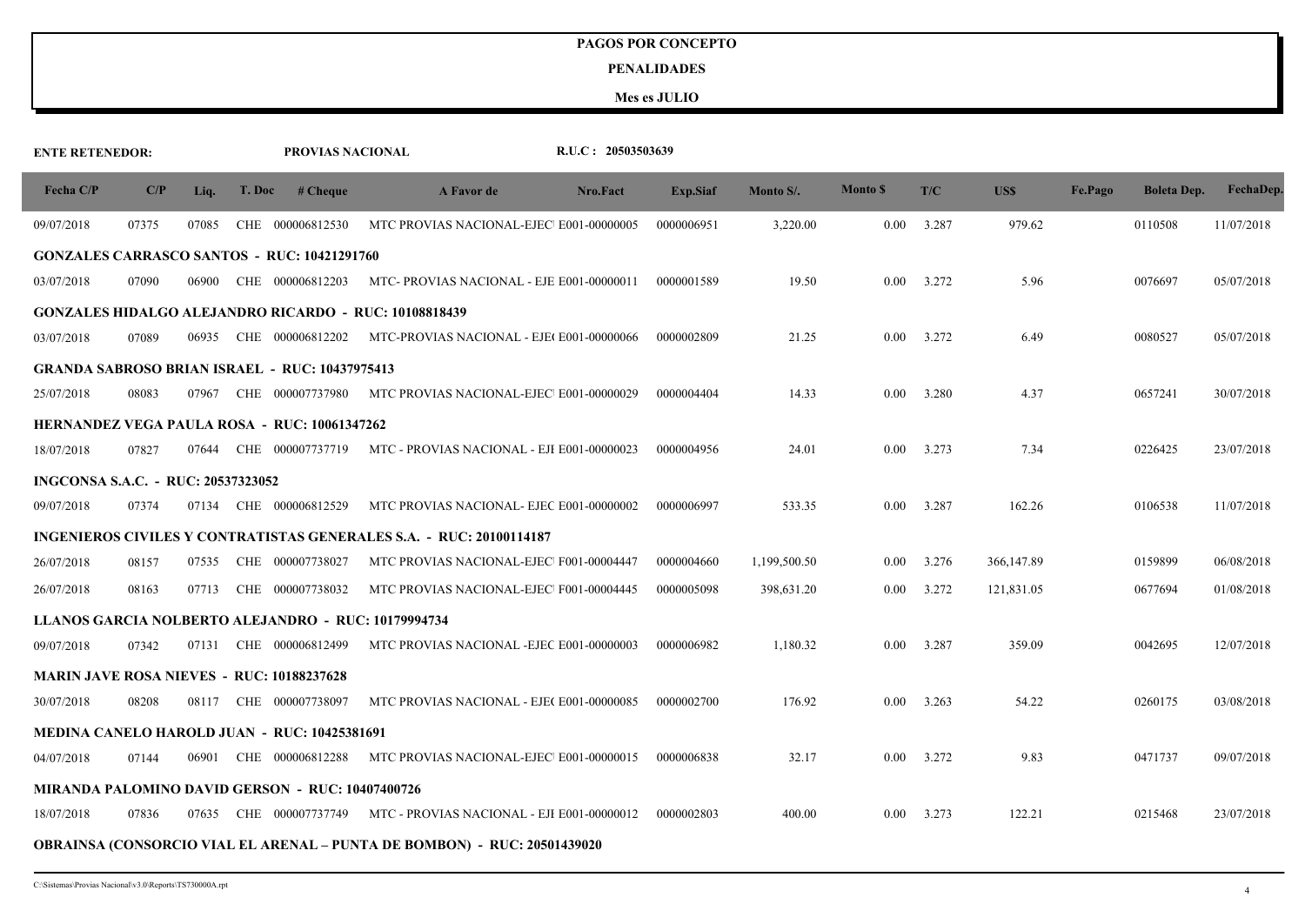## **PENALIDADES**

| <b>ENTE RETENEDOR:</b> |       |       |        | PROVIAS NACIONAL                                         |                                                                                 | R.U.C: 20503503639 |                 |           |                 |       |           |         |                    |            |
|------------------------|-------|-------|--------|----------------------------------------------------------|---------------------------------------------------------------------------------|--------------------|-----------------|-----------|-----------------|-------|-----------|---------|--------------------|------------|
| Fecha C/P              | C/P   | Liq.  | T. Doc | # <b>Change</b>                                          | A Favor de                                                                      | Nro.Fact           | <b>Exp.Siaf</b> | Monto S/. | <b>Monto</b> \$ | T/C   | US\$      | Fe.Pago | <b>Boleta Dep.</b> | FechaDep.  |
| 30/07/2018             | 08248 | 08064 |        | CHE 000007738142                                         | MTC PROVIAS NACIONAL-EJEC F263-00000139                                         |                    | 0000007739      | 48,940.25 | 0.00            | 3.275 | 14,943.59 |         | 0615422            | 02/08/2018 |
|                        |       |       |        | <b>OBRAS DE INGENIERIA S.A.C - RUC: 20501439020</b>      |                                                                                 |                    |                 |           |                 |       |           |         |                    |            |
| 04/07/2018             | 07175 | 06799 |        | CHE 000006812340                                         | MTC PROVIAS NACIONAL-EJEC F101-00002054                                         |                    | 0000006736      | 49,278.45 | 0.00            | 3.272 | 15,060.65 |         | 0486511            | 06/07/2018 |
| 17/07/2018             | 07792 | 07607 |        | CHE 000007737672                                         | MTC PROVIAS NACIONAL - EJE(F101-00002078                                        |                    | 0000007397      | 25,949.82 | 0.00            | 3.276 | 7,921.19  |         | 0877583            | 20/07/2018 |
| 26/07/2018             | 08179 | 08129 | CHE    | 000007738061                                             | MTC PROVIAS NACIONAL-EJEC F101-00002107                                         |                    | 0000007897      | 24,896.00 | 0.00            | 3.274 | 7,604.15  |         | 0673081            | 01/08/2018 |
| 30/07/2018             | 08247 | 08126 |        | CHE 000007738141                                         | MTC PROVIAS NACIONAL -EJEC F101-00002091                                        |                    | 0000007812      | 2,177.86  | $0.00\,$        | 3.274 | 665.20    |         | 0235663            | 03/08/2018 |
|                        |       |       |        | <b>PRODUCTOS TISSUE DEL PERU S.A. - RUC: 20266352337</b> |                                                                                 |                    |                 |           |                 |       |           |         |                    |            |
| 30/07/2018             | 08186 | 07976 |        | CHE 000007738068                                         | MTC PROVIAS NACIONAL-EJEC FF11-00102866                                         |                    | 0000006727      | 761.25    | 0.00            | 3.280 | 232.09    |         | 0257298            | 03/08/2018 |
|                        |       |       |        | <b>OUINTO DAMIAN HERMANOS S.A.C - RUC: 20117354793</b>   |                                                                                 |                    |                 |           |                 |       |           |         |                    |            |
| 03/07/2018             | 07091 | 06905 |        | CHE 000006812204                                         | MTC- PROVIAS NACIONAL - EJE F001-00000630                                       |                    | 0000002815      | 84.88     | 0.00            | 3.272 | 25.94     |         | 0073274            | 05/07/2018 |
|                        |       |       |        | <b>OUIROZ MOLINA AXEL LUIS - RUC: 10013270916</b>        |                                                                                 |                    |                 |           |                 |       |           |         |                    |            |
| 19/07/2018             | 07883 | 07728 |        | CHE 000007737817                                         | MTC - PROVIAS NACIONAL - EJI E001-00000048                                      |                    | 0000000925      | 177.88    | 0.00            | 3.269 | 54.41     |         | 0223915            | 23/07/2018 |
|                        |       |       |        | RAMIREZ AVALO BEATRIZ VALENTINA - RUC: 10100581693       |                                                                                 |                    |                 |           |                 |       |           |         |                    |            |
| 20/07/2018             | 07904 | 07763 |        | CHE 000007737828                                         | MTC PROVIAS NACIONAL-EJEC E001-00000013                                         |                    | 0000005835      | 133.32    | 0.00            | 3.273 | 40.73     |         | 0531270            | 24/07/2018 |
|                        |       |       |        | <b>RAMIREZ BLANCO JORGE LUIS - RUC: 10415495906</b>      |                                                                                 |                    |                 |           |                 |       |           |         |                    |            |
| 05/07/2018             | 07188 | 07007 |        | CHE 000006812375                                         | MTC PROVIAS NACIONAL-EJEC E001-00000027                                         |                    | 0000001778      | 49.86     | 0.00            | 3.274 | 15.23     |         | 0865081            | 06/07/2018 |
|                        |       |       |        | ROQUE HUAMAN ANDRE VALENTIN - RUC: 10466578784           |                                                                                 |                    |                 |           |                 |       |           |         |                    |            |
| 13/07/2018             | 07602 | 07438 |        | CHE 000007737470                                         | MTC PROVIAS NACIONAL- EJEC E001-00000041                                        |                    | 0000003409      | 184.94    | 0.00            | 3.280 | 56.38     |         | 0482299            | 17/07/2018 |
|                        |       |       |        | SANTOS PAUCAR RAFAEL ANGEL - RUC: 10470911455            |                                                                                 |                    |                 |           |                 |       |           |         |                    |            |
| 30/07/2018             | 08212 | 08123 |        | CHE 000007738098                                         | MTC PROVIAS NACIONAL - EJE(E001-00000009                                        |                    | 0000003384      | 28.82     | 0.00            | 3.228 | 8.93      |         | 0250092            | 03/08/2018 |
|                        |       |       |        |                                                          | VALORIZA CONSERVACIÓN DE INFRAESTRUCTURAS S.A. SUCURSAL PERÚ - RUC: 20600871430 |                    |                 |           |                 |       |           |         |                    |            |
| 03/07/2018             | 07104 | 06863 |        | CHE 000006812217                                         | MTC PROVIAS NACIONAL-EJEC 0001-00000007                                         |                    | 0000006781      | 19,215.02 | 0.00            | 3.272 | 5,872.56  |         | 0103224            | 05/07/2018 |
| 03/07/2018             | 07105 | 06861 |        | CHE 000006812219                                         | MTC PROVIAS NACIONAL-EJEC 0001-00000006                                         |                    | 0000006779      | 14,411.26 | 0.00            | 3.272 | 4,404.42  |         | 0108140            | 05/07/2018 |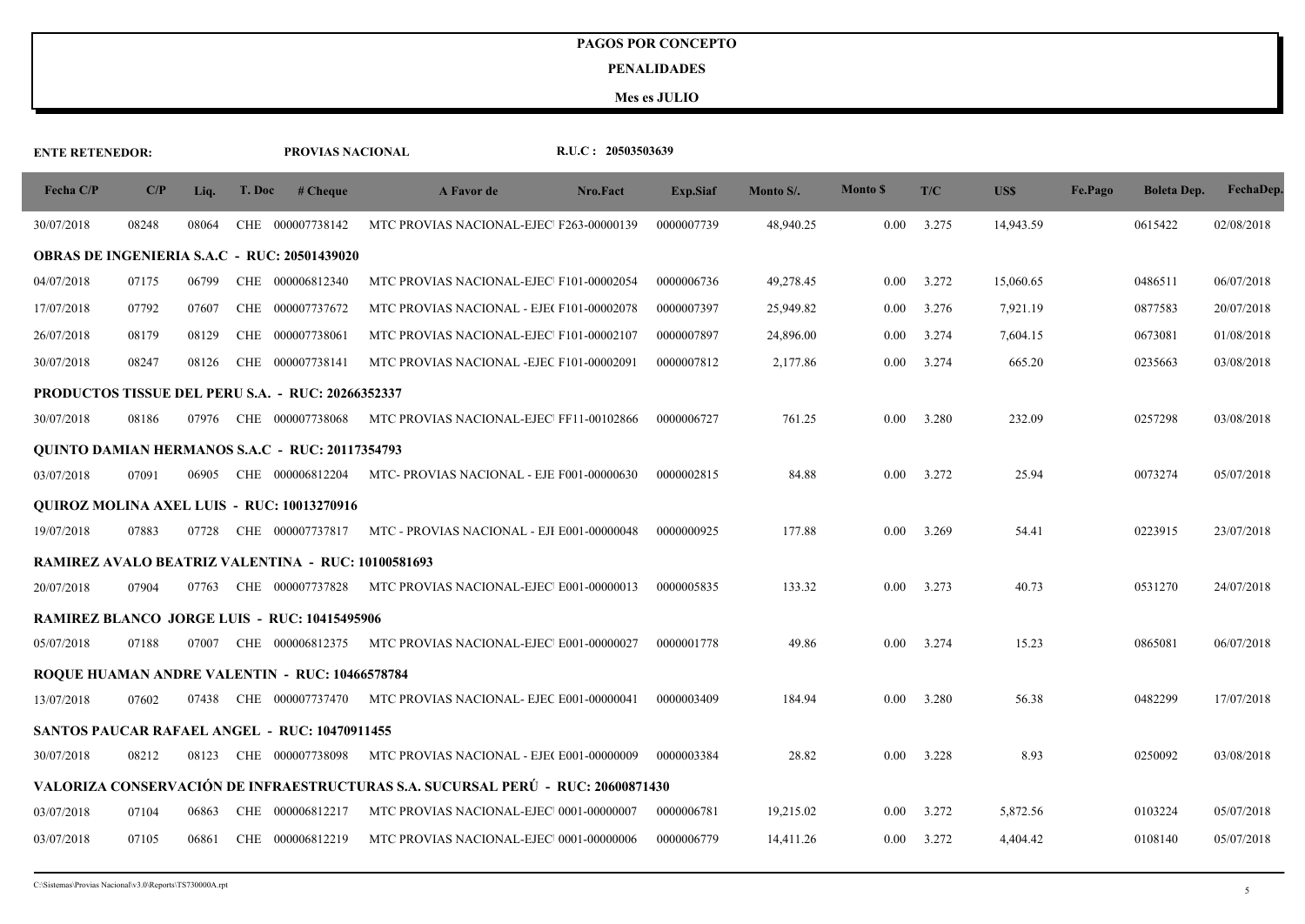## **PENALIDADES**

| <b>ENTE RETENEDOR:</b>                             |       |                  |     | PROVIAS NACIONAL                                         | R.U.C: 20503503639                         |            |              |                 |              |              |         |                    |            |
|----------------------------------------------------|-------|------------------|-----|----------------------------------------------------------|--------------------------------------------|------------|--------------|-----------------|--------------|--------------|---------|--------------------|------------|
| Fecha C/P                                          | C/P   | Liq.             |     | T. Doc # Cheque                                          | Nro.Fact<br>A Favor de                     | Exp.Siaf   | Monto S/.    | <b>Monto \$</b> | T/C          | US\$         | Fe.Pago | <b>Boleta Dep.</b> | FechaDep.  |
| 04/07/2018                                         | 07156 | 06932            |     | CHE 000006812304                                         | MTC PROVIAS NACIONAL-EJEC 0001-00000009    | 0000006882 | 4,803.75     |                 | $0.00$ 3.272 | 1,468.14     |         | 0475157            | 09/07/2018 |
| 06/07/2018                                         | 07291 | 07118            |     | CHE 000006812474                                         | MTC PROVIAS NACIONAL-EJEC 0001-00000008    | 0000006993 | 19,215.02    | 0.00            | 3.287        | 5,845.76     |         | 0754125            | 10/07/2018 |
|                                                    |       |                  |     | <b>VELASOUEZ AREVALO ROBINSON - RUC: 10166890859</b>     |                                            |            |              |                 |              |              |         |                    |            |
| 19/07/2018                                         | 07882 | 07685            |     | CHE 000007737816                                         | MTC - PROVIAS NACIONAL - EJI E001-00000053 | 0000003395 | 806.75       | 0.00            | 3.272        | 246.56       |         | 0219872            | 23/07/2018 |
|                                                    |       |                  |     | VIZARRETA SALAZAR VICTOR RAUL - RUC: 10257672307         |                                            |            |              |                 |              |              |         |                    |            |
| 04/07/2018                                         | 07119 | 06951            |     | CHE 000006812277                                         | MTC PROVIAS NACIONAL-EJEC E001-00000022    | 0000001592 | 49.87        | 0.00            | 3.268        | 15.26        |         | 0857011            | 06/07/2018 |
|                                                    |       |                  |     | ZEGARRA CHAVEZ RICHARD ALONZO - RUC: 10478384896         |                                            |            |              |                 |              |              |         |                    |            |
| 06/07/2018                                         | 07334 | 07179            |     | CHE 000006812494                                         | MTC PROVIAS NACIONAL - EJE(E001-00000044   | 0000005830 | 59.37        | $0.00\,$        | 3.291        | 18.04        |         | 0039019            | 12/07/2018 |
|                                                    |       |                  |     |                                                          | <b>TOTAL:</b>                              |            | 3,377,678.44 | 0.00            |              | 1,031,517.91 |         |                    |            |
| $N^{\circ}$ Cuenta :                               |       | 000-000-301108-9 |     |                                                          |                                            |            |              |                 |              |              |         |                    |            |
|                                                    |       |                  |     | DIAZ NAVARRO ERBIN JORGE - RUC: 10008089588              |                                            |            |              |                 |              |              |         |                    |            |
| 16/07/2018                                         | 07700 | 07419            |     | CHE 000007737538                                         | MTC PROVIAS NACIONAL - EJE(E001-00000069   | 0000004470 | 73.60        | $0.00\,$        | 3.280        | 22.44        |         | 0480625            | 17/07/2018 |
| <b>JR DISTRIBUIDOR E.I.R.L. - RUC: 20215098509</b> |       |                  |     |                                                          |                                            |            |              |                 |              |              |         |                    |            |
| 30/07/2018                                         | 08238 | 07960            |     | CHE 000007738118                                         | MTC PROVIAS NACIONAL - EJE(FF01-00001509   | 0000005088 | 151.72       | 0.00            | 3.280        | 46.26        |         | 0246843            | 03/08/2018 |
|                                                    |       |                  |     | <b>MERINO DE LAMA ELBA DEL CARMEN - RUC: 10002054839</b> |                                            |            |              |                 |              |              |         |                    |            |
| 04/07/2018                                         | 07122 | 07036            |     | CHE 000006812278                                         | MTC PROVIAS NACIONAL-EJEC E001-00000042    | 0000006854 | 53.33        | 0.00            | 3.274        | 16.29        |         | 0854800            | 06/07/2018 |
| UNIMAQ S.A. - RUC: 20100027021                     |       |                  |     |                                                          |                                            |            |              |                 |              |              |         |                    |            |
| 30/07/2018                                         | 08237 | 07964            | CHE | 000007738117                                             | MTC PROVIAS NACIONAL - EJE(F109-00009346   | 0000005250 | 191.06       | 0.00            | 3.280        | 58.25        |         | 0242506            | 03/08/2018 |
|                                                    |       |                  |     |                                                          | <b>TOTAL:</b>                              |            | 469.71       | 0.00            |              | 143.23       |         |                    |            |
|                                                    |       |                  |     |                                                          | <b>TOTAL GENERAL:</b>                      |            | 3,378,148.15 | 0.00            |              | 1,031,661.15 |         |                    |            |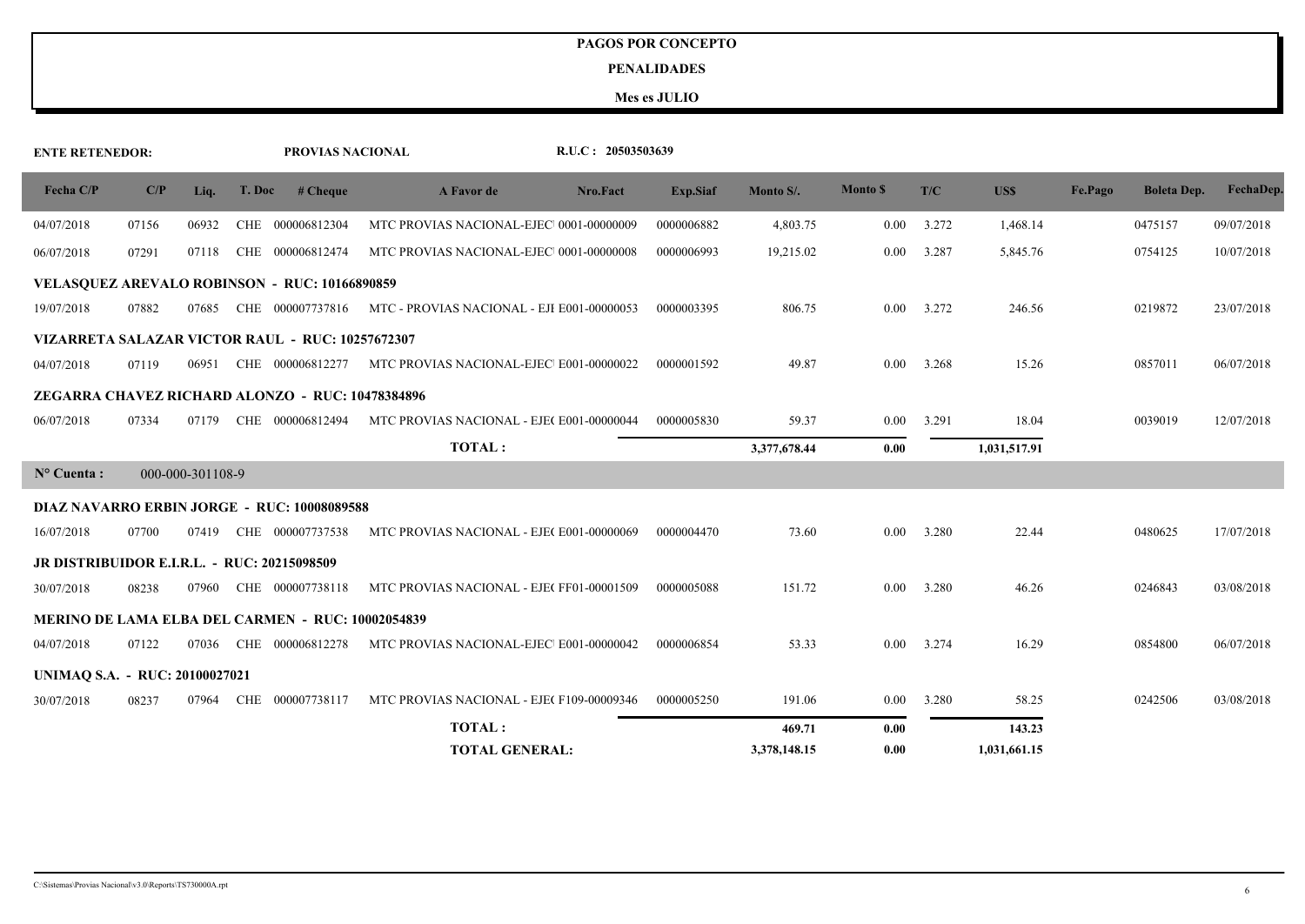|                                |       |               |        | y comunicaciones                                            |                                           |                                          |                                   |           |                 |       |            |         | Fecha              | 16/07/2018 |
|--------------------------------|-------|---------------|--------|-------------------------------------------------------------|-------------------------------------------|------------------------------------------|-----------------------------------|-----------|-----------------|-------|------------|---------|--------------------|------------|
|                                |       |               |        |                                                             |                                           |                                          | <b>PAGOS POR CONCEPTO</b>         |           |                 |       |            |         |                    |            |
|                                |       |               |        |                                                             |                                           |                                          | <b>PENALIDADES</b>                |           |                 |       |            |         |                    |            |
|                                |       |               |        |                                                             |                                           |                                          | Desde 01/06/2018 Hasta 30/06/2018 |           |                 |       |            |         |                    |            |
| <b>ENTE RETENEDOR:</b>         |       |               |        | PROVIAS NACIONAL                                            |                                           | R.U.C: 20503503639                       |                                   |           |                 |       |            |         |                    |            |
| Fecha C/P                      | C/P   | Liq.          | T. Doc | # <b>Change</b>                                             | A Favor de                                | Nro.Fact                                 | Exp.Siaf                          | Monto S/. | <b>Monto</b> \$ | T/C   | <b>USS</b> | Fe.Pago | <b>Boleta Dep.</b> | FechaDep.  |
| $N^{\circ}$ Cuenta :           |       | 00-000-301108 |        |                                                             |                                           |                                          |                                   |           |                 |       |            |         |                    |            |
|                                |       |               |        | ACHA BASURTO ROCIO DEL PILAR - RUC: 10460778803             |                                           |                                          |                                   |           |                 |       |            |         |                    |            |
| 13/06/2018                     | 06272 | 06085         |        | CHE 000006811440                                            | MTC PROVIAS NACIONAL - EJE( E001-00000035 |                                          | 0000000209                        | 838.76    | 0.00            | 3.267 | 256.74     |         | 0693643            | 15/06/2018 |
|                                |       |               |        | ANALISIS GEOGRAFICOS S.A.C. - RUC: 20555152559              |                                           |                                          |                                   |           |                 |       |            |         |                    |            |
| 20/06/2018                     | 06546 | 06317         |        | CHE 000006811710                                            | MTC PROVIAS NACIONAL -EJEC E001-00000142  |                                          | 0000006221                        | 480.38    | 0.00            | 3.279 | 146.50     |         | 0391103            | 25/06/2018 |
|                                |       |               |        | <b>CANCHIS FABIAN SANDRA ALEJANDRINA - RUC: 10434064304</b> |                                           |                                          |                                   |           |                 |       |            |         |                    |            |
| 21/06/2018                     | 06644 | 06446         |        | CHE 000006811763                                            | MTC PROVIAS NACIONAL - EJE(E001-00000022  |                                          | 0000004691                        | 22.49     | 0.00            | 3.281 | 6.85       |         | 0552447            | 26/06/2018 |
| 28/06/2018                     | 06925 | 06764         |        | CHE 000006812068                                            | MTC PROVIAS NACIONAL - EJE(E001-00000023  |                                          | 0000004691                        | 44.98     | 0.00            | 3.272 | 13.75      |         | 0064802            | 02/07/2018 |
|                                |       |               |        | <b>CHUQUILIN TERRONES AGUSTIN - RUC: 10275663749</b>        |                                           |                                          |                                   |           |                 |       |            |         |                    |            |
| 20/06/2018                     | 06572 | 06324         |        | CHE 000006811713                                            | MTC PROVIAS NACIONAL - EJE(E001-00000014  |                                          | 0000002759                        | 25.04     | 0.00            | 3.279 | 7.64       |         | 0393322            | 25/06/2018 |
| 26/06/2018                     | 06841 | 06613         |        | CHE 000006811957                                            | MTC PROVIAS NACIONAL - EJE(E001-00000013  |                                          | 0000002759                        | 25.04     | 0.00            | 3.279 | 7.64       |         | 0057307            | 03/07/2018 |
| CONCAR S.A. - RUC: 20343443961 |       |               |        |                                                             |                                           |                                          |                                   |           |                 |       |            |         |                    |            |
| 15/06/2018                     | 06375 | 06211         |        | CHE 000006811545                                            |                                           | MTC PROVIAS NACIONAL -EJEC FF01-00001407 | 0000006123                        | 1,961.09  | 0.00            | 3.266 | 600.46     |         | 0103955            | 19/06/2018 |
| 04/06/2018                     | 05832 | 05589         |        | CHE 000006811118                                            |                                           | MTC PROVIAS NACIONAL - EJE(FF01-00001383 | 0000005507                        | 10,714.90 | 0.00            | 3.272 | 3,274.72   |         | 0203590            | 07/06/2018 |
| 28/06/2018                     | 06926 | 06749         |        | CHE 000006812069                                            | MTC PROVIAS NACIONAL-EJEC FF01-00001429   |                                          | 0000006531                        | 18,869.76 | 0.00            | 3.275 | 5,761.76   |         | 0777525            | 03/07/2018 |
|                                |       |               |        | CONSORCIO ABRA TOCCTO - RUC: 20549321039                    |                                           |                                          |                                   |           |                 |       |            |         |                    |            |
| 26/06/2018                     | 06820 | 06623         |        | CHE 000006811952                                            | MTC PROVIAS NACIONAL - EJE(E001-00000008  |                                          | 0000004040                        | 13,977.51 | 0.00            | 3.279 | 4,262.74   |         | 0077183            | 02/07/2018 |
|                                |       |               |        | CONSORCIO ALVAC - JOHESA - RUC: 20552395507                 |                                           |                                          |                                   |           |                 |       |            |         |                    |            |
| 28/06/2018                     | 06928 | 06778         |        | CHE 000006812072                                            | MTC PROVIAS NACIONAL-EJEC F001-00000094   |                                          | 0000004083                        | 10,854.01 | 0.00            | 3.272 | 3,317.24   |         | 0068037            | 02/07/2018 |
| 27/06/2018                     | 06882 | 06700         |        | CHE 000006811989                                            | MTC PROVIAS NACIONAL -EJEC F001-00000112  |                                          | 0000006639                        | 18,017.21 | 0.00            | 3.269 | 5,511.54   |         | 0080825            | 02/07/2018 |
|                                |       |               |        |                                                             |                                           |                                          |                                   |           |                 |       |            |         |                    |            |

### **CONSORCIO CHAKAKUNA QOSQO - RUC: 20601626595**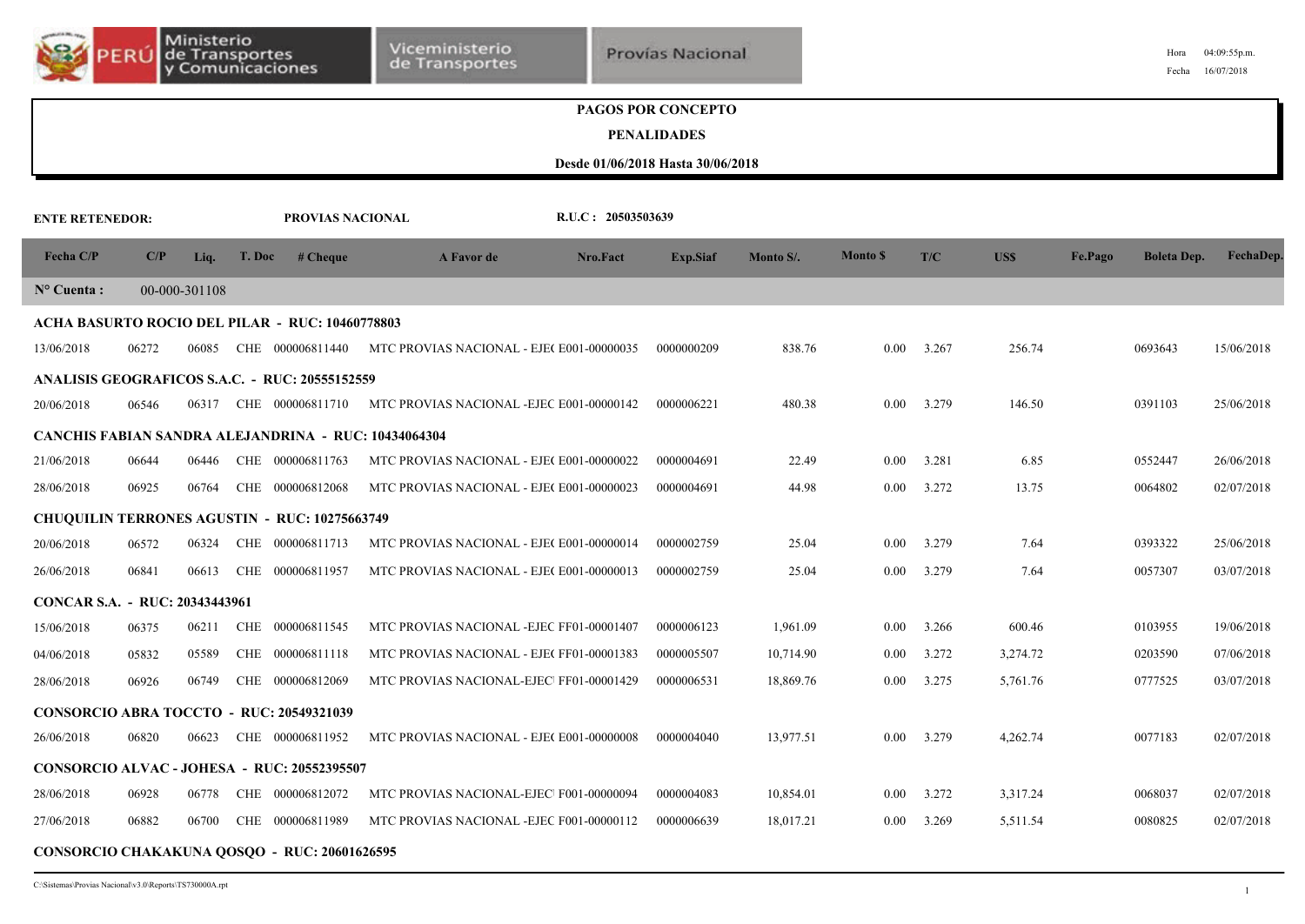#### **PENALIDADES**

| <b>ENTE RETENEDOR:</b>                         |       |       |        | PROVIAS NACIONAL                                         |                                                                    | R.U.C: 20503503639 |            |            |                 |       |           |         |                    |            |
|------------------------------------------------|-------|-------|--------|----------------------------------------------------------|--------------------------------------------------------------------|--------------------|------------|------------|-----------------|-------|-----------|---------|--------------------|------------|
| Fecha C/P                                      | C/P   | Liq.  | T. Doc | # <b>Change</b>                                          | A Favor de                                                         | Nro.Fact           | Exp.Siaf   | Monto S/.  | <b>Monto \$</b> | T/C   | US\$      | Fe.Pago | <b>Boleta Dep.</b> | FechaDep.  |
| 22/06/2018                                     | 06699 | 06521 |        | CHE 000006811852                                         | MTC PROVIAS NACIONAL -EJEC E001-00000016                           |                    | 0000006402 | 264,373.49 | $0.00\,$        | 3.283 | 80,528.02 |         | 0825369            | 26/06/2018 |
|                                                |       |       |        |                                                          | <b>CONSORCIO CONSERVACIÓN ANDAHUAYLAS - RUC: 20601377587</b>       |                    |            |            |                 |       |           |         |                    |            |
| 19/06/2018                                     | 06507 | 06259 |        | CHE 000006811652                                         | MTC-PROVIAS NACIONAL - EJE( 0001-00000148                          |                    | 0000006171 | 4,269.12   | 0.00            | 3.267 | 1,306.74  |         | 0088738            | 21/06/2018 |
|                                                |       |       |        | <b>CONSORCIO CONSULTOR NORTE - RUC: 20602289100</b>      |                                                                    |                    |            |            |                 |       |           |         |                    |            |
| 28/06/2018                                     | 07002 | 06779 |        | CHE 000006812111                                         | MTC PROVIAS NACIONAL-EJEC E001-00000002                            |                    | 0000006720 | 56,507.51  | 0.00            | 3.272 | 17,270.02 |         | 0198706            | 03/07/2018 |
| <b>CONSORCIO CUTERVO - RUC: 20600872134</b>    |       |       |        |                                                          |                                                                    |                    |            |            |                 |       |           |         |                    |            |
| 22/06/2018                                     | 06698 | 06519 |        | CHE 000006811851                                         | MTC PROVIAS NACIONAL -EJEC 0001-00000068                           |                    | 0000006412 | 63,453.78  | 0.00            | 3.283 | 19,327.99 |         | 0838663            | 26/06/2018 |
| <b>CONSORCIO JJC - MAYO - RUC: 20600861892</b> |       |       |        |                                                          |                                                                    |                    |            |            |                 |       |           |         |                    |            |
| 28/06/2018                                     | 07015 | 06847 |        | CHE 000006812124                                         | MTC PROVIAS NACIONAL - EJE(0001-00000085                           |                    | 0000006797 | 30,569.14  | 0.00            | 3.272 | 9,342.65  |         | 0014126            | 04/07/2018 |
| <b>CONSORCIO LA UNION - RUC: 20600983157</b>   |       |       |        |                                                          |                                                                    |                    |            |            |                 |       |           |         |                    |            |
| 27/06/2018                                     | 06883 | 06718 |        | CHE 000006811992                                         | MTC PROVIAS NACIONAL-EJEC 0001-00000041                            |                    | 0000006643 | 12,862.33  | 0.00            | 3.268 | 3,935.84  |         | 0071145            | 02/07/2018 |
|                                                |       |       |        | <b>CONSORCIO SUPERVISOR COLLPA - RUC: 20601379105</b>    |                                                                    |                    |            |            |                 |       |           |         |                    |            |
| 19/06/2018                                     | 06506 | 06184 |        | CHE 000006811651                                         | MTC PROVIAS NACIONAL -EJEC 0001-00000035                           |                    | 0000003895 | 2,518.59   | 0.00            | 3.270 | 770.21    |         | 0830830            | 22/06/2018 |
| 21/06/2018                                     | 06609 | 06319 |        | CHE 000006811743                                         | MTC PROVIAS NACIONAL - EJE( 0001-00000036                          |                    | 0000003958 | 628.86     | 0.00            | 3.279 | 191.78    |         | 0954260            | 28/06/2018 |
|                                                |       |       |        | <b>CONSORCIO SUPERVISOR LORETO - RUC: 20602515452</b>    |                                                                    |                    |            |            |                 |       |           |         |                    |            |
| 19/06/2018                                     | 06509 | 06343 |        | CHE 000006811654                                         | MTC PROVIAS NACIONAL -EJEC 0001-00000003                           |                    | 0000006233 | 142,643.74 | 0.00            | 3.279 | 43,502.21 |         | 0809854            | 22/06/2018 |
|                                                |       |       |        | <b>CONSORCIO SUPERVISOR PATAHUASI - RUC: 20602603343</b> |                                                                    |                    |            |            |                 |       |           |         |                    |            |
| 22/06/2018                                     | 06695 | 06556 |        | CHE 000006811839                                         | MTC PROVIAS NACIONAL - EJE( 0001-00000012                          |                    | 0000006161 | 15,591.22  | 0.00            | 3.283 | 4,749.08  |         | 0560813            | 26/06/2018 |
|                                                |       |       |        |                                                          | <b>CONSORCIO SUPERVISOR PUERTO SUNGARO - RUC: 20600784804</b>      |                    |            |            |                 |       |           |         |                    |            |
| 06/06/2018                                     | 06009 | 05774 |        | CHE 000006811215                                         | MTC PROVIAS NACIONAL - EJE( 0001-00000042                          |                    | 0000003562 | 71,003.58  | 0.00            | 3.273 | 21,693.73 |         | 0795619            | 12/06/2018 |
|                                                |       |       |        |                                                          | <b>CONSORCIO SUPERVISOR SANTO TOMAS - YAURI - RUC: 20602753558</b> |                    |            |            |                 |       |           |         |                    |            |
| 28/06/2018                                     | 07024 | 06854 |        | CHE 000006812136                                         | MTC PROVIAS NACIONAL -EJEC E001-00000007                           |                    | 0000006802 | 51,019.28  | 0.00            | 3.272 | 15,592.69 |         | 0194659            | 03/07/2018 |
| 05/06/2018                                     | 05941 | 05742 |        | CHE 000006811194                                         | MTC PROVIAS NACIONAL - EJE(E001-00000005                           |                    | 0000005694 | 102,038.56 | $0.00\,$        | 3.273 | 31,175.85 |         | 0398299            | 08/06/2018 |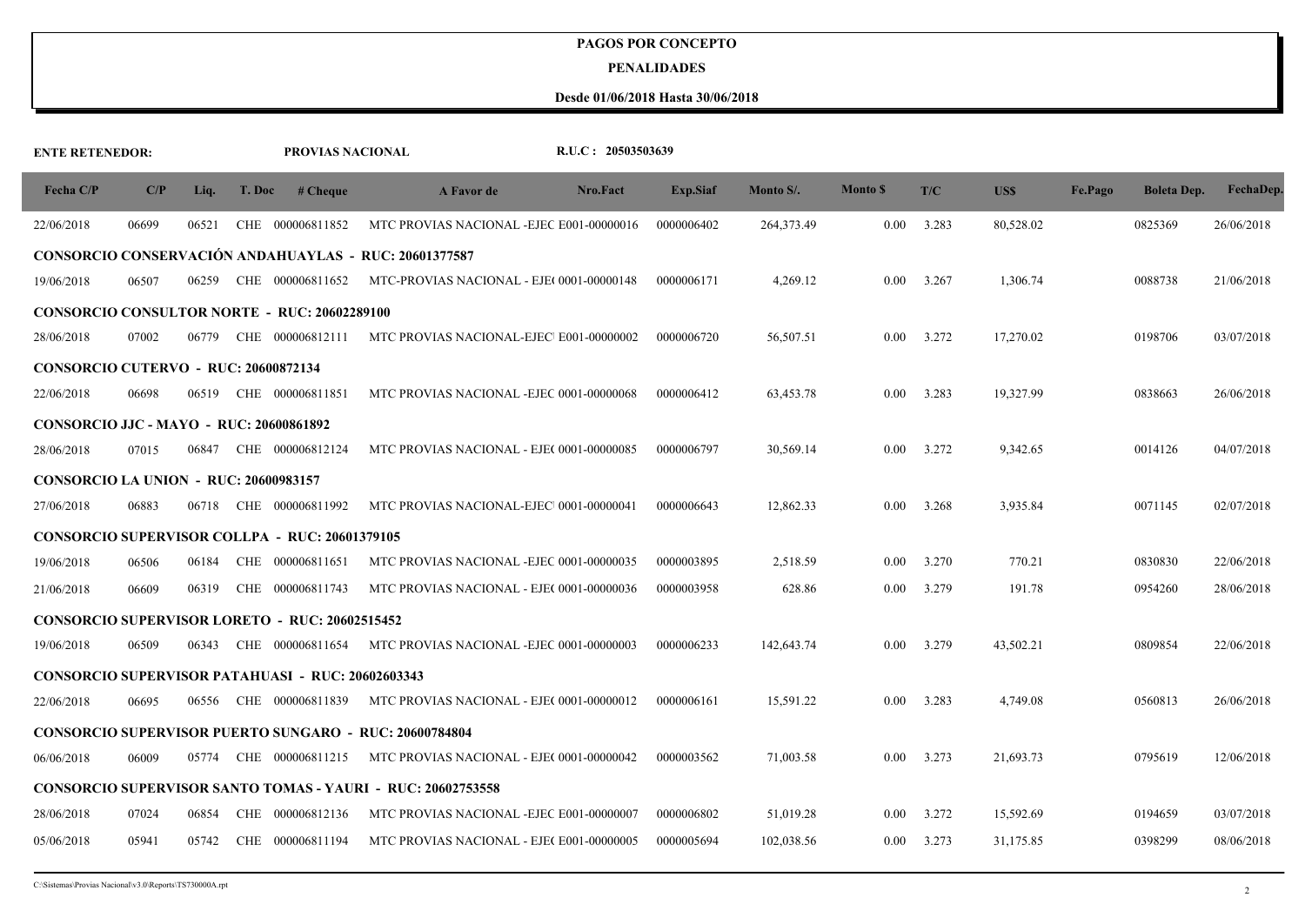#### **PENALIDADES**

| <b>ENTE RETENEDOR:</b>                           |       |       |        | PROVIAS NACIONAL                                         |                                                                                  | R.U.C: 20503503639 |                 |           |                 |       |             |         |                    |                  |
|--------------------------------------------------|-------|-------|--------|----------------------------------------------------------|----------------------------------------------------------------------------------|--------------------|-----------------|-----------|-----------------|-------|-------------|---------|--------------------|------------------|
| Fecha C/P                                        | C/P   | Liq.  | T. Doc | # <b>Change</b>                                          | A Favor de                                                                       | Nro.Fact           | <b>Exp.Siaf</b> | Monto S/. | <b>Monto</b> \$ | T/C   | <b>US\$</b> | Fe.Pago | <b>Boleta Dep.</b> | <b>FechaDep.</b> |
|                                                  |       |       |        |                                                          | <b>CONSORCIO SUPERVISOR VIAL CUBANTIA - RUC: 20602195849</b>                     |                    |                 |           |                 |       |             |         |                    |                  |
| 05/06/2018                                       | 05938 | 05772 |        | CHE 000006811189                                         | MTC PROVIAS NACIONAL - EJE( 0001-00000017                                        |                    | 0000003545      | 55,463.48 | 0.00            | 3.273 | 16,945.76   |         | 0395315            | 08/06/2018       |
|                                                  |       |       |        | <b>CONSORCIO VIAL DEL ALTIPLANO - RUC: 20601479304</b>   |                                                                                  |                    |                 |           |                 |       |             |         |                    |                  |
| 21/06/2018                                       | 06608 | 06459 |        | CHE 000006811741                                         | MTC PROVIAS NACIONAL- EJEC 0001-00000048                                         |                    | 0000006358      | 68,696.39 | 0.00            | 3.281 | 20,937.64   |         | 0830867            | 26/06/2018       |
|                                                  |       |       |        | <b>CONSORCIO VIAL SELVA CENTRAL - RUC: 20600701216</b>   |                                                                                  |                    |                 |           |                 |       |             |         |                    |                  |
| 22/06/2018                                       | 06694 | 06518 |        | CHE 000006811838                                         | MTC PROVIAS NACIONAL - EJE(E001-00000021                                         |                    | 0000006417      | 48,499.26 | 0.00            | 3.283 | 14,772.85   |         | 0563412            | 26/06/2018       |
| <b>CONSORCIO VIAL SIERRA - RUC: 20600922999</b>  |       |       |        |                                                          |                                                                                  |                    |                 |           |                 |       |             |         |                    |                  |
| 25/06/2018                                       | 06812 | 06621 |        | CHE 000006811936                                         | MTC PROVIAS NACIONAL - EJEI 0001-00000051                                        |                    | 0000006555      | 12,848.31 | 0.00            | 3.279 | 3,918.36    |         | 0635104            | 27/06/2018       |
| <b>CONSORCIO VIAL SIHUAS - RUC: 20547871465</b>  |       |       |        |                                                          |                                                                                  |                    |                 |           |                 |       |             |         |                    |                  |
| 28/06/2018                                       | 07021 | 06865 |        | CHE 000006812132                                         | MTC PROVIAS NACIONAL -EJEC E001-00000054                                         |                    | 0000006541      | 5,985.93  | 0.00            | 3.272 | 1,829.44    |         | 0667428            | 03/07/2018       |
|                                                  |       |       |        |                                                          | <b>CONSTRUCCION Y ADMINISTRACION S.A (CASA CONSTRUCTORES) - RUC: 20109565017</b> |                    |                 |           |                 |       |             |         |                    |                  |
| 26/06/2018                                       | 06819 | 06622 |        | CHE 000006811950                                         | MTC PROVIAS NACIONAL -EJEC F001-00001958                                         |                    | 0000006557      | 2,890.89  | 0.00            | 3.279 | 881.64      |         | 0074324            | 02/07/2018       |
| 04/06/2018                                       | 05831 | 05585 |        | CHE 000006811116                                         | MTC PROVIAS NACIONAL- EJEC F001-00001890                                         |                    | 0000005504      | 1,022.98  | 0.00            | 3.272 | 312.65      |         | 0072001            | 07/06/2018       |
| 18/06/2018                                       | 06467 | 06254 |        | CHE 000006811623                                         | MTC PROVIAS NACIONAL - EJE(F001-00001931                                         |                    | 0000006179      | 49,843.20 | 0.00            | 3.267 | 15,256.57   |         | 0787041            | 22/06/2018       |
| 05/06/2018                                       | 05924 | 05778 | CHE    | 000006811182                                             | MTC PROVIAS NACIONAL - EJE(F001-00001912                                         |                    | 0000005732      | 3,435.66  | 0.00            | 3.273 | 1,049.70    |         | 0101256            | 07/06/2018       |
| 05/06/2018                                       | 05939 | 05750 |        | CHE 000006811191                                         | MTC PROVIAS NACIONAL - EJE(F001-00001910                                         |                    | 0000005682      | 512.03    | 0.00            | 3.273 | 156.44      |         | 0945243            | 08/06/2018       |
| <b>CONSTRUCTORA M P M S A - RUC: 20100995108</b> |       |       |        |                                                          |                                                                                  |                    |                 |           |                 |       |             |         |                    |                  |
| 28/06/2018                                       | 07019 | 06878 |        | CHE 000006812129                                         | MTC PROVIAS NACIONAL -EJEC F001-00002612                                         |                    | 0000006764      | 18,527.75 | 0.00            | 3.272 | 5,662.52    |         | 0010434            | 04/07/2018       |
|                                                  |       |       |        | <b>CORONADO PERALES ANGEL EMERSON - RUC: 10437409574</b> |                                                                                  |                    |                 |           |                 |       |             |         |                    |                  |
| 22/06/2018                                       | 06668 | 06430 |        | CHE 000006811789                                         | MTC PROVIAS NACIONAL - EJE(E001-00000192                                         |                    | 0000006333      | 54.83     | 0.00            | 3.281 | 16.71       |         | 0785805            | 26/06/2018       |
|                                                  |       |       |        | CORPORACION MAYO S.A.C. - RUC: 20531505787               |                                                                                  |                    |                 |           |                 |       |             |         |                    |                  |
| 04/06/2018                                       | 05860 | 05655 |        | CHE 000006811134                                         | MTC PROVIAS NACIONAL - EJE(E001-00000374                                         |                    | 0000005637      | 2,075.00  | 0.00            | 3.272 | 634.17      |         | 0084645            | 07/06/2018       |
| 04/06/2018                                       | 05865 | 05637 |        | CHE 000006811140                                         | MTC PROVIAS NACIONAL - EJE(E001-00000369                                         |                    | 0000005600      | 54,270.00 | $0.00\,$        | 3.272 | 16,586.19   |         | 0796784            | 07/06/2018       |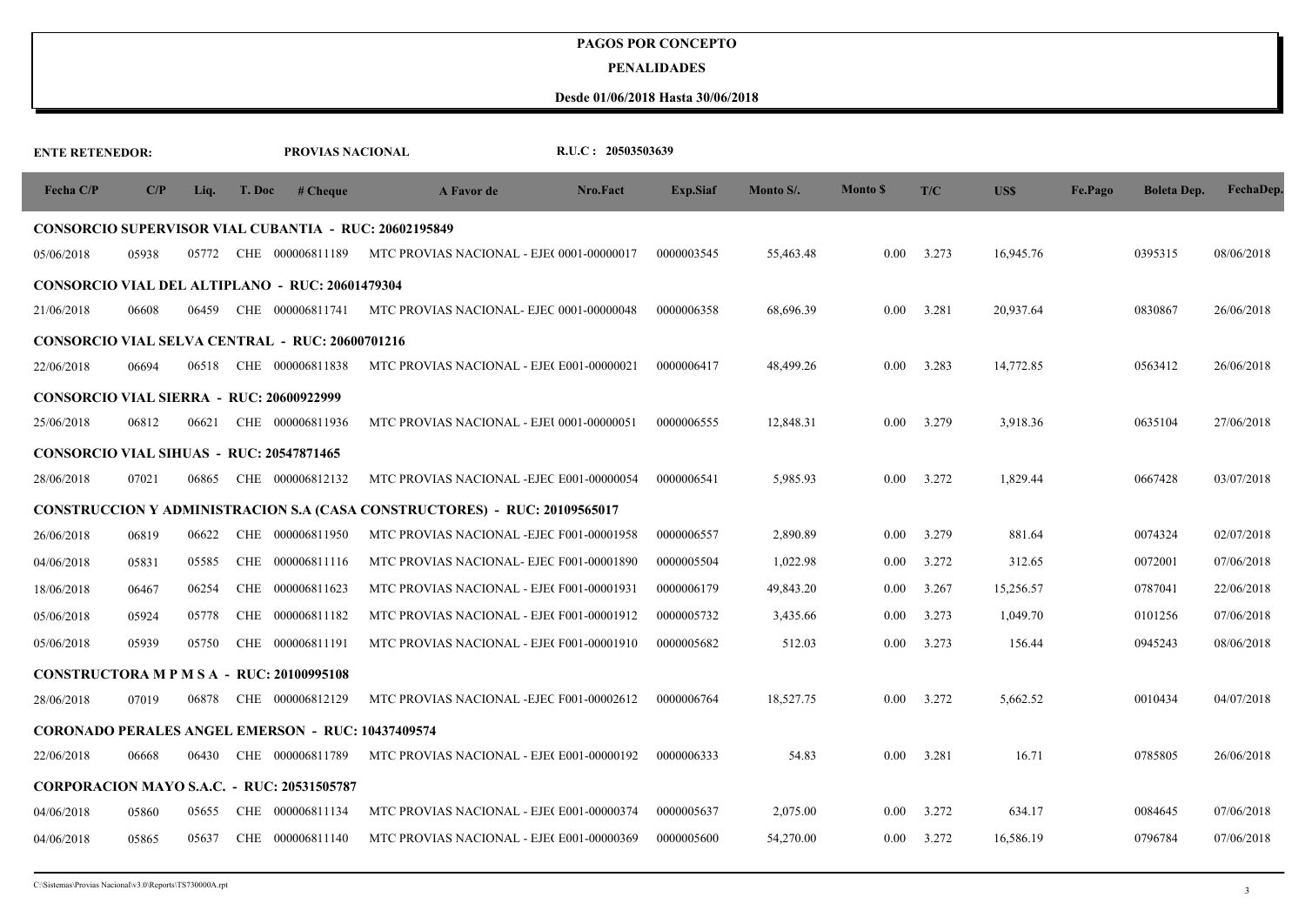#### **PENALIDADES**

| <b>ENTE RETENEDOR:</b>                 |       |       |        | PROVIAS NACIONAL                                      |                                                                                 | R.U.C: 20503503639 |                 |           |                 |                    |           |         |                    |            |
|----------------------------------------|-------|-------|--------|-------------------------------------------------------|---------------------------------------------------------------------------------|--------------------|-----------------|-----------|-----------------|--------------------|-----------|---------|--------------------|------------|
| Fecha C/P                              | C/P   | Liq.  | T. Doc | # <b>Change</b>                                       | A Favor de                                                                      | Nro.Fact           | <b>Exp.Siaf</b> | Monto S/. | <b>Monto</b> \$ | T/C                | US\$      | Fe.Pago | <b>Boleta Dep.</b> | FechaDep.  |
|                                        |       |       |        | DI NATALE CHAVEZ ENRIQUE DANIEL - RUC: 10072252000    |                                                                                 |                    |                 |           |                 |                    |           |         |                    |            |
| 22/06/2018                             | 06709 | 06564 |        |                                                       | CHE 000006811862 MTC - PROVIAS NACIONAL - EJI E001-00000046                     |                    | 0000003335      | 624.00    | 0.00            | 3.283              | 190.07    |         | 0549773            | 26/06/2018 |
|                                        |       |       |        | ESPACIO 21 AROUITECTURA S.A.C - RUC: 20536193554      |                                                                                 |                    |                 |           |                 |                    |           |         |                    |            |
| 06/06/2018                             | 05962 | 05726 |        | CHE 000006811202                                      | MTC PROVIAS NACIONAL - EJE( 0001-00000124                                       |                    | 0000003480      | 510.21    | 0.00            | 3.272              | 155.93    |         | 0942540            | 08/06/2018 |
|                                        |       |       |        | <b>GRANDA SABROSO BRIAN ISRAEL - RUC: 10437975413</b> |                                                                                 |                    |                 |           |                 |                    |           |         |                    |            |
| 27/06/2018                             | 06868 | 06675 |        | CHE 000006811971                                      | MTC - PROVIAS NACIONAL - EJI E001-00000028                                      |                    | 0000004404      | 14.33     | 0.00            | 3.269              | 4.38      |         | 0059605            | 02/07/2018 |
|                                        |       |       |        | <b>HERNANDEZ DIEZ SANDRO PIERO - RUC: 10256817174</b> |                                                                                 |                    |                 |           |                 |                    |           |         |                    |            |
| 27/06/2018                             | 06894 | 06664 |        | CHE 000006812006                                      | MTC PROVIAS NACIONAL-EJEC E001-00000254                                         |                    | 0000003443      | 267.85    | 0.00            | 3.269              | 81.94     |         | 0083664            | 02/07/2018 |
|                                        |       |       |        |                                                       | HUACCHA MAGERHUA MANUELA ELIZABETH - RUC: 10420288561                           |                    |                 |           |                 |                    |           |         |                    |            |
| 12/06/2018                             | 06238 | 06038 |        | CHE 000006811399                                      | MTC PROVIAS NACIONAL-EJEC E001-00000046                                         |                    | 0000003038      | 52.90     | 0.00            | 3.263              | 16.21     |         | 0691452            | 13/06/2018 |
| 11/06/2018                             | 06143 | 05935 |        | CHE 000006811366                                      | MTC PROVIAS NACIONAL - EJE(E001-00000045                                        |                    | 0000003038      | 52.90     | $0.00\,$        | 3.261              | 16.22     |         | 0845014            | 13/06/2018 |
|                                        |       |       |        |                                                       | I H ASESORES Y CONSULTORES SOCIEDAD ANONIMA CERRADA - RUC: 20512529349          |                    |                 |           |                 |                    |           |         |                    |            |
| 19/06/2018                             | 06512 | 06362 |        | CHE 000006811656                                      | MTC PROVIAS NACIONAL-EJEC E001-00000019                                         |                    | 0000006249      | 30,590.00 | 0.00            | 3.279              | 9,329.06  |         | 0096120            | 21/06/2018 |
| LLANA URBANO SANDRO - RUC: 10417264332 |       |       |        |                                                       |                                                                                 |                    |                 |           |                 |                    |           |         |                    |            |
| 12/06/2018                             | 06241 | 06042 |        | CHE 000006811401                                      | MTC PROVIAS NACIONAL - EJE(E001-00000025                                        |                    | 0000001214      | 69.04     | 0.00            | 3.250              | 21.24     |         | 0842020            | 13/06/2018 |
|                                        |       |       |        | NARVAEZ IDME MARIA ISABEL - RUC: 10046483001          |                                                                                 |                    |                 |           |                 |                    |           |         |                    |            |
| 15/06/2018                             | 06389 | 06178 |        | CHE 000006811553                                      | MTC PROVIAS NACIONAL - EJE(E001-00000018                                        |                    | 0000000398      | 403.00    | 0.00            | 3.270              | 123.24    |         | 0107910            | 19/06/2018 |
|                                        |       |       |        |                                                       | <b>OBRAINSA (CONSORCIO VIAL EL ARENAL – PUNTA DE BOMBON) - RUC: 20501439020</b> |                    |                 |           |                 |                    |           |         |                    |            |
| 28/06/2018                             | 07004 | 06884 |        |                                                       | CHE 000006812114 MTC PROVIAS NACIONAL - EJE(F263-00000133                       |                    | 0000004132      | 48,940.25 | 0.00            | 3.272              | 14,957.29 |         | 0012494            | 04/07/2018 |
|                                        |       |       |        | <b>OBRAS DE INGENIERIA S.A. - RUC: 20501439020</b>    |                                                                                 |                    |                 |           |                 |                    |           |         |                    |            |
| 26/06/2018                             | 06837 | 06679 |        | CHE 000006811956                                      | MTC PROVIAS NACIONAL -EJEC F101-00002043                                        |                    | 0000006623      | 9,141.80  | 0.00            | 3.269              | 2,796.51  |         | 0062406            | 02/07/2018 |
|                                        |       |       |        |                                                       | OBRAS SERVICIOS Y PROYECTOS JDR S.A.C - RUC: 20409381503                        |                    |                 |           |                 |                    |           |         |                    |            |
| 06/06/2018                             | 05960 | 05777 |        | CHE 000006811199                                      | MTC PROVIAS NACIONAL -EJEC 0001-00000307                                        |                    | 0000005724      | 1,421.43  |                 | $0.00 \quad 3.273$ | 434.29    |         | 0947699            | 08/06/2018 |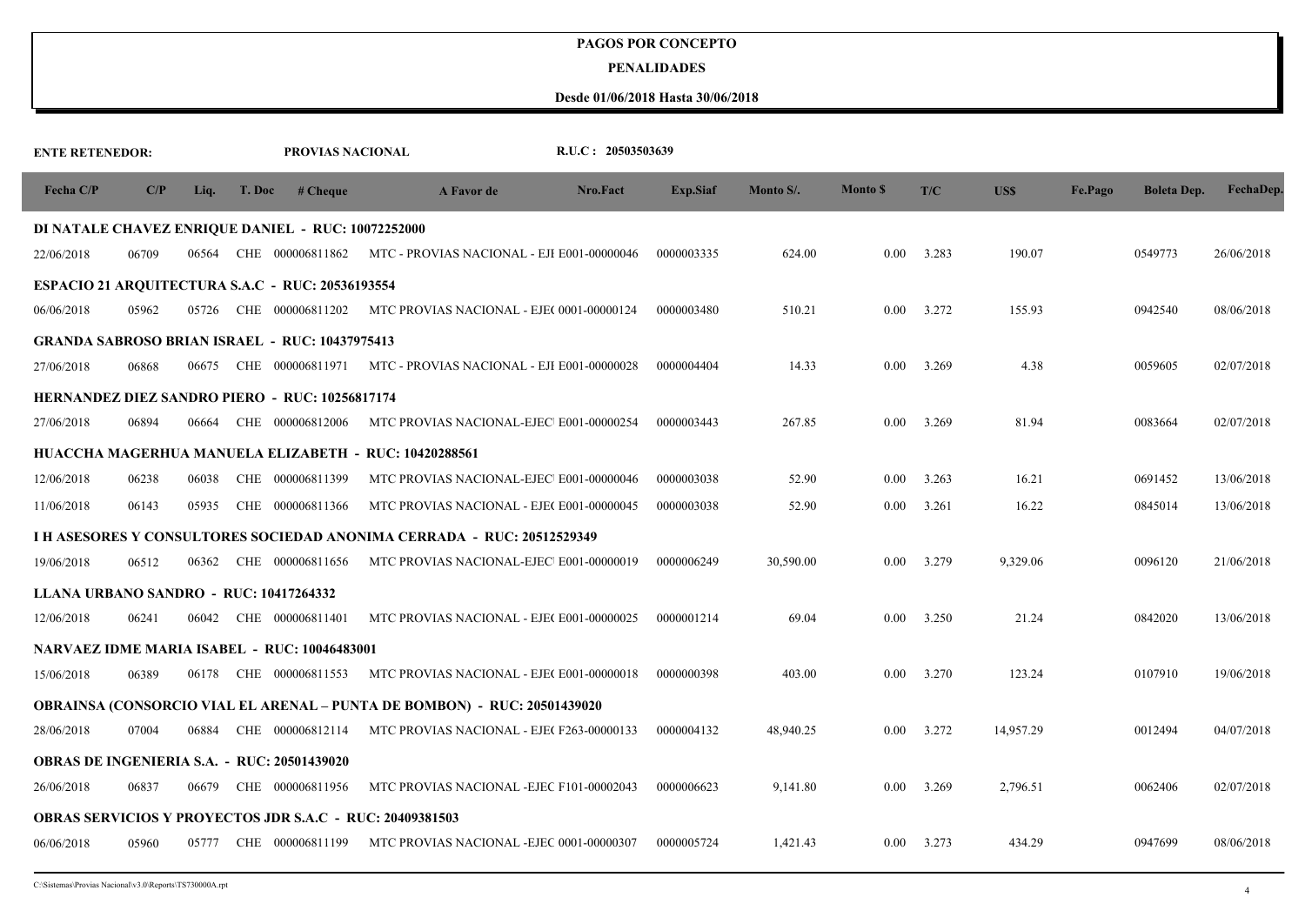#### **PENALIDADES**

| <b>ENTE RETENEDOR:</b> |       |                  |        | PROVIAS NACIONAL                                         |                                          | R.U.C: 20503503639 |                 |              |                |       |            |         |                    |            |
|------------------------|-------|------------------|--------|----------------------------------------------------------|------------------------------------------|--------------------|-----------------|--------------|----------------|-------|------------|---------|--------------------|------------|
| Fecha C/P              | C/P   | Liq.             | T. Doc | # <b>Change</b>                                          | A Favor de                               | Nro.Fact           | <b>Exp.Siaf</b> | Monto S/.    | <b>Monto S</b> | T/C   | US\$       | Fe.Pago | <b>Boleta Dep.</b> | FechaDep.  |
|                        |       |                  |        | PURISACA CORNEJO YAXIL NATALI - RUC: 10474153687         |                                          |                    |                 |              |                |       |            |         |                    |            |
| 21/06/2018             | 06641 | 06474            |        | CHE 000006811761                                         | MTC PROVIAS NACIONAL -EJEC E001-00000052 |                    | 0000002720      | 12.26        | 0.00           | 3.285 | 3.73       |         | 0557732            | 26/06/2018 |
|                        |       |                  |        | OATUO ENTERPRISE E.I.R.L. - RUC: 20570865308             |                                          |                    |                 |              |                |       |            |         |                    |            |
| 11/06/2018             | 06153 | 05962            |        | CHE 000006811371                                         | MTC PROVIAS NACIONAL - EJE(E001-00000066 |                    | 0000005846      | 475.99       | 0.00           | 3.261 | 145.96     |         | 0843679            | 13/06/2018 |
|                        |       |                  |        | <b>RAMIREZ AMASIFUEN ROYSI - RUC: 10475748943</b>        |                                          |                    |                 |              |                |       |            |         |                    |            |
| 12/06/2018             | 06186 | 05978            |        | CHE 000006811390                                         | MTC PROVIAS NACIONAL - EJE(E001-00000033 |                    | 0000002124      | 67.47        | 0.00           | 3.262 | 20.68      |         | 0101212            | 19/06/2018 |
|                        |       |                  |        | <b>SANTOS PAUCAR RAFAEL ANGEL - RUC: 10470911455</b>     |                                          |                    |                 |              |                |       |            |         |                    |            |
| 07/06/2018             | 06017 | 05826            | CHE    | 000006811216                                             | MTC PROVIAS NACIONAL - EJE(E001-00000007 |                    | 0000000651      | 46.13        | 0.00           | 3.273 | 14.09      |         | 0152779            | 12/06/2018 |
| 07/06/2018             | 06050 | 05895            |        | CHE 000006811236                                         | MTC PROVIAS NACIONAL - EJE(E001-00000008 |                    | 0000000651      | 23.10        | 0.00           | 3.273 | 7.06       |         | 0154406            | 12/06/2018 |
|                        |       |                  |        | <b>TORRES PUERTAS MARINA SOLEDAD - RUC: 10452037659</b>  |                                          |                    |                 |              |                |       |            |         |                    |            |
| 28/06/2018             | 07008 | 06887            |        | CHE 000006812118                                         | MTC PROVIAS NACIONAL -EJEC E001-00000052 |                    | 0000005019      | 51.32        | 0.00           | 3.289 | 15.60      |         | 0656564            | 03/07/2018 |
|                        |       |                  |        | YUPANQUI NAVARRO JOSE ADRIAN - RUC: 10310410956          |                                          |                    |                 |              |                |       |            |         |                    |            |
| 27/06/2018             | 06900 | 06697            |        | CHE 000006812014                                         | MTC PROVIAS NACIONAL - EJE(E001-00000023 |                    | 0000006632      | 58.94        | 0.00           | 3.269 | 18.03      |         | 0086133            | 02/07/2018 |
|                        |       |                  |        | ZEGARRA CHAVEZ RICHARD ALONZO - RUC: 10478384896         |                                          |                    |                 |              |                |       |            |         |                    |            |
| 11/06/2018             | 06145 | 05932            |        | CHE 000006811367                                         | MTC PROVIAS NACIONAL - EJE(E001-00000040 |                    | 0000005830      | 83.13        | 0.00           | 3.261 | 25.49      |         | 0849870            | 13/06/2018 |
|                        |       |                  |        |                                                          |                                          | <b>TOTAL:</b>      |                 | 1,310,342.13 | 0.00           |       | 399,892.05 |         |                    |            |
| N° Cuenta :            |       | 000-000-301108-9 |        |                                                          |                                          |                    |                 |              |                |       |            |         |                    |            |
|                        |       |                  |        | <b>MERINO DE LAMA ELBA DEL CARMEN - RUC: 10002054839</b> |                                          |                    |                 |              |                |       |            |         |                    |            |
| 12/06/2018             | 06184 | 05992            |        | CHE 000006811389                                         | MTC PROVIAS NACIONAL - EJE(E001-00000041 |                    | 0000005898      | 53.33        | 0.00           | 3.262 | 16.35      |         | 0695498            | 15/06/2018 |
|                        |       |                  |        |                                                          |                                          | <b>TOTAL:</b>      |                 | 53.33        | 0.00           |       | 16.35      |         |                    |            |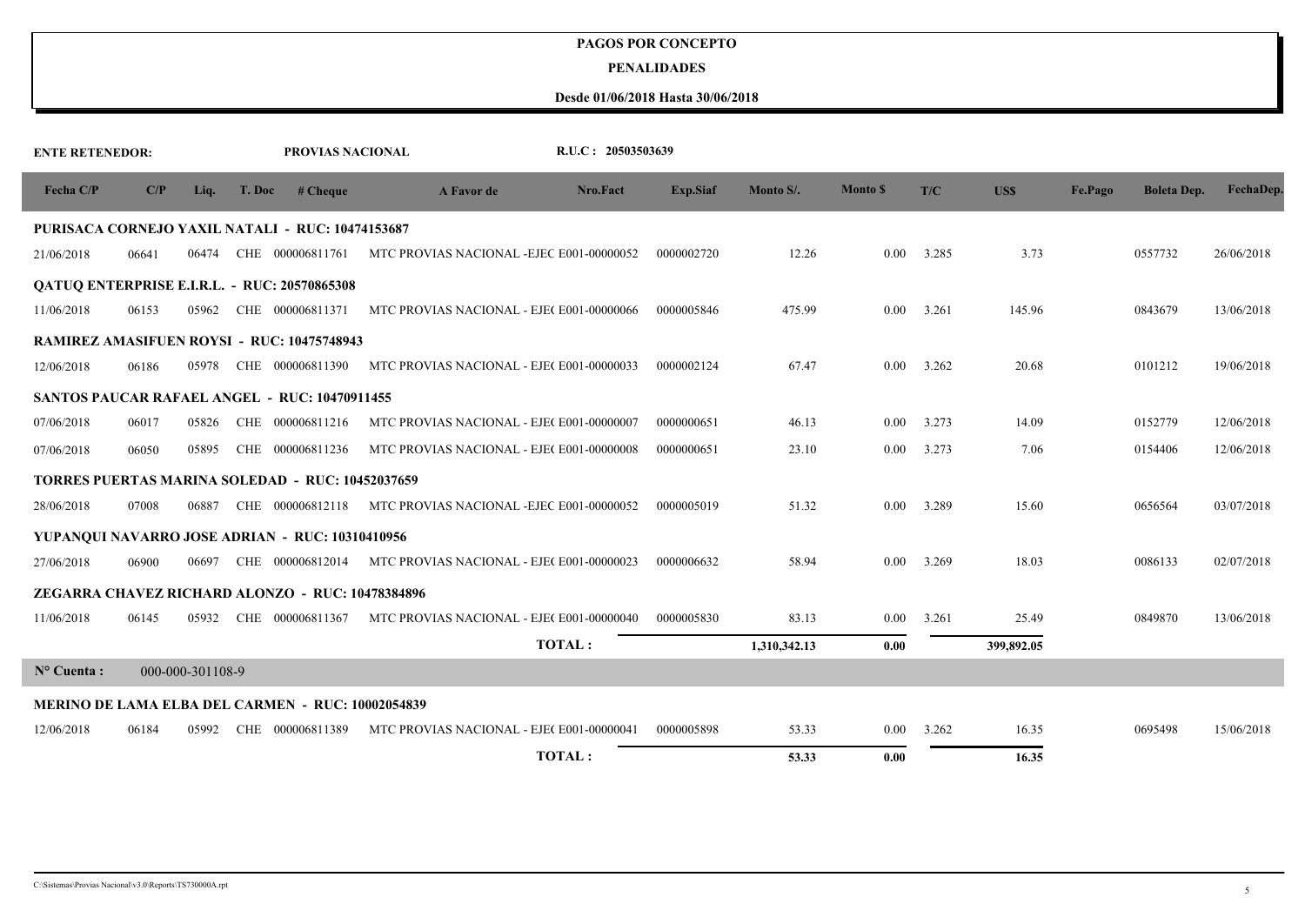|                        |          |               |        |                                                            |                                                                     | Desde 01/01/2018 Hasta 31/05/2018 | <b>PAGOS POR CONCEPTO</b><br><b>PENALIDADES</b> |              |                 |       |       |                       |                    |                 |
|------------------------|----------|---------------|--------|------------------------------------------------------------|---------------------------------------------------------------------|-----------------------------------|-------------------------------------------------|--------------|-----------------|-------|-------|-----------------------|--------------------|-----------------|
| <b>ENTE RETENEDOR:</b> |          |               |        | PROVIAS NACIONAL                                           |                                                                     | R.U.C: 20503503639                |                                                 |              |                 |       |       |                       |                    |                 |
| Fecha C/P              | C/P      | Liq.          | T. Doc | # <b>Change</b>                                            | A Favor de                                                          | Nro.Fact                          | Exp.Siaf                                        | Monto S/.    | <b>Monto</b> \$ | T/C   | US\$  | <b>Fe.Pago</b>        | <b>Boleta Dep.</b> | <b>FechaDep</b> |
| $N^{\circ}$ Cuenta :   |          | 00-000-301108 |        |                                                            |                                                                     |                                   |                                                 |              |                 |       |       |                       |                    |                 |
| 11/01/2018             | 01200018 | 14105         |        | CHE 000004034874                                           | MTC-PROVIAS NACIONAL RDR 0001-00001106                              |                                   | 0000013419                                      | 155.08       | 0.00            | 3.220 | 48.16 |                       | 61825180           | 23/01/2018      |
|                        |          |               |        | <b>ABARCA NAVARRO ERICK ANTONIO - RUC: 10105890309</b>     |                                                                     |                                   |                                                 |              |                 |       |       |                       |                    |                 |
| 14/03/2018             | 02325    | 02095         |        | CHE 000005760788                                           | MTC-PROVIAS NACIONAL RDR E001-00000014                              |                                   | 0000000959                                      | 20.00        | 0.00            | 3.270 | 6.12  |                       | 61865028           | 06/03/2018      |
| 11/05/2018             | 04764    | 04589         |        | CHE 000006810135                                           | MTC-PROVIAS NACIONAL RDR E001-00000016                              |                                   | 0000002406                                      | 40.50        | $0.00\,$        | 3.293 |       | 12.30 15/05/2018      | 61825128           | 15/05/2018      |
|                        |          |               |        | <b>AGUIRRE AGUILAR SILVANA FIORELLA - RUC: 10704097871</b> |                                                                     |                                   |                                                 |              |                 |       |       |                       |                    |                 |
| 14/03/2018             | 02268    | 02027         |        |                                                            | CHE 000005760716 MTC-PROVIAS NACIONAL RDR E001-00000020             |                                   | 0000001488                                      | 45.00        | 0.00            | 3.260 | 13.80 |                       | 61052889           | 16/03/2018      |
|                        |          |               |        | ALBAN MALACHE CARLA CHABELI - RUC: 10444384005             |                                                                     |                                   |                                                 |              |                 |       |       |                       |                    |                 |
| 21/03/2018             | 02554    | 02296         |        |                                                            | CHE 000005760990 MTC-PROVIAS NACIONAL RDR E001-00000060             |                                   | 0000002531                                      | 34.70        | 0.00            | 3.268 |       | 10.62 23/03/2018      | 61865044           | 23/03/2018      |
|                        |          |               |        |                                                            | <b>ALDESA CONSTRUCCIONES SA SUCURSAL EN PERU - RUC: 20548838461</b> |                                   |                                                 |              |                 |       |       |                       |                    |                 |
| 31/01/2018             | 00599    | 00353         |        | CHE 000004035533                                           | MTC-PROVIAS NACIONAL RDR F001-00000092                              |                                   | 0000000300                                      | 2,026,272.78 | 0.00            | 3.217 |       | 629,864.09 08/02/2018 | 61865009           | 08/02/2018      |
|                        |          |               |        | <b>ALIAGA CLEMENTE JANETH VANESA - RUC: 10458317424</b>    |                                                                     |                                   |                                                 |              |                 |       |       |                       |                    |                 |
| 23/02/2018             | 01307    | 01030         |        |                                                            | CHE 000005759887 MTC-PROVIAS NACIONAL RDR E001-00000032             |                                   | 0000000211                                      | 173.25       | $0.00\,$        | 3.253 |       | 53.26 01/03/2018      | 61052883           | 01/03/2018      |
|                        |          |               |        | ALVAREZ VIGO JORGE LUIS - RUC: 10401780446                 |                                                                     |                                   |                                                 |              |                 |       |       |                       |                    |                 |
| 02/03/2018             | 01744    |               |        | 01581 CHE 000005760208                                     | MTC-PROVIAS NACIONAL RDR E001-00000008                              |                                   | 0000001820                                      | 24.93        | 0.00            | 3.261 |       | 7.64 07/03/2018       | 61123770           | 07/03/2018      |
|                        |          |               |        | ANGELES BACHET CARLOS ENRIQUE - RUC: 10067523666           |                                                                     |                                   |                                                 |              |                 |       |       |                       |                    |                 |
| 23/03/2018             | 02659    | 02430         |        |                                                            | CHE 000005761159 MTC-PROVIAS NACIONAL RDR E001-00000046             |                                   | 0000000267                                      | 96.52        | $0.00\,$        | 3.263 | 29.58 |                       | 61865051           | 27/03/2018      |
|                        |          |               |        | <b>BANCES NIZAMA EDDY WILMER - RUC: 10175408326</b>        |                                                                     |                                   |                                                 |              |                 |       |       |                       |                    |                 |
| 03/05/2018             | 04367    | 04255         |        | CHE 000006809717                                           | MTC-PROVIAS NACIONAL RDR E001-00000012                              |                                   | 0000000177                                      | 60.00        | 0.00            | 3.241 | 18.51 |                       | 61825165           | 08/05/2018      |
|                        |          |               |        | <b>BAZAN GIL JOSE ENRIQUE - RUC: 10425995494</b>           |                                                                     |                                   |                                                 |              |                 |       |       |                       |                    |                 |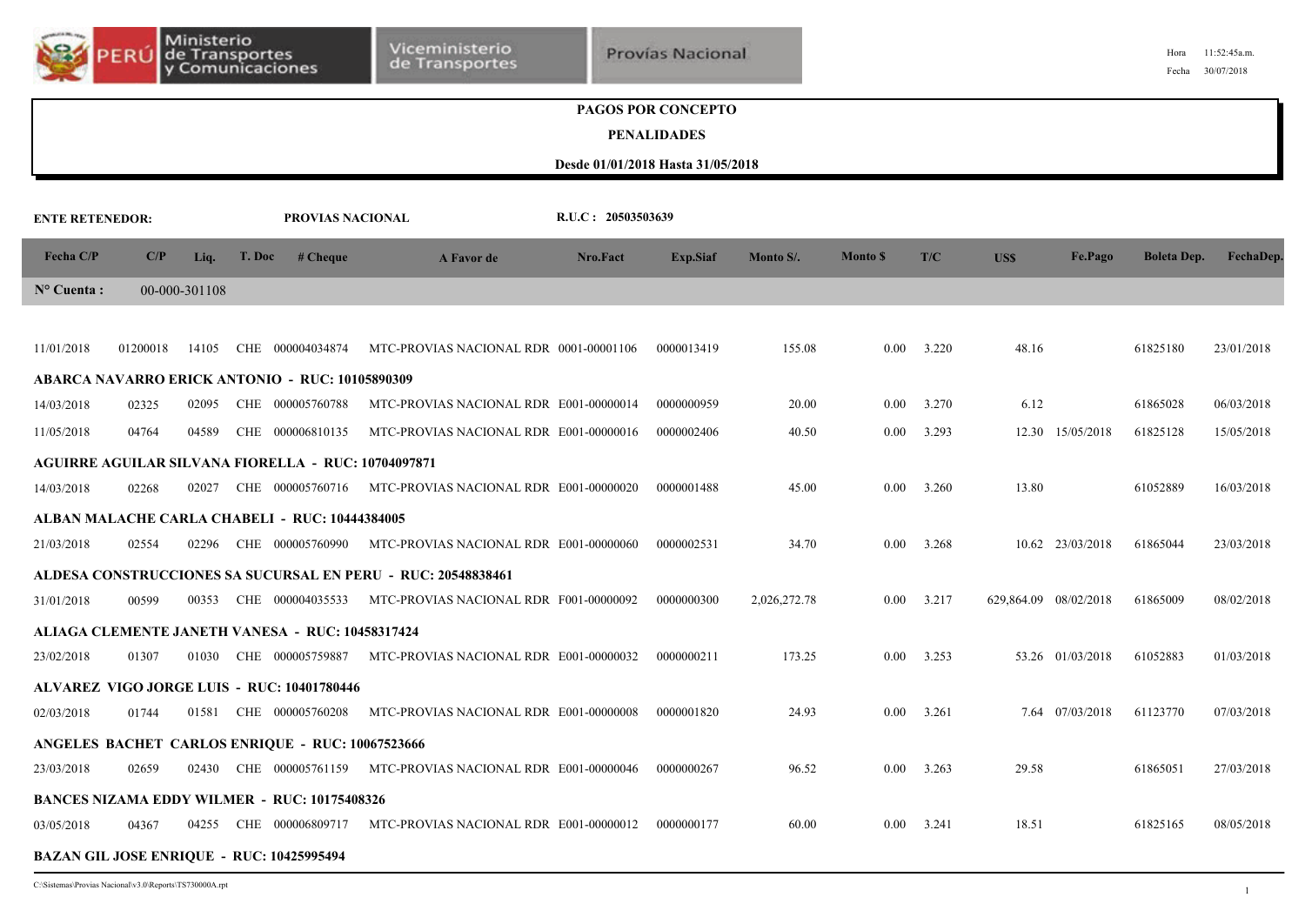#### **PENALIDADES**

| <b>ENTE RETENEDOR:</b>                |       |       |            | PROVIAS NACIONAL                                           |                                                                                      | R.U.C: 20503503639 |                 |           |                 |       |          |                     |                    |            |
|---------------------------------------|-------|-------|------------|------------------------------------------------------------|--------------------------------------------------------------------------------------|--------------------|-----------------|-----------|-----------------|-------|----------|---------------------|--------------------|------------|
| Fecha $C/P$                           | C/P   | Liq.  | T. Doc     | # <b>Change</b>                                            | A Favor de                                                                           | Nro.Fact           | <b>Exp.Siaf</b> | Monto S/. | <b>Monto</b> \$ | T/C   | US\$     | Fe.Pago             | <b>Boleta Dep.</b> | FechaDep.  |
| 31/03/2018                            | 03025 | 02821 |            | CHE 000005761524                                           | MTC - PROVIAS NACIONAL RDR E001-00000029                                             |                    | 0000001823      | 49.86     | 0.00            | 3.223 | 15.47    |                     | 61052906           | 04/04/2018 |
|                                       |       |       |            | <b>BECERRA SALAS MARIO RAFAEL JESUS - RUC: 10105483606</b> |                                                                                      |                    |                 |           |                 |       |          |                     |                    |            |
| 06/04/2018                            | 03314 | 02679 |            | CHE 000005761869                                           | MTC-PROVIAS NACIONAL RDR E001-00000018                                               |                    | 0000002960      | 1,610.58  | 0.00            | 3.237 |          | 497.55 09/04/2018   | 61825222           | 09/04/2018 |
|                                       |       |       |            |                                                            | <b>BUSINESS TECHNOLOGY SOCIEDAD ANONIMA - RUC: 20521302390</b>                       |                    |                 |           |                 |       |          |                     |                    |            |
| 09/05/2018                            | 04673 | 04465 |            | CHE 000006810087                                           | MTC-PROVIAS NACIONAL RDR 0001-00012438                                               |                    | 0000002103      | 144.24    | 0.00            | 3.272 | 44.08    | 15/05/2018          | 61825130           | 15/05/2018 |
|                                       |       |       |            |                                                            | <b>CANCHIS FABIAN SANDRA ALEJANDRINA - RUC: 10434064304</b>                          |                    |                 |           |                 |       |          |                     |                    |            |
| 26/02/2018                            | 01360 | 01059 |            | CHE 000005759922                                           | MTC-PROVIAS NACIONAL RDR E001-00000017                                               |                    | 0000001334      | 78.87     | 0.00            | 3.249 |          | 24.28 01/03/2018    | 61052881           | 01/03/2018 |
|                                       |       |       |            | <b>CARRASCO BARRUTIA JESUS ALBERTO - RUC: 10405844414</b>  |                                                                                      |                    |                 |           |                 |       |          |                     |                    |            |
| 02/03/2018                            | 01724 | 01535 |            | CHE 000005760201                                           | MTC-PROVIAS NACIONAL RDR E001-00000020                                               |                    | 0000001752      | 24.93     | 0.00            | 3.250 | 7.67     | 07/03/2018          | 61123769           | 07/03/2018 |
|                                       |       |       |            | <b>CCORIMANYA SACCA EDITH - RUC: 10444478310</b>           |                                                                                      |                    |                 |           |                 |       |          |                     |                    |            |
| 06/04/2018                            | 03326 | 03151 |            | CHE 000005761891                                           | MTC-PROVIAS NACIONAL RDR E001-00000008                                               |                    | 0000003037      | 30.51     | 0.00            | 3.226 | 9.46     |                     | 61825223           | 10/04/2018 |
|                                       |       |       |            |                                                            | <b>CENTRAL INTELLIGENCE AGENCY DE PROGRAMA COMERCIAL EXTERIOR - RUC: 20516138301</b> |                    |                 |           |                 |       |          |                     |                    |            |
| 04/04/2018                            | 03185 | 03006 |            | CHE 000005761726                                           | MTC-PROVIAS NACIONAL RDR 0002-00000338                                               |                    | 0000001590      | 4,624.48  | 0.00            | 3.223 |          | 1.434.84 06/04/2018 | 61052910           | 06/04/2018 |
|                                       |       |       |            | <b>CHUQUILIN TERRONES AGUSTIN - RUC: 10275663749</b>       |                                                                                      |                    |                 |           |                 |       |          |                     |                    |            |
| 23/03/2018                            | 02662 | 02474 |            | CHE 000005761161                                           | MTC - PROVIAS NACIONAL RDI E001-00000010                                             |                    | 0000002759      | 25.04     | 0.00            | 3.263 |          | 7.67 27/03/2018     | 61865048           | 27/03/2018 |
|                                       |       |       |            | <b>COMERCIAL TECNO TONER EIRL - RUC: 20601745683</b>       |                                                                                      |                    |                 |           |                 |       |          |                     |                    |            |
| 11/01/2018                            | 00201 | 14109 |            | CHE 000004034872                                           | MTC-PROVIAS NACIONAL RDR 0001-00000075                                               |                    | 0000013424      | 45.85     | 0.00            | 3.244 | 14.13    |                     | 61825182           | 23/01/2018 |
| <b>CONCAR S.A. - RUC: 20343443961</b> |       |       |            |                                                            |                                                                                      |                    |                 |           |                 |       |          |                     |                    |            |
| 30/01/2018                            | 00513 | 00262 | <b>CHE</b> | 000004035451                                               | MTC-PROVIAS NACIONAL RDR FF01-00001209                                               |                    | 0000000356      | 9,130.00  | 0.00            | 3.215 |          | 2,839.81 01/02/2018 | 61824722           | 01/02/2018 |
| 30/01/2018                            | 00526 | 00271 |            | CHE 000004035456                                           | MTC-PROVIAS NACIONAL RDR FF01-00001210                                               |                    | 0000000359      | 4,667.83  | 0.00            | 3.215 |          | 1,451.89 01/02/2018 | 61824717           | 01/02/2018 |
| 30/01/2018                            | 00551 | 00293 | CHE        | 000004035484                                               | MTC-PROVIAS NACIONAL RDR FF01-00001194                                               |                    | 0000000366      | 3,590.56  | 0.00            | 3.219 | 1,115.43 | 02/02/2018          | 61824724           | 02/02/2018 |
| 31/01/2018                            | 00605 | 00367 |            | CHE 000004035539                                           | MTC-PROVIAS NACIONAL RDR FF01-00001205                                               |                    | 0000000383      | 13,533.99 | 0.00            | 3.217 |          | 4.207.02 05/02/2018 | 61123079           | 05/02/2018 |
| 01/03/2018                            | 01654 | 01335 |            | CHE 000005760148                                           | MTC-PROVIAS NACIONAL RDR FF01-00001242                                               |                    | 0000001503      | 13,235.81 | 0.00            | 3.250 |          | 4,072.56 05/03/2018 | 61123776           | 05/03/2018 |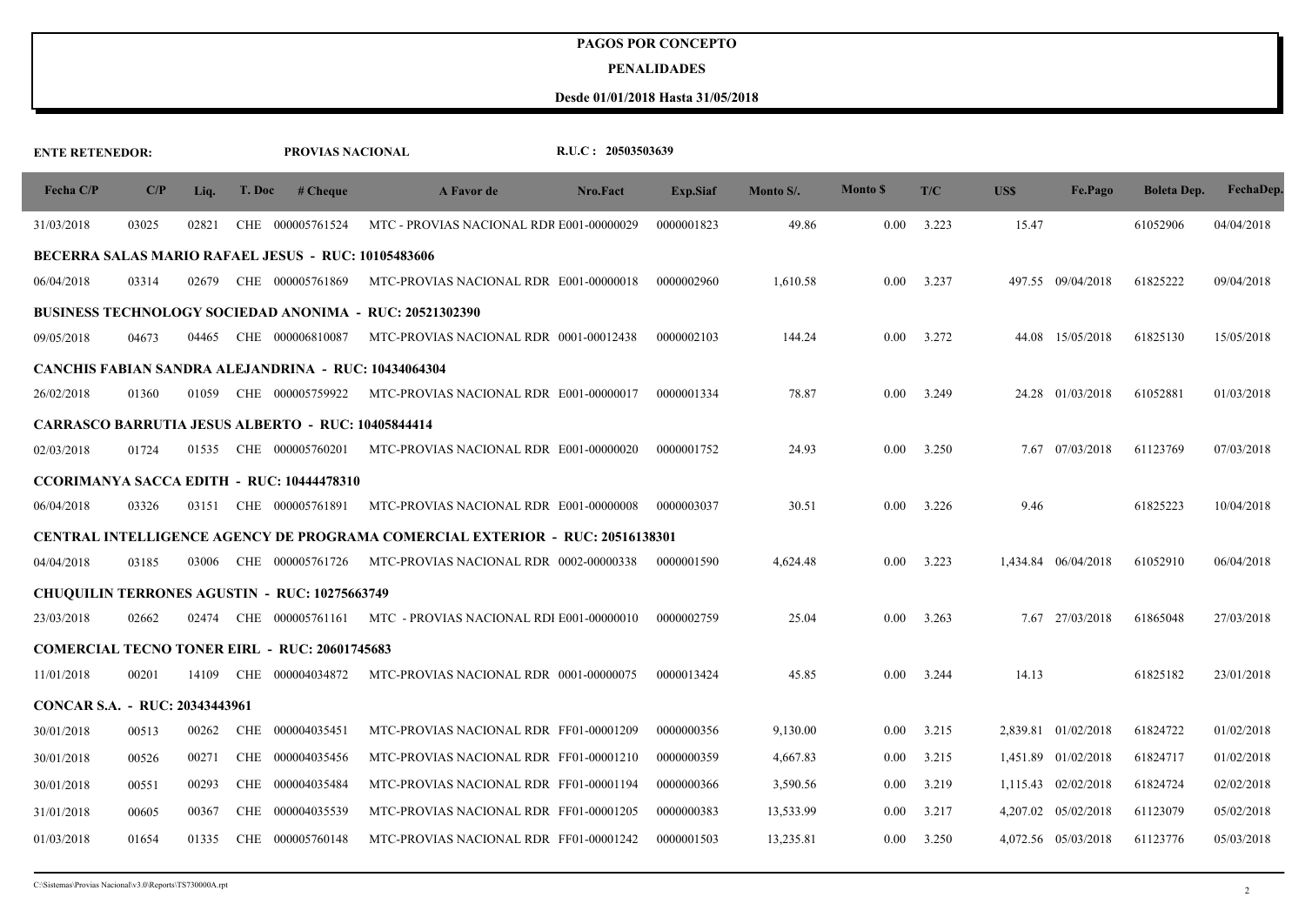#### **PENALIDADES**

| <b>ENTE RETENEDOR:</b> |       |       |            | PROVIAS NACIONAL                            |                                          | R.U.C: 20503503639 |                 |           |                 |       |          |                      |                    |            |
|------------------------|-------|-------|------------|---------------------------------------------|------------------------------------------|--------------------|-----------------|-----------|-----------------|-------|----------|----------------------|--------------------|------------|
| Fecha C/P              | C/P   | Liq.  | T. Doc     | # <b>Change</b>                             | A Favor de                               | Nro.Fact           | <b>Exp.Siaf</b> | Monto S/. | <b>Monto</b> \$ | T/C   | US\$     | Fe.Pago              | <b>Boleta Dep.</b> | FechaDep.  |
| 02/03/2018             | 01695 | 01563 | <b>CHE</b> | 000005760194                                | MTC-PROVIAS NACIONAL RDR FF01-00001249   |                    | 0000001717      | 6,514.98  | 0.00            | 3.261 |          | 1,997.85 05/03/2018  | 61865019           | 05/03/2018 |
| 07/03/2018             | 01940 | 01722 | <b>CHE</b> | 000005760355                                | MTC-PROVIAS NACIONAL RDR FF01-00001250   |                    | 0000001947      | 25,730.00 | 0.00            | 3.250 |          | 7,916.92 09/03/2018  | 61123803           | 09/03/2018 |
| 23/03/2018             | 02638 | 02424 | <b>CHE</b> | 000005761153                                | MTC-PROVIAS NACIONAL RDR FF01-00001296   |                    | 0000002683      | 19,348.90 | 0.00            | 3.263 | 5.929.79 | 27/03/2018           | 61865046           | 27/03/2018 |
| 27/03/2018             | 02775 | 02610 | <b>CHE</b> | 000005761258                                | MTC-PROVIAS NACIONAL RDR FF01-00001300   |                    | 0000002899      | 7,586.29  | 0.00            | 3.237 | 2,343.62 | 02/04/2018           | 61865059           | 02/04/2018 |
| 28/03/2018             | 02979 | 02808 | <b>CHE</b> | 000005761461                                | MTC-PROVIAS NACIONAL RDR FF01-00001299   |                    | 0000003017      | 21,580.00 | 0.00            | 3.223 | 6,695.63 | 05/04/2018           | 61052904           | 05/04/2018 |
| 25/04/2018             | 04047 | 03883 | <b>CHE</b> | 000005762669                                | MTC-PROVIAS NACIONAL RDR FF01-00001328   |                    | 0000002535      | 19,230.69 | 0.00            | 3.230 |          | 5,953.77 30/04/2018  | 61824821           | 30/04/2018 |
| 30/04/2018             | 04299 | 04134 | <b>CHE</b> | 000006809640                                | MTC-PROVIAS NACIONAL RDR FF01-00001331   |                    | 0000004277      | 9,587.77  | 0.00            | 3.241 | 2,958.28 | 03/05/2018           | 61825156           | 03/05/2018 |
| 30/04/2018             | 04318 | 04128 | <b>CHE</b> | 000006809659                                | MTC-PROVIAS NACIONAL RDR FF01-00001332   |                    | 0000004275      | 5,700.00  | 0.00            | 3.241 | 1,758.72 | 04/05/2018           | 61825162           | 04/05/2018 |
| 17/05/2018             | 05024 | 04821 | <b>CHE</b> | 000006810365                                | MTC PROVIAS NACIONAL- EJEC FF01-00001371 |                    | 0000004861      | 1,974.79  | 0.00            | 3.272 | 603.54   | 22/05/2018           | 61825173           | 22/05/2018 |
| 31/05/2018             | 05665 | 05502 | <b>CHE</b> | 000006811002                                | MTC PROVIAS NACIONAL - EJE(FF01-00001389 |                    | 0000005464      | 19,999.54 | 0.00            | 3.281 |          | 6,095.56 05/06/2018  | 0785849            | 05/06/2018 |
|                        |       |       |            | CONSORCIO ABRA TOCCTO - RUC: 20549321039    |                                          |                    |                 |           |                 |       |          |                      |                    |            |
| 27/03/2018             | 02782 | 02653 |            | CHE 000005761272                            | MTC-PROVIAS NACIONAL RDR 0001-00000326   |                    | 0000002925      | 5,700.56  | 0.00            | 3.237 |          | 1,761.06 02/04/2018  | 61865061           | 02/04/2018 |
| 23/04/2018             | 03944 | 03737 | <b>CHE</b> | 000005762557                                | MTC-PROVIAS NACIONAL RDR E001-00000005   |                    | 0000002471      | 5,010.36  | 0.00            | 3.221 |          | 1,555.53 30/04/2018  | 61824817           | 30/04/2018 |
| 31/05/2018             | 05715 | 05545 | CHE        | 000006811034                                | MTC PROVIAS NACIONAL - EJE(E001-00000006 |                    | 0000004564      | 11,390.49 | 0.00            | 3.281 |          | 3,471.65 05/06/2018  | 0792729            | 05/06/2018 |
|                        |       |       |            | CONSORCIO ALVAC - JOHESA - RUC: 20552395507 |                                          |                    |                 |           |                 |       |          |                      |                    |            |
| 30/01/2018             | 00530 | 00257 |            | CHE 000004035460                            | MTC-PROVIAS NACIONAL                     | F001-00000028      | 0000000339      | 7,103.37  | 0.00            | 3.215 |          | 2,209.45 01/02/2018  | 61824721           | 01/02/2018 |
| 02/02/2018             | 00690 | 00398 | <b>CHE</b> | 000004035636                                | MTC-PROVIAS NACIONAL RDR F001-00000030   |                    | 0000000567      | 94,930.70 | 0.00            | 3.217 |          | 29,509.08 06/02/2018 | 61825202           | 06/02/2018 |
| 26/02/2018             | 01339 | 01111 | <b>CHE</b> | 000005759903                                | MTC-PROVIAS NACIONAL RDR F001-00000049   |                    | 0000001373      | 21,199.75 | 0.00            | 3.249 | 6,525.01 | 01/03/2018           | 61052884           | 01/03/2018 |
| 06/03/2018             | 01882 | 01699 | <b>CHE</b> | 000005760315                                | MTC-PROVIAS NACIONAL RDR F001-00000047   |                    | 0000001656      | 6,151.94  | 0.00            | 3.259 |          | 1,887.68 09/03/2018  | 61123804           | 09/03/2018 |
| 28/03/2018             | 02908 | 02681 | <b>CHE</b> | 000005761387                                | MTC-PROVIAS NACIONAL RDR F001-00000063   |                    | 0000002932      | 12,434.38 | 0.00            | 3.219 | 3,862.81 | 03/04/2018           | 61052896           | 03/04/2018 |
| 11/04/2018             | 03490 | 03354 | <b>CHE</b> | 000005762072                                | MTC-PROVIAS NACIONAL RDR F001-00000062   |                    | 0000002322      | 8,480.25  | 0.00            | 3.239 |          | 2,618.17 17/04/2018  | 61825210           | 17/04/2018 |
| 03/05/2018             | 04408 | 04177 | <b>CHE</b> | 000006809809                                | MTC-PROVIAS NACIONAL RDR F001-00000077   |                    | 0000004326      | 17,099.51 | 0.00            | 3.241 | 5,276.00 | 07/05/2018           | 61825158           | 07/05/2018 |
| 14/05/2018             | 04804 | 04654 | <b>CHE</b> | 000006810168                                | MTC PROVIAS NACIOANAL-EJE F001-00000082  |                    | 0000004661      | 9,578.62  | 0.00            | 3.279 |          | 2,921.20 15/05/2018  | 61825123           | 15/05/2018 |
| 21/05/2018             | 05129 | 04931 | <b>CHE</b> | 000006810496                                | MTC PROVIAS NACIONAL - EJE F001-00000090 |                    | 0000004948      | 14,963.63 | 0.00            | 3.274 |          | 4,570.44 24/05/2018  | 0485318            | 24/05/2018 |
|                        |       |       |            |                                             |                                          |                    |                 |           |                 |       |          |                      |                    |            |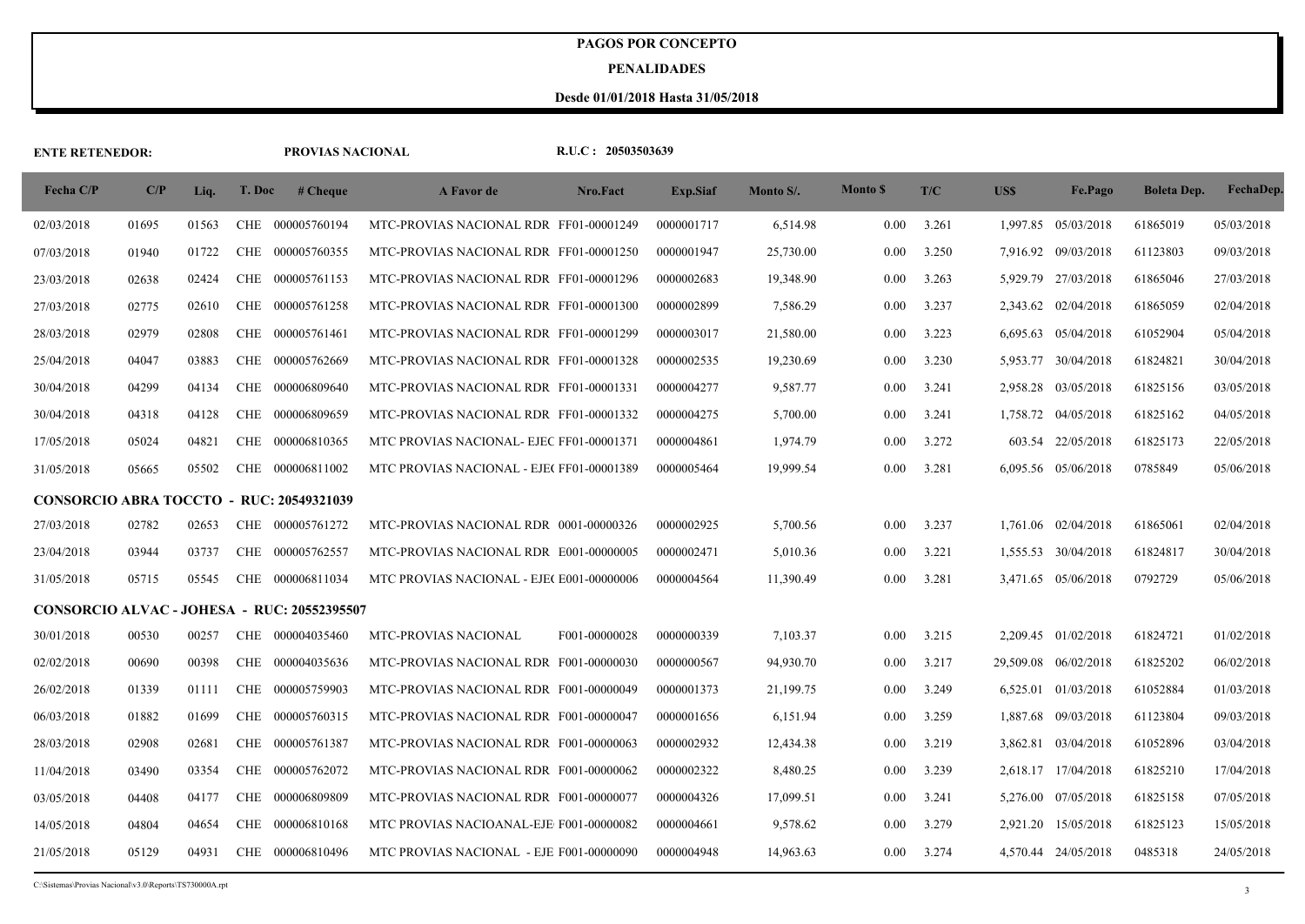#### **PENALIDADES**

#### **Desde 01/01/2018 Hasta 31/05/2018**

| <b>ENTE RETENEDOR:</b>                         |       |       |            | PROVIAS NACIONAL |                                                                  | R.U.C: 20503503639 |            |           |                |       |        |                      |                    |            |
|------------------------------------------------|-------|-------|------------|------------------|------------------------------------------------------------------|--------------------|------------|-----------|----------------|-------|--------|----------------------|--------------------|------------|
| Fecha C/P                                      | C/P   | Liq.  | T. Doc     | # <b>Change</b>  | A Favor de                                                       | Nro.Fact           | Exp.Siaf   | Monto S/. | <b>Monto S</b> | T/C   | US\$   | Fe.Pago              | <b>Boleta Dep.</b> | FechaDep.  |
|                                                |       |       |            |                  | <b>CONSORCIO CONSERVACIÓN ANDAHUAYLAS - RUC: 20601377587</b>     |                    |            |           |                |       |        |                      |                    |            |
| 02/03/2018                                     | 01694 | 01564 |            | CHE 000005760192 | MTC-PROVIAS NACIONAL RDR 0001-00000111                           |                    | 0000001705 | 6,613.39  | 0.00           | 3.250 |        | 2,034.89 06/03/2018  | 61865021           | 06/03/2018 |
| 23/03/2018                                     | 02635 | 02420 |            | CHE 000005761151 | MTC-PROVIAS NACIONAL RDR 0001-00000124                           |                    | 0000002659 | 10,697.87 | $0.00\,$       | 3.263 |        | 3,278.54 27/03/2018  | 61865047           | 27/03/2018 |
| 19/04/2018                                     | 03778 | 03614 | CHE        | 000005762437     | MTC-PROVIAS NACIONAL RDR 0001-00000129                           |                    | 0000003786 | 2,529.48  | 0.00           | 3.221 | 785.31 | 20/04/2018           | 61825249           | 20/04/2018 |
| 28/05/2018                                     | 05400 | 05297 | <b>CHE</b> | 000006810809     | MTC PROVIAS NACIONAL-EJEC 0001-00000141                          |                    | 0000005266 | 4,969.39  | 0.00           | 3.268 |        | 1,520.62 30/05/2018  | 0763107            | 30/05/2018 |
|                                                |       |       |            |                  | <b>CONSORCIO CONSERVACION VIAL SANTA ROSA - RUC: 20600891953</b> |                    |            |           |                |       |        |                      |                    |            |
| 20/03/2018                                     | 02544 | 02348 |            | CHE 000005760960 | MTC-PROVIAS NACIONAL RDR E001-00000009                           |                    | 0000002595 | 13,280.00 | 0.00           | 3.273 |        | 4,057.44 22/03/2018  | 61865033           | 22/03/2018 |
| 18/04/2018                                     | 03742 | 03572 |            | CHE 000005762398 | MTC-PROVIAS NACIONAL RDR E001-00000012                           |                    | 0000003745 | 3,320.00  | 0.00           | 3.224 |        | 1,029.78 20/04/2018  | 61825248           | 20/04/2018 |
| <b>CONSORCIO CUTERVO - RUC: 20600872134</b>    |       |       |            |                  |                                                                  |                    |            |           |                |       |        |                      |                    |            |
| 26/01/2018                                     | 00419 | 00129 |            | CHE 000004035312 | MTC-PROVIAS NACIONAL RDR 0001-00000060                           |                    | 0000000197 | 15,170.56 | 0.00           | 3.219 |        | 4,712.82 30/01/2018  | 61825195           | 30/01/2018 |
| 27/02/2018                                     | 01406 | 01187 |            | CHE 000005759985 | MTC-PROVIAS NACIONAL RDR 0001-00000061                           |                    | 0000001441 | 22,359.56 | 0.00           | 3.251 |        | 6,877.75 01/03/2018  | 61052886           | 01/03/2018 |
| 04/04/2018                                     | 03164 | 02947 |            | CHE 000005761688 | MTC-PROVIAS NACIONAL RDR 0001-00000064                           |                    | 0000003156 | 58,156.53 | $0.00\,$       | 3.251 |        | 17,888.81 06/04/2018 | 61825242           | 06/04/2018 |
| 21/05/2018                                     | 05130 | 04819 |            | CHE 000006810497 | MTC PROVIAS NACIONAL - EJE(0001-00000067                         |                    | 0000004863 | 59,513.15 | $0.00\,$       | 3.272 |        | 18,188.62 24/05/2018 | 0481761            | 24/05/2018 |
| <b>CONSORCIO JJC - MAYO - RUC: 20600861892</b> |       |       |            |                  |                                                                  |                    |            |           |                |       |        |                      |                    |            |
| 26/01/2018                                     | 00433 | 00112 |            | CHE 000004035348 | MTC-PROVIAS NACIONAL RDR 0001-00000071                           |                    | 0000000184 | 1,085.12  | 0.00           | 3.216 |        | 337.41 30/01/2018    | 61825191           | 30/01/2018 |
| 22/02/2018                                     | 01243 | 00984 |            | CHE 000005759803 | MTC-PROVIAS NACIONAL RDR 0001-00000073                           |                    | 0000001224 | 36,329.00 | $0.00\,$       | 3.253 |        | 11,167.85 26/02/2018 | 61052874           | 26/02/2018 |
| 26/03/2018                                     | 02696 | 02519 | CHE        | 000005761175     | MTC-PROVIAS NACIONAL RDR 0001-00000078                           |                    | 0000002749 | 60,935.52 | 0.00           | 3.243 |        | 18,789.86 28/03/2018 | 61052242           | 28/03/2018 |
| 30/04/2018                                     | 04277 | 04063 |            | CHE 000006809622 | MTC-PROVIAS NACIONAL RDR 0001-00000080                           |                    | 0000004195 | 16,944.33 | $0.00\,$       | 3.238 |        | 5,232.96 03/05/2018  | 61825151           | 03/05/2018 |
| 24/05/2018                                     | 05300 | 05111 |            | CHE 000006810718 | MTC PROVIAS NACIONAL- EJEC 0001-00000083                         |                    | 0000005132 | 1,610.14  | 0.00           | 3.274 |        | 491.80 29/05/2018    | 00000006           | 29/05/2018 |
| CONSORCIO LA CALZADA - RUC: 20602218512        |       |       |            |                  |                                                                  |                    |            |           |                |       |        |                      |                    |            |
| 29/01/2018                                     | 00472 | 00231 |            | CHE 000004035391 | MTC - PROVIAS NACIONAL RDR 0001-00000008                         |                    | 0000000313 | 87,924.54 | 0.00           | 3.210 |        | 27,390.82 31/01/2018 | 61824715           | 31/01/2018 |
| 25/04/2018                                     | 04034 | 03860 |            | CHE 000005762656 | MTC-PROVIAS NACIONAL RDR 0001-00000017                           |                    | 0000002530 | 35,648.24 | 0.00           | 3.230 |        | 11.036.61 02/05/2018 | 61824820           | 02/05/2018 |
| <b>CONSORCIO LA UNION - RUC: 20600983157</b>   |       |       |            |                  |                                                                  |                    |            |           |                |       |        |                      |                    |            |

C:\Sistemas\Provias Nacional\v3.0\Reports\TS730000A.rpt <sup>4</sup>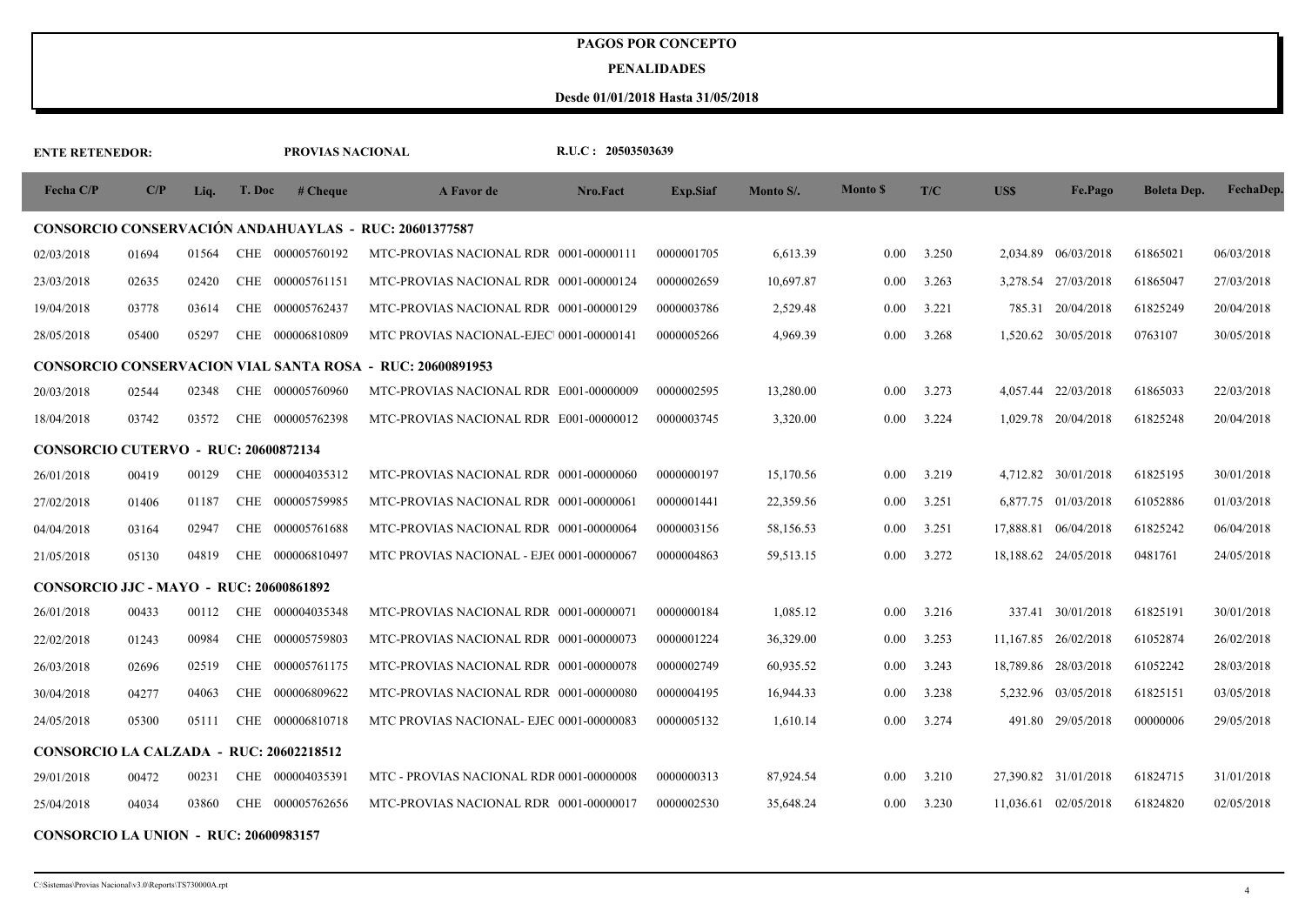#### **PENALIDADES**

| <b>ENTE RETENEDOR:</b>                          |       |       |            | PROVIAS NACIONAL                                         |                                                                    | R.U.C: 20503503639 |                 |           |                |       |            |                      |                    |            |
|-------------------------------------------------|-------|-------|------------|----------------------------------------------------------|--------------------------------------------------------------------|--------------------|-----------------|-----------|----------------|-------|------------|----------------------|--------------------|------------|
| Fecha C/P                                       | C/P   | Liq.  | T. Doc     | # Cheque                                                 | A Favor de                                                         | Nro.Fact           | <b>Exp.Siaf</b> | Monto S/. | <b>Monto S</b> | T/C   | <b>USS</b> | Fe.Pago              | <b>Boleta Dep.</b> | FechaDep.  |
| 30/01/2018                                      | 00528 | 00216 | <b>CHE</b> | 000004035459                                             | MTC-PROVIAS NACIONAL RDR 0001-00000033                             |                    | 0000000278      | 4,674.88  | 0.00           | 3.210 |            | 1,456.35 01/02/2018  | 61824723           | 01/02/2018 |
| 23/02/2018                                      | 01315 | 01139 | <b>CHE</b> | 000005759897                                             | MTC - PROVIAS NACIONAL RDI 0001-00000035                           |                    | 0000001411      | 4,607.30  | 0.00           | 3.251 |            | 1,417.19 26/02/2018  | 61052876           | 26/02/2018 |
| 23/03/2018                                      | 02639 | 02422 | CHE        | 000005761155                                             | MTC-PROVIAS NACIONAL RDR 0001-00000036                             |                    | 0000002662      | 2,731.46  | 0.00           | 3.263 |            | 837.10 27/03/2018    | 61865049           | 27/03/2018 |
| 03/05/2018                                      | 04434 | 04196 |            | CHE 000006809818                                         | MTC-PROVIAS NACIONAL RDR 0001-00000037                             |                    | 0000004358      | 2,286.49  | 0.00           | 3.241 |            | 705.49 07/05/2018    | 61825159           | 07/05/2018 |
| 25/05/2018                                      | 05371 | 05295 |            | CHE 000006810768                                         | MTC PROVIAS NACIONAL-EJEC 0001-00000039                            |                    | 0000005277      | 3,349.37  | 0.00           | 3.268 |            | 1,024.90 29/05/2018  | 00000007           | 29/05/2018 |
| <b>CONSORCIO LOS ANGELES - RUC: 20601830052</b> |       |       |            |                                                          |                                                                    |                    |                 |           |                |       |            |                      |                    |            |
| 04/04/2018                                      | 03167 | 02944 |            | CHE 000005761693                                         | MTC-PROVIAS NACIONAL RDR 0001-00000012                             |                    | 0000003157      | 26,959.57 | 0.00           | 3.223 |            | 8.364.74 05/04/2018  | 61052912           | 05/04/2018 |
| 23/04/2018                                      | 03933 | 03755 |            | CHE 000005762553                                         | MTC-PROVIAS NACIONAL RDR 0001-00000017                             |                    | 0000003917      | 45,096.12 | 0.00           | 3.221 |            | 14,000.66 27/04/2018 | 61825255           | 27/04/2018 |
|                                                 |       |       |            | <b>CONSORCIO PUENTES PARA EL PERU - RUC: 20601713455</b> |                                                                    |                    |                 |           |                |       |            |                      |                    |            |
| 09/05/2018                                      | 04636 | 04389 |            | CHE 000006810036                                         | MTC-PROVIAS NACIONAL RDR 0001-00000015                             |                    | 0000004472      | 23,584.00 | 0.00           | 3.272 |            | 7,207.82 11/05/2018  | 61825218           | 11/05/2018 |
| <b>CONSORCIO SATIPO - PUERTO OCOPA - RUC:</b>   |       |       |            |                                                          |                                                                    |                    |                 |           |                |       |            |                      |                    |            |
| 08/01/2018                                      | 00117 | 13821 |            | CHE 000004034678                                         | MTC-PROVIAS NACIONAL RDR E001-00000007                             |                    | 0000013146      | 6,975.03  | 0.00           | 3.243 | 2,150.80   |                      | 61824699           | 15/01/2018 |
|                                                 |       |       |            | <b>CONSORCIO SIERRA SAYAN - RUC: 20557806254</b>         |                                                                    |                    |                 |           |                |       |            |                      |                    |            |
| 09/04/2018                                      | 03422 | 03055 |            | CHE 000005762038                                         | MTC-PROVIAS NACIONAL RDR E001-00000017                             |                    | 0000003056      | 10,835.24 | 0.00           | 3.229 |            | 3.355.60 16/04/2018  | 61825209           | 16/04/2018 |
|                                                 |       |       |            |                                                          | <b>CONSORCIO SUPERVISOR CIUDAD CONSTITUCION - RUC: 20600388941</b> |                    |                 |           |                |       |            |                      |                    |            |
| 14/02/2018                                      | 00988 | 00758 |            | CHE 000004035898                                         | MTC-PROVIAS NACIONAL RDR 0001-00000148                             |                    | 0000000969      | 61,646.39 | 0.00           | 3.270 |            | 18,852.11 19/02/2018 | 61123783           | 19/02/2018 |
| 28/03/2018                                      | 02907 | 02684 | <b>CHE</b> | 000005761386                                             | MTC-PROVIAS NACIONAL RDR 0001-00000152                             |                    | 0000002976      | 93,166.10 | 0.00           | 3.219 |            | 28,942.56 04/04/2018 | 61052897           | 04/04/2018 |
| 30/04/2018                                      | 04235 | 04054 | <b>CHE</b> | 000006809607                                             | MTC-PROVIAS NACIONAL RDR 0001-00000154                             |                    | 0000003755      | 33,581.43 | 0.00           | 3.238 |            | 10,371.04 03/05/2018 | 61825153           | 03/05/2018 |
|                                                 |       |       |            | <b>CONSORCIO SUPERVISOR COLLPA - RUC: 20601379105</b>    |                                                                    |                    |                 |           |                |       |            |                      |                    |            |
| 05/02/2018                                      | 00719 | 00446 |            | CHE 000004035674                                         | MTC-PROVIAS NACIONAL RDR 0001-00000031                             |                    | 0000000475      | 31,636.15 | 0.00           | 3.217 |            | 9.834.05 07/02/2018  | 61123848           | 07/02/2018 |
| 02/03/2018                                      | 01691 | 01441 | <b>CHE</b> | 000005760187                                             | MTC-PROVIAS NACIONAL RDR 0001-00000032                             |                    | 0000001523      | 27,057.78 | 0.00           | 3.250 |            | 8.325.47 06/03/2018  | 61865020           | 06/03/2018 |
|                                                 |       |       |            | <b>CONSORCIO SUPERVISOR LIRCAY - RUC: 20565839471</b>    |                                                                    |                    |                 |           |                |       |            |                      |                    |            |
| 08/02/2018                                      | 00872 | 00604 |            | CHE 000004035750                                         | MTC-PROVIAS NACIONAL RDR E001-00000102                             |                    | 0000000735      | 29,115.18 | 0.00           | 3.251 |            | 8.955.76 13/02/2018  | 61865015           | 13/02/2018 |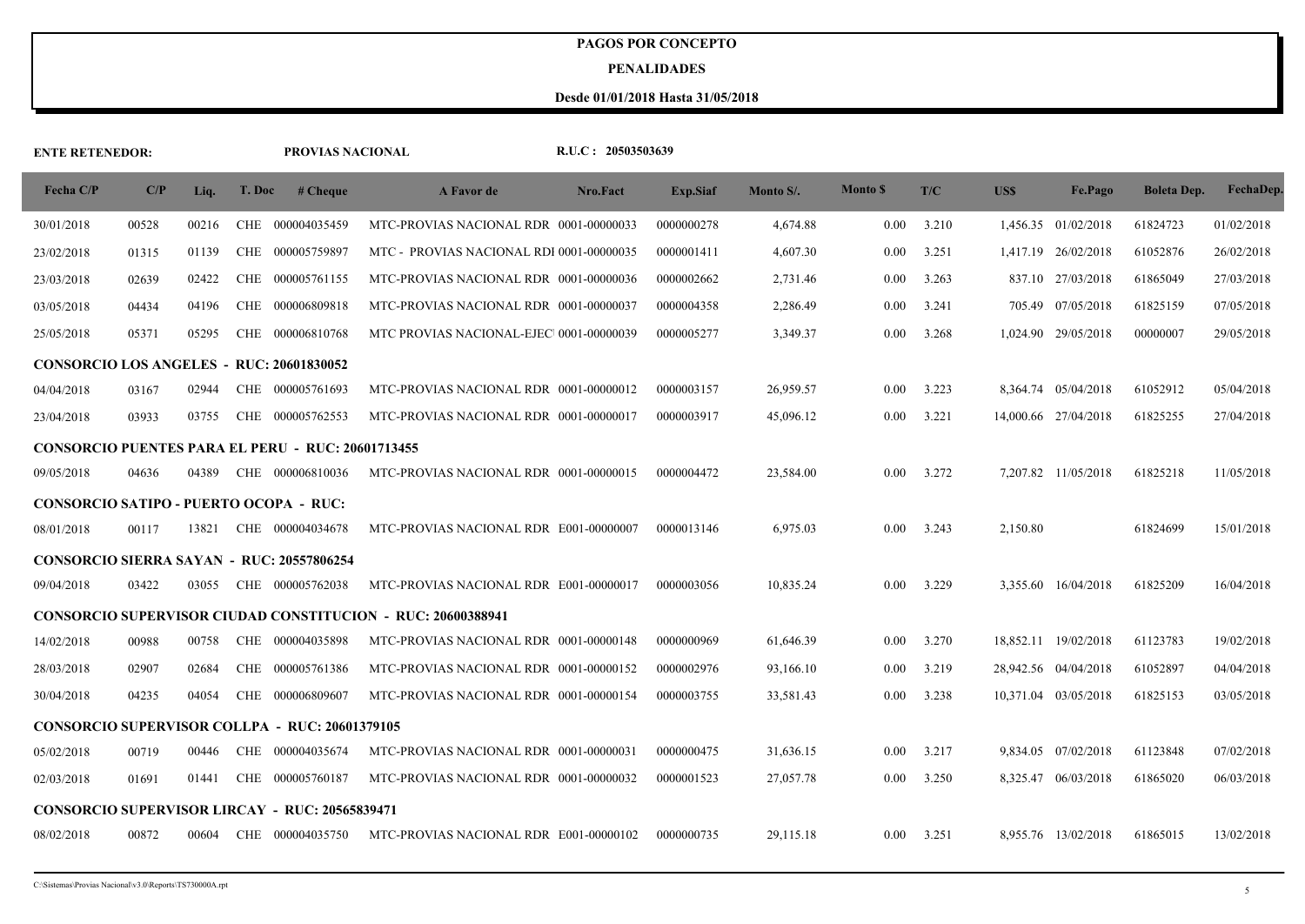#### **PENALIDADES**

| <b>ENTE RETENEDOR:</b> |          |       |        | PROVIAS NACIONAL                                           |                                                                    | R.U.C: 20503503639 |                 |            |                |       |      |                      |                    |            |
|------------------------|----------|-------|--------|------------------------------------------------------------|--------------------------------------------------------------------|--------------------|-----------------|------------|----------------|-------|------|----------------------|--------------------|------------|
| Fecha $C/P$            | C/P      | Liq.  | T. Doc | # Cheque                                                   | A Favor de                                                         | Nro.Fact           | <b>Exp.Siaf</b> | Monto S/.  | <b>Monto S</b> | T/C   | US\$ | Fe.Pago              | <b>Boleta Dep.</b> | FechaDep.  |
| 08/02/2018             | 00873    | 00605 |        | CHE 000004035751                                           | MTC-PROVIAS NACIONAL RDR E001-00000103                             |                    | 0000000736      | 39,860.86  | 0.00           | 3.251 |      | 12,261.11 13/02/2018 | 61865014           | 13/02/2018 |
| 16/02/2018             | 01076    | 00832 |        | CHE 000004035974                                           | MTC-PROVIAS NACIONAL RDR E001-00000104                             |                    | 0000001072      | 27,652.14  | 0.00           | 3.270 |      | 8,456.31 21/02/2018  | 61123785           | 21/02/2018 |
|                        |          |       |        | <b>CONSORCIO SUPERVISOR PATAHUASI - RUC: 20602603343</b>   |                                                                    |                    |                 |            |                |       |      |                      |                    |            |
| 09/03/2018             | 02066    | 01878 |        | CHE 000005760443                                           | MTC-PROVIAS NACIONAL RDR 0001-00000007                             |                    | 0000001832      | 44,720.41  | 0.00           | 3.257 |      | 13,730.55 13/03/2018 | 61123810           | 13/03/2018 |
| 03/04/2018             | 04200009 | 02436 |        | CHE 000005761604                                           | MTC-PROVIAS NACIONAL RDR 0001-00000008                             |                    | 0000002686      | 46,844.88  | 0.00           | 3.229 |      | 14,507.55 06/04/2018 | 61825244           | 06/04/2018 |
| 30/04/2018             | 04243    | 04095 |        | CHE 000006809615                                           | MTC-PROVIAS NACIONAL RDR 0014-00000010                             |                    | 0000002656      | 55,104.18  | 0.00           | 3.238 |      | 17,017.97 03/05/2018 | 61825152           | 03/05/2018 |
|                        |          |       |        | <b>CONSORCIO SUPERVISOR PUERTO INCA - RUC: 20601460034</b> |                                                                    |                    |                 |            |                |       |      |                      |                    |            |
| 30/04/2018             | 04238    | 04072 |        | CHE 000006809611                                           | MTC-PROVIAS NACIONAL RDR 0001-00000059                             |                    | 0000004221      | 23,954.93  | 0.00           | 3.238 |      | 7,398.06 03/05/2018  | 61825154           | 03/05/2018 |
|                        |          |       |        |                                                            | <b>CONSORCIO SUPERVISOR PUERTO SUNGARO - RUC: 20600784804</b>      |                    |                 |            |                |       |      |                      |                    |            |
| 30/01/2018             | 00531    | 00253 |        | CHE 000004035461                                           | MTC-PROVIAS NACIONAL RDR 0001-00000032                             |                    | 0000000175      | 71,570.19  | 0.00           | 3.215 |      | 22,261.33 02/02/2018 | 61824720           | 02/02/2018 |
| 22/02/2018             | 01245    | 01057 |        | CHE 000005759804                                           | MTC-PROVIAS NACIONAL RDR 0001-00000033                             |                    | 0000001290      | 65,412.82  | 0.00           | 3.249 |      | 20,133.22 26/02/2018 | 61052873           | 26/02/2018 |
| 31/03/2018             | 03036    | 02876 |        | CHE 000005761526                                           | MTC-PROVIAS NACIONAL RDR 0001-00000036                             |                    | 0000002020      | 73,198.34  | 0.00           | 3.223 |      | 22,711.24 04/04/2018 | 61052895           | 04/04/2018 |
|                        |          |       |        |                                                            | <b>CONSORCIO SUPERVISOR SANTO TOMAS - YAURI - RUC: 20602753558</b> |                    |                 |            |                |       |      |                      |                    |            |
| 04/05/2018             | 04504    | 04220 |        | CHE 000006809943                                           | MTC-PROVIAS NACIONAL RDR E001-00000004                             |                    | 0000004362      | 153,057.84 | 0.00           | 3.232 |      | 47,357.00 09/05/2018 | 61825215           | 09/05/2018 |
|                        |          |       |        |                                                            | <b>CONSORCIO SUPERVISOR VIAL CUBANTIA - RUC: 20602195849</b>       |                    |                 |            |                |       |      |                      |                    |            |
| 24/01/2018             | 00330    | 00099 |        | CHE 000004035235                                           | MTC-PROVIAS NACIONAL RDR 0001-00000010                             |                    | 0000000096      | 108,175.71 | 0.00           | 3.216 |      | 33,636.73 26/01/2018 | 61825189           | 26/01/2018 |
| 07/02/2018             | 00824    | 00568 | CHE    | 000004035732                                               | MTC-PROVIAS NACIONAL RDR 0001-00000011                             |                    | 0000000690      | 108,175.71 | 0.00           | 3.225 |      | 33,542.86 09/02/2018 | 61865010           | 09/02/2018 |
| 07/03/2018             | 01918    | 01691 |        | CHE 000005760338                                           | MTC-PROVIAS NACIONAL RDR 0001-00000012                             |                    | 0000001875      | 150,244.05 | 0.00           | 3.259 |      | 46,101.27 09/03/2018 | 61123800           | 09/03/2018 |
| 12/04/2018             | 03584    | 03388 | CHE    | 000005762201                                               | MTC-PROVIAS NACIONAL RDR 0001-00000013                             |                    | 0000002053      | 54,087.86  | 0.00           | 3.239 |      | 16,698.94 17/04/2018 | 61825211           | 17/04/2018 |
| 03/05/2018             | 04407    | 04200 |        | CHE 000006809807                                           | MTC-PROVIAS NACIONAL RDR 0001-00000014                             |                    | 0000002707      | 54,087.86  | 0.00           | 3.241 |      | 16.688.63 07/05/2018 | 61825157           | 07/05/2018 |
|                        |          |       |        | <b>CONSORCIO SUPERVISOR VIAL LA PAZ - RUC:</b>             |                                                                    |                    |                 |            |                |       |      |                      |                    |            |
| 04/05/2018             | 04508    | 04283 |        | CHE 000006809948                                           | MTC-PROVIAS NACIONAL RDR E001-00000256                             |                    | 0000004392      | 194,798.81 | 0.00           | 3.241 |      | 60,104.54 09/05/2018 | 61825216           | 09/05/2018 |
|                        |          |       |        |                                                            | <b>CONSORCIO SUPERVISOR VIAL SAN MARTIN - RUC: 20602057471</b>     |                    |                 |            |                |       |      |                      |                    |            |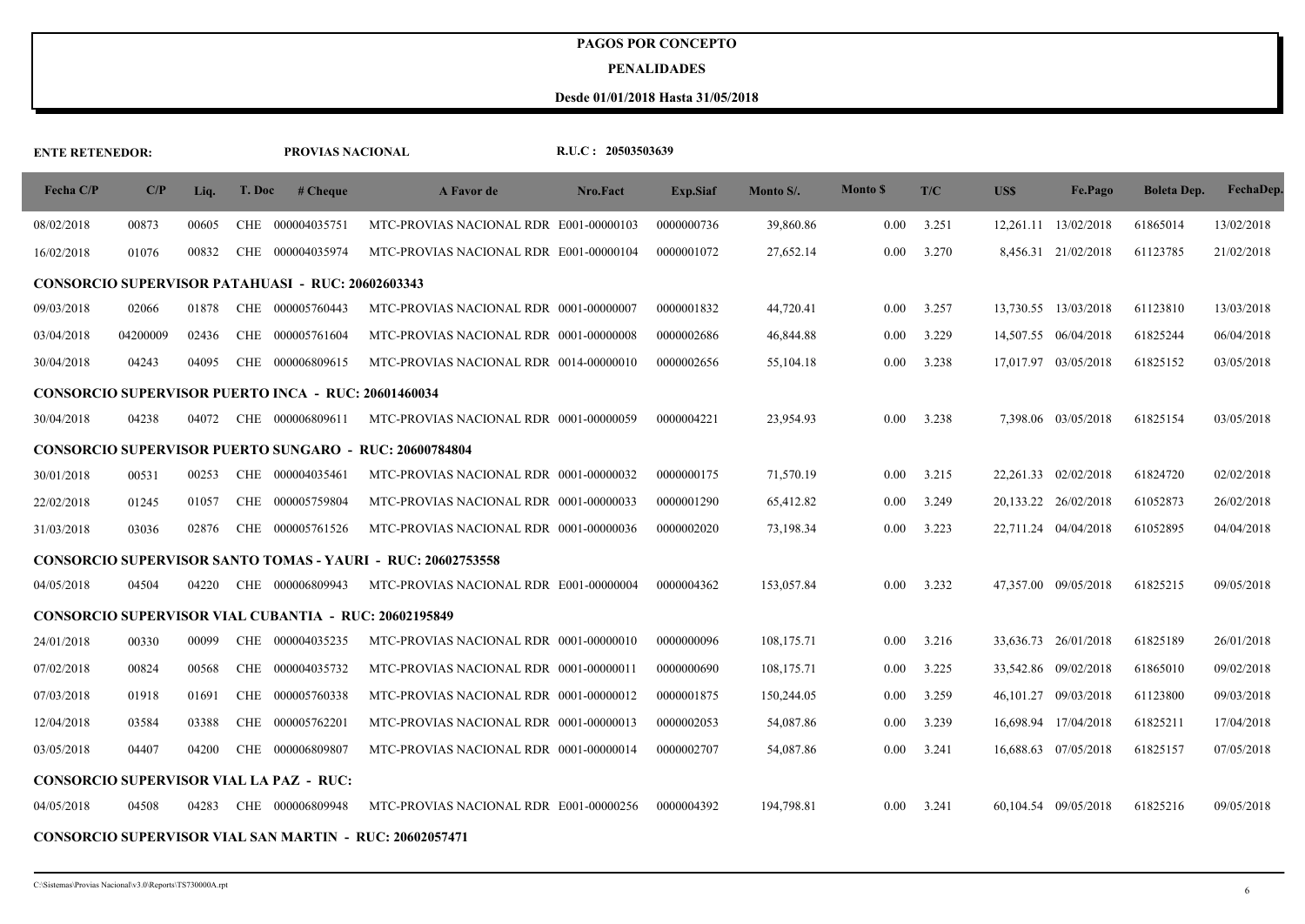#### **PENALIDADES**

| <b>ENTE RETENEDOR:</b> |       |       |            | PROVIAS NACIONAL                                     |                                                                                           | R.U.C: 20503503639 |                 |           |                 |       |           |                      |                    |            |
|------------------------|-------|-------|------------|------------------------------------------------------|-------------------------------------------------------------------------------------------|--------------------|-----------------|-----------|-----------------|-------|-----------|----------------------|--------------------|------------|
| Fecha $C/P$            | C/P   | Liq.  | T. Doc     | # Cheque                                             | A Favor de                                                                                | Nro.Fact           | <b>Exp.Siaf</b> | Monto S/. | <b>Monto</b> \$ | T/C   | US\$      | Fe.Pago              | <b>Boleta Dep.</b> | FechaDep.  |
| 31/01/2018             | 00558 | 00317 | <b>CHE</b> | 000004035489                                         | MTC-PROVIAS NACIONAL RDR 0001-00000013                                                    |                    | 0000000378      | 44,675.73 | 0.00            | 3.219 |           | 13,878.76 05/02/2018 | 61123072           | 05/02/2018 |
| 31/01/2018             | 00559 | 00320 | <b>CHE</b> | 000004035491                                         | MTC-PROVIAS NACIONAL RDR 0001-00000015                                                    |                    | 0000000377      | 46,845.03 | 0.00            | 3.219 | 14,552.67 | 05/02/2018           | 61825201           | 05/02/2018 |
| 04/05/2018             | 04503 | 04326 | <b>CHE</b> | 000006809941                                         | MTC-PROVIAS NACIONAL RDR 0001-00000019                                                    |                    | 0000003905      | 85,997.00 | 0.00            | 3.268 |           | 26,314.87 09/05/2018 | 61825214           | 09/05/2018 |
|                        |       |       |            | <b>CONSORCIO SUPERVISOR YAURI - RUC: 20600290666</b> |                                                                                           |                    |                 |           |                 |       |           |                      |                    |            |
| 31/01/2018             | 00570 | 00321 | <b>CHE</b> | 000004035494                                         | MTC-PROVIAS NACIONAL RDR 0001-00000148                                                    |                    | 0000000376      | 56.565.73 | 0.00            | 3.219 |           | 17,572.45 05/02/2018 | 61824660           | 05/02/2018 |
| 28/03/2018             | 02900 | 02733 |            | CHE 000005761380                                     | MTC-PROVIAS NACIONAL RDR 0001-00000149                                                    |                    | 0000002974      | 17,622.12 | 0.00            | 3.219 |           | 5,474.41 03/04/2018  | 61865063           | 03/04/2018 |
| 28/03/2018             | 02901 | 02740 | CHE        | 000005761381                                         | MTC-PROVIAS NACIONAL RDR 0001-00000150                                                    |                    | 0000002975      | 25,375.97 | 0.00            | 3.219 |           | 7,883.18 04/04/2018  | 61052899           | 04/04/2018 |
| 03/04/2018             | 03093 | 02971 |            | CHE 000005761559                                     | MTC-PROVIAS NACIONAL RDR 0001-00000151                                                    |                    | 0000002079      | 23,356.91 | 0.00            | 3.223 |           | 7,246.95 05/04/2018  | 61052902           | 05/04/2018 |
|                        |       |       |            |                                                      | CONSORCIO TSO ABOGADOS E INGENIEROS CONSULTORES SAC - MORAN GUERRERO PEDRO ARNALDO  -  RU |                    |                 |           |                 |       |           |                      |                    |            |
| 30/04/2018             | 04245 | 04030 |            | CHE 000006809618                                     | MTC-PROVIAS NACIONAL RDR E001-00000005                                                    |                    | 0000004111      | 3,043.26  | 0.00            | 3.242 |           | 938.70 03/05/2018    | 61825148           | 03/05/2018 |
| 11/05/2018             | 04769 | 04569 | CHE        | 000006810138                                         | MTC-PROVIAS NACIONAL RDR E001-00000002                                                    |                    | 0000004639      | 2,213.28  | 0.00            | 3.293 |           | 672.12 15/05/2018    | 61825117           | 15/05/2018 |
|                        |       |       |            | <b>CONSORCIO VIAL ACOBAMBA - RUC: 20553475067</b>    |                                                                                           |                    |                 |           |                 |       |           |                      |                    |            |
| 26/01/2018             | 00417 | 00109 |            | CHE 000004035307                                     | MTC-PROVIAS NACIONAL RDR E001-00000049                                                    |                    | 0000000183      | 3,981.23  | 0.00            | 3.216 |           | 1,237.94 30/01/2018  | 61825194           | 30/01/2018 |
| 22/02/2018             | 01246 | 00991 |            | CHE 000005759805                                     | MTC-PROVIAS NACIONAL RDR E001-00000054                                                    |                    | 0000001217      | 537.42    | 0.00            | 3.253 |           | 165.21 27/02/2018    | 61052872           | 27/02/2018 |
| 23/02/2018             | 01275 | 01049 | <b>CHE</b> | 000005759836                                         | MTC-PROVIAS NACIONAL RDR E001-00000055                                                    |                    | 0000001317      | 2,978.38  | 0.00            | 3.253 |           | 915.58 26/02/2018    | 61052875           | 26/02/2018 |
| 19/03/2018             | 02447 | 02212 |            | CHE 000005760891                                     | MTC-PROVIAS NACIONAL RDR E001-00000059                                                    |                    | 0000002470      | 3,685.72  | 0.00            | 3.262 | 1.129.90  | 22/03/2018           | 61865035           | 22/03/2018 |
| 19/04/2018             | 03801 | 03660 | <b>CHE</b> | 000005762451                                         | MTC-PROVIAS NACIONAL RDR E001-00000061                                                    |                    | 0000003814      | 3,852.24  | 0.00            | 3.221 | 1,195.98  | 20/04/2018           | 61825250           | 20/04/2018 |
| 24/05/2018             | 05274 | 05123 | <b>CHE</b> | 000006810712                                         | MTC PROVIAS NACIONAL - EJE(E001-00000069                                                  |                    | 0000005126      | 5,406.45  | 0.00            | 3.274 |           | 1,651.33 29/05/2018  | 0000003            | 29/05/2018 |
|                        |       |       |            | <b>CONSORCIO VIAL ALTO ANDINO - RUC: 20600983769</b> |                                                                                           |                    |                 |           |                 |       |           |                      |                    |            |
| 29/01/2018             | 00485 | 00227 |            | CHE 000004035409                                     | MTC-PROVIAS NACIONAL RDR 0001-00000113                                                    |                    | 0000000309      | 2,230.80  | 0.00            | 3.210 |           | 694.95 31/01/2018    | 61824713           | 31/01/2018 |
|                        |       |       |            | <b>CONSORCIO VIAL ANDAMAYO - RUC: 20602082220</b>    |                                                                                           |                    |                 |           |                 |       |           |                      |                    |            |
| 09/05/2018             | 04634 | 04452 |            | CHE 000006810033                                     | MTC-PROVIAS NACIOAL RDR                                                                   | 0001-00000028      | 0000004512      | 9,564.62  | 0.00            | 3.272 |           | 2,923.17 11/05/2018  | 61825220           | 11/05/2018 |
| 09/05/2018             | 04638 | 04453 |            | CHE 000006810038                                     | MTC-PROVIAS NACIONAL RDR 0001-00000027                                                    |                    | 0000004463      | 26,238.68 | $0.00\,$        | 3.272 |           | 8,019.16 11/05/2018  | 61825217           | 11/05/2018 |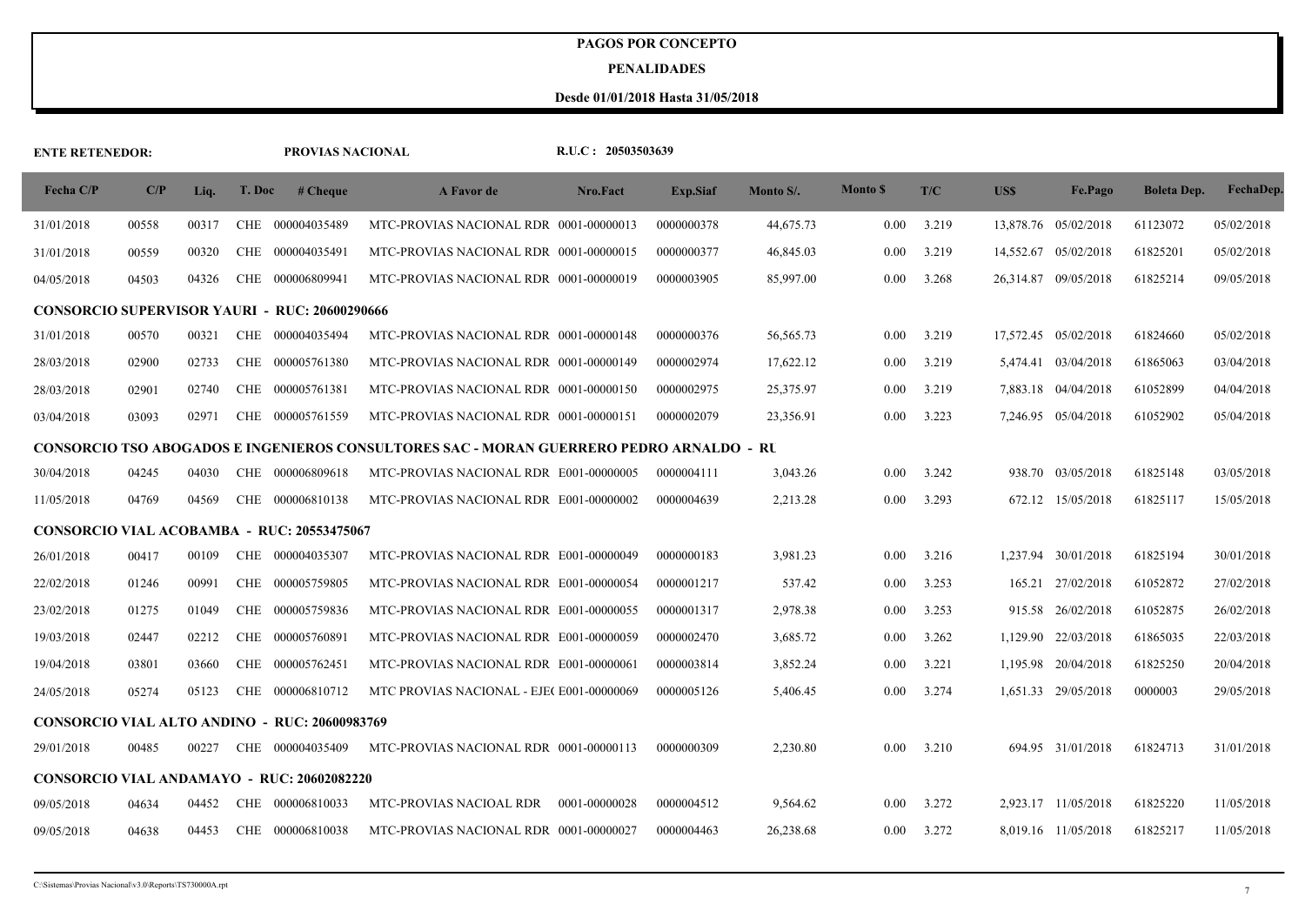#### **PENALIDADES**

| <b>ENTE RETENEDOR:</b> |       |       |            | PROVIAS NACIONAL                                       |                                          | R.U.C: 20503503639 |                 |            |                 |       |          |                      |                    |            |
|------------------------|-------|-------|------------|--------------------------------------------------------|------------------------------------------|--------------------|-----------------|------------|-----------------|-------|----------|----------------------|--------------------|------------|
| Fecha C/P              | C/P   | Liq.  | T. Doc     | # Cheque                                               | A Favor de                               | Nro.Fact           | <b>Exp.Siaf</b> | Monto S/.  | <b>Monto</b> \$ | T/C   | US\$     | Fe.Pago              | <b>Boleta Dep.</b> | FechaDep.  |
| 31/05/2018             | 05708 | 05505 | <b>CHE</b> | 000006811032                                           | MTC PROVIAS NACIONAL - EJE(0001-00000032 |                    | 0000005484      | 29,600.76  | 0.00            | 3.281 | 9,021.87 | 05/06/2018           | 0271838            | 05/06/2018 |
| 31/05/2018             | 05713 | 05507 |            | CHE 000006811033                                       | MTC PROVIAS NACIONAL - EJE(0001-00000033 |                    | 0000005446      | 10,449.40  | 0.00            | 3.281 |          | 3,184.82 05/06/2018  | 0780378            | 05/06/2018 |
|                        |       |       |            | <b>CONSORCIO VIAL APURIMAC - RUC: 20550879035</b>      |                                          |                    |                 |            |                 |       |          |                      |                    |            |
| 08/01/2018             | 00093 | 14441 |            | CHE 000004034608                                       | MTC - PROVIAS NACIONAL RDR F001-00000028 |                    | 0000013467      | 756.37     | 0.00            | 3.245 | 233.09   |                      | 61824698           | 15/01/2018 |
| 30/01/2018             | 00541 | 00278 | <b>CHE</b> | 000004035468                                           | MTC-PROVIAS NACIONAL RDR F001-00000084   |                    | 0000000355      | 756.37     | 0.00            | 3.215 | 235.26   | 02/02/2018           | 61824725           | 02/02/2018 |
|                        |       |       |            | <b>CONSORCIO VIAL DEL ALTIPLANO - RUC: 20601479304</b> |                                          |                    |                 |            |                 |       |          |                      |                    |            |
| 24/01/2018             | 00321 | 00089 |            | CHE 000004035232                                       | ORGANISMO SUPERVISOR DE II 0001-00000042 |                    | 0000000144      | 68,696.39  | 0.00            | 3.217 |          | 21,354.18 29/01/2018 |                    |            |
| 08/02/2018             | 00875 | 00631 |            | CHE 000004035756                                       | <b>MTC-PROVIAS NACIONAL</b>              | 0001-00000043      | 0000000773      | 68,696.39  | 0.00            | 3.251 |          | 21,130.85 13/02/2018 | 61865017           | 13/02/2018 |
| 17/04/2018             | 03643 | 03490 |            | CHE 000005762294                                       | MTC-PROVIAS NACIONAL RDR 0001-00000046   |                    | 0000003649      | 68,696.39  | 0.00            | 3.229 |          | 21,274.82 20/04/2018 | 61825227           | 20/04/2018 |
| 17/04/2018             | 03644 | 03489 |            | CHE 000005762295                                       | MTC-PROVIAS NACIONAL RDR 0001-00000045   |                    | 0000003648      | 68,696.39  | 0.00            | 3.229 |          | 21,274.82 20/04/2018 | 61825226           | 20/04/2018 |
| 28/05/2018             | 05391 | 05172 |            | CHE 000006810798                                       | MTC PROVIAS NACIONAL - EJE(0001-00000047 |                    | 0000005165      | 68,696.39  | 0.00            | 3.274 |          | 20,982.40 31/05/2018 | 0460073            | 31/05/2018 |
|                        |       |       |            | <b>CONSORCIO VIAL GEOPROYECT - HUANUCO - RUC:</b>      |                                          |                    |                 |            |                 |       |          |                      |                    |            |
| 14/05/2018             | 04805 | 04655 |            | CHE 000006810170                                       | MTC PROVIAS NACIONAL - EJE(E001-00000011 |                    | 0000004565      | 664.20     | 0.00            | 3.279 |          | 202.56 15/05/2018    |                    |            |
|                        |       |       |            | <b>CONSORCIO VIAL PISCOBAMBA - RUC: 20601911303</b>    |                                          |                    |                 |            |                 |       |          |                      |                    |            |
| 28/02/2018             | 01513 | 01270 |            | CHE 000005760060                                       | MTC-PROVIAS NACIONAL RDR 0001-00000007   |                    | 0000001519      | 445.09     | 0.00            | 3.250 |          | 136.95 05/03/2018    | 61123774           | 05/03/2018 |
|                        |       |       |            | <b>CONSORCIO VIAL SAHUINTO - RUC: 20600047427</b>      |                                          |                    |                 |            |                 |       |          |                      |                    |            |
| 19/01/2018             | 00298 | 00049 |            | CHE 000004035159                                       | MTC-PROVIAS NACONAL RDR E001-00000001    |                    | 0000000068      | 4,784.07   | 0.00            | 3.212 |          | 1,489.44 24/01/2018  | 61825184           | 24/01/2018 |
| 20/02/2018             | 01142 | 00902 | <b>CHE</b> | 000004036069                                           | MTC-PROVIAS NACIONAL RDR E001-00000006   |                    | 0000001138      | 3,231.53   | 0.00            | 3.243 |          | 996.46 23/02/2018    | 61123786           | 23/02/2018 |
| 26/03/2018             | 02699 | 02419 | <b>CHE</b> | 000005761178                                           | MTC-PROVIAS NACIONAL RDR E001-00000009   |                    | 0000002678      | 5,212.37   | 0.00            | 3.263 |          | 1,597.42 27/03/2018  | 61865052           | 27/03/2018 |
|                        |       |       |            | <b>CONSORCIO VIAL SELVA CENTRAL - RUC: 20600701216</b> |                                          |                    |                 |            |                 |       |          |                      |                    |            |
| 01/02/2018             | 00620 | 00302 | <b>CHE</b> | 000004035558                                           | MTC-PROVIAS NACIONAL RDR 0001-00000417   |                    | 0000000412      | 125,758.31 | 0.00            | 3.219 |          | 39,067.51 05/02/2018 | 61123075           | 05/02/2018 |
| 05/02/2018             | 00725 | 00441 |            | CHE 000004035681                                       | MTC-PROVIAS NACIONAL RDR 0001-00000419   |                    | 0000000565      | 6,763.63   | 0.00            | 3.217 |          | 2,102.47 07/02/2018  | 61825205           | 07/02/2018 |
| 26/02/2018             | 01370 | 01058 |            | CHE 000005759925                                       | MTC-PROVIAS NACIONAL RDR 0001-00000448   |                    | 0000001307      | 195,680.09 | 0.00            | 3.249 |          | 60,227.79 01/03/2018 | 61052887           | 01/03/2018 |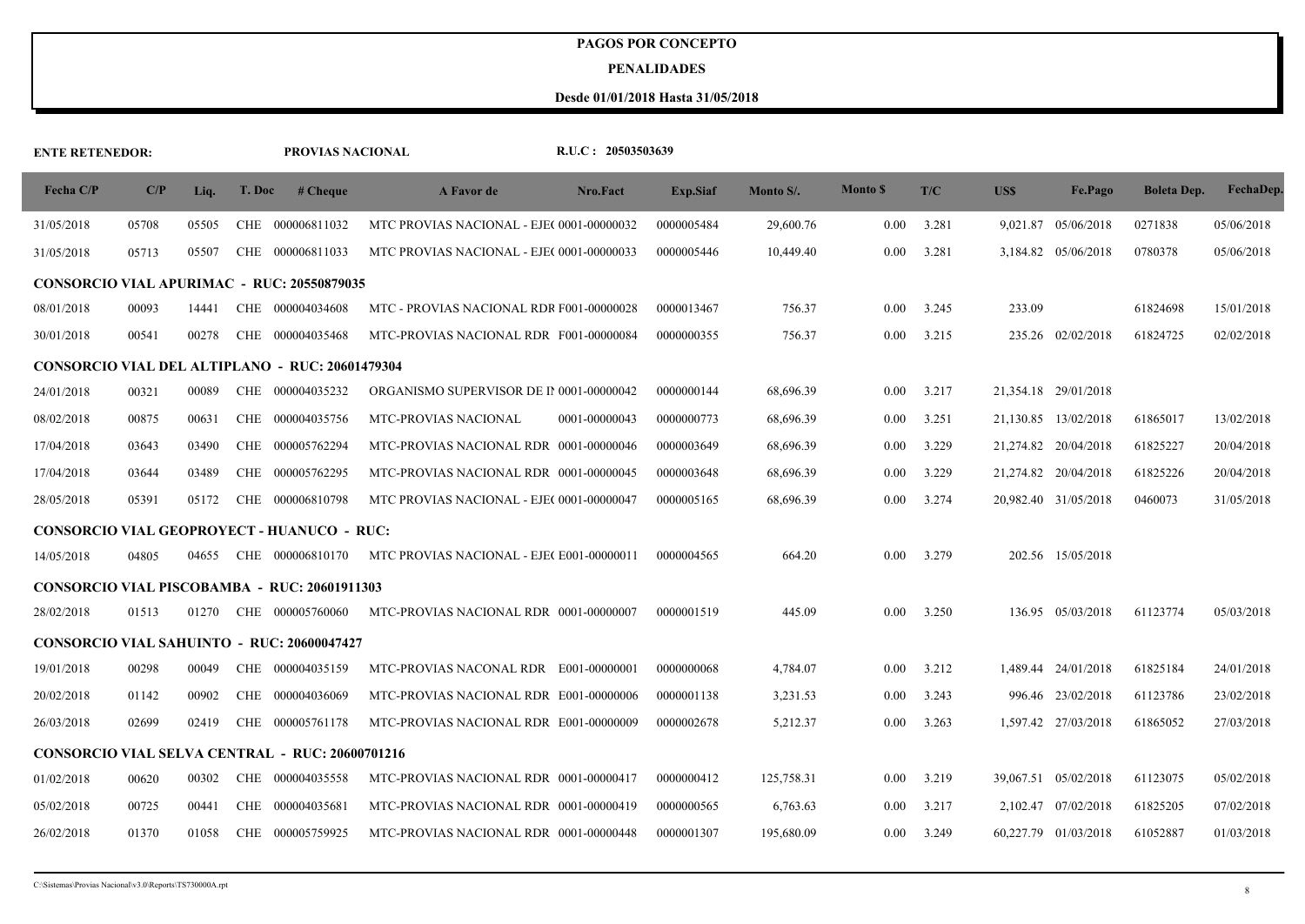#### **PENALIDADES**

| <b>ENTE RETENEDOR:</b>                          |       |       |            | PROVIAS NACIONAL                                  |                                                                                         | R.U.C: 20503503639 |                 |           |                |       |            |                      |                    |            |
|-------------------------------------------------|-------|-------|------------|---------------------------------------------------|-----------------------------------------------------------------------------------------|--------------------|-----------------|-----------|----------------|-------|------------|----------------------|--------------------|------------|
| Fecha $C/P$                                     | C/P   | Liq.  | T. Doc     | # Cheque                                          | A Favor de                                                                              | Nro.Fact           | <b>Exp.Siaf</b> | Monto S/. | <b>Monto S</b> | T/C   | <b>USS</b> | Fe.Pago              | <b>Boleta Dep.</b> | FechaDep.  |
| 21/03/2018                                      | 02579 | 02360 |            | CHE 000005761045                                  | MTC - PROVIAS NACIONAL RDR 0001-00000476                                                |                    | 0000002609      | 78,271.13 | $0.00\,$       | 3.273 |            | 23,914.19 26/03/2018 | 61865039           | 26/03/2018 |
| 04/04/2018                                      | 03162 | 02950 | <b>CHE</b> | 000005761683                                      | MTC-PROVIAS NACIONAL RDR 0001-00000477                                                  |                    | 0000003153      | 2,432.76  | 0.00           | 3.223 |            | 754.81 06/04/2018    | 61052914           | 06/04/2018 |
| 30/04/2018                                      | 04259 | 04094 | <b>CHE</b> | 000006809620                                      | MTC-PROVIAS NACIONAL RDR 0001-00000501                                                  |                    | 0000004228      | 99,998.11 | 0.00           | 3.238 | 30,882.68  | 03/05/2018           | 61825149           | 03/05/2018 |
| 21/05/2018                                      | 05128 | 04929 |            | CHE 000006810495                                  | MTC PROVIAS NACIONAL - EJE(E001-00000003                                                |                    | 0000004952      | 80,818.14 | $0.00\,$       | 3.274 |            | 24,684.83 25/05/2018 | 00000003           | 25/05/2018 |
| <b>CONSORCIO VIAL SIERRA - RUC: 20600922999</b> |       |       |            |                                                   |                                                                                         |                    |                 |           |                |       |            |                      |                    |            |
| 01/02/2018                                      | 00627 | 00335 |            | CHE 000004035566                                  | MTC-PROVIAS NACIONAL RDR 0001-00000044                                                  |                    | 0000000452      | 22,985.10 | 0.00           | 3.219 |            | 7,140.45 06/02/2018  | 61825203           | 06/02/2018 |
| 02/03/2018                                      | 01692 | 01566 | <b>CHE</b> | 000005760189                                      | MTC-PROVIAS NACIONAL RDR 0001-00000045                                                  |                    | 0000001726      | 9,984.15  | 0.00           | 3.250 | 3,072.05   | 06/03/2018           | 61865022           | 06/03/2018 |
| 26/03/2018                                      | 02697 | 02518 |            | CHE 000005761176                                  | MTC-PROVIAS NACIONAL RDR 0001-00000046                                                  |                    | 0000002746      | 6,802.80  | 0.00           | 3.243 |            | 2,097.69 28/03/2018  | 61865054           | 28/03/2018 |
| 25/04/2018                                      | 04033 | 03815 | <b>CHE</b> | 000005762655                                      | MTC-PROVIAS NACIONAL RDR 0001-00000047                                                  |                    | 0000004000      | 7,242.91  | 0.00           | 3.226 |            | 2,245.17 30/04/2018  | 61824822           | 30/04/2018 |
| <b>CONSORCIO VIAL SIHUAS - RUC: 20547871465</b> |       |       |            |                                                   |                                                                                         |                    |                 |           |                |       |            |                      |                    |            |
| 26/01/2018                                      | 00391 | 00140 |            | CHE 000004035279                                  | MTC-PROVIAS NACIONAL RDR E001-00000002                                                  |                    | 0000000127      | 30,554.93 | 0.00           | 3.219 |            | 9,492.06 30/01/2018  | 61825192           | 30/01/2018 |
| 26/02/2018                                      | 01342 | 01120 | CHE        | 000005759905                                      | MTC-PROVIAS NACIONAL RDR E001-00000012                                                  |                    | 0000001406      | 20,014.14 | 0.00           | 3.251 |            | 6,156.30 06/03/2018  | 61123780           | 06/03/2018 |
| 27/03/2018                                      | 02774 | 02654 | <b>CHE</b> | 000005761257                                      | MTC-PROVIAS NACIONAL RDR E001-00000023                                                  |                    | 0000002929      | 3,783.88  | 0.00           | 3.237 | 1,168.95   | 02/04/2018           | 61865062           | 02/04/2018 |
| 30/04/2018                                      | 04301 | 04135 | CHE        | 000006809643                                      | MTC-PROVIAS NACIONAL RDR E001-00000034                                                  |                    | 0000004253      | 3,956.51  | 0.00           | 3.241 |            | 1,220.77 04/05/2018  | 61825160           | 04/05/2018 |
| 25/05/2018                                      | 05372 | 05278 |            | CHE 000006810769                                  | MTC PROVIAS NACIONAL-EJEC E001-00000043                                                 |                    | 0000005227      | 4,569.54  | 0.00           | 3.268 |            | 1,398.27 31/05/2018  | 0418238            | 31/05/2018 |
|                                                 |       |       |            | <b>CONSORCIO VIAL TAMBILLO - RUC: 20551271740</b> |                                                                                         |                    |                 |           |                |       |            |                      |                    |            |
| 30/01/2018                                      | 00542 | 00275 |            | CHE 000004035469                                  | MTC-PROVIAS NACIONAL RDR E001-00000011                                                  |                    | 0000000354      | 5,204.33  | 0.00           | 3.215 |            | 1,618.77 05/02/2018  | 61123077           | 05/02/2018 |
| 22/02/2018                                      | 01241 | 00985 |            | CHE 000005759802                                  | MTC-PROVIAS NACIONAL RDR E001-00000012                                                  |                    | 0000001227      | 2,510.62  | 0.00           | 3.253 |            | 771.79 05/03/2018    | 61123777           | 05/03/2018 |
| 31/03/2018                                      | 03051 | 02835 |            | CHE 000005761537                                  | MTC-PROVIAS NACIONAL RDR E001-00000016                                                  |                    | 0000003086      | 2,254.15  | 0.00           | 3.223 |            | 699.39 04/04/2018    | 61052903           | 04/04/2018 |
|                                                 |       |       |            |                                                   | CONSORCIO YAUYOS (SIERRA CONSULTORES SAC Y VICTOR HISAO MOMIY SIBATA - RUC: 20557806254 |                    |                 |           |                |       |            |                      |                    |            |
| 26/02/2018                                      | 01366 | 01009 |            | CHE 000005759924                                  | MTC-PROVIAS NACIONAL RDR E001-00000016                                                  |                    | 0000001215      | 4,242.21  | 0.00           | 3.253 |            | 1,304.09 01/03/2018  | 61052877           | 01/03/2018 |
|                                                 |       |       |            |                                                   | CONSTRUCCION Y ADMINISTRACION S.A (CASA CONSTRUCTORES) - RUC: 20109565017               |                    |                 |           |                |       |            |                      |                    |            |
| 26/01/2018                                      | 00418 | 00118 |            | CHE 000004035309                                  | MTC-PROVIAS NACIONAL RDR F001-00001647                                                  |                    | 0000000193      | 793.11    | 0.00           | 3.219 |            | 246.38 30/01/2018    | 61825196           | 30/01/2018 |
|                                                 |       |       |            |                                                   |                                                                                         |                    |                 |           |                |       |            |                      |                    |            |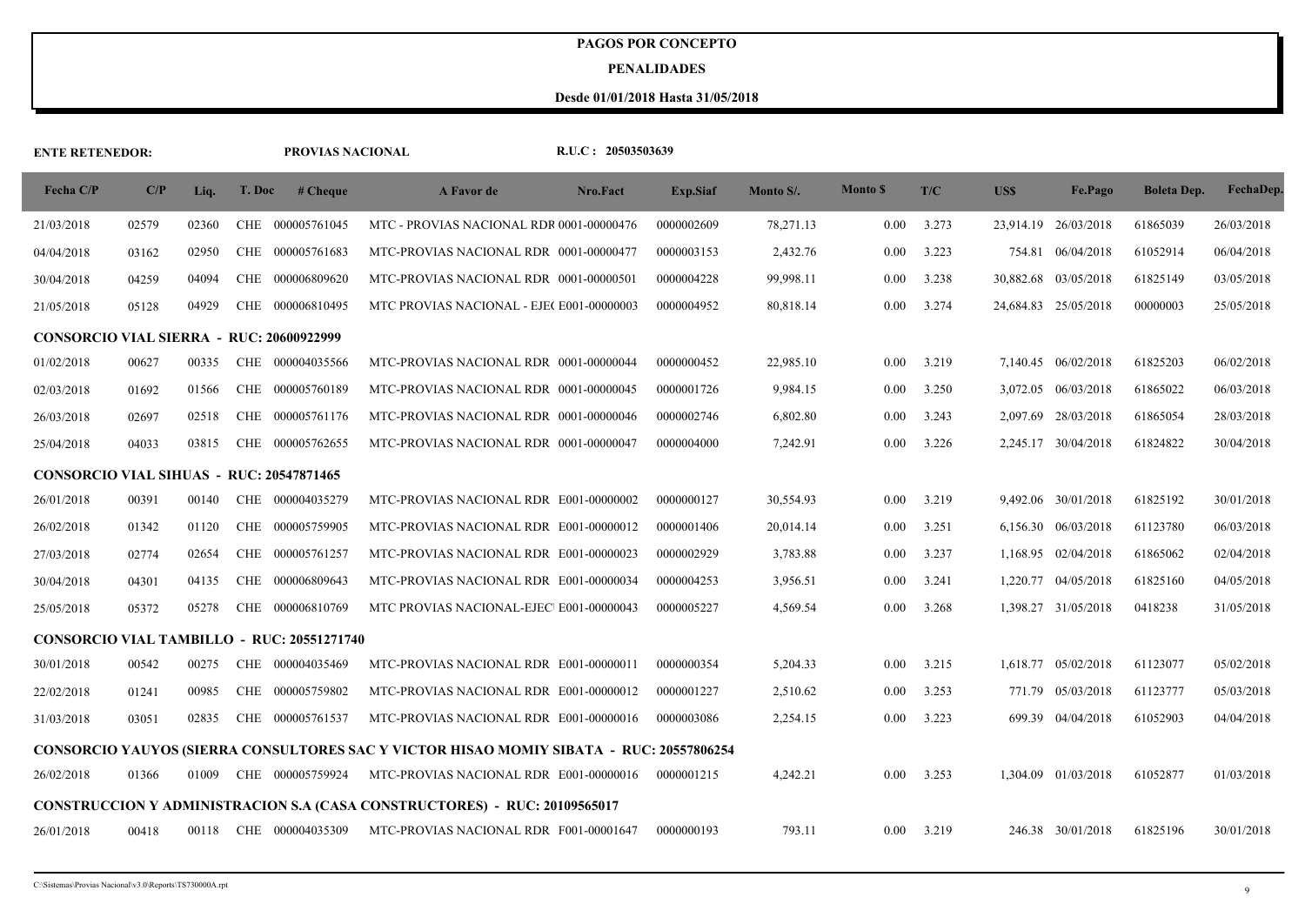#### **PENALIDADES**

| <b>ENTE RETENEDOR:</b>                 |       |       |            | PROVIAS NACIONAL                                      |                                                          | R.U.C: 20503503639 |            |            |                |       |            |                      |                    |            |
|----------------------------------------|-------|-------|------------|-------------------------------------------------------|----------------------------------------------------------|--------------------|------------|------------|----------------|-------|------------|----------------------|--------------------|------------|
| Fecha C/P                              | C/P   | Liq.  | T. Doc     | # Cheque                                              | A Favor de                                               | Nro.Fact           | Exp.Siaf   | Monto S/.  | <b>Monto S</b> | T/C   | <b>USS</b> | Fe.Pago              | <b>Boleta Dep.</b> | FechaDep.  |
| 26/01/2018                             | 00425 | 00107 |            | CHE 000004035322                                      | MTC-PROVIAS NACIONAL RDR F001-00001648                   |                    | 0000000182 | 93.83      | 0.00           | 3.216 |            | 29.18 30/01/2018     | 61825197           | 30/01/2018 |
| 02/02/2018                             | 00691 | 00395 | CHE        | 000004035638                                          | MTC-PROVIAS NACIONAL RDR F001-00001678                   |                    | 0000000600 | 9,081.07   | 0.00           | 3.217 |            | 2,822.84 06/02/2018  | 61123035           | 06/02/2018 |
| 01/03/2018                             | 01636 | 01260 | CHE        | 000005760139                                          | MTC-PROVIAS NACIONAL RDR F001-00001721                   |                    | 0000001513 | 1,048.45   | 0.00           | 3.250 | 322.60     | 05/03/2018           | 61123779           | 05/03/2018 |
| 02/03/2018                             | 01696 | 01561 |            | CHE 000005760196                                      | MTC-PROVIAS NACIONAL RDR F001-00001731                   |                    | 0000001727 | 25,809.08  | 0.00           | 3.261 |            | 7,914.47 06/03/2018  | 61865018           | 06/03/2018 |
| 05/03/2018                             | 01795 | 01614 | CHE        | 000005760242                                          | MTC-PROVIAS NACIONAL RDR F001-00001735                   |                    | 0000001840 | 8,825.38   | 0.00           | 3.265 |            | 2,703.03 07/03/2018  | 61123767           | 07/03/2018 |
| 27/03/2018                             | 02849 | 02680 |            | CHE 000005761283                                      | MTC-PROVIAS NACIONAL RDR F001-00001781                   |                    | 0000002930 | 836.48     | 0.00           | 3.219 |            | 259.86 02/04/2018    | 61865057           | 02/04/2018 |
| 04/04/2018                             | 03165 | 02949 | <b>CHE</b> | 000005761690                                          | MTC-PROVIAS NACIONAL RDR F001-00001789                   |                    | 0000003155 | 27,530.96  | 0.00           | 3.223 |            | 8,542.03 06/04/2018  | 61825243           | 06/04/2018 |
| 05/04/2018                             | 03258 | 03065 | CHE        | 000005761814                                          | MTC-PROVIAS NACIONAL RDR F001-00001791                   |                    | 0000003223 | 10,708.39  | 0.00           | 3.229 |            | 3,316.32 06/04/2018  | 61825246           | 06/04/2018 |
| 25/04/2018                             | 04035 | 03804 | <b>CHE</b> | 000005762658                                          | MTC-PROVIAS NACIONAL RDR F001-00001837                   |                    | 0000003956 | 1,033.89   | 0.00           | 3.226 | 320.49     | 30/04/2018           | 61824819           | 30/04/2018 |
| 30/04/2018                             | 04244 | 04052 | <b>CHE</b> | 000006809616                                          | MTC-PROVIAS NACIONAL RDR F001-00001847                   |                    | 0000004188 | 51.36      | 0.00           | 3.238 | 15.86      | 03/05/2018           | 61825150           | 03/05/2018 |
| 30/04/2018                             | 04289 | 04074 | <b>CHE</b> | 000006809635                                          | MTC-PROVIAS NACIONAAL RDI F001-00001836                  |                    | 0000004218 | 201,530.40 | 0.00           | 3.238 |            | 62,239.16 03/05/2018 | 61825147           | 03/05/2018 |
| 08/05/2018                             | 04619 | 04454 | <b>CHE</b> | 000006810026                                          | MTC-PROVIAS NACIONAL RDR F001-00001857                   |                    | 0000004509 | 11,992.54  | 0.00           | 3.272 | 3,665.20   | 15/05/2018           | 61825127           | 15/05/2018 |
|                                        |       |       |            |                                                       | CORPORACION INDUSTRIAL SALDAÑA S.A.C. - RUC: 20600504518 |                    |            |            |                |       |            |                      |                    |            |
| 09/01/2018                             | 00144 | 14358 |            | CHE 000004034754                                      | MTC-PROVIAS NACIONAL RDR 0001-00000009                   |                    | 0000013480 | 1,580.00   | 0.00           | 3.245 | 486.90     |                      | 61824708           | 17/01/2018 |
| DATA ADVANCE S.A.C. - RUC: 20492939928 |       |       |            |                                                       |                                                          |                    |            |            |                |       |            |                      |                    |            |
| 01/03/2018                             | 01651 | 01411 |            | CHE 000005760144                                      | MTC-PROVIAS NACIONAL RDR E001-00000017                   |                    | 0000001516 | 0.11       | 0.00           | 3.250 | 0.03       | 07/03/2018           | 61865024           | 07/03/2018 |
|                                        |       |       |            | <b>DAVILA BUENDIA MAURO MILTON - RUC: 10257203749</b> |                                                          |                    |            |            |                |       |            |                      |                    |            |
| 02/03/2018                             | 01741 | 01576 |            | CHE 000005760207                                      | MTC-PROVIAS NACIONAL RDR E001-00000020                   |                    | 0000001822 | 24.93      | 0.00           | 3.261 | 7.64       | 07/03/2018           | 61123771           | 07/03/2018 |
|                                        |       |       |            | DIAZ OLAYA ORLANDO BRYAN - RUC: 10469378301           |                                                          |                    |            |            |                |       |            |                      |                    |            |
| 14/02/2018                             | 00991 | 00703 |            | CHE 000004035901                                      | MTC-PROVIAS NACIONAL RDR E001-00000014                   |                    | 0000000893 | 48.87      | 0.00           | 3.270 | 14.94      | 19/02/2018           | 61123784           | 19/02/2018 |
|                                        |       |       |            |                                                       | DOMINGUEZ ESPINOZA, HERBERT LAURO - RUC: 10101464712     |                    |            |            |                |       |            |                      |                    |            |
| 31/05/2018                             | 05703 | 05521 |            | CHE 000006811031                                      | MTC PROVIAS NACIONAL-EJEC E001-00000030                  |                    | 0000000781 | 18.37      | 0.00           | 3.281 | 5.60       |                      | 0790204            | 05/06/2018 |
|                                        |       |       |            | ECHEVARRIA BALDERA ARI JONATHAN - RUC: 10441077284    |                                                          |                    |            |            |                |       |            |                      |                    |            |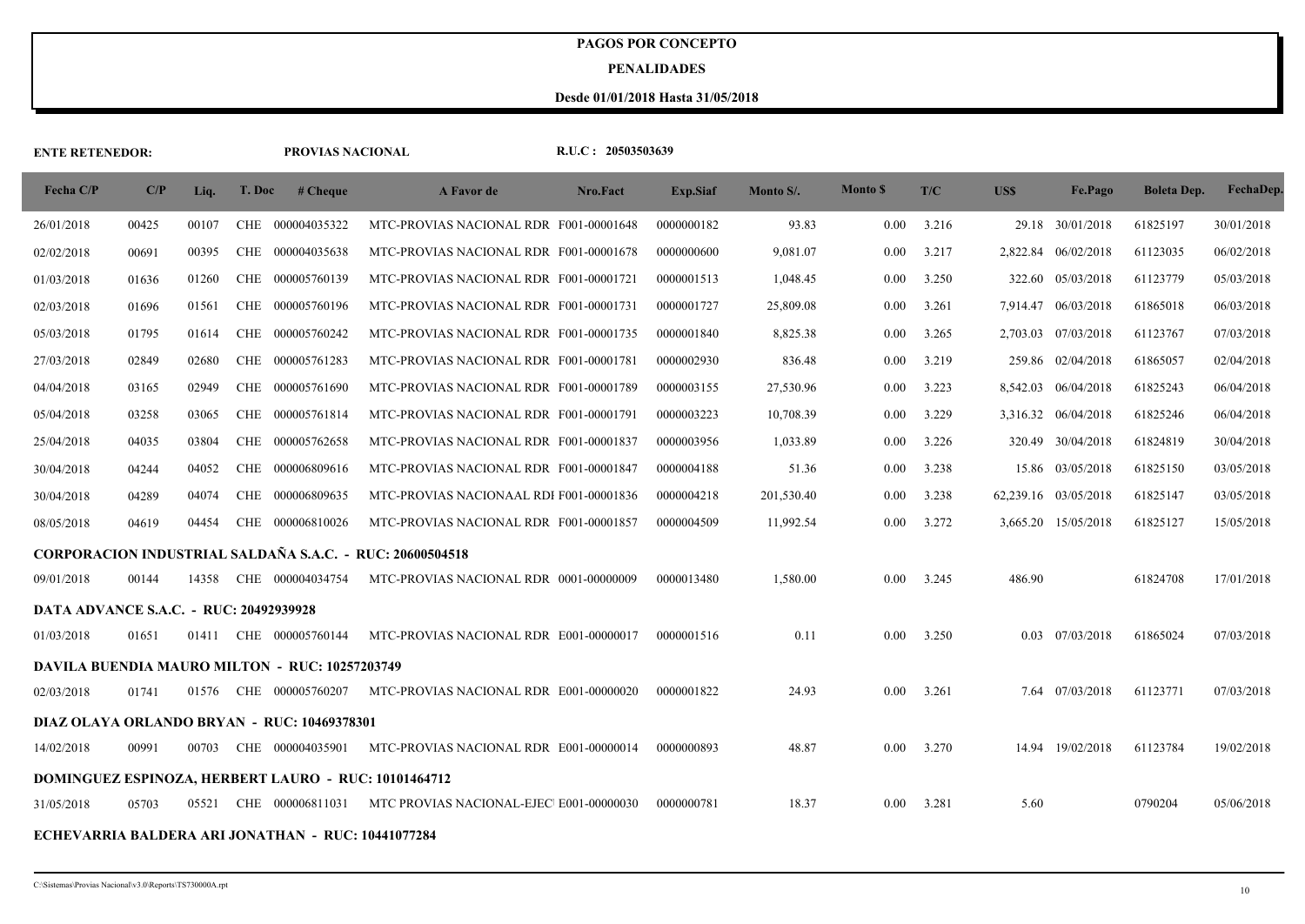#### **PENALIDADES**

| <b>ENTE RETENEDOR:</b>                    |       |       |        | PROVIAS NACIONAL                                         |                                                                       | R.U.C: 20503503639 |                 |           |                 |       |       |                     |                    |            |
|-------------------------------------------|-------|-------|--------|----------------------------------------------------------|-----------------------------------------------------------------------|--------------------|-----------------|-----------|-----------------|-------|-------|---------------------|--------------------|------------|
| Fecha C/P                                 | C/P   | Liq.  | T. Doc | # <b>Change</b>                                          | A Favor de                                                            | Nro.Fact           | <b>Exp.Siaf</b> | Monto S/. | <b>Monto</b> \$ | T/C   | US\$  | Fe.Pago             | <b>Boleta Dep.</b> | FechaDep.  |
| 28/05/2018                                | 05495 | 05230 |        | CHE 000006810888                                         | MTC PROVIAS NACIONAL-EJEC E001-00000024                               |                    | 0000000592      | 87.00     | 0.00            | 3.271 | 26.60 |                     | 0410068            | 31/05/2018 |
|                                           |       |       |        |                                                          | <b>EMPRESA LOS ANGELES Y GLORIA E.I.R.L. - RUC: 20600320786</b>       |                    |                 |           |                 |       |       |                     |                    |            |
| 28/03/2018                                | 02956 | 02598 |        | CHE 000005761446                                         | MTC-PROVIAS NACIONAL RDR E001-00000001                                |                    | 0000002329      | 592.86    | 0.00            | 3.260 |       | 181.86 03/04/2018   | 61865065           | 03/04/2018 |
|                                           |       |       |        |                                                          | ESCOBAR CHUQUIHUACCHA JOSE ANTONIO - RUC: 10092349786                 |                    |                 |           |                 |       |       |                     |                    |            |
| 02/03/2018                                | 01707 | 01523 |        | CHE 000005760198                                         | MTC-PROVIAS NACIONAL RDR E001-00000023                                |                    | 0000001734      | 26.93     | 0.00            | 3.250 |       | 8.29 06/03/2018     | 61865023           | 06/03/2018 |
|                                           |       |       |        | EUROCONSULT SUCURSAL PERU - RUC: 20553360910             |                                                                       |                    |                 |           |                 |       |       |                     |                    |            |
| 29/01/2018                                | 00471 | 00212 |        | CHE 000004035390                                         | MTC-PROVIAS NACIONAL RDR 0001-00000657                                |                    | 0000000276      | 21,126.72 | 0.00            | 3.210 |       | 6,581.53 31/01/2018 | 61825200           | 31/01/2018 |
|                                           |       |       |        | FIGUEROA ARELLAN CRISTIAN ROY - RUC: 10445685882         |                                                                       |                    |                 |           |                 |       |       |                     |                    |            |
| 08/03/2018                                | 02012 | 01786 |        | CHE 000005760392                                         | MTC-PROVIAS NACIONAL RDR E001-00000005                                |                    | 0000002027      | 26.93     | 0.00            | 3.252 |       | 8.28 15/03/2018     | 61123813           | 15/03/2018 |
| 23/03/2018                                | 02664 | 02426 |        | CHE 000005761162                                         | MTC - PROVIAS NACIONAL RDR E001-00000006                              |                    | 0000002027      | 16.83     | 0.00            | 3.263 | 5.16  |                     | 61865050           | 27/03/2018 |
| 10/05/2018                                | 04730 | 04545 |        | CHE 000006810118                                         | MTC-PROVIAS NACIONAL RDR E001-00000007                                |                    | 0000002027      | 50.49     | 0.00            | 3.288 | 15.36 |                     | 61825129           | 15/05/2018 |
| FPC CONSULTORES S.A.C. - RUC: 20392484761 |       |       |        |                                                          |                                                                       |                    |                 |           |                 |       |       |                     |                    |            |
| 02/03/2018                                | 01747 | 01135 |        | CHE 000005760211                                         | MTC-PROVIAS NACIONAL RDR E001-00000051                                |                    | 0000001420      | 713.76    | 0.00            | 3.251 |       | 219.55 07/03/2018   | 61123773           | 07/03/2018 |
|                                           |       |       |        | <b>GALINDO HUAMAN WALDO FRANCISCO - RUC: 10215697199</b> |                                                                       |                    |                 |           |                 |       |       |                     |                    |            |
| 24/05/2018                                | 05275 | 05067 |        | CHE 000006810713                                         | MTC PROVIAS NACIONAL - EJE(E001-00000008                              |                    | 0000000395      | 82.28     | 0.00            | 3.286 | 25.04 |                     | 00000005           | 29/05/2018 |
|                                           |       |       |        | <b>GAMARRA RAMIREZ SERGIO ENRIQUE - RUC: 10436005160</b> |                                                                       |                    |                 |           |                 |       |       |                     |                    |            |
| 14/03/2018                                | 02283 | 02084 |        | CHE 000005760718                                         | MTC-PROVIAS NACIONAL RDR E001-00000010                                |                    | 0000002311      | 600.00    | 0.00            | 3.259 |       | 184.11 16/03/2018   | 61052888           | 16/03/2018 |
| 27/03/2018                                | 02871 | 02672 |        | CHE 000005761304                                         | MTC - PROVIAS NACIONAL RDR E001-00000011                              |                    | 0000002311      | 160.00    | 0.00            | 3.237 | 49.43 |                     | 61865058           | 02/04/2018 |
|                                           |       |       |        |                                                          | <b>GARCIA MAC EACHRAN ANTHONY LEONARDO - RUC: 10468410376</b>         |                    |                 |           |                 |       |       |                     |                    |            |
| 15/05/2018                                | 04873 | 04683 |        | CHE 000006810211                                         | MTC PROVIAS NACIONAL-EJEC E001-00000014                               |                    | 0000003022      | 11.60     | 0.00            | 3.279 |       | 3.54 17/05/2018     | 61825166           | 17/05/2018 |
|                                           |       |       |        |                                                          | <b>GENERA ARQUITECTOS SOCIEDAD ANONIMA CERRADA - RUC: 20506117799</b> |                    |                 |           |                 |       |       |                     |                    |            |
| 09/04/2018                                | 03438 | 03164 |        | CHE 000005762047                                         | MTC-PROVIAS NACIONAL RDR E001-00000130                                |                    | 0000003306      | 1,174.32  | 0.00            | 3.228 |       | 363.79 16/04/2018   | 61825208           | 16/04/2018 |
|                                           |       |       |        | GEO - INGENIERIA HER - CON S.A.C. - RUC: 20548807078     |                                                                       |                    |                 |           |                 |       |       |                     |                    |            |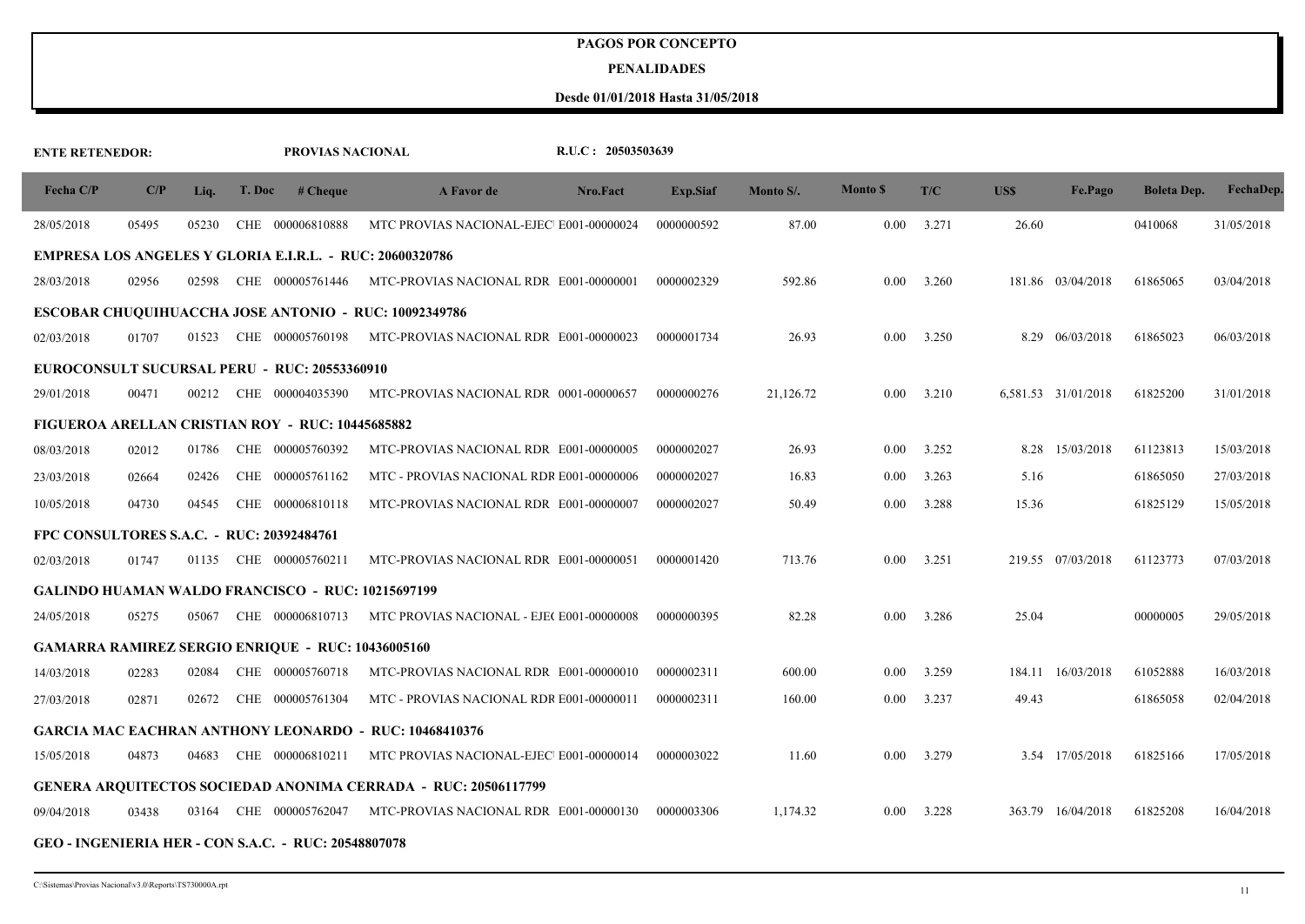#### **PENALIDADES**

| <b>ENTE RETENEDOR:</b>                  |       |       |        | PROVIAS NACIONAL                                      |                                                                        | R.U.C: 20503503639 |                 |            |                 |       |           |                      |                    |            |
|-----------------------------------------|-------|-------|--------|-------------------------------------------------------|------------------------------------------------------------------------|--------------------|-----------------|------------|-----------------|-------|-----------|----------------------|--------------------|------------|
| Fecha C/P                               | C/P   | Liq.  | T. Doc | # <b>Change</b>                                       | A Favor de                                                             | Nro.Fact           | <b>Exp.Siaf</b> | Monto S/.  | <b>Monto \$</b> | T/C   | US\$      | Fe.Pago              | <b>Boleta Dep.</b> | FechaDep.  |
| 08/01/2018                              | 00114 | 14336 |        | CHE 000004034674                                      | MTC-PROVIAS NACIONAL RDR 0001-00000187                                 |                    | 0000013570      | 433.40     | 0.00            | 3.245 | 133.56    |                      | 61824693           | 11/01/2018 |
| 24/04/2018                              | 03960 | 03735 |        | CHE 000005762602                                      | MTC-PROVIAS NACIONAL RDR 0001-00000217                                 |                    | 0000003725      | 64.41      | 0.00            | 3.221 |           | 20.00 30/04/2018     | 61824816           | 30/04/2018 |
| GEO SYSTEMS S.A.C - RUC: 20158165113    |       |       |        |                                                       |                                                                        |                    |                 |            |                 |       |           |                      |                    |            |
| 11/01/2018                              | 00176 | 14070 |        | CHE 000004034866                                      | MTC-PROVIAS NACIONAL RDR 0001-00012681                                 |                    | 0000013350      | 1,300.00   | 0.00            | 3.244 | 400.74    |                      | 61824712           | 16/01/2018 |
|                                         |       |       |        | <b>GRANDA SABROSO BRIAN ISRAEL - RUC: 10437975413</b> |                                                                        |                    |                 |            |                 |       |           |                      |                    |            |
| 15/03/2018                              | 02380 | 02163 |        | CHE 000005760838                                      | MTC-PROVIAS NACIONAL RDR E001-00000024                                 |                    | 0000000916      | 18.60      | 0.00            | 3.261 | 5.70      |                      | 61865027           | 20/03/2018 |
|                                         |       |       |        |                                                       | <b>HIDROENERGIA CONSULTORES EN INGENIERIA S RL - RUC: 20123712251</b>  |                    |                 |            |                 |       |           |                      |                    |            |
| 04/05/2018                              | 04510 | 04186 |        | CHE 000006809951                                      | MTC-PROVIAS NACIONAL RDR E001-00000068                                 |                    | 0000004325      | 4,169.75   | 0.00            | 3.241 |           | 1.286.56 08/05/2018  | 61825213           | 08/05/2018 |
| HOB CONSULTORES S.A. - RUC: 20101345018 |       |       |        |                                                       |                                                                        |                    |                 |            |                 |       |           |                      |                    |            |
| 29/01/2018                              | 00486 | 00232 |        | CHE 000004035410                                      | MTC-PROVIAS NACIONAL RDR E001-00000228                                 |                    | 0000000312      | 70,000.00  | 0.00            | 3.210 |           | 21,806.85 31/01/2018 | 61824714           | 31/01/2018 |
| 05/02/2018                              | 00718 | 00445 | CHE    | 000004035672                                          | MTC-PROVIAS NACIONAL RDR E001-00000218                                 |                    | 0000000625      | 71,709.42  | 0.00            | 3.217 |           | 22,290.77 07/02/2018 | 61825206           | 07/02/2018 |
| 27/02/2018                              | 01407 | 01190 | CHE    | 000005759986                                          | MTC-PROVIAS NACIONAL RDR E001-00000253                                 |                    | 0000001442      | 170,000.00 | 0.00            | 3.251 |           | 52,291.60 01/03/2018 | 61824553           | 01/03/2018 |
| 05/03/2018                              | 01800 | 01617 | CHE    | 000005760246                                          | MTC-PROVIAS NACIONAL RD5 E001-00000245                                 |                    | 0000001564      | 67,995.22  | 0.00            | 3.265 | 20,825.49 | 09/03/2018           | 61123799           | 09/03/2018 |
| 03/04/2018                              | 03096 | 02966 | CHE    | 000005761563                                          | MTC-PROVIAS NACIONAL RDR E001-00000286                                 |                    | 0000002056      | 40,941.37  | 0.00            | 3.223 |           | 12,702.88 05/04/2018 | 61052901           | 05/04/2018 |
| 05/04/2018                              | 03259 | 03064 |        | CHE 000005761816                                      | MTC-PROVIAS NACIONAL RDR E001-00000282                                 |                    | 0000003229      | 133,128.50 | 0.00            | 3.229 |           | 41,229.02 06/04/2018 | 61825245           | 06/04/2018 |
|                                         |       |       |        | HUACHACA HURTADO DALILA - RUC: 10067814199            |                                                                        |                    |                 |            |                 |       |           |                      |                    |            |
| 15/02/2018                              | 01015 | 00748 |        | CHE 000004035915                                      | MTC-PROVIAS NACIONAL RDR E001-00000015                                 |                    | 0000000954      | 128.18     | 0.00            | 3.265 |           | 39.26 16/02/2018     | 61123782           | 16/02/2018 |
|                                         |       |       |        |                                                       | HUAYHUAS CHUOUIMAJO KARINA VANESSA  -  RUC: 10428747378                |                    |                 |            |                 |       |           |                      |                    |            |
| 22/02/2018                              | 01217 | 00890 |        | CHE 000004036132                                      | MTC-PROVIAS NACIONAL RDR 0001-00001011                                 |                    | 0000001131      | 1,619.65   | 0.00            | 3.243 |           | 499.43 26/02/2018    | 61123765           | 26/02/2018 |
|                                         |       |       |        | HUAYTA ANAMPA PABLITO GERMAN - RUC: 10454276341       |                                                                        |                    |                 |            |                 |       |           |                      |                    |            |
| 14/03/2018                              | 02326 | 02088 |        | CHE 000005760789                                      | MTC-PROVIAS NACIONAL RDR E001-00000013                                 |                    | 0000002316      | 15.00      | 0.00            | 3.259 |           | 4.60 20/03/2018      | 61052892           | 20/03/2018 |
|                                         |       |       |        |                                                       | I H ASESORES Y CONSULTORES SOCIEDAD ANONIMA CERRADA - RUC: 20512529349 |                    |                 |            |                 |       |           |                      |                    |            |
| 24/05/2018                              | 05273 | 05012 |        | CHE 000006810711                                      | MTC PROVIAS NACIONAL - EJE(E001-00000015                               |                    | 0000004953      | 40,526.90  | 0.00            | 3.289 |           | 12,321.95 29/05/2018 | 0611147            | 29/05/2018 |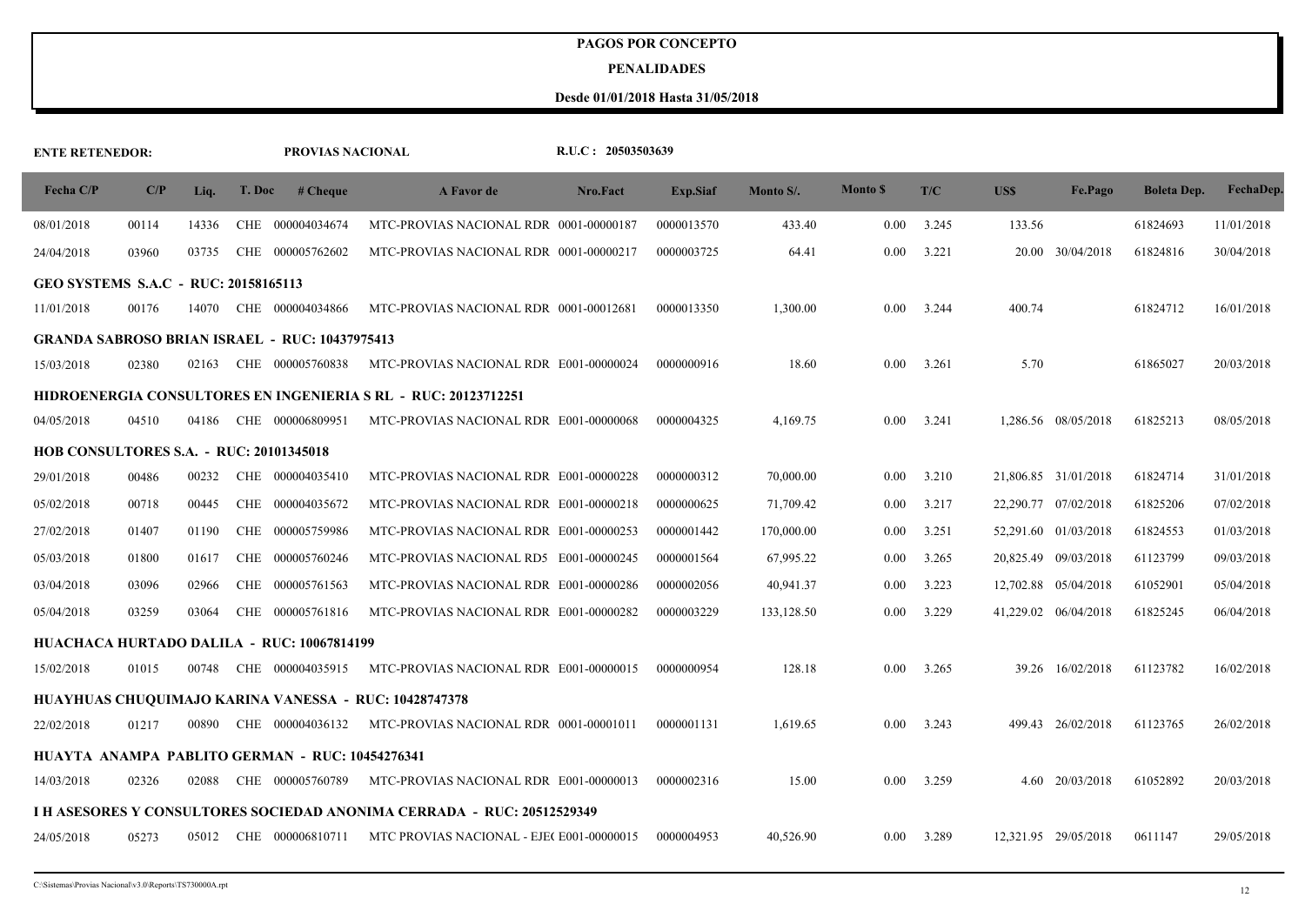#### **PENALIDADES**

| <b>ENTE RETENEDOR:</b>                     |       |       |            | PROVIAS NACIONAL                                           |                                                                            | R.U.C: 20503503639 |                 |            |                 |       |           |                      |                    |            |
|--------------------------------------------|-------|-------|------------|------------------------------------------------------------|----------------------------------------------------------------------------|--------------------|-----------------|------------|-----------------|-------|-----------|----------------------|--------------------|------------|
| Fecha $C/P$                                | C/P   | Liq.  | T. Doc     | # <b>Change</b>                                            | A Favor de                                                                 | Nro.Fact           | <b>Exp.Siaf</b> | Monto S/.  | <b>Monto</b> \$ | T/C   | US\$      | Fe.Pago              | <b>Boleta Dep.</b> | FechaDep.  |
| INDUSTRIAL GORAK S.A. - RUC: 20100306337   |       |       |            |                                                            |                                                                            |                    |                 |            |                 |       |           |                      |                    |            |
| 11/01/2018                                 | 00174 | 14365 |            | CHE 000004034865                                           | MTC-PROVIAS NACIONAL RDR F001-00000987                                     |                    | 0000013418      | 17,194.82  | 0.00            | 3.245 | 5,298.87  |                      | 61824703           | 19/01/2018 |
|                                            |       |       |            | <b>INGARUCA MORI ANGELA VANESA - RUC: 10413920596</b>      |                                                                            |                    |                 |            |                 |       |           |                      |                    |            |
| 09/01/2018                                 | 00134 | 14307 |            | CHE 000004034751                                           | MTC-PROVIAS NACIONAL RDR E001-00000055                                     |                    | 0000013568      | 135.00     | 0.00            | 3.245 | 41.60     |                      | 61824700           | 17/01/2018 |
|                                            |       |       |            |                                                            | <b>INGENIEROS CIVILES Y CONTRATISTAS GENERALES S.A. - RUC: 20100114187</b> |                    |                 |            |                 |       |           |                      |                    |            |
| 29/01/2018                                 | 00456 | 00126 |            | CHE 000004035356                                           | MTC-PROVIAS NACIONAL RDR F001-00004023                                     |                    | 0000000194      | 5,902.38   | 0.00            | 3.219 |           | 1.833.61 31/01/2018  | 61825199           | 31/01/2018 |
| 29/01/2018                                 | 00457 | 00158 | <b>CHE</b> | 000004035357                                               | MTC-PROVIAS NACIONAL RDR F001-00004024                                     |                    | 0000000214      | 28,161.14  | 0.00            | 3.219 |           | 8,748.41 31/01/2018  | 61825198           | 31/01/2018 |
| 02/02/2018                                 | 00673 | 00217 | <b>CHE</b> | 000004035621                                               | MTC-PROVIAS NACIONAL RDR F001-00004029                                     |                    | 0000000280      | 65,510.23  | 0.00            | 3.210 |           | 20,408.17 05/02/2018 | 61123076           | 05/02/2018 |
| 06/02/2018                                 | 00784 | 00439 | <b>CHE</b> | 000004035711                                               | MTC-PROVIAS NACIONAL RDR F001-00004043                                     |                    | 0000000408      | 125,745.63 | 0.00            | 3.217 |           | 39,087.86 08/02/2018 | 61865006           | 08/02/2018 |
| 07/03/2018                                 | 01973 | 01721 |            | CHE 000005760363                                           | MTC-PROVIAS NACIONAL RDR F001-00004097                                     |                    | 0000001952      | 66,262.06  | 0.00            | 3.250 |           | 20,388.33 12/03/2018 | 61123809           | 12/03/2018 |
| 14/03/2018                                 | 02294 | 01882 |            | CHE 000005760727                                           | MTC-PROVIAS NACIONAL RDR F001-00004122                                     |                    | 0000002085      | 7,547.40   | 0.00            | 3.257 |           | 2,317.29 16/03/2018  | 61052890           | 16/03/2018 |
| 04/04/2018                                 | 03163 | 02954 |            | CHE 000005761686                                           | MTC-PROVIAS NACIONAL RDR F001-00004205                                     |                    | 0000003081      | 21,807.36  | 0.00            | 3.223 |           | 6,766.17 06/04/2018  | 61825241           | 06/04/2018 |
| 04/04/2018                                 | 03177 | 02806 | <b>CHE</b> | 000005761703                                               | MTC-PROVIAS NACIONAL RDR F001-00004086                                     |                    | 0000003018      | 74,593.41  | 0.00            | 3.223 | 23,144.09 | 05/04/2018           | 61052908           | 05/04/2018 |
| 17/04/2018                                 | 03645 | 03136 | CHE        | 000005762297                                               | MTC-PROVIAS NACIONAL RDR F001-00004213                                     |                    | 0000002112      | 113,020.40 | 0.00            | 3.226 |           | 35,034.22 20/04/2018 | 61825228           | 20/04/2018 |
| 17/04/2018                                 | 03646 | 03131 | <b>CHE</b> | 000005762299                                               | MTC-PROVIAS NACIONAL RDR F001-00004214                                     |                    | 0000002110      | 70,491.36  | 0.00            | 3.226 |           | 21,851.01 20/04/2018 | 61825229           | 20/04/2018 |
| 04/05/2018                                 | 04511 | 04058 | <b>CHE</b> | 000006809954                                               | MTC-PROVIAS NACIONAL RDR F001-00004289                                     |                    | 0000004201      | 222,149.58 | 0.00            | 3.238 |           | 68,607.04 18/05/2018 | 61825169           | 18/05/2018 |
| 10/05/2018                                 | 04715 | 04296 | <b>CHE</b> | 000006810107                                               | MTC-PROVIAS NACIONAL RDR F001-00004309                                     |                    | 0000004295      | 1,132.80   | 0.00            | 3.241 |           | 349.52 15/05/2018    | 61825122           | 15/05/2018 |
| 10/05/2018                                 | 04716 | 04295 | <b>CHE</b> | 000006810109                                               | MTC-PROVIAS NACIONAL RDR F001-00004308                                     |                    | 0000004319      | 37,196.17  | 0.00            | 3.241 |           | 11,476.76 14/05/2018 | 61739844           | 14/05/2018 |
| 23/05/2018                                 | 05220 | 04997 |            | CHE 000006810618                                           | MTC PROVIAS NACIONAL - EJE F001-00004353                                   |                    | 0000004995      | 100,979.84 | 0.00            | 3.289 |           | 30,702.29 29/05/2018 | 0608370            | 29/05/2018 |
|                                            |       |       |            | <b>JNR CONSULTORES SOCIEDAD ANONIMA - RUC: 20100913225</b> |                                                                            |                    |                 |            |                 |       |           |                      |                    |            |
| 31/01/2018                                 | 00600 | 00338 |            | CHE 000004035535                                           | MTC-PROVIAS NACIONAL RDR 0001-00002581                                     |                    | 0000000453      | 31,883.10  | 0.00            | 3.219 |           | 9,904.66 05/02/2018  | 61123074           | 05/02/2018 |
| KM SUMINISTROS E.I.R.L. - RUC: 20600895398 |       |       |            |                                                            |                                                                            |                    |                 |            |                 |       |           |                      |                    |            |
| 11/01/2018                                 | 00182 | 14106 |            | CHE 000004034867                                           | MTC-PROVIAS NACIONAL RDR 0001-00000229                                     |                    | 0000013421      | 197.86     | 0.00            | 3.244 | 60.99     |                      | 61824701           | 17/01/2018 |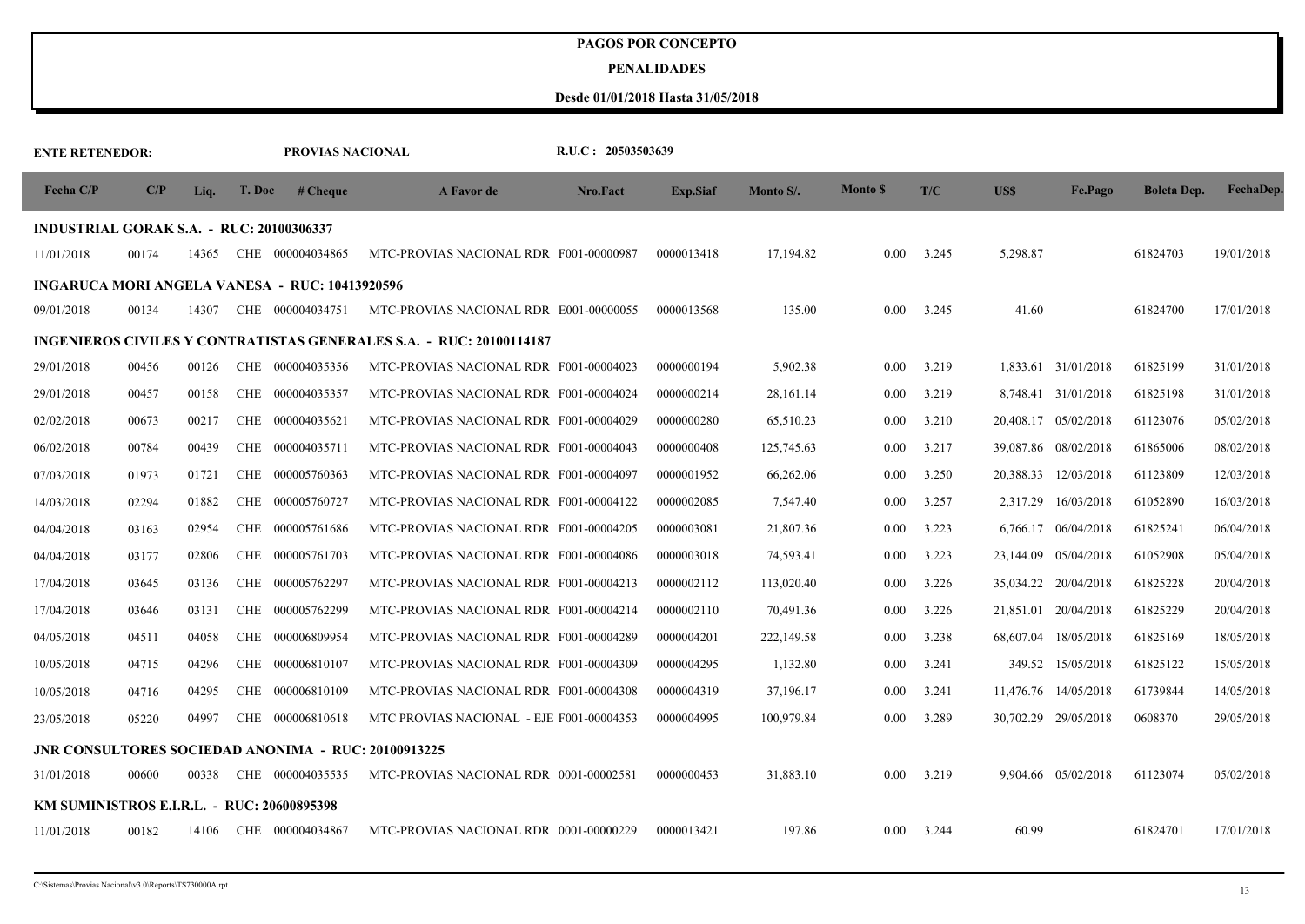#### **PENALIDADES**

| <b>ENTE RETENEDOR:</b>                   |       |       |        | PROVIAS NACIONAL                                         |                                                                                 | R.U.C: 20503503639 |                 |            |                 |       |        |                       |                    |            |
|------------------------------------------|-------|-------|--------|----------------------------------------------------------|---------------------------------------------------------------------------------|--------------------|-----------------|------------|-----------------|-------|--------|-----------------------|--------------------|------------|
| Fecha C/P                                | C/P   | Liq.  | T. Doc | # <b>Change</b>                                          | A Favor de                                                                      | Nro.Fact           | <b>Exp.Siaf</b> | Monto S/.  | <b>Monto \$</b> | T/C   | US\$   | Fe.Pago               | <b>Boleta Dep.</b> | FechaDep.  |
| 28/03/2018                               | 02937 | 02639 |        | CHE 000005761402                                         | MTC - PROVIAS NACIONAL RDR 0001-00000240                                        |                    | 0000001600      | 39.12      | 0.00            | 3.237 |        | 12.09 03/04/2018      | 61052898           | 03/04/2018 |
|                                          |       |       |        | <b>MAMANI HANCCO ROSELL NILVER - RUC: 10420284077</b>    |                                                                                 |                    |                 |            |                 |       |        |                       |                    |            |
| 08/03/2018                               | 01989 | 01726 |        | CHE 000005760385                                         | MTC-PROVIAS NACIONAL RDR E001-00000004                                          |                    | 0000001958      | 737.00     | 0.00            | 3.250 | 226.77 | 12/03/2018            | 61123805           | 12/03/2018 |
| 20/03/2018                               | 02516 | 02286 |        | CHE 000005760955                                         | MTC-PROVIAS NACIONAL RDR E001-00000005                                          |                    | 0000001958      | 134.00     | 0.00            | 3.268 | 41.00  |                       | 61865041           | 22/03/2018 |
|                                          |       |       |        | <b>MARCELO SAAVEDRA JOSE LUIS - RUC: 10098887291</b>     |                                                                                 |                    |                 |            |                 |       |        |                       |                    |            |
| 22/03/2018                               | 02590 | 02370 |        | CHE 000005761093                                         | MTC-PROVIAS NACIONAL RDR E001-00000003                                          |                    | 0000002619      | 1.040.06   | 0.00            | 3.269 |        | 318.16 23/03/2018     | 61865043           | 23/03/2018 |
| <b>MARCHAN S.A.C. - RUC: 20478062240</b> |       |       |        |                                                          |                                                                                 |                    |                 |            |                 |       |        |                       |                    |            |
| 22/05/2018                               | 05176 | 04968 |        | CHE 000006810521                                         | MTC PROVIAS NACIONAL - EJE(E001-00000025                                        |                    | 0000005001      | 999.98     | 0.00            | 3.274 |        | 305.43 24/05/2018     | 0477983            | 24/05/2018 |
|                                          |       |       |        | <b>MARIN VILCHEZ JAVIER ALEXIS - RUC: 10329924942</b>    |                                                                                 |                    |                 |            |                 |       |        |                       |                    |            |
| 11/05/2018                               | 04791 | 04586 |        | CHE 000006810153                                         | MTC-PROVIAS NACIONAL RDR E001-00000012                                          |                    | 0000001011      | 215.46     | 0.00            | 3.293 | 65.43  |                       | 61825171           | 22/05/2018 |
|                                          |       |       |        | MORA APAZA JANNIRA ZORAYA - RUC: 10414505690             |                                                                                 |                    |                 |            |                 |       |        |                       |                    |            |
| 03/04/2018                               | 03136 | 02862 |        | CHE 000005761603                                         | MTC-PROVIAS NACIONAL RDR E001-00000024                                          |                    | 0000003103      | 761.12     | 0.00            | 3.223 |        | 236.15 06/04/2018     | 61052909           | 06/04/2018 |
| MOTA-ENGIL PERU S.A. - RUC: 20100045517  |       |       |        |                                                          |                                                                                 |                    |                 |            |                 |       |        |                       |                    |            |
| 09/03/2018                               | 02108 | 01868 |        | CHE 000005760516                                         | MTC-PROVIAS NACIONAL RDR E001-00002367                                          |                    | 0000001730      | 35,583.88  | 0.00            | 3.257 |        | 10,925.35 15/03/2018  | 61123812           | 15/03/2018 |
|                                          |       |       |        | NARVAEZ IDME MARIA ISABEL - RUC: 10046483001             |                                                                                 |                    |                 |            |                 |       |        |                       |                    |            |
| 11/05/2018                               | 04760 | 04590 |        | CHE 000006810133                                         | MTC-PROVIAS NACIONAL RDR E001-00000017                                          |                    | 0000000398      | 604.50     | 0.00            | 3.293 |        | 183.57 15/05/2018     | 61825118           | 15/05/2018 |
|                                          |       |       |        | <b>OBANDO FLORES JONATHAN WENDOR - RUC: 10426362932</b>  |                                                                                 |                    |                 |            |                 |       |        |                       |                    |            |
| 08/03/2018                               | 02009 | 01774 |        | CHE 000005760391                                         | MTC-PROVIAS NACIONAL RDR E001-00000049                                          |                    | 0000000926      | 10.67      | 0.00            | 3.252 | 3.28   |                       | 61123807           | 12/03/2018 |
|                                          |       |       |        | <b>OBRAINSA (CONSORCIO NEGROMAYO) - RUC: 20501439020</b> |                                                                                 |                    |                 |            |                 |       |        |                       |                    |            |
| 07/05/2018                               | 04543 | 04202 |        | CHE 000006810018                                         | MTC-PROVIAS NACIONAL RDR F269-00000110                                          |                    | 0000002714      | 590,600.39 | 0.00            | 3.241 |        | 182,227.83 22/05/2018 | 61825124           | 22/05/2018 |
| 07/05/2018                               | 04544 | 04201 |        | CHE 000006810020                                         | MTC-PROVIAS NACIONAL RDR F269-00000109                                          |                    | 0000002709      | 541,383.70 | 0.00            | 3.241 |        | 167,042.18 22/05/2018 | 61825125           | 22/05/2018 |
|                                          |       |       |        |                                                          | <b>OBRAINSA (CONSORCIO VIAL EL ARENAL – PUNTA DE BOMBON) - RUC: 20501439020</b> |                    |                 |            |                 |       |        |                       |                    |            |
| 26/01/2018                               | 00413 | 00133 |        | CHE 000004035289                                         | MTC-PROVIAS NACIONAL RDR F263-00000062                                          |                    | 0000000105      | 48,940.25  | 0.00            | 3.219 |        | 15,203.56 30/01/2018  | 61825193           | 30/01/2018 |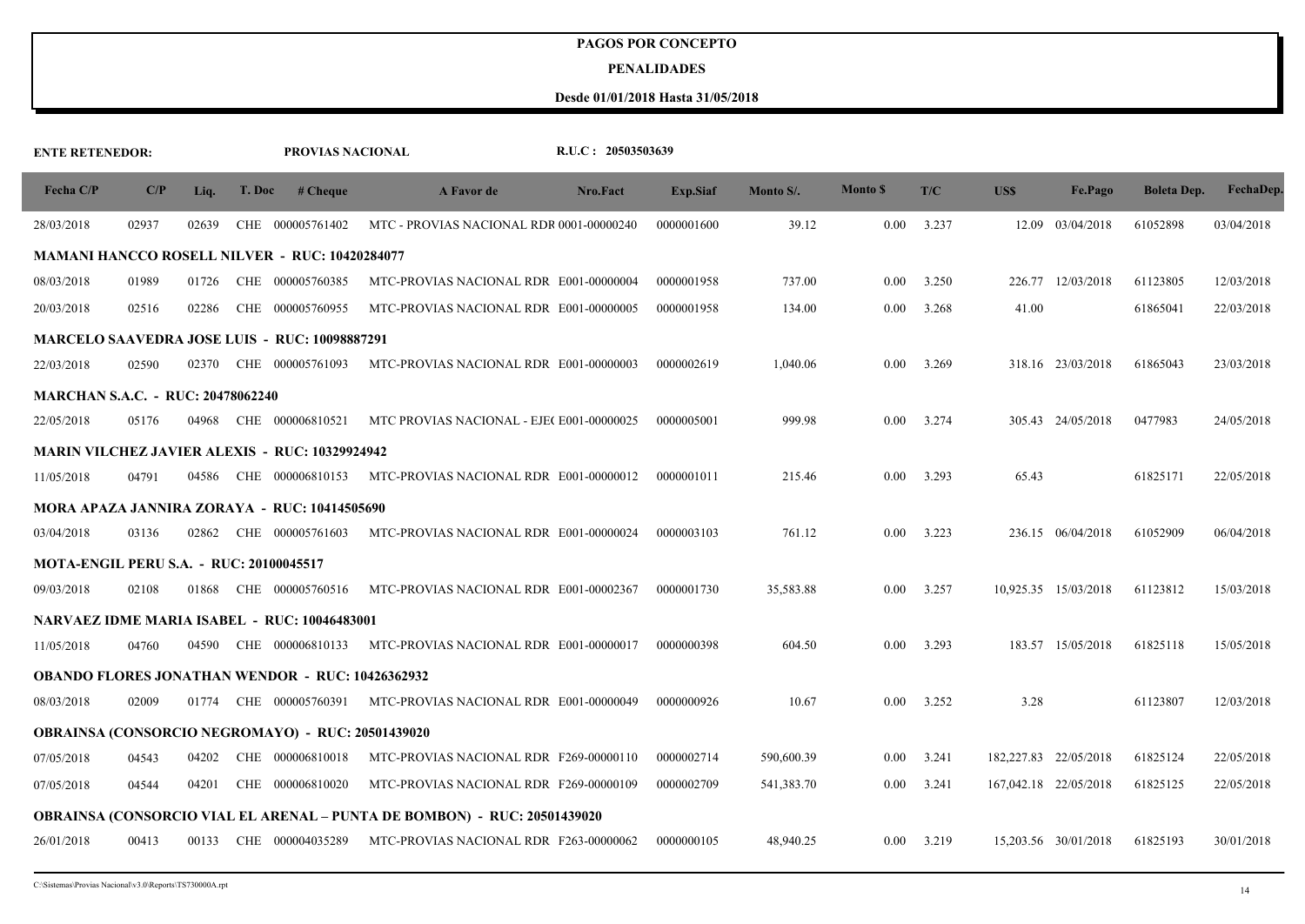#### **PENALIDADES**

| <b>ENTE RETENEDOR:</b>            |       |       |            | PROVIAS NACIONAL        |                                                                 | R.U.C: 20503503639 |            |            |                 |       |      |                        |                    |            |
|-----------------------------------|-------|-------|------------|-------------------------|-----------------------------------------------------------------|--------------------|------------|------------|-----------------|-------|------|------------------------|--------------------|------------|
| Fecha C/P                         | C/P   | Liq.  | T. Doc     | # <b>Change</b>         | A Favor de                                                      | Nro.Fact           | Exp.Siaf   | Monto S/.  | <b>Monto</b> \$ | T/C   | US\$ | Fe.Pago                | <b>Boleta Dep.</b> | FechaDep.  |
| 30/01/2018                        | 00534 | 00311 |            | CHE 000004035463        | MTC-PROVIAS NACIONAL RDR F263-00000067                          |                    | 0000000370 | 48,940.25  | $0.00\,$        | 3.219 |      | 15,203.56 01/02/2018   | 61824718           | 01/02/2018 |
| 28/02/2018                        | 01506 | 01301 |            | CHE 000005760054        | MTC-PROVIAS NACIONAL RDR F263-00000070                          |                    | 0000001448 | 48.940.25  | 0.00            | 3.250 |      | 15,058.54 06/03/2018   | 61123781           | 06/03/2018 |
| 23/04/2018                        | 03942 | 03764 | <b>CHE</b> | 000005762554            | MTC-PROVIAS NACIONAL RDR F263-00000115                          |                    | 0000003711 | 48,940.25  | 0.00            | 3.221 |      | 15, 194. 12 27/04/2018 | 61825254           | 27/04/2018 |
| 31/05/2018                        | 05663 | 05497 |            | CHE 000006810998        | MTC PROVIAS NACIONAL - EJE(F263-00000124                        |                    | 0000005460 | 48,940.25  | 0.00            | 3.281 |      | 14,916.26 04/06/2018   | 0901408            | 04/06/2018 |
| <b>OBRAS DE INGENIERIA S.A. -</b> |       |       |            | <b>RUC: 20501439020</b> |                                                                 |                    |            |            |                 |       |      |                        |                    |            |
| 30/01/2018                        | 00527 | 00235 |            | CHE 000004035457        | MTC-PROVIAS NACIONAL RDR F101-00001879                          |                    | 0000000306 | 2,559.01   | 0.00            | 3.210 |      | 797.20 01/02/2018      | 61824716           | 01/02/2018 |
| 30/01/2018                        | 00532 | 00260 |            | CHE 000004035462        | MTC-PROVIAS NACIONAL RDR F101-00001883                          |                    | 0000000340 | 17,190.13  | 0.00            | 3.215 |      | 5,346.85 02/02/2018    | 61824659           | 02/02/2018 |
| 31/01/2018                        | 00560 | 00312 |            | CHE 000004035493        | MTC-PROVIAS NACIONAL RDR F101-00001882                          |                    | 0000000371 | 101,979.61 | 0.00            | 3.219 |      | 31,680.53 05/02/2018   | 61123078           | 05/02/2018 |
| 01/02/2018                        | 00616 | 00304 |            | CHE 000004035552        | MTC-PROVIAS NACIONAL RDR F101-00001880                          |                    | 0000000411 | 20,858.01  | 0.00            | 3.219 |      | 6,479.66 05/02/2018    | 61123073           | 05/02/2018 |
| 05/02/2018                        | 00716 | 00442 | <b>CHE</b> | 000004035669            | MTC-PROVIAS NACIONAL RDR F101-00001903                          |                    | 0000000629 | 33,993.20  | 0.00            | 3.217 |      | 10,566.74 07/02/2018   | 61825207           | 07/02/2018 |
| 05/02/2018                        | 00727 | 00440 | <b>CHE</b> | 000004035684            | MTC-PROVIAS NACIONAL RDR F101-00001898                          |                    | 0000000493 | 101,979.61 | 0.00            | 3.217 |      | 31,700.22 07/02/2018   | 61825204           | 07/02/2018 |
| 23/02/2018                        | 01309 | 01065 | <b>CHE</b> | 000005759888            | MTC-PROVIAS NACIONAL RDR F101-00001928                          |                    | 0000001327 | 2,784.91   | 0.00            | 3.249 |      | 857.16 01/03/2018      | 61052879           | 01/03/2018 |
| 28/02/2018                        | 01503 | 01324 |            | CHE 000005760052        | MTC-PROVIAS NACIONAL RDR F101-00001934                          |                    | 0000001566 | 3,919.71   | 0.00            | 3.250 |      | 1,206.06 05/03/2018    | 61123778           | 05/03/2018 |
| 28/02/2018                        | 01522 | 01317 |            | CHE 000005760084        | MTC-PROVIAS NACIONAL RDR F101-00001935                          |                    | 0000001563 | 10.902.95  | 0.00            | 3.250 |      | 3,354.75 05/03/2018    | 61123775           | 05/03/2018 |
| 20/03/2018                        | 02505 | 02216 |            | CHE 000005760951        | MTC-PROVIAS NACIONAL RDR F101-00001958                          |                    | 0000002514 | 6,674.78   | 0.00            | 3.262 |      | 2,046.22 22/03/2018    | 61865038           | 22/03/2018 |
| 27/03/2018                        | 02848 | 02609 |            | CHE 000005761282        | MTC-PROVIAS NACIONAL RDR F101-00001964                          |                    | 0000002901 | 19,954.30  | 0.00            | 3.237 |      | 6,164.44 02/04/2018    | 61865060           | 02/04/2018 |
| 04/04/2018                        | 03178 | 02805 | <b>CHE</b> | 000005761705            | MTC-PROVIAS NACIONAL RDR F101-00001968                          |                    | 0000003015 | 17,789.96  | 0.00            | 3.223 |      | 5,519.69 06/04/2018    | 61052913           | 06/04/2018 |
| 25/04/2018                        | 04037 | 03805 | CHE        | 000005762659            | MTC-PROVIAS NACIONAL RDR F101-00001979                          |                    | 0000003953 | 2,460.22   | 0.00            | 3.226 |      | 762.62 30/04/2018      | 61824818           | 30/04/2018 |
| 30/04/2018                        | 04287 | 04053 | CHE        | 000006809634            | MTC-PROVIAS NACIONAL RDR F101-00001982                          |                    | 0000004192 | 8,609.52   | 0.00            | 3.238 |      | 2,658.90 03/05/2018    | 61825146           | 03/05/2018 |
| 30/04/2018                        | 04311 | 04065 |            | CHE 000006809651        | MTC-PROVIAS NACIONAL RDR F101-00001980                          |                    | 0000004197 | 22,779.74  | 0.00            | 3.238 |      | 7,035.13 04/05/2018    | 61825161           | 04/05/2018 |
| 23/05/2018                        | 05241 | 05064 |            | CHE 000006810642        | MTC PROVIAS NACIONAL - EJE(F101-00002008                        |                    | 0000005075 | 11,507.97  | 0.00            | 3.286 |      | 3,502.12 28/05/2018    | 0558264            | 28/05/2018 |
| 25/05/2018                        | 05338 | 05202 | <b>CHE</b> | 000006810745            | MTC PROVIAS NACIONAL-EJEC F101-00002015                         |                    | 0000005148 | 14,511.60  | 0.00            | 3.271 |      | 4,436.44 31/05/2018    | 0463013            | 31/05/2018 |
| 30/05/2018                        | 05613 | 05451 |            | CHE 000006810949        | MTC PROVIAS NACIONAL - EJE(F101-00002016                        |                    | 0000005425 | 61,742.42  | 0.00            | 3.272 |      | 18,869.93 04/06/2018   | 0897929            | 04/06/2018 |
|                                   |       |       |            |                         | <b>OBRAS SERVICIOS Y PROYECTOS JDR S.A.C - RUC: 20409381503</b> |                    |            |            |                 |       |      |                        |                    |            |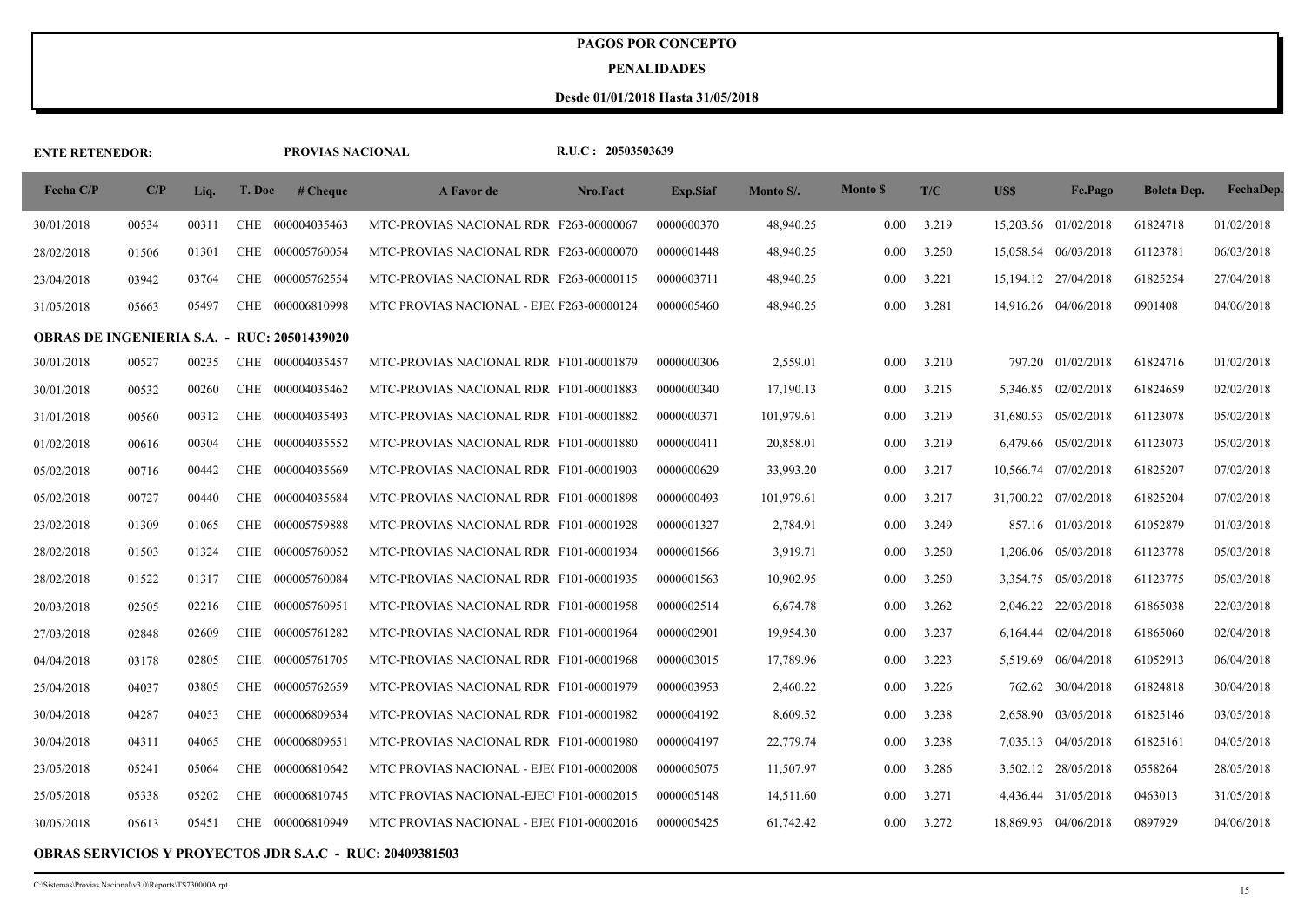#### **PENALIDADES**

| <b>ENTE RETENEDOR:</b> |       |       |        | PROVIAS NACIONAL                                         |                                                               | R.U.C: 20503503639 |                 |           |                 |       |        |                     |                    |            |
|------------------------|-------|-------|--------|----------------------------------------------------------|---------------------------------------------------------------|--------------------|-----------------|-----------|-----------------|-------|--------|---------------------|--------------------|------------|
| Fecha C/P              | C/P   | Liq.  | T. Doc | # <b>Change</b>                                          | A Favor de                                                    | Nro.Fact           | <b>Exp.Siaf</b> | Monto S/. | <b>Monto</b> \$ | T/C   | US\$   | Fe.Pago             | <b>Boleta Dep.</b> | FechaDep.  |
| 10/05/2018             | 04717 | 04445 |        | CHE 000006810111                                         | MTC-PROVIAS NACIONAL RDR 0001-00000305                        |                    | 0000004504      | 25,282.48 | 0.00            | 3.272 |        | 7,726.92 14/05/2018 | 61739845           | 14/05/2018 |
|                        |       |       |        |                                                          | <b>ORANGE 612 SOCIEDAD ANONIMA CERRADA - RUC: 20549233415</b> |                    |                 |           |                 |       |        |                     |                    |            |
| 18/05/2018             | 05078 | 04869 |        | CHE 000006810422                                         | MTC PROVIAS NACIONAL - EJE(E001-00000134                      |                    | 0000002807      | 107.33    | 0.00            | 3.272 |        | 32.80 22/05/2018    | 61825172           | 22/05/2018 |
|                        |       |       |        | <b>ORE IWANAGA JOEL BELISARIO - RUC: 10282914935</b>     |                                                               |                    |                 |           |                 |       |        |                     |                    |            |
| 05/03/2018             | 01770 | 01515 |        | CHE 000005760221                                         | MTC - PROVIAS NACIONAL RDR E001-00000038                      |                    | 0000001784      | 1,445.32  | 0.00            | 3.250 |        | 444.71 08/03/2018   | 61123798           | 08/03/2018 |
|                        |       |       |        | <b>PAUCAR TANGOA GEINER EDUARDO - RUC: 10746973522</b>   |                                                               |                    |                 |           |                 |       |        |                     |                    |            |
| 07/03/2018             | 01934 | 01742 |        | CHE 000005760349                                         | MTC-PROVIAS NACIONAL RDR E001-00000006                        |                    | 0000000809      | 71.26     | 0.00            | 3.250 |        | 21.93 09/03/2018    | 61123802           | 09/03/2018 |
|                        |       |       |        | <b>PROJECT MANAGEMENT PERU S.A.C. - RUC: 20506559201</b> |                                                               |                    |                 |           |                 |       |        |                     |                    |            |
| 30/05/2018             | 05616 | 05385 |        | CHE 000006810955                                         | MTC PROVIAS NACIONAL - EJE(E001-00000030                      |                    | 0000005295      | 12,056.10 | 0.00            | 3.270 |        | 3,686.88 05/06/2018 | 0783146            | 05/06/2018 |
|                        |       |       |        | <b>OATUO ENTERPRISE E.I.R.L. - RUC: 20570865308</b>      |                                                               |                    |                 |           |                 |       |        |                     |                    |            |
| 09/02/2018             | 00891 | 00641 |        | CHE 000004035764                                         | MTC-PROVIAS NACIONAL                                          | E001-00000056      | 0000000794      | 434.67    | 0.00            | 3.247 |        | 133.87 13/02/2018   | 61865016           | 13/02/2018 |
|                        |       |       |        | <b>OUINTANA REYES JIMMY MANUEL - RUC: 10443912865</b>    |                                                               |                    |                 |           |                 |       |        |                     |                    |            |
| 31/05/2018             | 05695 | 05535 |        |                                                          | CHE 000006811030 MTC PROVIAS NACIONAL-EJEC E001-00000028      |                    | 0000005298      | 20.72     | 0.00            | 3.281 | 6.32   |                     | 0119838            | 07/06/2018 |
|                        |       |       |        | <b>OUIROZ ALARCON JOHANNA LIZETH - RUC: 10430887195</b>  |                                                               |                    |                 |           |                 |       |        |                     |                    |            |
| 06/03/2018             | 01867 | 01636 |        |                                                          | CHE 000005760312 MTC - PROVIAS NACIONAL RDR E001-00000001     |                    | 0000001855      | 685.76    | 0.00            | 3.265 |        | 210.03 09/03/2018   | 61123801           | 09/03/2018 |
|                        |       |       |        | <b>OUIROZ MOLINA AXEL LUIS - RUC: 10013270916</b>        |                                                               |                    |                 |           |                 |       |        |                     |                    |            |
| 20/04/2018             | 03855 | 03555 |        | CHE 000005762513                                         | MTC - PROVIAS NACIONAL RDR E001-00000047                      |                    | 0000000925      | 355.76    | 0.00            | 3.224 | 110.35 |                     | 61825253           | 24/04/2018 |
|                        |       |       |        | RAMIREZ AMASIFUEN ROYSI - RUC: 10475748943               |                                                               |                    |                 |           |                 |       |        |                     |                    |            |
| 11/05/2018             | 04790 | 04584 |        | CHE 000006810152                                         | MTC-PROVIAS NACIONAL RDR E001-00000031                        |                    | 0000002124      | 89.96     | 0.00            | 3.257 |        | 27.62 15/05/2018    | 61825120           | 15/05/2018 |
|                        |       |       |        | RIVERA CALDERON ISIDORO JOEL - RUC: 10201136101          |                                                               |                    |                 |           |                 |       |        |                     |                    |            |
| 05/03/2018             | 01793 | 01412 |        | CHE 000005760240                                         | MTC-PROVIAS NACIONAL RDR 0001-00000345                        |                    | 0000001614      | 330.12    | 0.00            | 3.250 |        | 101.58 07/03/2018   | 61123772           | 07/03/2018 |
|                        |       |       |        | RIVERA ROCA MICHAEL WILDE - RUC: 10449395161             |                                                               |                    |                 |           |                 |       |        |                     |                    |            |
| 24/05/2018             | 05253 | 05075 |        | CHE 000006810674                                         | MTC PROVIAS NACIONAL - EJE(E001-00000066                      |                    | 0000003609      | 63.33     | 0.00            | 3.286 |        | 19.27 29/05/2018    | 00000002           | 29/05/2018 |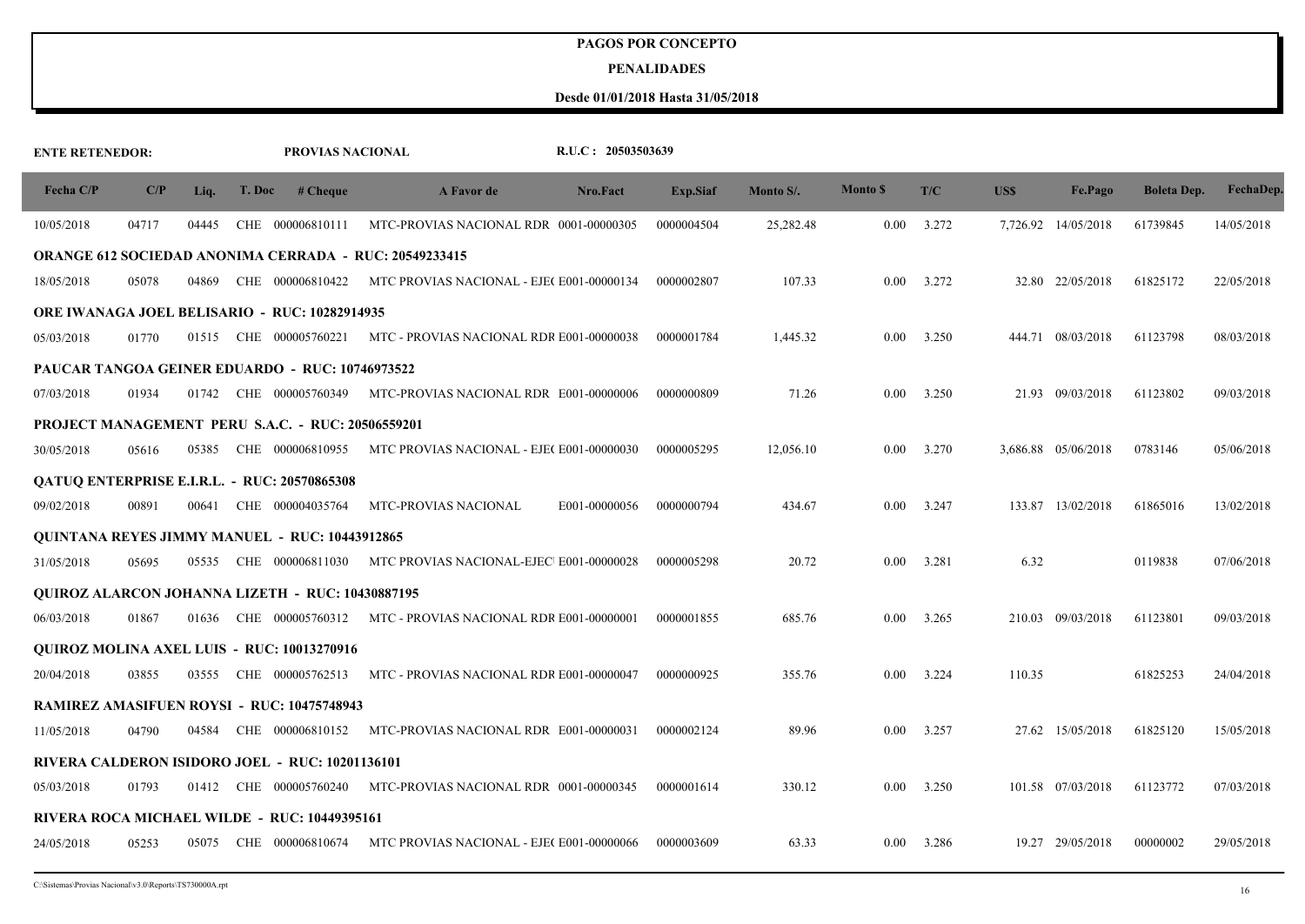#### **PENALIDADES**

| <b>ENTE RETENEDOR:</b>                          |       |       |        | PROVIAS NACIONAL                                     |                                                                           | R.U.C: 20503503639 |            |           |                 |       |            |                     |                    |            |
|-------------------------------------------------|-------|-------|--------|------------------------------------------------------|---------------------------------------------------------------------------|--------------------|------------|-----------|-----------------|-------|------------|---------------------|--------------------|------------|
| Fecha C/P                                       | C/P   | Liq.  | T. Doc | # <b>Change</b>                                      | A Favor de                                                                | Nro.Fact           | Exp.Siaf   | Monto S/. | <b>Monto</b> \$ | T/C   | <b>USS</b> | Fe.Pago             | <b>Boleta Dep.</b> | FechaDep.  |
| <b>SALAS SILVA LUIS JOEL - RUC: 10402420494</b> |       |       |        |                                                      |                                                                           |                    |            |           |                 |       |            |                     |                    |            |
| 09/01/2018                                      | 00140 | 13984 |        | CHE 000004034752                                     | ORGANISMO SUPERVISOR DE L E001-00000003                                   |                    | 0000013294 | 1,089.00  | 0.00            | 3.243 | 335.80     |                     |                    |            |
|                                                 |       |       |        | SAN MARTIN SUAREZ ALEJANDRO JOSE - RUC: 10258617598  |                                                                           |                    |            |           |                 |       |            |                     |                    |            |
| 31/03/2018                                      | 03048 | 02797 |        | CHE 000005761533                                     | MTC-PROVIAS NACIONAL RDR E001-00000014                                    |                    | 0000001880 | 21.60     | 0.00            | 3.219 | 6.71       |                     | 61052905           | 04/04/2018 |
|                                                 |       |       |        | <b>SANCHEZ NIQUEN JOSE MANUEL - RUC: 10167297191</b> |                                                                           |                    |            |           |                 |       |            |                     |                    |            |
| 12/04/2018                                      | 03567 | 03375 | CHE    | 000005762189                                         | MTC-PROVIAS NACIONAL RDR E001-00000047                                    |                    | 0000003444 | 134.46    | 0.00            | 3.239 |            | 41.51 17/04/2018    | 61825225           | 17/04/2018 |
| 16/04/2018                                      | 03612 | 03444 |        | CHE 000005762241                                     | MTC-PROVIAS NACIONAL RDR E001-00000046                                    |                    | 0000003444 | 537.84    | 0.00            | 3.239 | 166.05     |                     | 61825247           | 18/04/2018 |
| SEGOVIA PEÑA FREDY - RUC: 10077589479           |       |       |        |                                                      |                                                                           |                    |            |           |                 |       |            |                     |                    |            |
| 03/05/2018                                      | 04381 | 04217 |        | CHE 000006809745                                     | MTC-PROVIAS NACIONAL RDR E001-00000040                                    |                    | 0000004381 | 562.50    | 0.00            | 3.241 |            | 173.56 08/05/2018   | 61825155           | 08/05/2018 |
|                                                 |       |       |        | SIERRA CONSULTORES S.A.C. - RUC: 20557806254         |                                                                           |                    |            |           |                 |       |            |                     |                    |            |
| 24/05/2018                                      | 05256 | 04995 |        | CHE 000006810677                                     | MTC PROVIAS NACIONAL - EJE(E001-00000015                                  |                    | 0000005024 | 9,456.93  | 0.00            | 3.289 |            | 2,875.32 29/05/2018 | 00000004           | 29/05/2018 |
|                                                 |       |       |        |                                                      | SOLUCIONES CATASTRO REGISTRALES Y CONSTRUCCIONES S.A.C - RUC: 20510531842 |                    |            |           |                 |       |            |                     |                    |            |
| 25/05/2018                                      | 05323 | 05120 |        | CHE 000006810733                                     | MTC PROVIAS NACIONAL-EJEC 0001-00001163                                   |                    | 0000005124 | 665.99    | 0.00            | 3.274 |            | 203.42 29/05/2018   | 00000001           | 29/05/2018 |
|                                                 |       |       |        |                                                      | SPECTRA IMPORT SOCIEDAD ANONIMA CERRADA - RUC: 20524651174                |                    |            |           |                 |       |            |                     |                    |            |
| 11/01/2018                                      | 00196 | 14368 |        | CHE 000004034869                                     | MTC-PROVIAS NACIONAL RDR 0001-00001314                                    |                    | 0000013437 | 121.13    | 0.00            | 3.245 | 37.33      |                     | 61824704           | 23/01/2018 |
|                                                 |       |       |        |                                                      | <b>TRANSITO Y TRANSPORTE MODERNO S.A.C - RUC: 20538863450</b>             |                    |            |           |                 |       |            |                     |                    |            |
| 28/03/2018                                      | 02941 | 02431 |        | CHE 000005761406                                     | MTC - PROVIAS NACIONAL RDR 0001-00001261                                  |                    | 0000000991 | 483.35    | 0.00            | 3.270 |            | 147.81 03/04/2018   | 61865064           | 03/04/2018 |
|                                                 |       |       |        |                                                      | TSO ABOGADOS E INGENIEROS CONSULTORES SAC - RUC: 20518446020              |                    |            |           |                 |       |            |                     |                    |            |
| 19/04/2018                                      | 03779 | 03609 |        | CHE 000005762439                                     | MTC-PROVIAS NACIONAL RDR E001-00000004                                    |                    | 0000003770 | 791.60    | 0.00            | 3.224 |            | 245.53 20/04/2018   | 61825251           | 20/04/2018 |
|                                                 |       |       |        | UGAZ MORO JUAN CARLOS  -  RUC: 10181248641           |                                                                           |                    |            |           |                 |       |            |                     |                    |            |
| 09/03/2018                                      | 02079 | 01854 |        | CHE 000005760453                                     | MTC-PROVIAS NACIONAL RDR E001-00000029                                    |                    | 0000002090 | 71.98     | 0.00            | 3.257 |            | 22.10 13/03/2018    | 61123811           | 13/03/2018 |
|                                                 |       |       |        |                                                      | URCI CONSULTORES S.L. SUCURSAL DEL PERÚ - RUC: 20524383901                |                    |            |           |                 |       |            |                     |                    |            |
| 21/03/2018                                      | 02578 | 02344 |        | CHE 000005761044                                     | MTC PROVIAS NACIONAL RDR E001-00000021                                    |                    | 0000002586 | 32,093.63 | $0.00\,$        | 3.273 |            | 9,805.57 26/03/2018 | 61865036           | 26/03/2018 |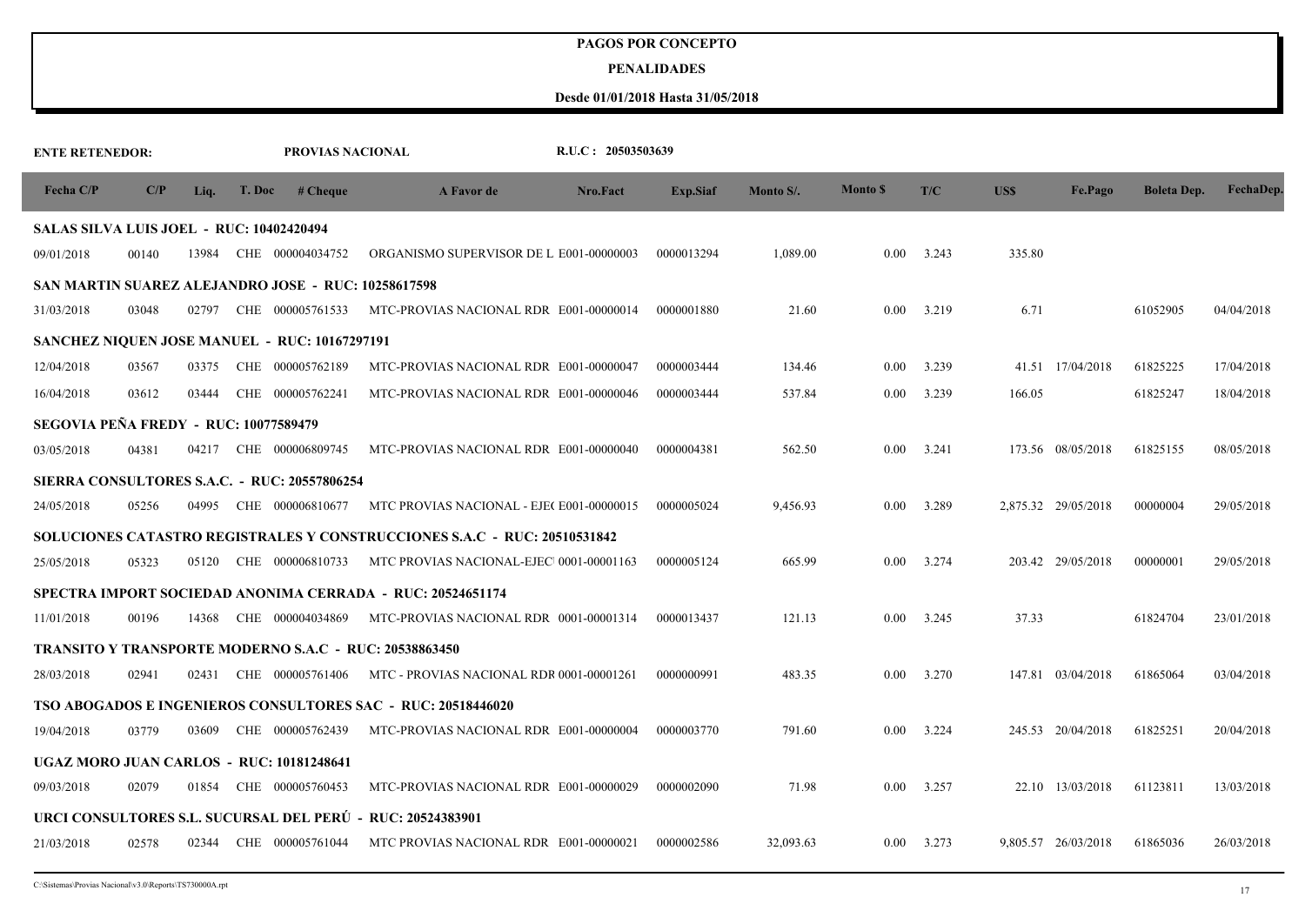#### **PENALIDADES**

| <b>ENTE RETENEDOR:</b>             |          |                  | PROVIAS NACIONAL                                |                                                                                            | R.U.C: 20503503639 |            |              |                 |       |              |                     |                    |            |
|------------------------------------|----------|------------------|-------------------------------------------------|--------------------------------------------------------------------------------------------|--------------------|------------|--------------|-----------------|-------|--------------|---------------------|--------------------|------------|
| Fecha C/P                          | C/P      | Liq.             | T. Doc # Cheque                                 | A Favor de                                                                                 | Nro.Fact           | Exp.Siaf   | Monto S/.    | <b>Monto</b> \$ | T/C   | US\$         | Fe.Pago             | <b>Boleta Dep.</b> | FechaDep.  |
| 31/03/2018                         | 03040    | 02877            | CHE 000005761532                                | MTC-PROVIAS NACIONAL RDR E001-00000023                                                     |                    | 0000003113 | 13,497.74    | $0.00\,$        | 3.223 |              | 4,187.94 03/04/2018 | 61052894           | 03/04/2018 |
|                                    |          |                  |                                                 | VARGAS PAREJA ABOGADOS & CONSULTORES S.A.C. - RUC: 20517474704                             |                    |            |              |                 |       |              |                     |                    |            |
| 16/03/2018                         | 02402    | 02147            |                                                 | CHE 000005760851 MTC-PROVIAS NACIONAL RDR 0001-00002732                                    |                    | 0000002389 | 1,674.99     | 0.00            | 3.260 |              | 513.80 21/03/2018   | 61865029           | 21/03/2018 |
|                                    |          |                  | VELASQUEZ AREVALO ROBINSON - RUC: 10166890859   |                                                                                            |                    |            |              |                 |       |              |                     |                    |            |
| 10/04/2018                         | 03463    | 03252            | CHE 000005762063                                | MTC-PROVIAS NACIONAAL RDI E001-00000052                                                    |                    | 0000003395 | 268.92       | 0.00            | 3.228 |              | 83.31 12/04/2018    | 61825224           | 12/04/2018 |
|                                    |          |                  | <b>VERA CAPURRO GILBERTO - RUC: 10087671041</b> |                                                                                            |                    |            |              |                 |       |              |                     |                    |            |
| 09/01/2018                         | 00142    | 14316            | CHE 000004034753                                | MTC-PROVIAS NACIONAL RDR E001-00000037                                                     |                    | 0000013499 | 500.00       | 0.00            | 3.245 | 154.08       |                     | 61824709           | 18/01/2018 |
|                                    |          |                  |                                                 | VILLALOBOS CHUP CESAR AGUSTO SALATIEL  -  RUC: 10425714592                                 |                    |            |              |                 |       |              |                     |                    |            |
| 16/03/2018                         | 02395    | 02149            | CHE 000005760844                                | MTC PROVIAS NACIONAL RDR E001-00000100                                                     |                    | 0000002382 | 122.37       | 0.00            | 3.260 | 37.54        |                     | 61865032           | 21/03/2018 |
| 28/05/2018                         | 05455    | 05179            | CHE 000006810871                                | MTC PROVIAS NACIONAL-EJEC E001-00000002                                                    |                    | 0000005125 | 8,970.00     | 0.00            | 3.271 |              | 2,742.28 31/05/2018 | 0397059            | 31/05/2018 |
|                                    |          |                  |                                                 | VILLAVICENCIO CANSAYA RONNY KEITH - RUC: 10421170156                                       |                    |            |              |                 |       |              |                     |                    |            |
| 23/02/2018                         | 01302    | 01027            |                                                 | CHE 000005759886 MTC-PROVIAS NACIONAL RDR E001-00000035                                    |                    | 0000001248 | 79.14        | $0.00\,$        | 3.253 |              | 24.33 01/03/2018    | 61052880           | 01/03/2018 |
|                                    |          |                  | YANQUI QUISPE RONALD EDSON - RUC: 10412964468   |                                                                                            |                    |            |              |                 |       |              |                     |                    |            |
| 26/02/2018                         | 01361    | 01068            | CHE 000005759923                                | MTC-PROVIAS NACIONAL RDR E001-00000024                                                     |                    | 0000001333 | 853.35       | $0.00\,$        | 3.249 |              | 262.65 01/03/2018   | 61052882           | 01/03/2018 |
|                                    |          |                  |                                                 | TOTAL:                                                                                     |                    |            | 9,931,313.84 | 0.00            |       | 3,070,262.01 |                     |                    |            |
| $N^{\circ}$ Cuenta :               |          | 000-000-301108-9 |                                                 |                                                                                            |                    |            |              |                 |       |              |                     |                    |            |
|                                    |          |                  |                                                 |                                                                                            |                    |            |              |                 |       |              |                     |                    |            |
| 11/01/2018                         | 01200017 | 14090            | CHE 000004034873                                | MTC-PROVIAS NACIONAL RDR 0006-00001570                                                     |                    | 0000013356 | 5,575.00     | $0.00\,$        | 3.220 | 1,731.37     |                     | 61825181           | 23/01/2018 |
|                                    |          |                  | ANGELES ÑIQUEN ROSA MARLENY - RUC: 10401321956  |                                                                                            |                    |            |              |                 |       |              |                     |                    |            |
| 29/05/2018                         | 05564    | 05390            | CHE 000006810933                                | MTC PROVIAS NACIONAL-EJEC E001-00000010                                                    |                    | 0000002648 | 13.73        | 0.00            | 3.270 | 4.20         |                     | 0405148            | 31/05/2018 |
| COMPURED S.A.C. - RUC: 20438509039 |          |                  |                                                 |                                                                                            |                    |            |              |                 |       |              |                     |                    |            |
| 31/05/2018                         | 05651    | 05445            | CHE 000006810989                                | MTC PROVIAS NACIONAL-EJEC F001-00003761                                                    |                    | 0000004249 | 2,448.33     | 0.00            | 3.272 |              | 748.27 05/06/2018   | 0787791            | 05/06/2018 |
|                                    |          |                  |                                                 | <b>CONSULTORIA DE PROYECTOS I. T. Y NEGOCIOS INTERNACIONALES S.A.C. - RUC: 20492536998</b> |                    |            |              |                 |       |              |                     |                    |            |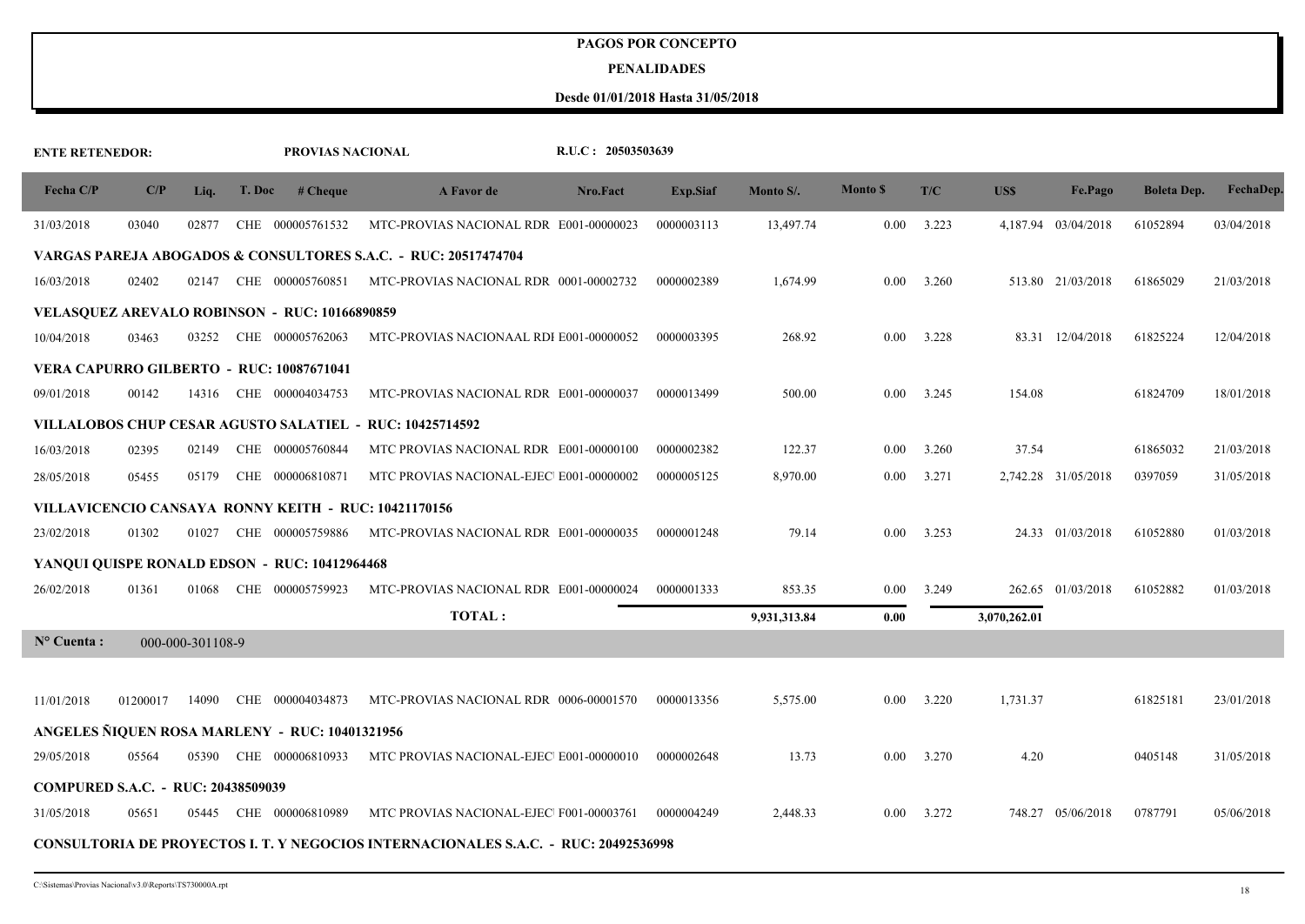#### **PENALIDADES**

| <b>ENTE RETENEDOR:</b>                             |       |       |        | PROVIAS NACIONAL                                          |                                                                       | R.U.C: 20503503639 |            |           |                 |       |          |                  |                    |            |
|----------------------------------------------------|-------|-------|--------|-----------------------------------------------------------|-----------------------------------------------------------------------|--------------------|------------|-----------|-----------------|-------|----------|------------------|--------------------|------------|
| Fecha C/P                                          | C/P   | Liq.  | T. Doc | # <b>Change</b>                                           | <b>A Favor de</b>                                                     | Nro.Fact           | Exp.Siaf   | Monto S/. | <b>Monto</b> \$ | T/C   | US\$     | Fe.Pago          | <b>Boleta Dep.</b> | FechaDep.  |
| 03/05/2018                                         | 04455 | 04274 |        | CHE 000006809910                                          | MTC-PROVIAS NACIONAL RDR 0001-00002252                                |                    | 0000002645 | 27.53     | 0.00            | 3.241 |          | 8.49 08/05/2018  | 61825163           | 08/05/2018 |
|                                                    |       |       |        | <b>CORRALES VIZCARRA CLIMACO - RUC: 10238622625</b>       |                                                                       |                    |            |           |                 |       |          |                  |                    |            |
| 08/01/2018                                         | 00071 | 13832 |        | CHE 000004034521                                          | MTC-PROVIAS NACIONAL RDR 0001-00000004                                |                    | 0000013145 | 682.44    | 0.00            | 3.243 | 210.43   |                  | 61824694           | 15/01/2018 |
|                                                    |       |       |        | DIAZ LOPEZ DANELA TSITSELA - RUC: 10453131799             |                                                                       |                    |            |           |                 |       |          |                  |                    |            |
| 15/05/2018                                         | 04895 | 04727 |        | CHE 000006810220                                          | MTC PROVIAS NACIONAL - EJE(E001-00000021                              |                    | 0000000322 | 14.27     | 0.00            | 3.261 | 4.38     |                  | 61825167           | 17/05/2018 |
|                                                    |       |       |        |                                                           | <b>GENERA ARQUITECTOS SOCIEDAD ANONIMA CERRADA - RUC: 20506117799</b> |                    |            |           |                 |       |          |                  |                    |            |
| 15/03/2018                                         | 02350 | 01957 |        | CHE 000005760800                                          | MTC-PROVIAS NACIONAL RDR E001-00000129                                |                    | 0000002199 | 250.38    | 0.00            | 3.256 |          | 76.90 22/03/2018 | 61835037           | 22/03/2018 |
| <b>GRUPO FERNELLY S.A.C - RUC: 20524938201</b>     |       |       |        |                                                           |                                                                       |                    |            |           |                 |       |          |                  |                    |            |
| 07/03/2018                                         | 01943 | 01750 |        | CHE 000005760356                                          | MTC-PROVIAS NACIONAL RDR 0001-00007819                                |                    | 0000001252 | 29.50     | 0.00            | 3.250 |          | 9.08 12/03/2018  | 61123808           | 12/03/2018 |
|                                                    |       |       |        | <b>GUERRERO CASTRO NELLY EVELYN - RUC: 10478379787</b>    |                                                                       |                    |            |           |                 |       |          |                  |                    |            |
| 09/05/2018                                         | 04661 | 04515 |        | CHE 000006810070                                          | MTC-PROVIAS NACIONAL RDR E001-00000021                                |                    | 0000002384 | 140.79    | 0.00            | 3.279 | 42.94    |                  | 61825221           | 15/05/2018 |
|                                                    |       |       |        | <b>GUTIERREZ VILLA ELISABETH CARLA - RUC: 10454488381</b> |                                                                       |                    |            |           |                 |       |          |                  |                    |            |
| 21/03/2018                                         | 02570 | 02365 |        | CHE 000005761040                                          | MTC-PROVIAS NACIONAL RDR E001-00000039                                |                    | 0000000315 | 8.50      | 0.00            | 3.273 | 2.60     |                  | 61865040           | 22/03/2018 |
|                                                    |       |       |        | HIDALGO VEGA MARIO DOANY - RUC: 10075388905               |                                                                       |                    |            |           |                 |       |          |                  |                    |            |
| 21/05/2018                                         | 05137 | 04949 |        | CHE 000006810502                                          | MTC PROVIAS NACIONAL - EJE(E001-00000012                              |                    | 0000002646 | 69.27     | 0.00            | 3.274 |          | 21.16 24/05/2018 | 0489139            | 24/05/2018 |
| INDUSTRIAL GORAK S.A. - RUC: 20100306337           |       |       |        |                                                           |                                                                       |                    |            |           |                 |       |          |                  |                    |            |
| 11/01/2018                                         | 00173 | 14360 |        | CHE 000004034864                                          | MTC-PROVIAS NACIONAL RDR F001-00000986                                |                    | 0000013429 | 24,238.83 | 0.00            | 3.245 | 7,469.59 |                  | 61824695           | 17/01/2018 |
| <b>INVERSIONES JA S.A.C. - RUC: 20459751425</b>    |       |       |        |                                                           |                                                                       |                    |            |           |                 |       |          |                  |                    |            |
| 12/01/2018                                         | 00206 | 13822 |        | CHE 000004034896                                          | MTC-PROVIAS NACIONAL RDR 0001-00009300                                |                    | 0000012780 | 32.92     | 0.00            | 3.243 | 10.15    |                  | 61825183           | 23/01/2018 |
| <b>JR DISTRIBUIDOR E.I.R.L. - RUC: 20215098509</b> |       |       |        |                                                           |                                                                       |                    |            |           |                 |       |          |                  |                    |            |
| 10/01/2018                                         | 00156 | 14096 |        | CHE 000004034857                                          | MTC-PROVIAS NACIONAL RDR 0001-00073892                                |                    | 0000013308 | 223.45    | 0.00            | 3.244 | 68.88    |                  | 61824706           | 17/01/2018 |
|                                                    |       |       |        | <b>LANDA TAFUR MARGGIE CAROL - RUC: 10700638541</b>       |                                                                       |                    |            |           |                 |       |          |                  |                    |            |
| 08/05/2018                                         | 04579 | 04406 |        | CHE 000006810023                                          | MTC-PROVIAS NACIONAL RDR E001-00000042                                |                    | 0000000320 | 14.27     | $0.00\,$        | 3.272 | 4.36     |                  | 61825219           | 11/05/2018 |